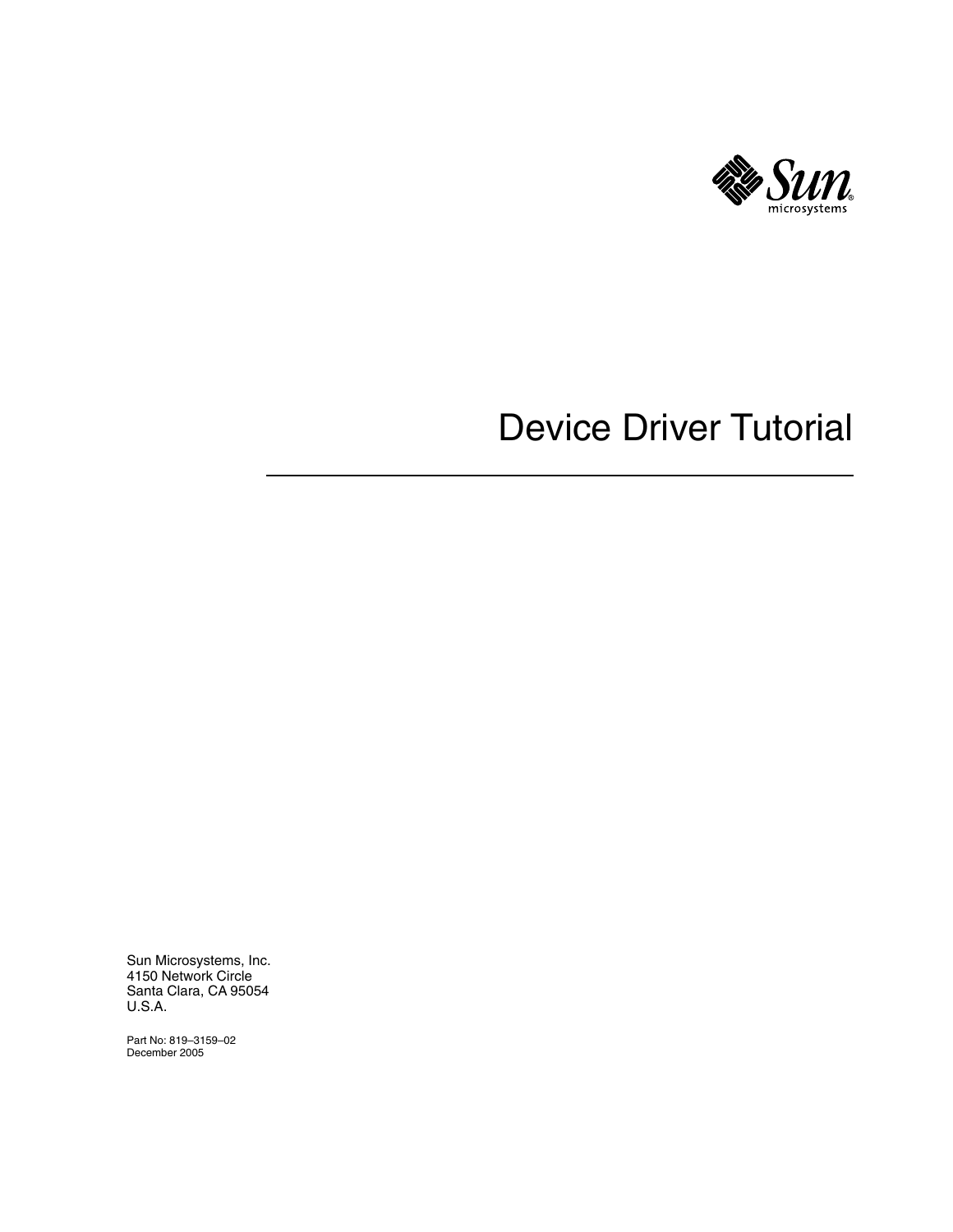Copyright 2005 Sun Microsystems, Inc. 4150 Network Circle, Santa Clara, CA 95054 U.S.A. All rights reserved.

Sun Microsystems, Inc. has intellectual property rights relating to technology embodied in the product that is described in this document. In particular, and without limitation, these intellectual property rights may include one or more U.S. patents or pending patent applications in the U.S. and in other countries.

U.S. Government Rights – Commercial software. Government users are subject to the Sun Microsystems, Inc. standard license agreement and applicable provisions of the FAR and its supplements.

This distribution may include materials developed by third parties.

Parts of the product may be derived from Berkeley BSD systems, licensed from the University of California. UNIX is a registered trademark in the U.S. and other countries, exclusively licensed through X/Open Company, Ltd.

Sun, Sun Microsystems, the Sun logo, the Solaris logo, the Java Coffee Cup logo, docs.sun.com, Java, and Solaris are trademarks or registered<br>trademarks of Sun Microsystems, Inc. in the U.S. and other countries. All SPARC trademarks of SPARC International, Inc. in the U.S. and other countries. Products bearing SPARC trademarks are based upon an architecture developed by Sun Microsystems, Inc.

The OPEN LOOK and Sun™ Graphical User Interface was developed by Sun Microsystems, Inc. for its users and licensees. Sun acknowledges the pioneering efforts of Xerox in researching and developing the concept of visual or graphical user interfaces for the computer industry. Sun holds a<br>non-exclusive license from Xerox to the Xerox Graphical User Interface, wh and otherwise comply with Sun's written license agreements.

Products covered by and information contained in this publication are controlled by U.S. Export Control laws and may be subject to the export or<br>import laws in other countries. Nuclear, missile, chemical or biological weap limited to, the denied persons and specially designated nationals lists is strictly prohibited.

DOCUMENTATION IS PROVIDED "AS IS" AND ALL EXPRESS OR IMPLIED CONDITIONS, REPRESENTATIONS AND WARRANTIES,<br>INCLUDING ANY IMPLIED WARRANTY OF MERCHANTABILITY, FITNESS FOR A PARTICULAR PURPOSE OR NON-INFRINGEMENT, ARE<br>DISCLAIM

Copyright 2005 Sun Microsystems, Inc. 4150 Network Circle, Santa Clara, CA 95054 U.S.A. Tous droits réservés.

Sun Microsystems, Inc. détient les droits de propriété intellectuelle relatifs à la technologie incorporée dans le produit qui est décrit dans ce document.<br>En particulier, et ce sans limitation, ces droits de propriété int

Cette distribution peut comprendre des composants développés par des tierces personnes.

Certaines composants de ce produit peuvent être dérivées du logiciel Berkeley BSD, licenciés par l'Université de Californie. UNIX est une marque déposée aux Etats-Unis et dans d'autres pays; elle est licenciée exclusivement par X/Open Company, Ltd.

Sun, Sun Microsystems, le logo Sun, le logo Solaris, le logo Java Coffee Cup, docs.sun.com, Java et Solaris sont des marques de fabrique ou des<br>marques déposées de Sun Microsystems, Inc. aux Etats-Unis et dans d'autres pay SPARC sont basés sur une architecture développée par Sun Microsystems, Inc.

L'interface d'utilisation graphique OPEN LOOK et Sun™a été développée par Sun Microsystems, Inc. pour ses utilisateurs et licenciés. Sun reconnaît<br>les efforts de pionniers de Xerox pour la recherche et le développement du

Les produits qui font l'objet de cette publication et les informations qu'il contient sont régis par la legislation américaine en matière de contrôle des<br>exportations et peuvent être soumis au droit d'autres pays dans le d d'une façon directe ou indirecte, aux exportations des produits ou des services qui sont régis par la legislation américaine en matière de contrôle des exportations et la liste de ressortissants spécifiquement designés, sont rigoureusement interdites.

LA DOCUMENTATION EST FOURNIE "EN L'ETAT" ET TOUTES AUTRES CONDITIONS, DECLARATIONS ET GARANTIES EXPRESSES OU TACITES SONT FORMELLEMENT EXCLUES, DANS LA MESURE AUTORISEE PAR LA LOI APPLICABLE, Y COMPRIS NOTAMMENT TOUTE<br>GARANTIE IMPLICITE RELATIVE A LA QUALITE MARCHANDE, A L'APTITUDE A UNE UTILISATION PARTICULIERE OU A L'ABSENCE DE CONTREFACON.





051206@13215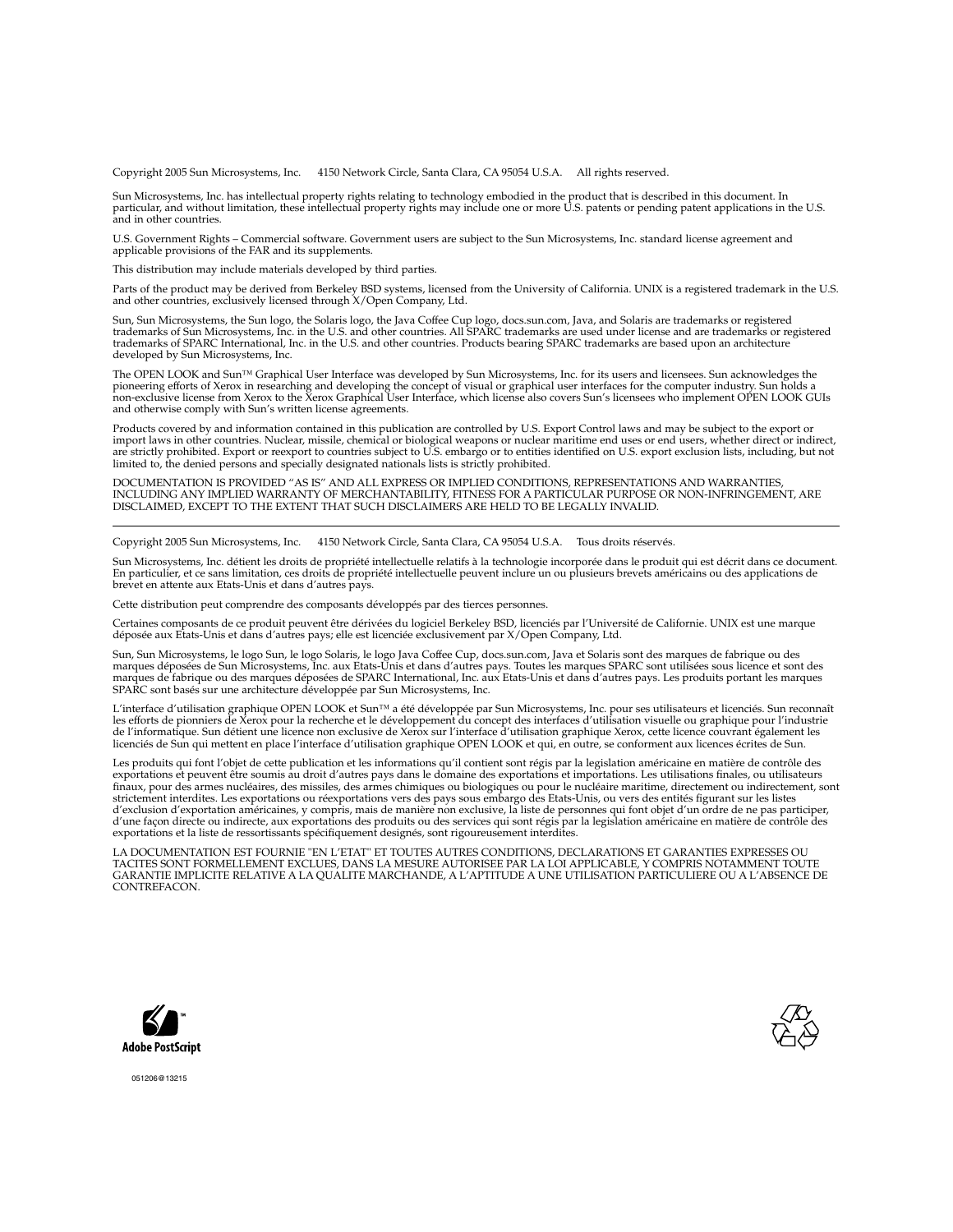# **Contents**

#### **[Preface 7](#page-6-0)**

| 1 | <b>Introduction to Device Drivers</b><br>11                |    |  |  |  |  |
|---|------------------------------------------------------------|----|--|--|--|--|
|   | Solaris Operating System Definition<br>11                  |    |  |  |  |  |
|   | Kernel Overview<br>11                                      |    |  |  |  |  |
|   | Differences Between Kernel Modules and User Programs<br>12 |    |  |  |  |  |
|   | User and Kernel Address Spaces on x86 and SPARC Machines   | 14 |  |  |  |  |
|   | Device Drivers<br>15                                       |    |  |  |  |  |
|   | <b>Driver Directory Organization</b><br>17                 |    |  |  |  |  |
|   | Devices as Files<br>18                                     |    |  |  |  |  |
|   | Devices Directories<br>19                                  |    |  |  |  |  |
|   | Device Tree 19                                             |    |  |  |  |  |
|   | <b>Character and Block Devices</b><br>20                   |    |  |  |  |  |
|   | Device Names 20                                            |    |  |  |  |  |
|   | Device Numbers<br>21                                       |    |  |  |  |  |
|   | Development Environment and Tools<br>22                    |    |  |  |  |  |
|   | Writing a Driver<br>23                                     |    |  |  |  |  |
|   | Building a Driver<br>24                                    |    |  |  |  |  |
|   | Installing a Driver 26                                     |    |  |  |  |  |
|   | Adding, Updating, and Removing a Driver<br>27              |    |  |  |  |  |
|   | Loading and Unloading a Driver<br>28                       |    |  |  |  |  |
|   | Testing a Driver<br>28                                     |    |  |  |  |  |
|   |                                                            |    |  |  |  |  |
| 2 | Template Driver Example<br>31                              |    |  |  |  |  |

[Overview of the Template Driver Example 31](#page-30-0) [Writing the Template Driver 32](#page-31-0)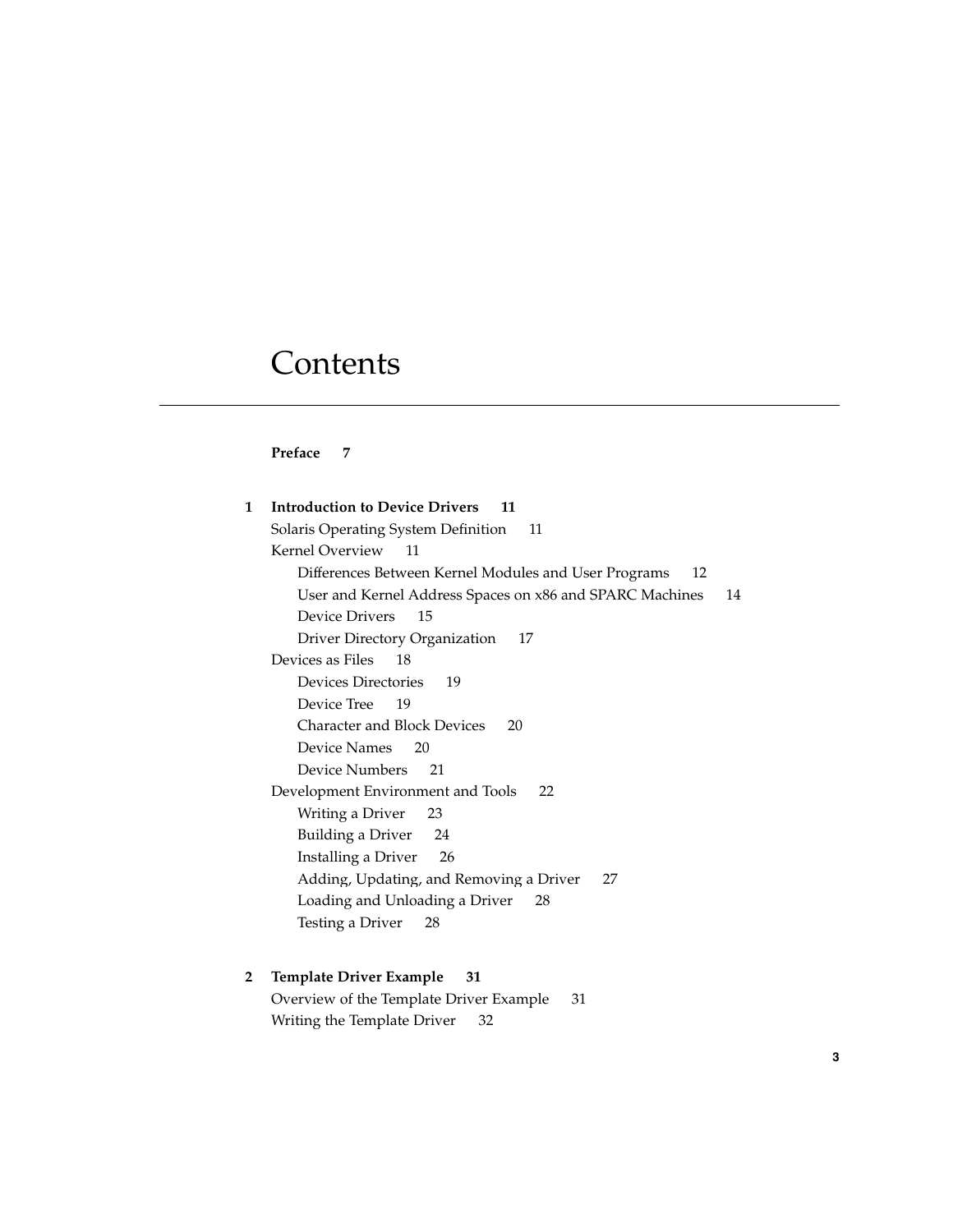[Writing the Loadable Module Configuration Entry Points 33](#page-32-0) [Writing the Autoconfiguration Entry Points 37](#page-36-0) [Writing the User Context Entry Points 44](#page-43-0) [Writing the Driver Data Structures 48](#page-47-0) [Writing the Device Configuration File 53](#page-52-0) [Building and Installing the Template Driver 54](#page-53-0) [Testing the Template Driver 54](#page-53-0) [Adding the Template Driver 55](#page-54-0) [Reading and Writing the Device 56](#page-55-0) [Removing the Template Driver 57](#page-56-0) [Complete Template Driver Source 57](#page-56-0)

#### **[3 Reading and Writing Data in Kernel Memory 63](#page-62-0)**

[Displaying Data Stored in Kernel Memory 63](#page-62-0) [Writing Quote Of The Day Version 1 64](#page-63-0) [Building, Installing, and Using Quote Of The Day Version 1 65](#page-64-0) [Displaying Data on Demand 66](#page-65-0) [Writing Quote Of The Day Version 2 66](#page-65-0) [Building, Installing, and Using Quote Of The Day Version 2 75](#page-74-0) [Modifying Data Stored in Kernel Memory 77](#page-76-0) [Writing Quote Of The Day Version 3 77](#page-76-0) [Building and Installing Quote Of The Day Version 3 97](#page-96-0) [Using Quote Of The Day Version 3 97](#page-96-0)

#### **[4 Tips for Developing Device Drivers 103](#page-102-0)**

[Device Driver Coding Tips 103](#page-102-0) [Device Driver Testing Tips 105](#page-104-0) [Device Driver Debugging and Tuning Tips 107](#page-106-0)

**[Index 109](#page-108-0)**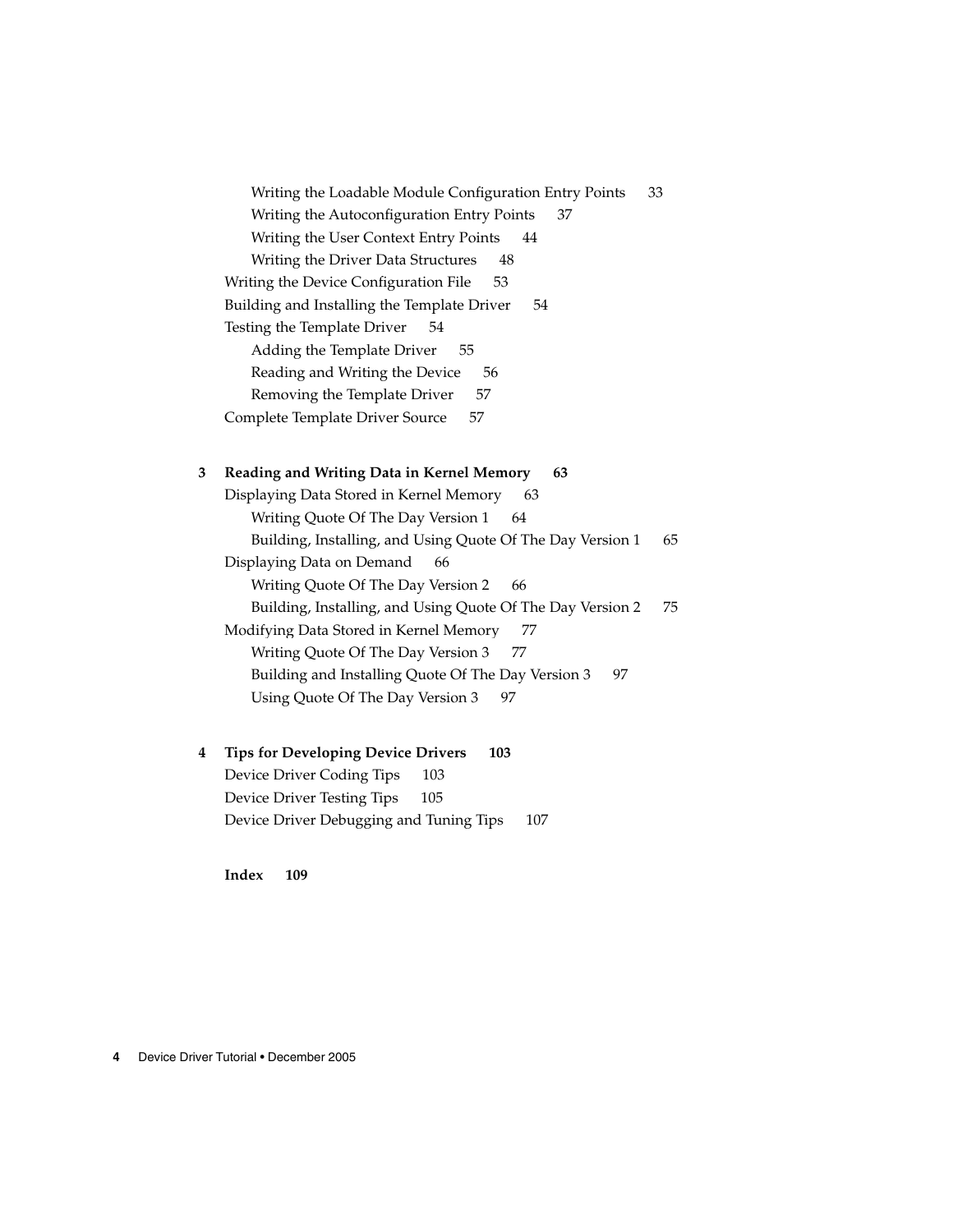# Examples

| <b>EXAMPLE 3-1</b> | Quote Of The Day Version 1 Source File<br>64        |    |
|--------------------|-----------------------------------------------------|----|
| <b>EXAMPLE 3-2</b> | Quote Of The Day Version 1 Configuration File<br>65 |    |
| <b>EXAMPLE 3-3</b> | Quote Of The Day Version 2 Source File<br>70        |    |
| <b>EXAMPLE 3-4</b> | Quote Of The Day Version 2 Configuration File<br>75 |    |
| <b>EXAMPLE 3-5</b> | Quote Of The Day Version 3 Source File<br>87        |    |
| <b>EXAMPLE 3-6</b> | Quote Of The Day Version 3 Header File<br>96        |    |
| <b>EXAMPLE 3-7</b> | Quote Of The Day Version 3 Configuration File<br>96 |    |
| <b>EXAMPLE 3-8</b> | Quote Of The Day I/O Control Command Source File    | 99 |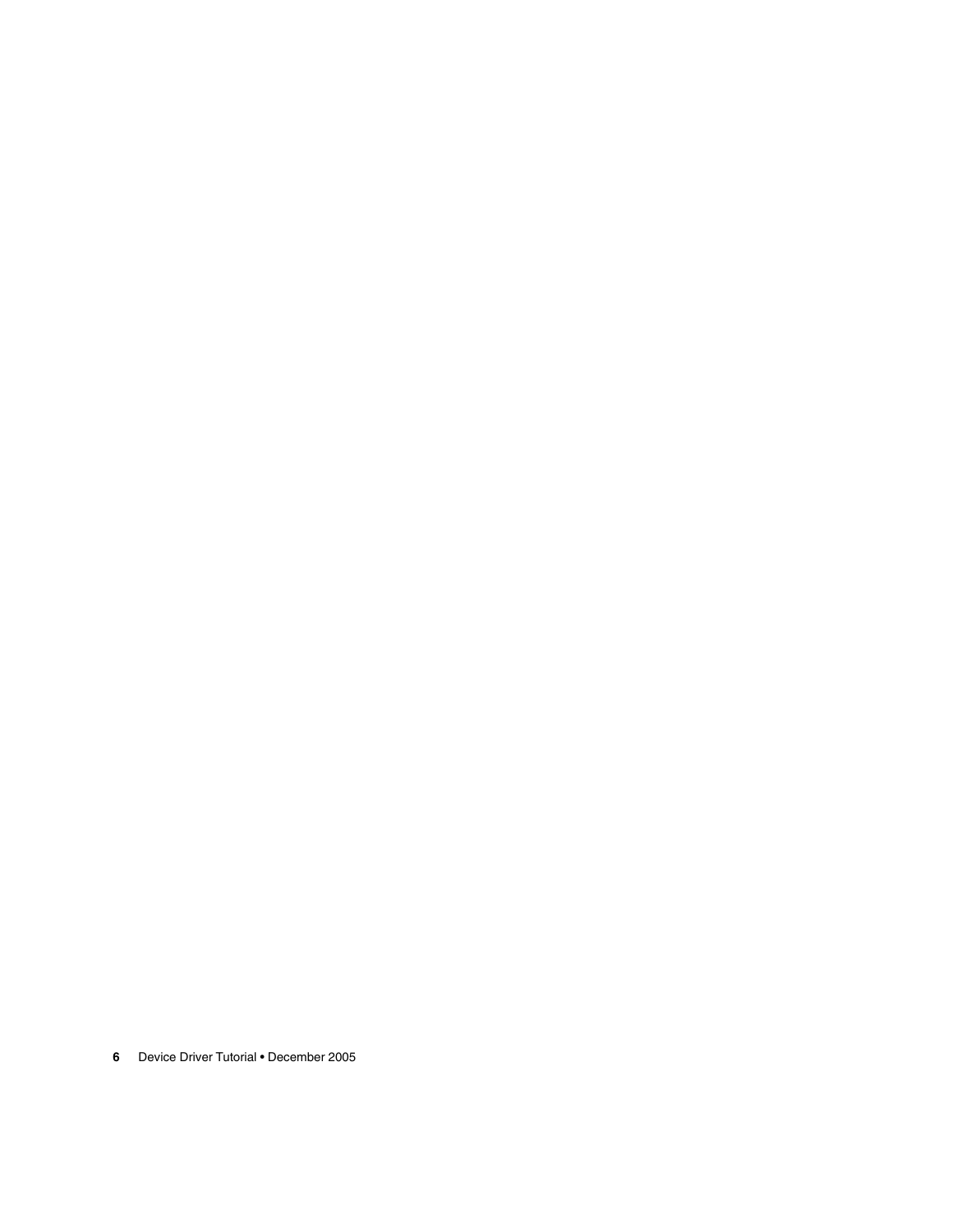# <span id="page-6-0"></span>Preface

This *Device Driver Tutorial* is a hands-on guide that shows you how to develop a simple device driver for the Solaris™ Operating System (Solaris OS). *Device Driver Tutorial* also explains how device drivers work in the Solaris OS. This book is a companion to *Writing Device Drivers*. *Writing Device Drivers* is a thorough reference document that discusses many types of devices and drivers. *Device Driver Tutorial* examines complete drivers but does not provide a comprehensive treatment of all driver types. *Device Driver Tutorial* often points to *Writing Device Drivers* and other books for further information.

**Note –** This Solaris release supports systems that use the SPARC® and x86 families of processor architectures: UltraSPARC®, SPARC64, AMD64, Pentium, and Xeon EM64T. For supported systems, see the *Solaris OS Hardware Compatibility List* at <http://www.sun.com/bigadmin/hcl>. This document cites any implementation differences between the platform types.

## Who Should Use This Book

You should read this tutorial if you need to develop, install, and configure device drivers for the Solaris OS. You also should read this book if you need to maintain existing drivers or add new functionality to existing Solaris OS drivers. Information about the kernel provided in this book also will help you troubleshoot any problems you might encounter installing or configuring Solaris systems.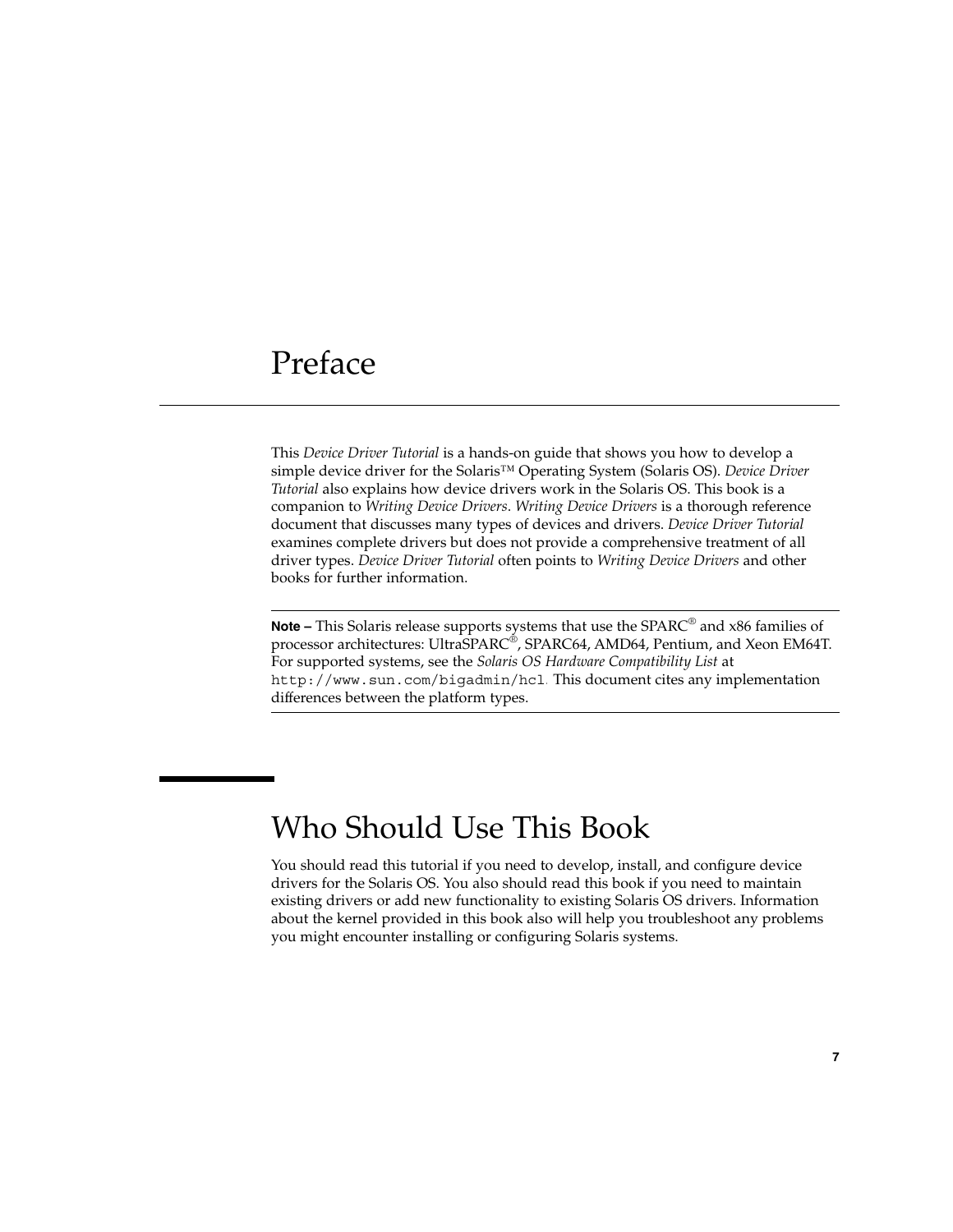# User Background

To write device drivers for the Solaris OS, you should have the following background:

- Be a confident C programmer
- Have experience with data structures, especially with linked lists
- Understand bit operations
- Understand indirect function calls
- Understand caching
- Understand multithreading (see the *Multithreaded Programming Guide*)
- Be familiar with a  $UNIX^®$  shell
- Understand the basics of UNIX system and I/O architecture

The most important information you need to have to write a device driver are the characteristics of the device. Get a detailed specification for the device you want to drive.

Experience with Solaris OS compilers, debuggers, and other tools will be very helpful to you. You also need to understand where the file system fits with the kernel and the application layer. These topics are discussed in this tutorial.

# How This Book Is Organized

This book is organized into the following chapters:

[Chapter 1](#page-10-0) provides an overview of the Solaris Operating System and kernel. This chapter also discusses the driver development environment and tools.

[Chapter 2](#page-30-0) shows a simple template driver. This chapter shows in detail the steps to develop, build, install, load, and test this simple driver.

[Chapter 3](#page-62-0) describes how to develop a driver that reads data from and writes data to kernel memory.

[Chapter 4](#page-102-0) discusses some common errors in driver development and how to avoid them or handle them. This chapter also introduces driver analysis and debugging tools.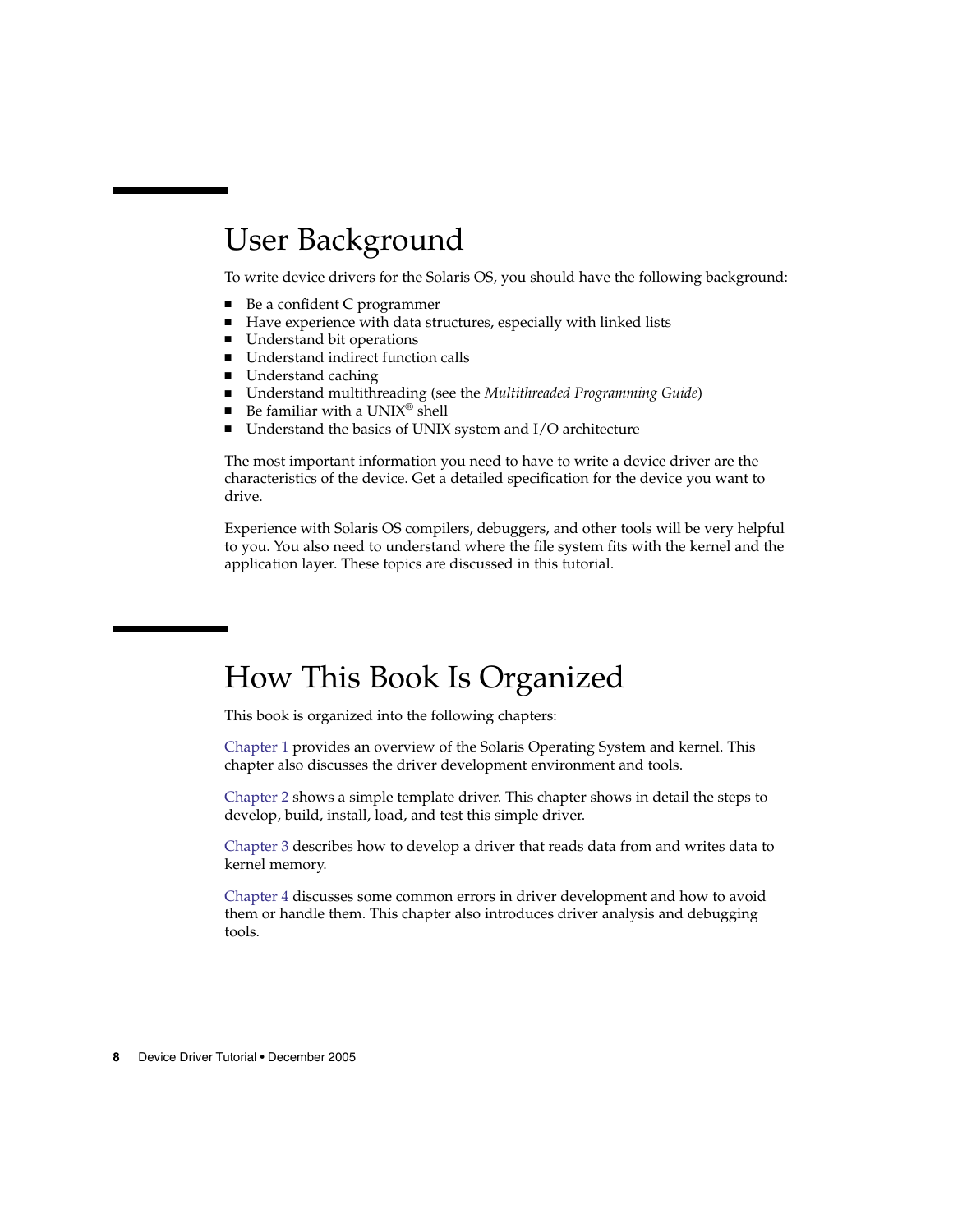# Related Books

For detailed reference information about the device driver interfaces, see the section 9 man pages. Section 9E, Intro(9E), describes DDI/DKI (Device Driver Interface, Driver-Kernel Interface) driver entry points. Section 9F, Intro(9F), describes DDI/DKI kernel functions. Sections 9P and 9S, Intro(9S), describe DDI/DKI properties and data structures.

For information on other driver-related tools and issues, see these books from Sun Microsystems:

- *Writing Device Drivers*. Sun Microsystems, Inc., 2005.
- *Multithreaded Programming Guide*. Sun Microsystems, Inc., 2005.
- *STREAMS Programming Guide*. Sun Microsystems, Inc., 2005.
- *Solaris Modular Debugger Guide*. Sun Microsystems, Inc., 2005.
- *Solaris Dynamic Tracing Guide*. Sun Microsystems, Inc., 2005.
- *Application Packaging Developer's Guide*. Sun Microsystems, Inc., 2005.
- *Solaris 64-bit Developer's Guide*. Sun Microsystems, Inc., 2005.
- *Sun Studio 11: C User's Guide*. Sun Microsystems, Inc., 2005.

Click *Sun Studio 11 Collection* at the top left of this page to see Sun Studio books about dbx, dmake, Performance Analyzer, and other software development topics.

# Documentation, Support, and Training

The Sun web site provides information about the following additional resources:

- Documentation (<http://www.sun.com/documentation/>)
- Support (<http://www.sun.com/support/>)
- Training (<http://www.sun.com/training/>)

# Typographic Conventions

The following table describes the typographic conventions that are used in this book.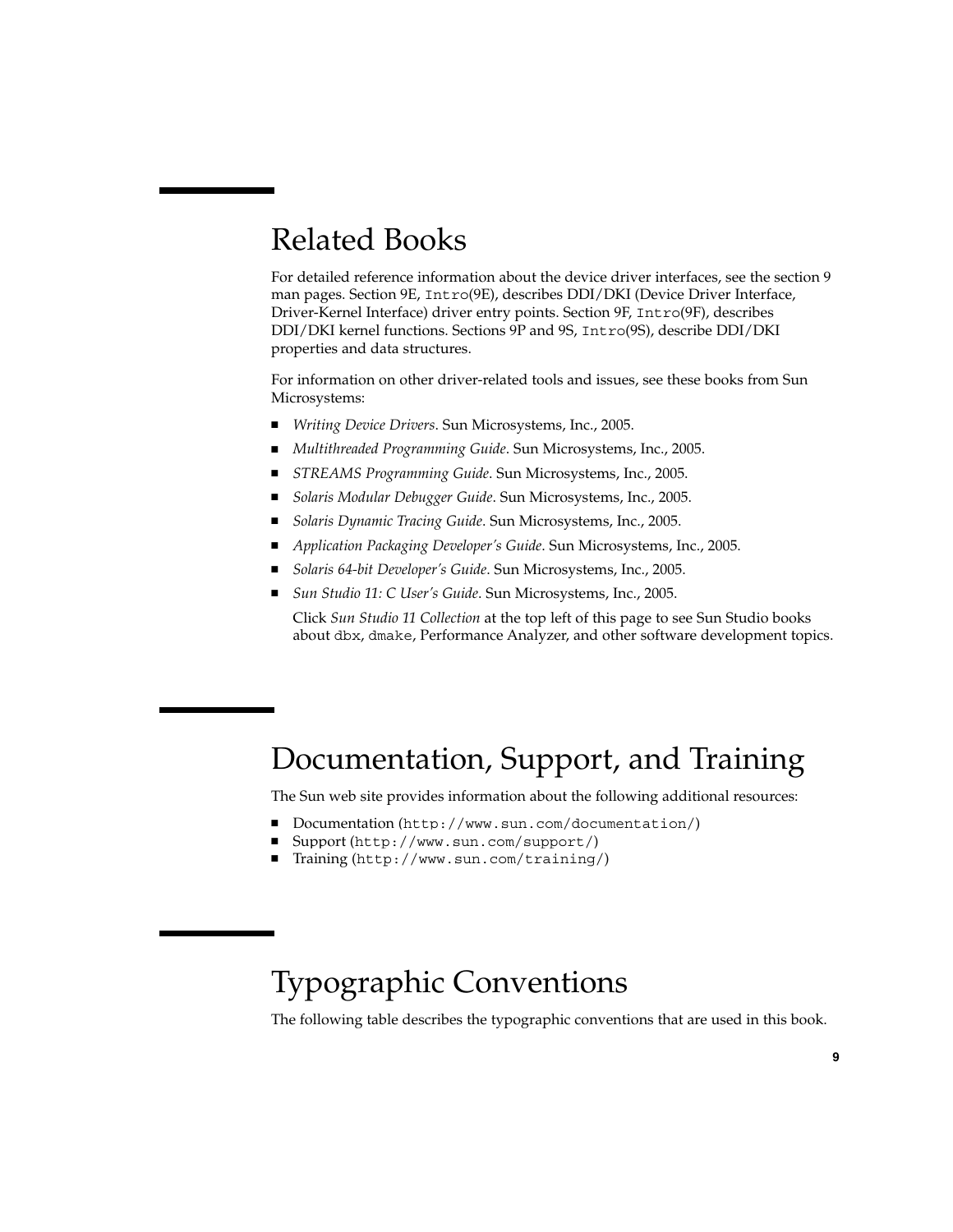**TABLE P–1** Typographic Conventions

| Meaning<br><b>Typeface</b> |                                                       | <b>Example</b>                                            |
|----------------------------|-------------------------------------------------------|-----------------------------------------------------------|
| AaBbCc123                  | The names of commands, files, and                     | Edit your . login file.                                   |
|                            | directories, and onscreen computer<br>output          | Use $1s$ -a to list all files.                            |
|                            |                                                       | machine name% you have<br>mail.                           |
| AaBbCc123                  | What you type, contrasted with onscreen               | machine name% su                                          |
|                            | computer output                                       | Password:                                                 |
| aabbcc123                  | Placeholder: replace with a real name or<br>value     | The command to remove a file<br>is rm filename.           |
| AaBbCc123                  | Book titles, new terms, and terms to be<br>emphasized | Read Chapter 6 in the User's<br>Guide.                    |
|                            |                                                       | A cache is a copy that is stored<br>locally.              |
|                            |                                                       | Do <i>not</i> save the file.                              |
|                            |                                                       | <b>Note:</b> Some emphasized items<br>appear bold online. |

# Shell Prompts in Command Examples

The following table shows the default UNIX® system prompt and superuser prompt for the C shell, Bourne shell, and Korn shell.

**TABLE P–2** Shell Prompts

| <b>Shell</b>                              | Prompt        |
|-------------------------------------------|---------------|
| C shell                                   | machine name% |
| C shell for superuser                     | machine name# |
| Bourne shell and Korn shell               |               |
| Bourne shell and Korn shell for superuser | #             |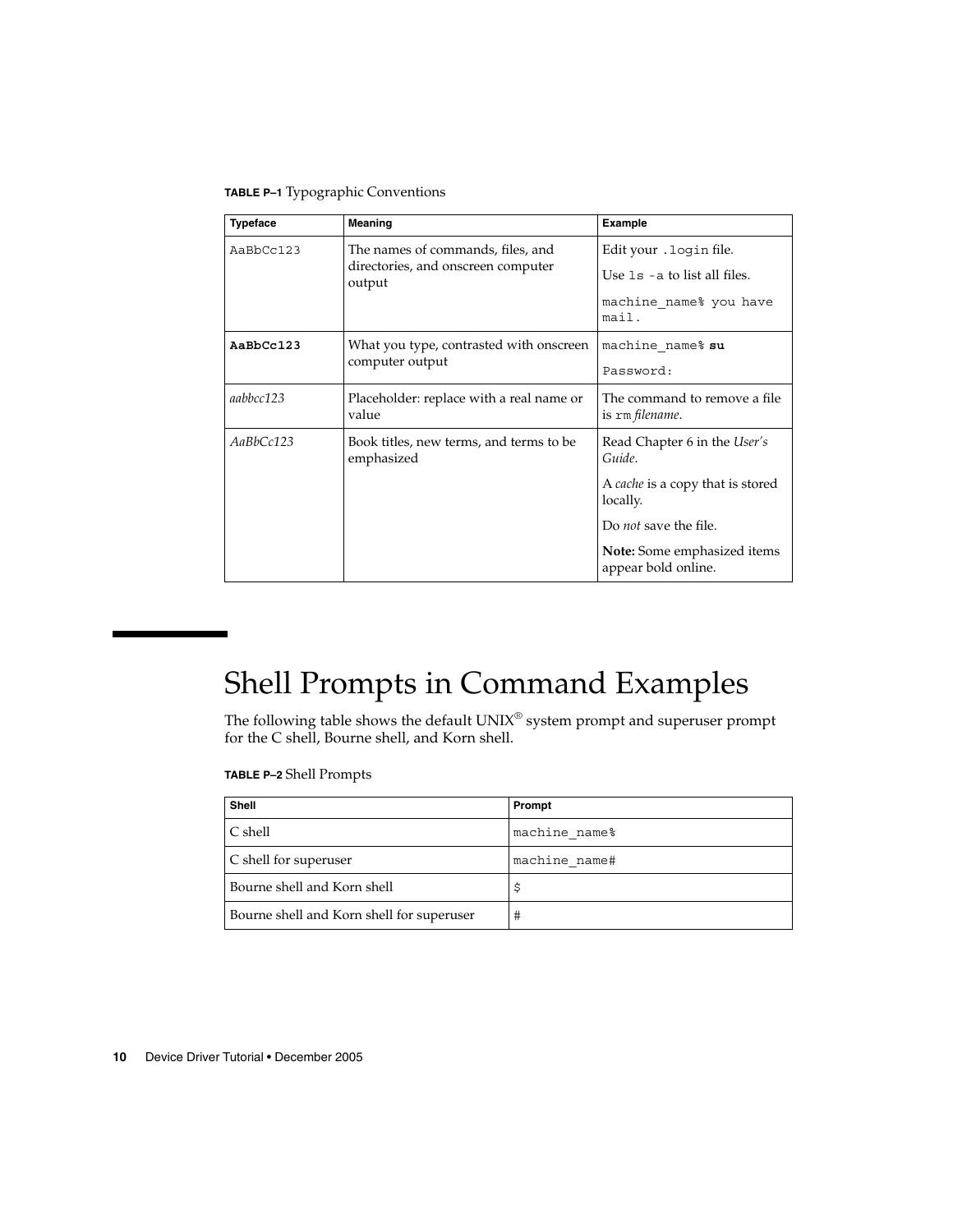#### <span id="page-10-0"></span>CHAPTER **1**

### Introduction to Device Drivers

This chapter gives an overview of the Solaris Operating System and kernel. This chapter also gives an overview of the driver development environment and the development tools available to you.

# Solaris Operating System Definition

The Solaris Operating System (Solaris OS) is implemented as an executable file that runs at boot time. The Solaris OS is referred to as the *kernel*. The kernel contains all of the routines that are necessary for the system to run. Because the kernel is essential for the running of the machine, the kernel runs in a special, protected mode that is called *kernel mode*. In contrast, user-level applications operate in a restricted mode called *user mode* that has no access to kernel instructions or to the kernel address space. Device drivers run in kernel mode and are prevented from directly accessing processes in user mode.

## Kernel Overview

The kernel manages the system resources, including file systems, processes, and physical devices. The kernel provides applications with system services such as I/O management, virtual memory, and scheduling. The kernel coordinates interactions of all user processes and system resources. The kernel assigns priorities, services resource requests, and services hardware interrupts and exceptions. The kernel schedules and switches threads, pages memory, and swaps processes.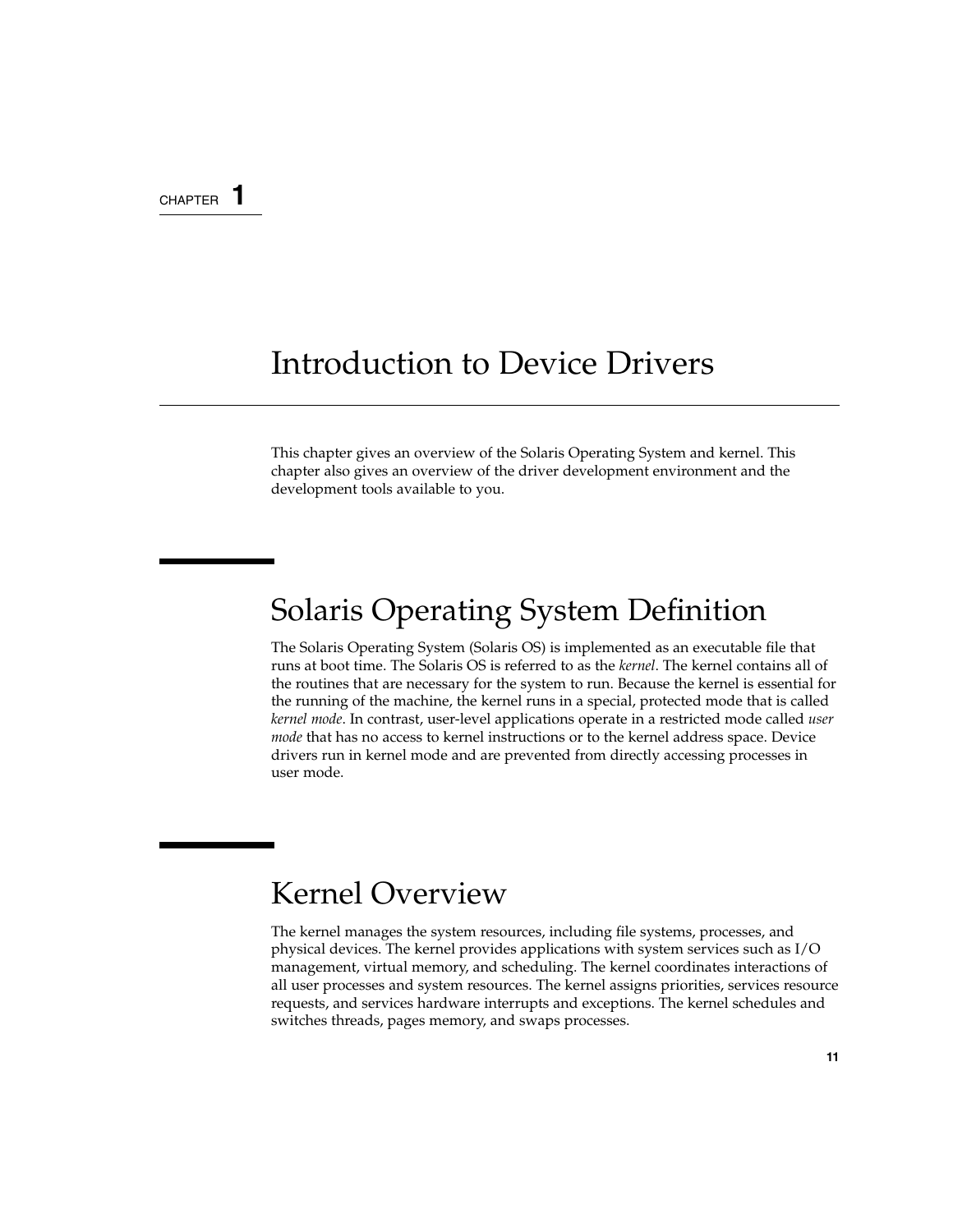### <span id="page-11-0"></span>Differences Between Kernel Modules and User Programs

This section discusses several important differences between kernel modules and user programs.

#### Execution Differences Between Kernel Modules and User Programs

The following characteristics of kernel modules highlight important differences between the execution of kernel modules and the execution of user programs:

- **Kernel modules have separate address space.** A module runs in *kernel space*. An application runs in *user space*. System software is protected from user programs. Kernel space and user space have their own memory address spaces. See ["User](#page-13-0) [and Kernel Address Spaces on x86 and SPARC Machines"](#page-13-0) on page 14 for important information about address spaces.
- **Kernel modules have higher execution privilege.** Code that runs in kernel space has greater privilege than code that runs in user space. Driver modules potentially have a much greater impact on the system than user programs. Test and debug your driver modules carefully and thoroughly to avoid adverse impact on the system. See ["Device Driver Testing Tips"](#page-104-0) on page 105.
- **Kernel modules do not execute sequentially.** A user program typically executes sequentially and performs a single task from beginning to end. A kernel module does not execute sequentially. A kernel module registers itself in order to serve future requests.
- **Kernel modules can be interrupted.** More than one process can request your driver at the same time. An interrupt handler can request your driver at the same time that your driver is serving a system call. In a symmetric multiprocessor (SMP) system, your driver could be executing concurrently on more than one CPU.
- Kernel modules must be preemptable. You cannot assume that your driver code is safe just because your driver code does not block. Design your driver assuming your driver might be preempted.
- **Kernel modules can share data.** Different threads of an application program usually do not share data. By contrast, the data structures and routines that constitute a driver are shared by all threads that use the driver. Your driver must be able to handle contention issues that result from multiple requests. Design your driver data structures carefully to keep multiple threads of execution separate. Driver code must access shared data without corrupting the data. See Chapter 3, "Multithreading," in *Writing Device Drivers* and *Multithreaded Programming Guide*.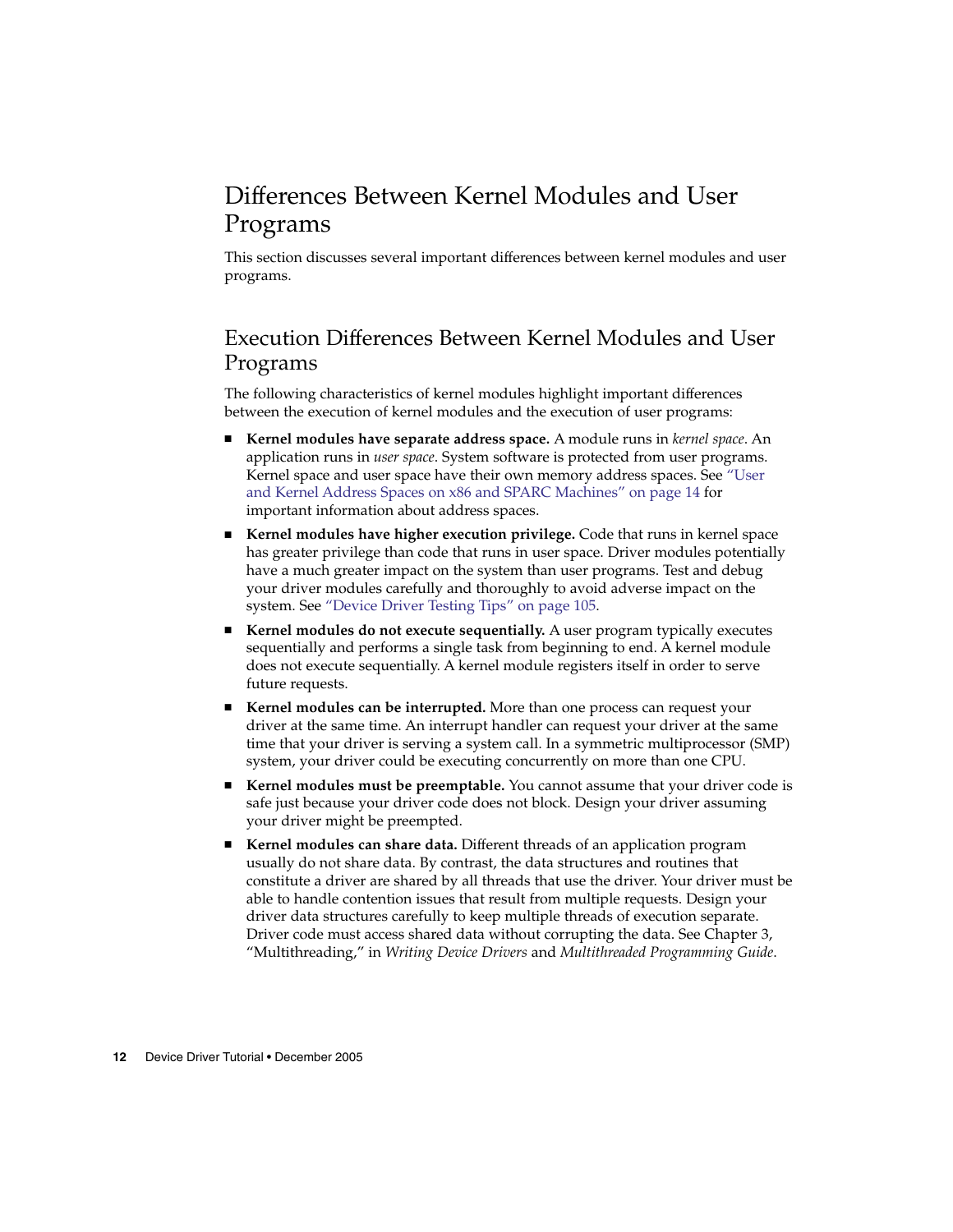#### <span id="page-12-0"></span>Structural Differences Between Kernel Modules and User Programs

The following characteristics of kernel modules highlight important differences between the structure of kernel modules and the structure of user programs:

- **Kernel modules do not define a main program.** Kernel modules, including device drivers, have no main() routine. Instead, a kernel module is a collection of subroutines and data. A device driver is a kernel module that forms a software interface to an input/output (I/O) device. The subroutines in a device driver provide *entry points* to the device. The kernel uses a device number attribute to locate the open() routine and other routines of the correct device driver. See ["Device Drivers"](#page-14-0) on page 15 for more information on entry points. See ["Device](#page-20-0) Numbers" [on page 21](#page-20-0) for a description of device numbers.
- **Kernel modules are linked only to the kernel.** Kernel modules do not link in the same libraries that user programs link in. The only functions a kernel module can call are functions that are exported by the kernel. If your driver references symbols that are not defined in the kernel, your driver will compile but will fail to load. Solaris OS driver modules should use prescribed DDI/DKI (Device Driver Interface, Driver-Kernel Interface) interfaces. When you use these standard interfaces you can upgrade to a new Solaris release or migrate to a new platform without recompiling your driver. For more information on the DDI, see"DDI/DKI Interfaces" in *Writing Device Drivers*. Kernel modules can depend on other kernel modules by using the  $-N$  option during link editing. See the  $1d(1)$  man page for more information.
- **Kernel modules use different header files.** Kernel modules require a different set of header files than user programs require. The required header files are listed in the man page for each function. See *man pages section 9: DDI and DKI Kernel Functions* for DDI/DKI functions, *man pages section 9: DDI and DKI Driver Entry Points* for entry points, and *man pages section 9: DDI and DKI Properties and Data Structures* for structures. Kernel modules can include header files that are shared by user programs if the user and kernel interfaces within such shared header files are defined conditionally using the KERNEL macro.
- **Kernel modules should avoid global variables.** Avoiding global variables in kernel modules is even more important than avoiding global variables in user programs. As much as possible, declare symbols as static. When you must use global symbols, give them a prefix that is unique within the kernel. Using this prefix for private symbols within the module also is a good practice.
- **Kernel modules can be customized for hardware.** Kernel modules can dedicate process registers to specific roles. Kernel code can be optimized for a specific processor.
- Kernel modules can be dynamically loaded. The collection of subroutines and data that constitute a device driver can be compiled into a single loadable module of object code. This loadable module can then be statically or dynamically linked into the kernel and unlinked from the kernel. You can add functionality to the kernel while the system is up and running. You can test new versions of your driver without rebooting your system.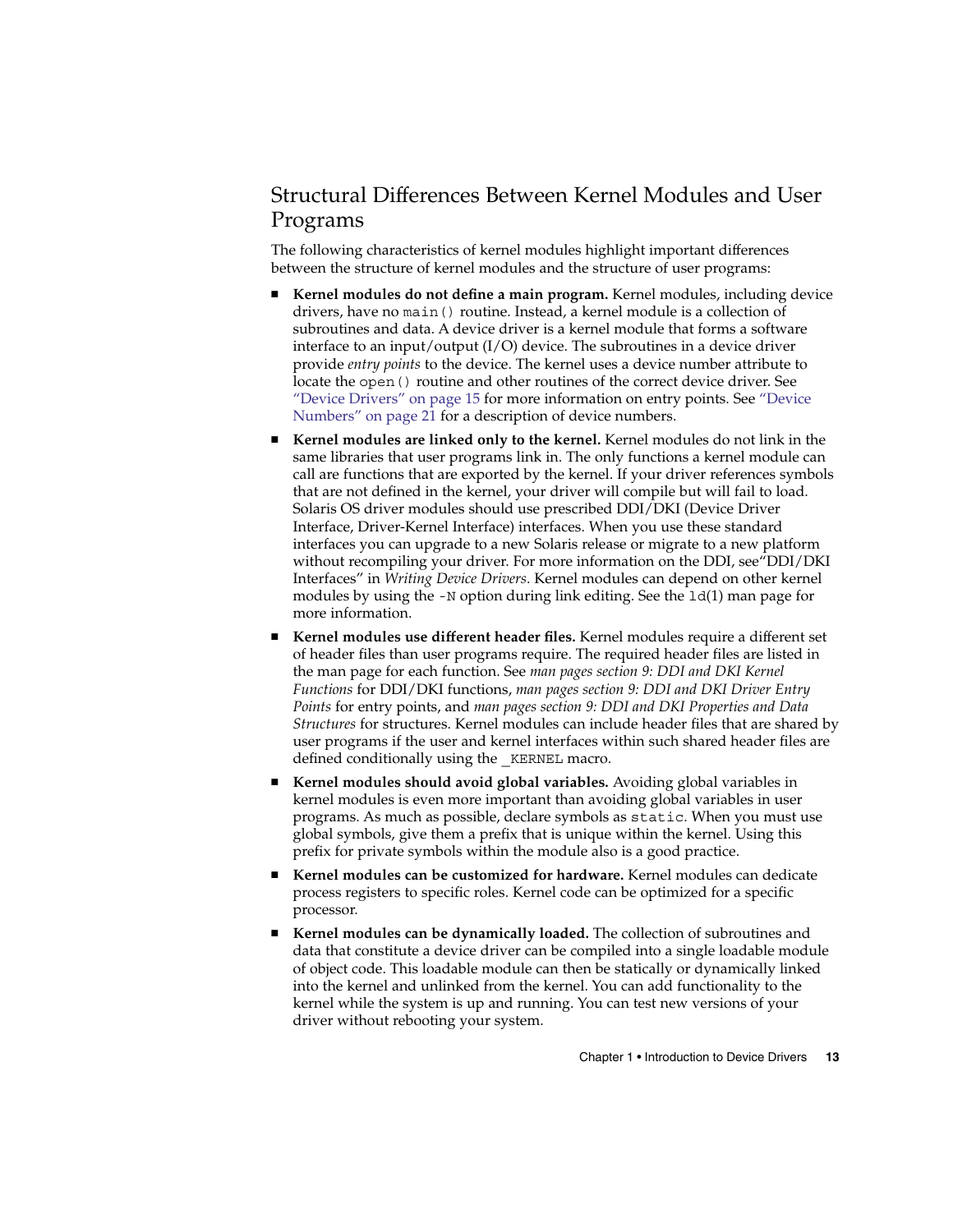### <span id="page-13-0"></span>Data Transfer Differences Between Kernel Modules and User Programs

Data transfer between a device and the system typically is slower than data transfer within the CPU. Therefore, a driver typically suspends execution of the calling thread until the data transfer is complete. While the thread that called the driver is suspended, the CPU is free to execute other threads. When the data transfer is complete, the device sends an interrupt. The driver handles the interrupt that the driver receives from the device. The driver then tells the CPU to resume execution of the calling thread. See Chapter 8, "Interrupt Handlers," in *Writing Device Drivers*.

Drivers must work with user process (virtual) addresses, system (kernel) addresses, and I/O bus addresses. Drivers sometimes copy data from one address space to another address space and sometimes just manipulate address-mapping tables. See "Bus Architectures" in *Writing Device Drivers*.

### User and Kernel Address Spaces on x86 and SPARC Machines

On SPARC machines, the system panics when a kernel module attempts to directly access user address space. You must make sure your driver does not attempt to directly access user address space on a SPARC machine.

On x86 machines, the system does not enter an error state when a kernel module attempts to directly access user address space. You still should make sure your driver does not attempt to directly access user address space on an x86 machine. Drivers should be written to be as portable as possible. Any driver that directly accesses user address space is a poorly written driver.



**Caution –** A driver that works on an x86 machine might not work on a SPARC machine because the driver might access an invalid address.

Do not access user data directly. A driver that directly accesses user address space is using poor programming practice. Such a driver is not portable and is not supportable. Use the ddi\_copyin(9F) and ddi\_copyout(9F) routines to transfer data to and from user address space. These two routines are the only supported interfaces for accessing user memory. ["Modifying Data Stored in Kernel Memory"](#page-76-0) [on page 77](#page-76-0) shows an example driver that uses ddi\_copyin(9F) and ddi\_copyout(9F).

The mmap(2) system call maps pages of memory between a process's address space and a file or shared memory object. In response to an mmap(2) system call, the system calls the devmap(9E) entry point to map device memory into user space. This information is then available for direct access by user applications.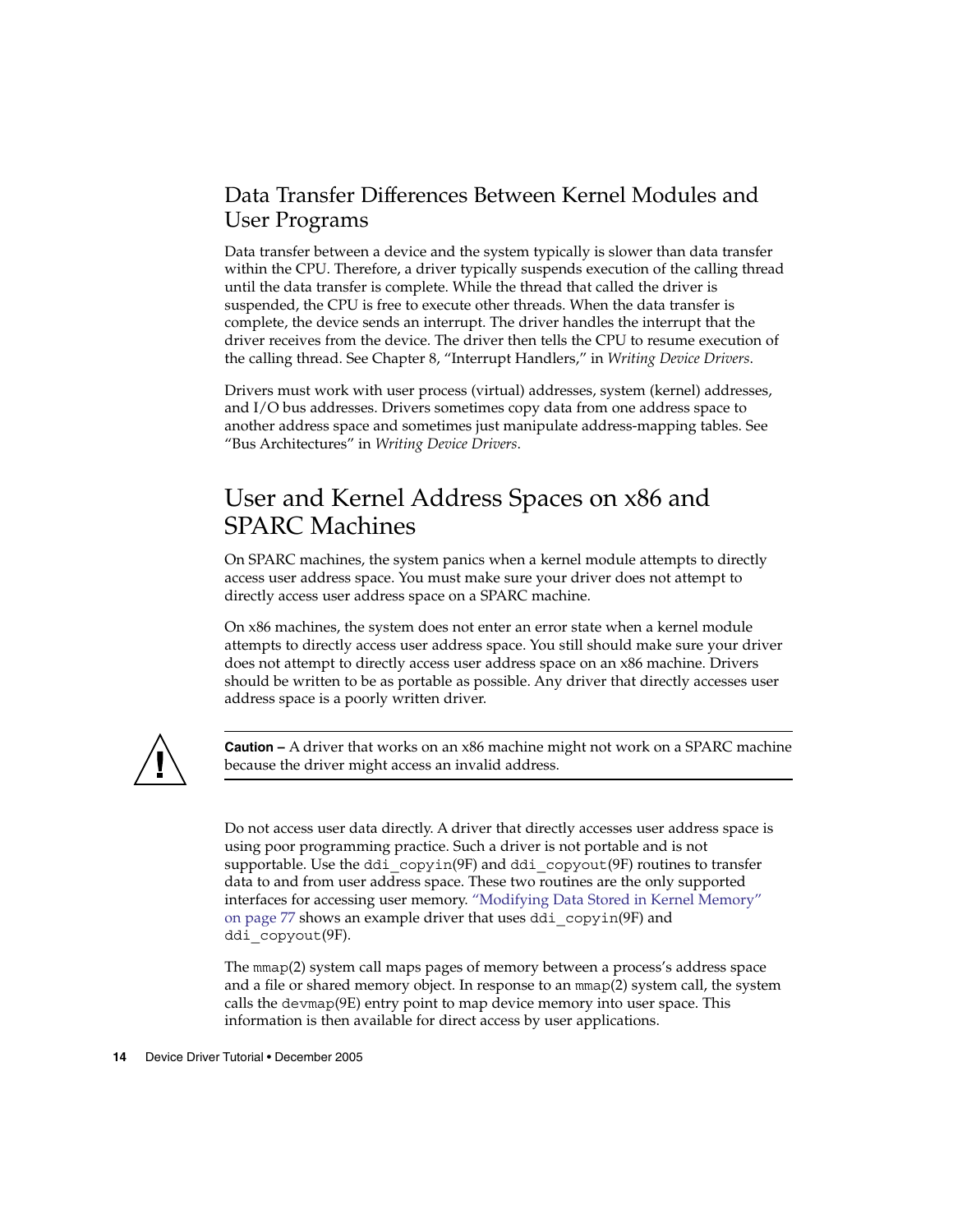### <span id="page-14-0"></span>Device Drivers

A device driver is a loadable kernel module that manages data transfers between a device and the OS. Loadable modules are loaded at boot time or by request and are unloaded by request. A device driver is a collection of C routines and data structures that can be accessed by other kernel modules. These routines must use standard interfaces called *entry points*. Through the use of entry points, the calling modules are shielded from the internal details of the driver. See "Device Driver Entry Points" in *Writing Device Drivers* for more information on entry points.

A device driver declares its general entry points in its dev\_ops(9S) structure. A driver declares entry points for routines that are related to character or block data in its cb\_ops(9S) structure. Some entry points and structures that are common to most drivers are shown in the following diagram.



**FIGURE 1–1** Typical Device Driver Entry Points

The Solaris OS provides many driver entry points. Different types of devices require different entry points in the driver. The following diagram shows some of the available entry points, grouped by driver type. No single device driver would use all the entry points shown in the diagram.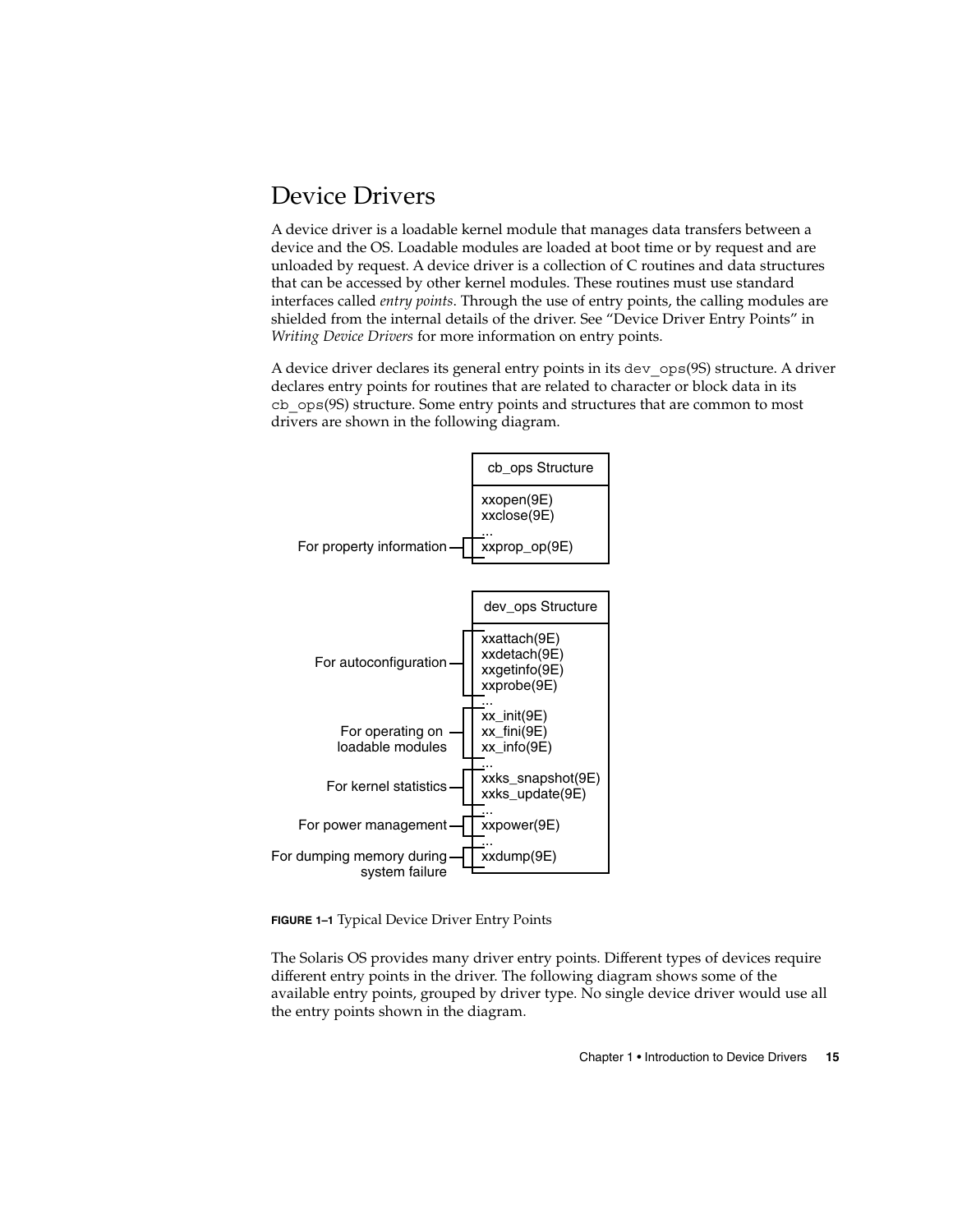

**FIGURE 1–2** Entry Points for Different Types of Drivers

In the Solaris OS, drivers can manage physical devices, such as disk drives, or software (pseudo) devices, such as bus nexus devices or ramdisk devices. In the case of hardware devices, the device driver communicates with the hardware controller that manages the device. The device driver shields the user application layer from the details of a specific device so that application level or system calls can be generic or device independent.

Drivers are accessed in the following situations:

- **System initialization.** The kernel calls device drivers during system initialization to determine which devices are available and to initialize those devices.
- **System calls from user processes.** The kernel calls a device driver to perform I/O operations on the device such as  $open(2)$ ,  $read(2)$ , and  $ivot1(2)$ .
- **User-level requests.** The kernel calls device drivers to service requests from commands such as prtconf(1M).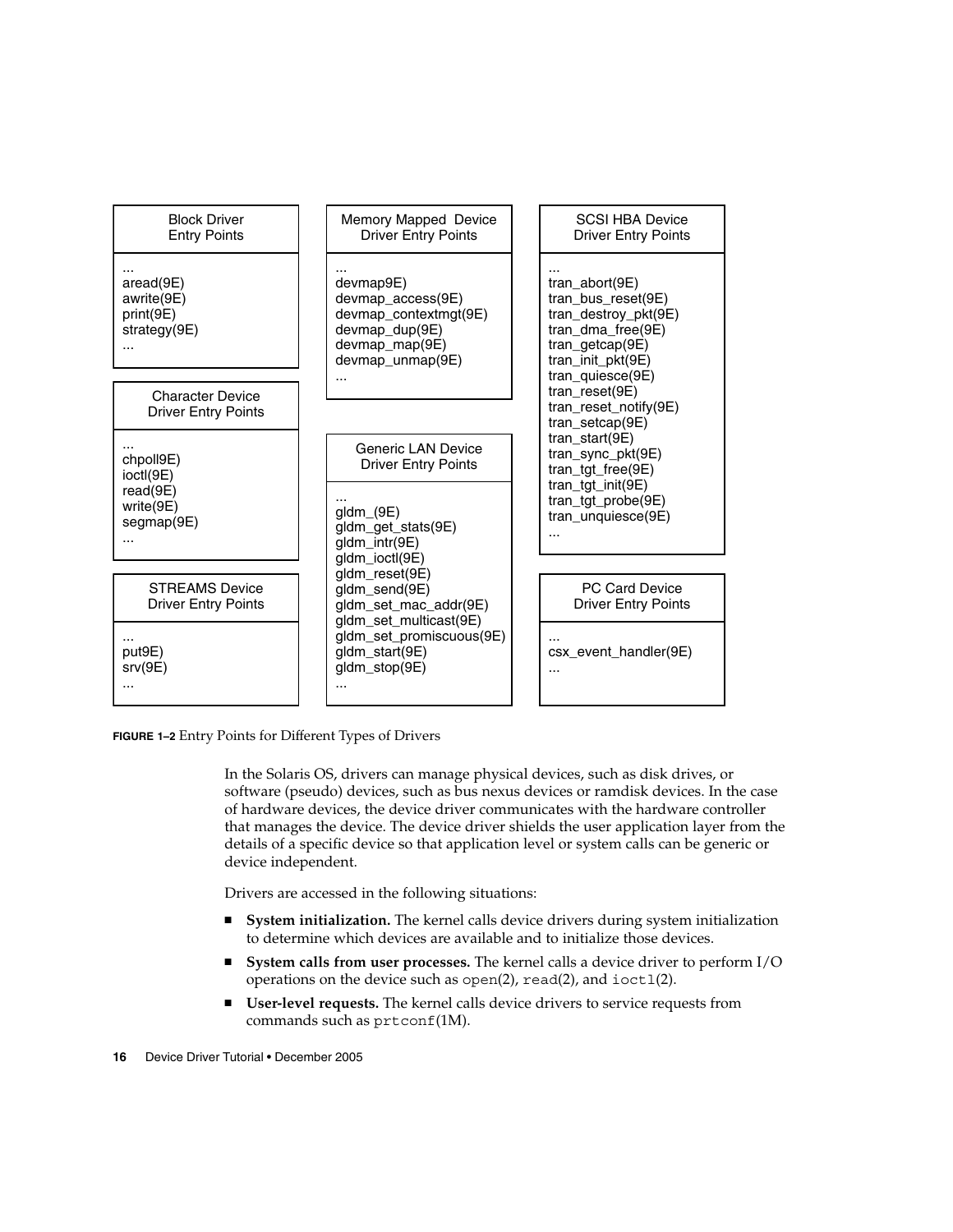- <span id="page-16-0"></span>■ **Device interrupts.** The kernel calls a device driver to handle interrupts generated by a device.
- **Bus reset.** The kernel calls a device driver to re-initialize the driver, the device, or both when the bus is reset. The bus is the path from the CPU to the device.

The following diagram illustrates how a device driver interacts with the rest of the system.



**FIGURE 1–3** Typical Device Driver Interactions

### Driver Directory Organization

Device drivers and other kernel modules are organized into the following directories in the Solaris OS. See the kernel(1M) and system(4) man pages for more information about kernel organization and how to add directories to your kernel module search path.

| /kernel                     | These modules are common across most<br>platforms. Modules that are required for<br>booting or for system initialization belong in<br>this directory. |  |  |
|-----------------------------|-------------------------------------------------------------------------------------------------------------------------------------------------------|--|--|
| /platform/'uname -i'/kernel | These modules are specific to the platform<br>identified by the command uname -i.                                                                     |  |  |

Chapter 1 • Introduction to Device Drivers **17**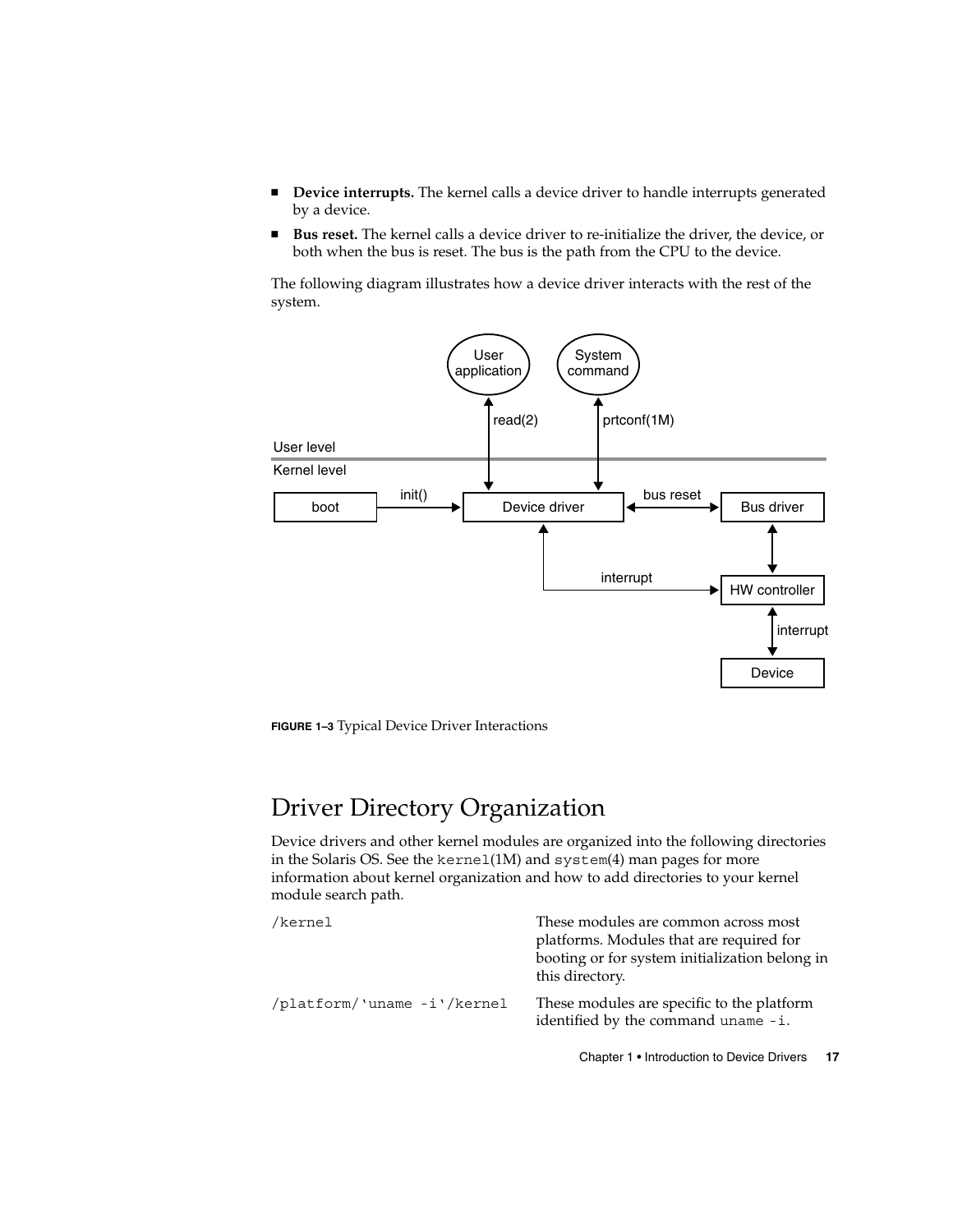<span id="page-17-0"></span>

| /platform/'uname -m'/kernel | These modules are specific to the platform<br>identified by the command uname -m. These<br>modules are specific to a hardware class but<br>more generic than modules in the uname -i<br>kernel directory. |
|-----------------------------|-----------------------------------------------------------------------------------------------------------------------------------------------------------------------------------------------------------|
| /usr/kernel                 | These are user modules. Modules that are not<br>essential to booting belong in this directory.<br>This tutorial instructs you to put all your<br>drivers in the /usr/kernel directory.                    |

One benefit of organizing drivers into different directories is that you can selectively load different groups of drivers on startup when you boot interactively at the boot prompt as shown in the following example. See the boot(1M) man page for more information.

```
Type b [file-name] [boot-flags] <ENTER> to boot with options
or i <ENTER> to enter boot interpreter
or <ENTER> to boot with defaults
              <<< timeout in 5 seconds >>>
Select (b)oot or (i)nterpreter: b -a
bootpath: /pci@0,0/pci8086,2545@3/pci8086,
Enter default directory for modules [/platform/i86pc/kernel /kernel
/usr/kernel]: /platform/i86pc/kernel /kernel
```
In this example, the /usr/kernel location is omitted from the list of directories to search for modules to load. You might want to do this if you have a driver in /usr/kernel that causes the kernel to panic during startup or on attach. Instead of omitting all /usr/kernel modules, a better method for testing drivers is to put them in their own directory. Use the moddir kernel variable to add this test directory to your kernel modules search path. The moddir kernel variable is described in kernel(1M) and system(4). Another method for working with drivers that might have startup problems is described in ["Device Driver Testing Tips"](#page-104-0) on page 105.

## Devices as Files

In UNIX, almost everything can be treated as a file. UNIX user applications access devices as if the devices were files. Files that represent devices are called *special files* or *device nodes*. Device special files are divided into two classes: *block* devices and *character* devices. See ["Character and Block Devices"](#page-19-0) on page 20 for more information.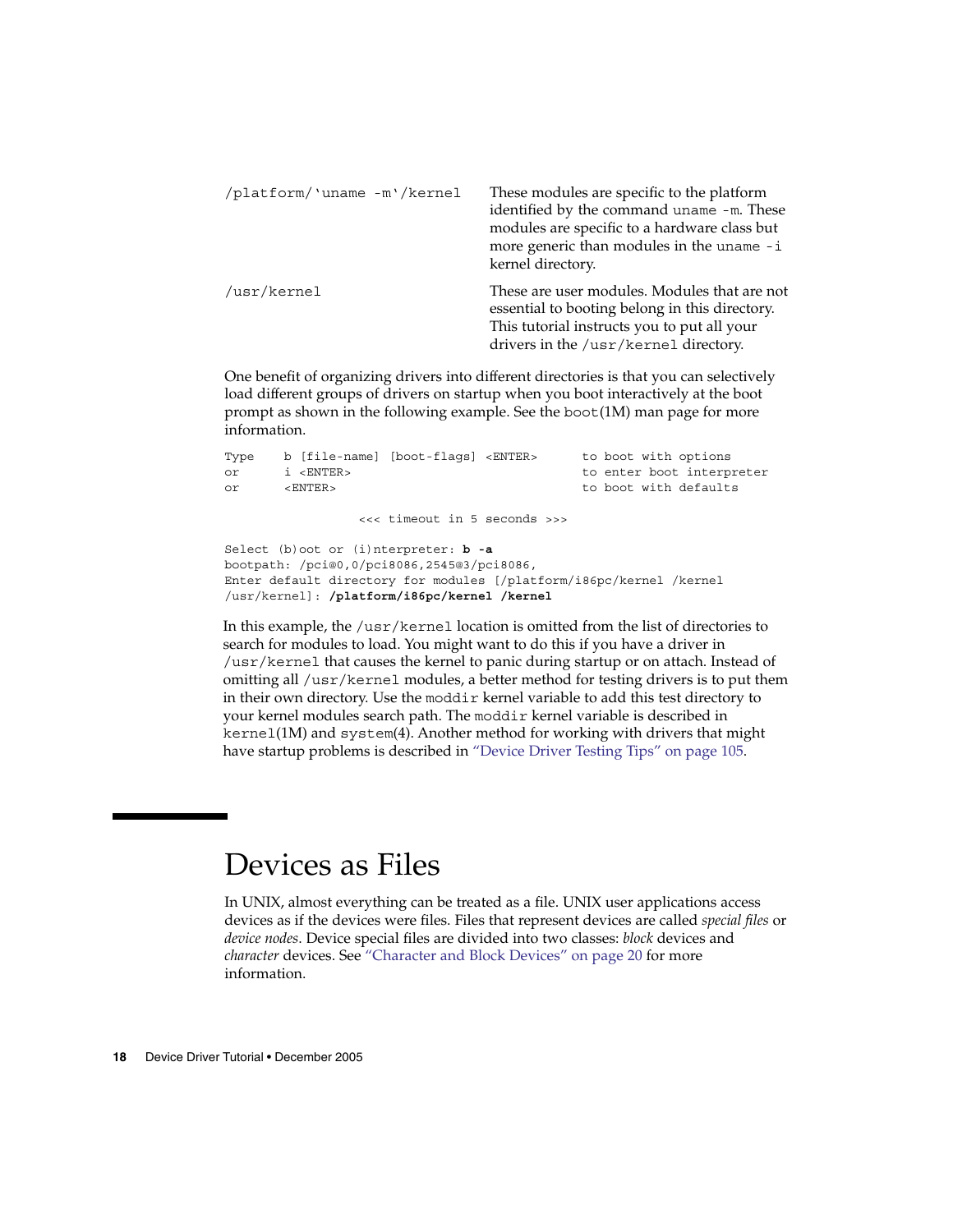<span id="page-18-0"></span>Every I/O service request initially refers to a named file. Most I/O operations that read or write data perform equally well on ordinary or special files. For example, the same read(2) system call reads bytes from a file created with a text editor and reads bytes from a terminal device.

Control signals also are handled as files. Use the  $i$  oct $1(9E)$  function to manipulate control signals.

#### Devices Directories

The Solaris OS includes both /dev and /devices directories for device drivers. Almost all the drivers in the /dev directory are links to the /devices directory. The /dev directory is UNIX standard. The /devices directory is specific to the Solaris OS.

By convention, file names in the /dev directory are more readable. For example, the /dev directory might contain files with names such as kdb and mouse that are links to files such as /devices/pseudo/conskbd@0:kbd and /devices/pseudo/consms@0:mouse. The prtconf(1M) command shows device names that are very similar to the file names in the /devices directory. In the following example, only selected output of the command is shown.

```
% prtconf -P
```
conskbd, instance #0 consms, instance #0

Entries in the /dev directory that are not links to the /devices directory are device nodes or special files created by mknod(1M) or mknod(2). These are zero-length files that just have a major number and minor number attached to them. Linking to the physical name of the device in the /devices directory is preferred to using mknod(1M).

Prior to the Solaris 10 OS, /devices was an on-disk filesystem composed of subdirectories and files. Beginning with the Solaris 10 OS, /devices is a virtual filesystem that creates these subdirectories and special files on demand.

For more information about the devices file system, see the devf s(7FS) man page.

### Device Tree

The device files in the /devices directory are also called the *device tree*.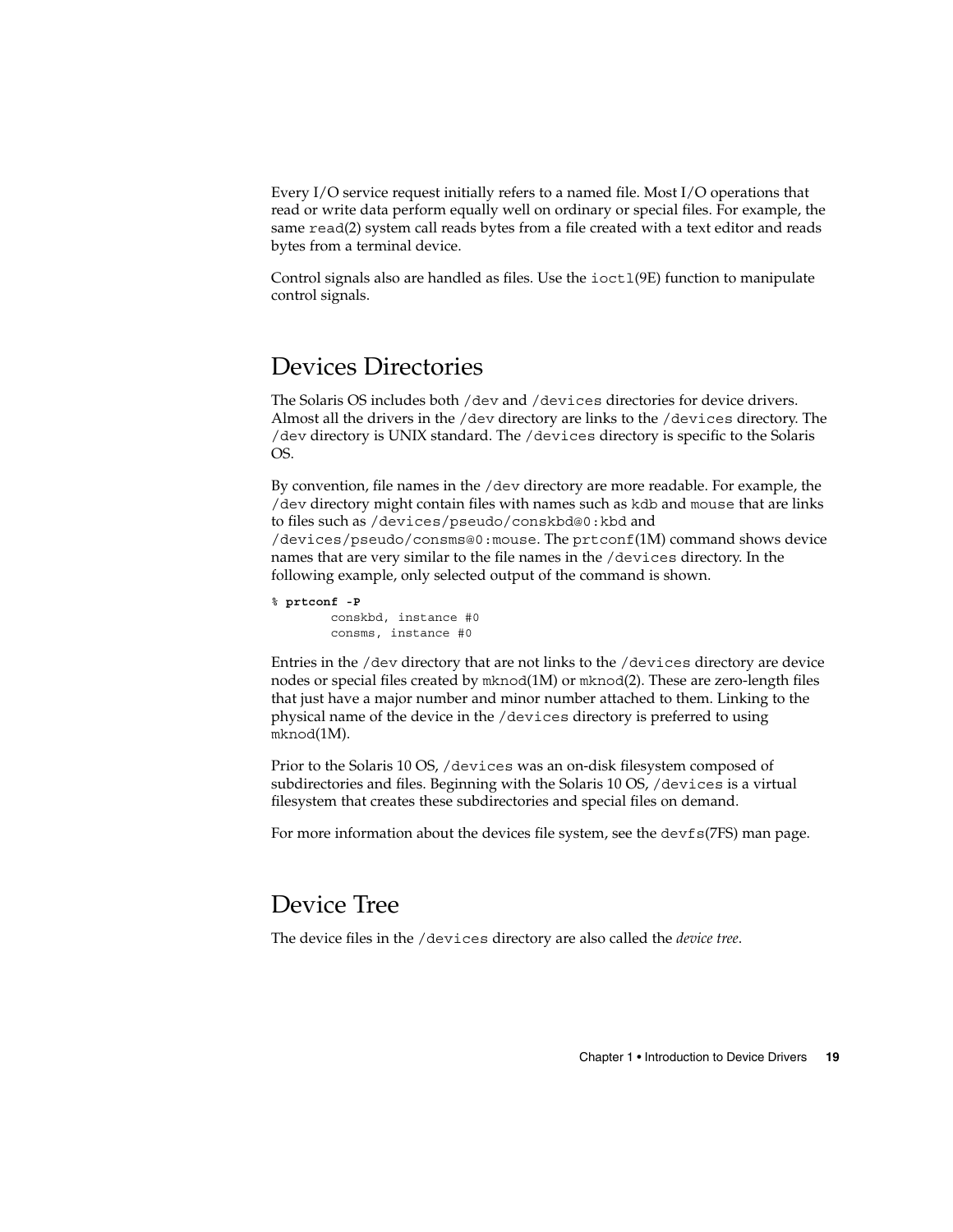<span id="page-19-0"></span>The device tree shows relationships among devices. In the device tree, a directory represents a *nexus* device. A nexus is a device that can be a parent of other devices. In the following example, pci@1f,0 is a nexus device. Only selected output from the command is shown.

# **ls -l /devices** drwxr-xr-x 4 root sys 512 *date time* pci@1f,0/ crw------- 1 root sys 111,255 *date time* pci@1f,0:devctl

You can use prtconf(1M) or prtpicl(1M) to see a graphic representation of the device tree. See "Overview of the Device Tree" in *Writing Device Drivers* for more information about the device tree.

### Character and Block Devices

A file in the device tree that is not a directory represents either a *character* device or a *block* device.

A block device can contain addressable, reusable data. An example of a block device is a file system. Any device can be a character device. Most block devices also have character interfaces. Disks have both block and character interfaces. In your /devices/pseudo directory, you might find devices such as the following:

brw-r----- 1 root sys 85, 0 Nov 3 09:43 md@0:0,0,blk crw-r----- 1 root sys 85, 0 Nov 3 09:43 md@0:0,0,raw brw-r----- 1 root sys 85, 1 Nov 3 09:43 md@0:0,1,blk crw-r----- 1 root sys 85, 1 Nov 3 09:43 md@0:0,1,raw brw-r----- 1 root sys 85, 2 Nov 3 09:43 md@0:0,2,blk crw-r----- 1 root sys 85, 2 Nov 3 09:43 md@0:0,2,raw

Block devices have a b as the first character of their file mode. Character devices have a c as the first character of their file mode. In this example, the block devices have blk in their names and the character devices have raw in their names.

The md(7D) device is a metadevice that provides disk services. The block devices access the disk using the system's normal buffering mechanism. The character devices provide for direct transmission between the disk and the user's read or write buffer.

### Device Names

This section shows a complex device name and explains the meaning of each part of the name in /dev and also in /devices. The following example is the name of a disk slice:

/dev/dsk/c0t0d0s7 -> ../../devices/pci@1c,600000/scsi@2/sd@0,0:h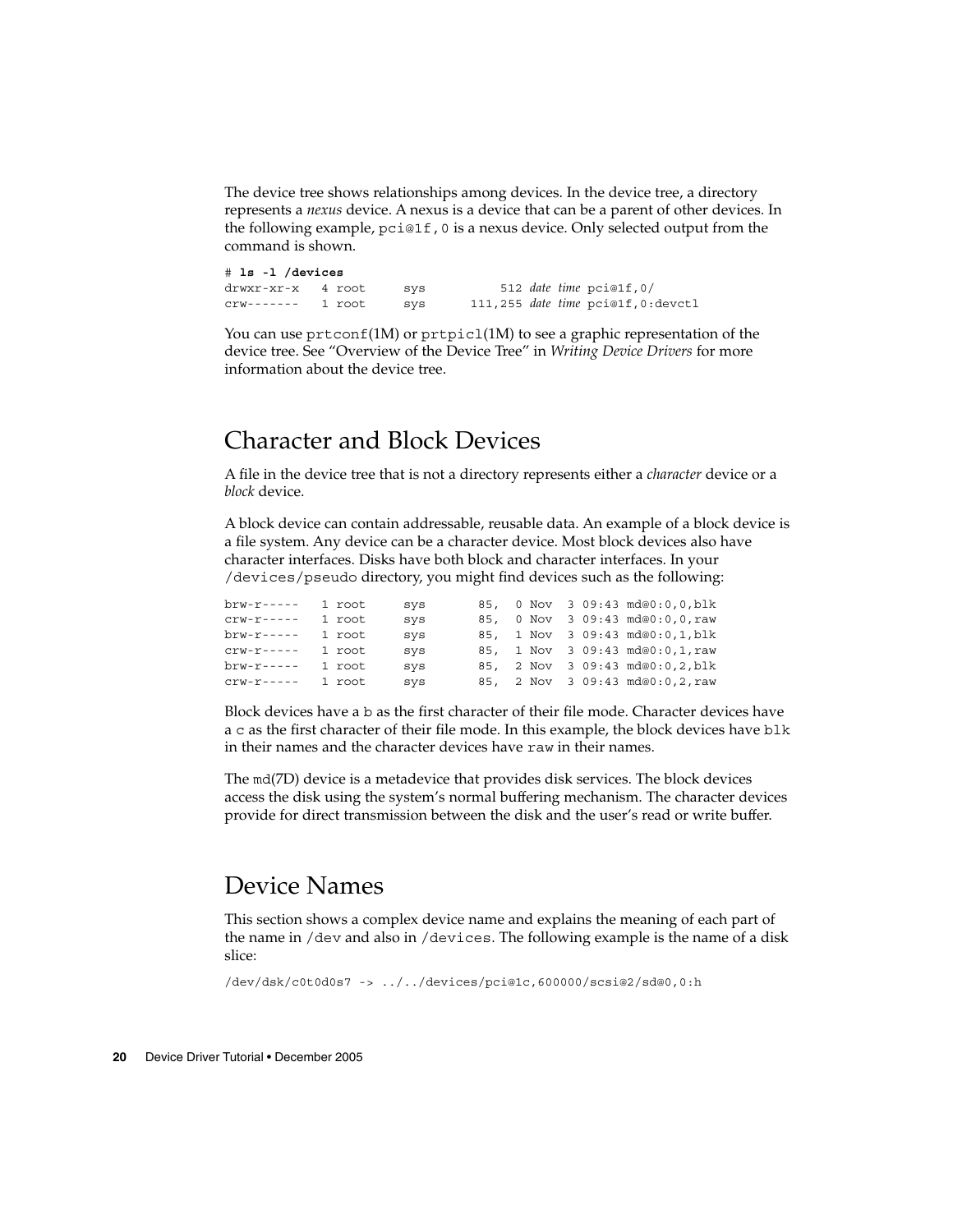<span id="page-20-0"></span>First, examine the name of the file in the /dev directory. These names are managed by the devfsadmd(1M) daemon.

- c0 Controller 0
- t0 Target 0. On SCSI controllers, this value is the disk number.
- d0 SCSI LUN. This value indicates a virtual partitioning of a target or single physical device.
- s7 Slice 7 on the target 0 disk.

For the same device, compare the name of the file in the /devices directory. These names show the physical structure and real device names. Note that some of the components of the device name in the /devices directory are subdirectories.

| pci@1c,600000 | PCI bus at address 1c, 600000. These addresses are meaningful<br>only to the parent device.                                                                                                                                    |  |
|---------------|--------------------------------------------------------------------------------------------------------------------------------------------------------------------------------------------------------------------------------|--|
| scsi@2        | SCSI controller at address 2 on the PCI bus at address<br>1c, 600000. This name corresponds to the $c_0$ in<br>/dev/dsk/c0t0d0s7.                                                                                              |  |
| sd@0,0        | SCSI disk at address $0$ , 0 on the SCSI controller at address 2.<br>This name represents target 0, LUN 0 and corresponds to the<br>t0d0 in /dev/dsk/c0t0d0s7. The sd name and driver can<br>also apply to IDE CD-ROM devices. |  |
| sd@0,0:h      | Minor node h on the SCSI disk at address 0, 0. This name<br>corresponds to the s7 in /dev/dsk/c0t0d0s7.                                                                                                                        |  |

### Device Numbers

A *device number* identifies a particular device and minor node in the device tree. The dev\_t parameter that is required in many DDI/DKI routines is this device number.

Each device has a major number and a minor number. A device number is a *major*,*minor* pair. A long file listing shows the device number in the column where file sizes are usually listed. In the following example, the device number is 86,255. The device major number is 86, and the device minor number is 255.

| % ls -1 /devices/pci@0,0:devctl |        |     |  |                                          |
|---------------------------------|--------|-----|--|------------------------------------------|
| Crw-------                      | 1 root | SVS |  | 86,255 date time /devices/pci@0,0:devctl |

In the Solaris OS, the major number is chosen for you when you install the driver so that it will not conflict with any other major number. The kernel uses the major number to associate the I/O request with the correct driver code. The kernel uses this association to decide which driver to execute when the user reads or writes the device file. All devices and their major numbers are listed in the file  $/etc/name$  to major.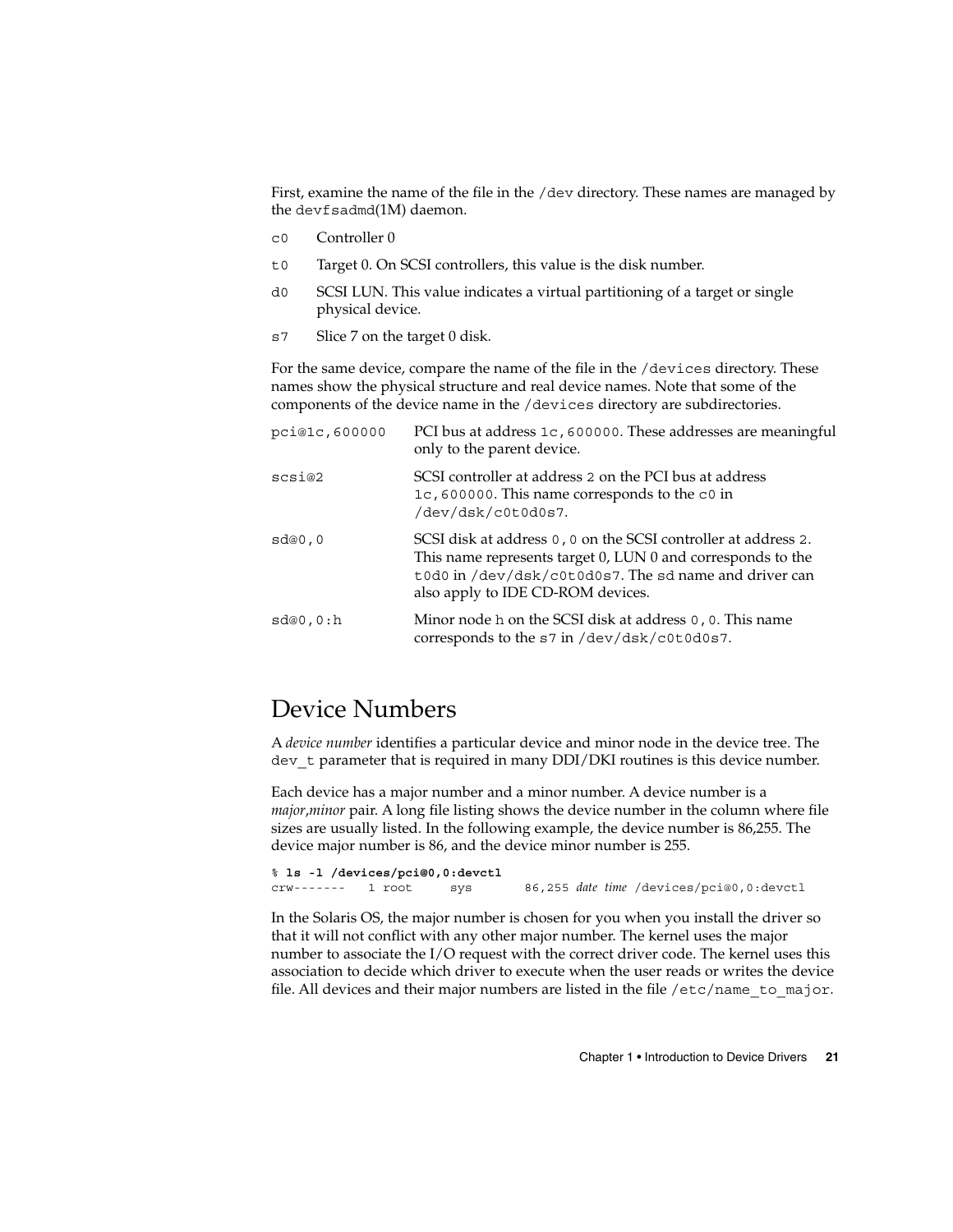<span id="page-21-0"></span>% **grep 86 /etc/name\_to\_major** pci 86

The minor number is assigned in the driver. The minor number must map each driver to a specific device instance. Minor numbers usually refer to sub-devices. For example, a disk driver might communicate with a hardware controller device that has several disk drives attached. Minor nodes do not necessarily have a physical representation.

The following example shows instances 0, 1, and 2 of the md device. The numbers 0, 1, and 2 are the minor numbers.

brw-r----- 1 root sys 85, 0 Nov 3 09:43 md@0:0,0,blk crw-r----- 1 root sys 85, 0 Nov 3 09:43 md@0:0,0,raw brw-r----- 1 root sys 85, 1 Nov 3 09:43 md@0:0,1,blk crw-r----- 1 root sys 85, 1 Nov 3 09:43 md@0:0,1, raw<br>brw-r----- 1 root sys 85, 2 Nov 3 09:43 md@0:0,2,blk brw-r----- 1 root sys 85, 2 Nov 3 09:43 md@0:0,2,blk<br>crw-r----- 1 root sys 85, 2 Nov 3 09:43 md@0:0,2,raw 85, 2 Nov 3 09:43 md@0:0,2,raw

In the name  $sd@0,0:h$ ,, h represents a minor node. When the driver receives a request for minor node h, the driver actually receives a corresponding minor number. The driver for the sd node interprets that minor number to be a particular section of disk, such as slice 7 mounted on /export.

[Chapter 2](#page-30-0) shows how to use the ddi  $q$ et instance(9F) routine in your driver to get an instance number for the device you are driving.

# Development Environment and Tools

This section summarizes the driver development process and provides some pointers to resources. For more information on the development process, see "Driver Development Summary" in *Writing Device Drivers*.

The general steps in writing a device driver are as follows:

- 1. Write a .c source file using the interfaces and structures defined in man page sections 9E, 9F, and 9S. Most of the include files you need are in /usr/include/sys. The function and structure man pages show which include files you need.
- 2. Write a .conf hardware configuration file to define property values for your driver.
- 3. Compile and link your driver. Always use the -D\_KERNEL option when you compile a driver for the Solaris OS. The default compile result is 32-bit. To get a 64-bit result on a 64-bit platform, specify the appropriate 64-bit option as described in ["Building a Driver"](#page-23-0) on page 24.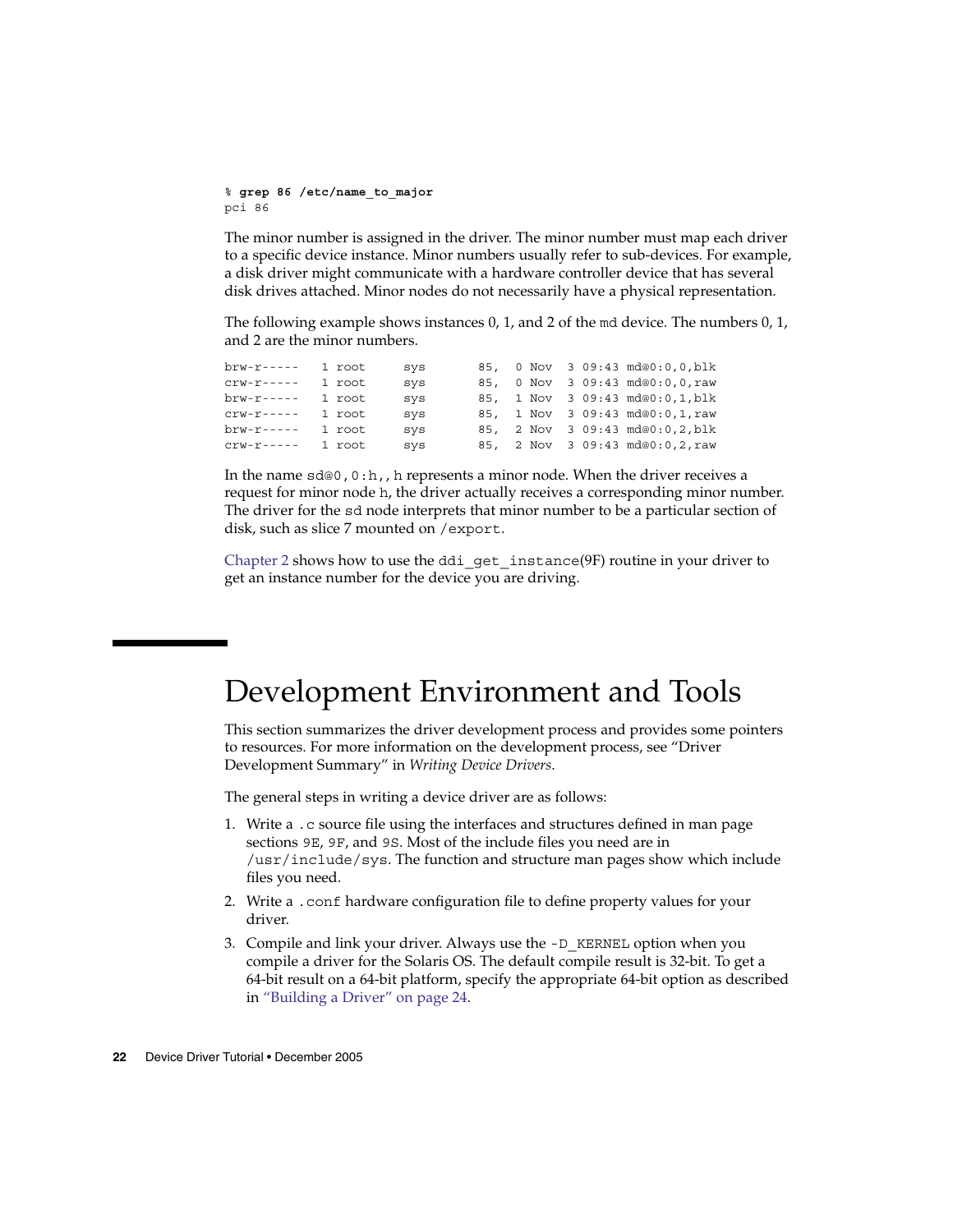- <span id="page-22-0"></span>4. Copy your driver binary file and your driver configuration file to the appropriate [*platform*] /kernel directories. See ["Driver Directory Organization"](#page-16-0) on page 17 for descriptions of driver directories.
- 5. Use the add  $\text{drv}(1M)$  command to load your driver. When your driver is loaded, you can see your driver in /dev and /devices. You can also see an entry for your driver in the /etc/name\_to\_major file.

### Writing a Driver

A driver consists of a C source file and a hardware configuration file.

#### Writing a Driver Module

The C code for a driver is a collection of data and functions that define a kernel module. As noted in ["Structural Differences Between Kernel Modules and User](#page-12-0) Programs" [on page 13,](#page-12-0) a driver has no main() routine. Many of the subroutines of a driver are special functions called entry points. See ["Device Drivers"](#page-14-0) on page 15 for information about entry points.

The function man pages provide both the function declaration that you need in your driver and the list of header files you need to include. Make sure you consult the correct man page. For example, the following command displays the  $i$ oct $1(2)$  man page. The ioctl(2) system call cannot be used in a device driver.

% **man ioctl**

Use one of the following commands to display the ioct1(9E) man page. The ioctl(9E) subroutine is a device driver entry point.

```
% man ioctl.9e
% man -s 9e ioctl
```
By convention, the names of functions and data that are unique to this driver begin with a common prefix. The prefix is the name of this driver or an abbreviation of the name of this driver. Use the same prefix for all names that are specific to this driver. This practice makes debugging much easier. Instead of seeing an error related to an ambiguous attach() function, you see an error message about mydriver\_attach() or newdriver\_attach().

A 64-bit system can run both 32-bit user programs and 64-bit user programs. A 64-bit system runs 32-bit programs by converting all data needed between the two data models. A 64-bit kernel supports both 64-bit and 32-bit user data. Whenever a 64-bit driver copies data between kernel space and user space, the driver must use the ddi model convert from(9F) function to determine whether the data must be converted between 32-bit and 64-bit models. For an example, see ["Reporting and](#page-84-0) [Setting Device Size and Re-initializing the Device"](#page-84-0) on page 85.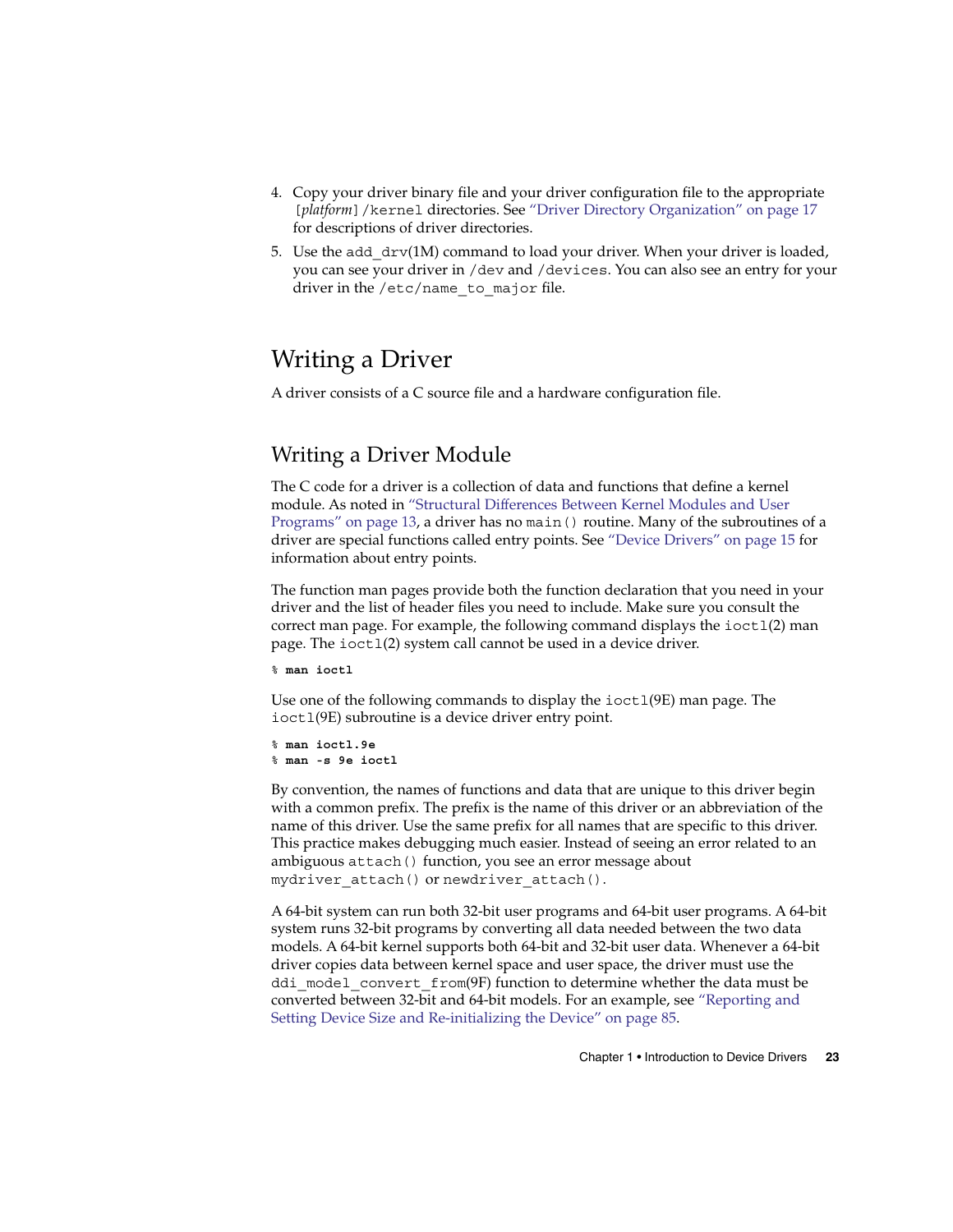<span id="page-23-0"></span>The Sun Studio IDE includes the following three source editors: GVIM, XEmacs, and the built-in Source Editor provided by NetBeans. The IDE provides online help for these tools. You can also run GVIM and XEmacs from the command line. See  $\text{vim}(1)$ and xemacs(1).

For more information, see the following resources:

- For more information about writing device drivers, see ["Device Driver Coding](#page-102-0) Tips" [on page 103](#page-102-0) and *Writing Device Drivers*.
- For simple example source files, see [Chapter 2](#page-30-0) and [Chapter 3.](#page-62-0)
- For production driver sources, go to <http://www.opensolaris.org/> and click "Source Browser."
- For more driver source and documentation, go to the driver development OpenSolaris community at [http://www.opensolaris.org/os/community/device\\_drivers/](http://www.opensolaris.org/os/community/device_drivers/) and the Solaris OS driver development site on the Sun Developer Network (SDN) at <http://developers.sun.com/prodtech/solaris/driverdev/>.
- For advice and examples on a wide variety of driver topics, see the Driver Development [FAQ](http://developers.sun.com/solaris/developer/support/driver/faqs.html) (Frequently Asked Questions).
- For more help, search the Driver Development Solaris Forum at <http://forum.sun.com/forum.jspa?forumID=2>.

#### Writing a Configuration File

A driver that is not self-identifying must have a configuration file named *node\_name*.conf, where *node\_name* is the prefix for the device. A self-identifying driver is a driver that can obtain all the property information it needs from the DDI property interfaces such as ddi\_prop\_get\_int(9F) and ddi\_prop\_lookup(9F). The minimum information that a configuration file must contain is the name of the device node and the name or type of the device's parent.

For more information about device driver configuration files, see the driver.conf(4) man page. For an example configuration file, see ["Writing the Device Configuration](#page-52-0) File" [on page 53.](#page-52-0)

### Building a Driver

This section tells you how to compile and link a driver for different architectures.

Make sure you have installed the Solaris OS at the Developer level or above. Follow the instructions in Chapter 2, "Installing With the Solaris Installation Program (Tasks)," in *Solaris Express Installation Guide: Basic Installations*. Select Custom Install, and select the Developer cluster or above.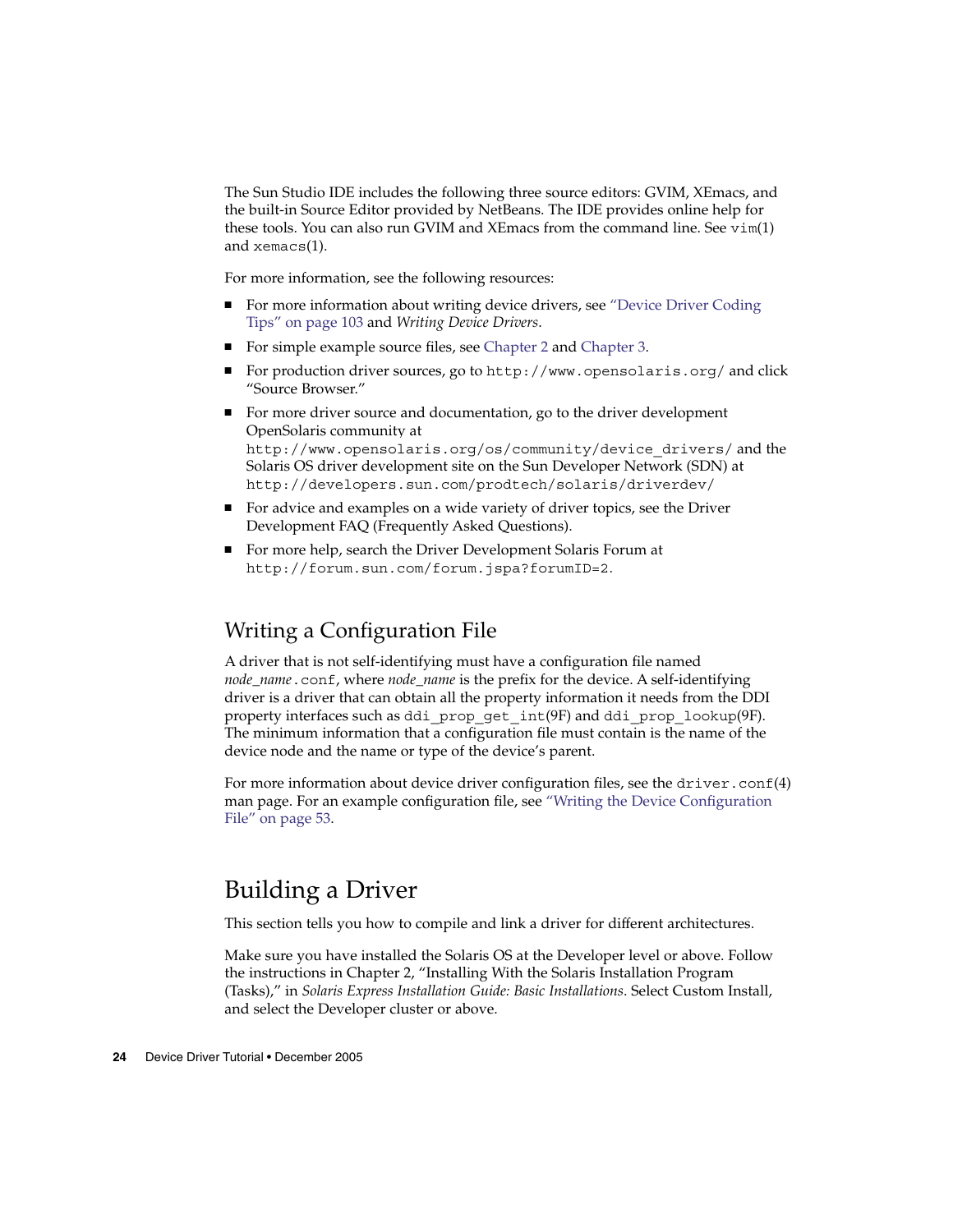A 64-bit kernel cannot use a 32-bit driver. A 64-bit kernel can use only 64-bit drivers. All parts of any particular program must use the same data model. A device driver is not a complete program. The kernel is a complete program. A driver is a part of the kernel program. If you want your device to work with the Solaris OS in 32-bit mode and with the Solaris OS in 64-bit mode, then you must provide both a 32-bit driver and a 64-bit driver.

By default, compilation on the Solaris OS yields a 32-bit result on every architecture. To obtain a 64-bit result, use the compilation options specified in this section for 64-bit architectures.

Use the  $prtconf(1M)$  command with the  $-x$  option to determine whether the firmware on this system is 64-bit ready.

#### Compiling with Sun Studio

Use the -D\_KERNEL option to indicate that this code defines a kernel module.

■ If you are compiling for a 64-bit SPARC architecture, use the -xarch=v9 option:

```
% cc -D_KERNEL -xarch=v9 -c mydriver.c
% ld -r -o mydriver mydriver.o
```
■ If you are compiling for a 64-bit x86 architecture, use both the -xarch=amd64 option and the -xmodel=kernel option:

```
% cc -D_KERNEL -xarch=amd64 -xmodel=kernel -c mydriver.c
% ld -r -o mydriver mydriver.o
```
■ If you are compiling for a 32-bit architecture, use the following build commands:

```
% cc -D_KERNEL -c mydriver.c
% ld -r -o mydriver mydriver.o
```
For more information on compile and link options, see the  $as(1)$ ,  $cc(1B)$ , and  $1d(1)$ man pages. See also the *Sun Studio 11: C User's Guide*. Click *Sun Studio 11 Collection* at the top left of this page to see Sun Studio books about dbx, dmake, Performance Analyzer, and other software development topics. To read technical articles about Sun Studio or to download Sun Studio, go to <http://developers.sun.com/prodtech/cc/>.

**Note –** Sun Studio 9 does not support 64-bit x86 architectures. Use Sun Studio 10 or Sun Studio 11 to compile and debug drivers for 64-bit x86 architectures.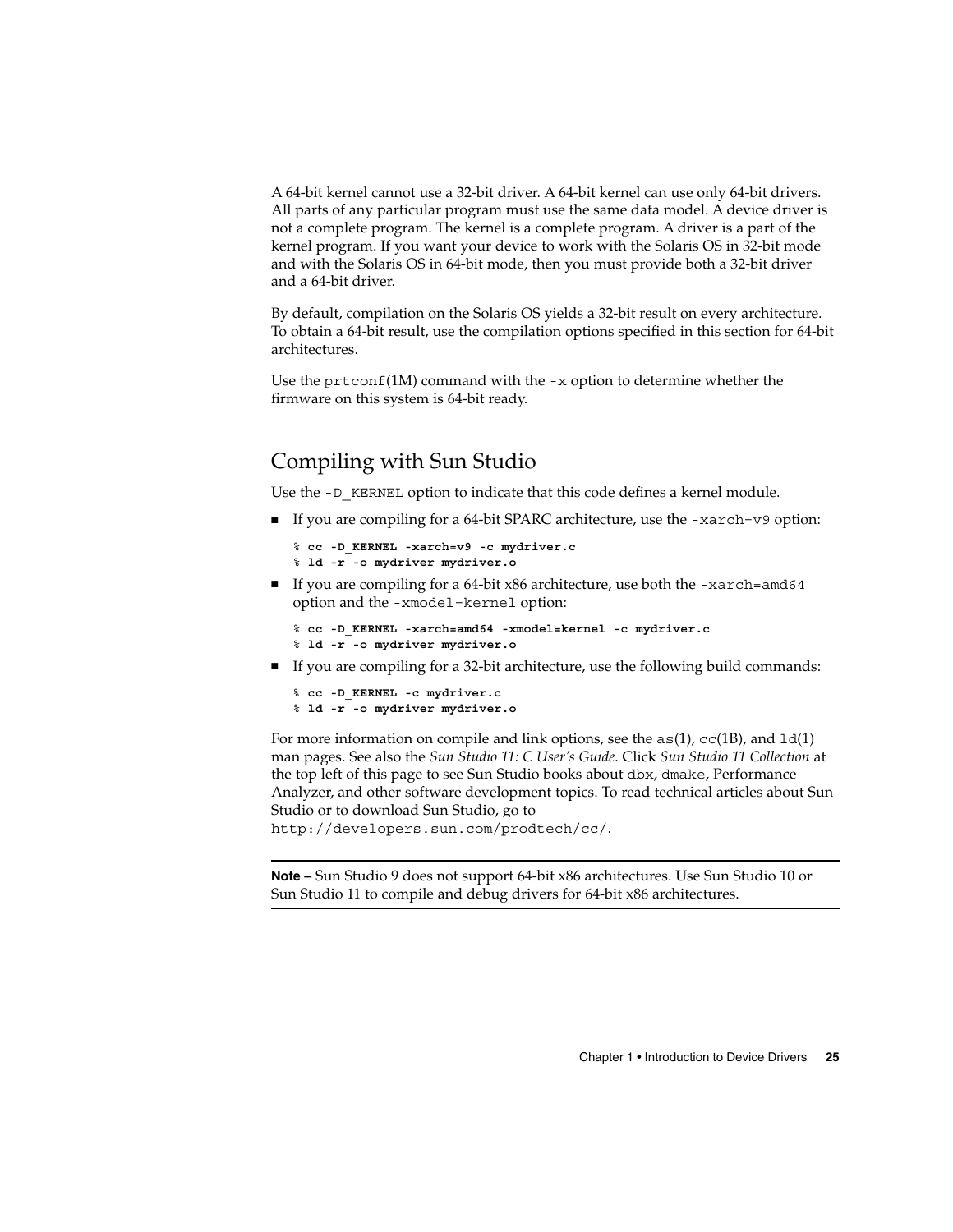#### <span id="page-25-0"></span>Compiling with the GNU C Compiler

To get the GNU C compiler, you must install the Solaris OS at the Developer level or above. Follow the instructions in Chapter 2, "Installing With the Solaris Installation Program (Tasks)," in *Solaris Express Installation Guide: Basic Installations*. Select Custom Install, and select the Developer cluster or above. The GNU C compiler is installed in /usr/sfw.

Use the -D\_KERNEL option to indicate that this code defines a kernel module. These examples show options that are required for correct functionality of the result.

■ If you are compiling for a 64-bit SPARC architecture, use the following build commands:

```
% gcc -D_KERNEL -m64 -mcpu=v9 -mcmodel=medlow -fno-pic -mno-fpu
-ffreestanding -nodefaultlibs -c mydriver.c
% ld -r -o mydriver mydriver.o
```
You might also want to use the -mtune=ultrasparc option and the -02 option.

■ If you are compiling for a 64-bit x86 architecture, use the following build commands:

```
% gcc -D_KERNEL -m64 -mcmodel=kernel -mno-red-zone -ffreestanding
-nodefaultlibs -c mydriver.c
% ld -r -o mydriver mydriver.o
```
You might also want to use the -mtune=opteron option and the -02 option.

■ If you are compiling for a 32-bit architecture, use the following build commands:

```
% gcc -D_KERNEL -ffreestanding -nodefaultlibs -c mydriver.c
% ld -r -o mydriver mydriver.o
```
For more information on these and other options, see the  $qcc(1)$  man page. See also the GCC web site at <http://gcc.gnu.org/>. More information about using the gcc compiler with the Solaris OS is on the OpenSolaris web site at <http://opensolaris.org/os/community/tools/gcc/>.

### Installing a Driver

After you write and build your driver, you must install the driver binary. To install a driver, copy the driver binary and the configuration file to the appropriate /kernel/drv directory.

Make sure you are user root when you install a driver.

Copy the configuration file to the kernel driver area of the system.

# **cp mydriver.conf /usr/kernel/drv**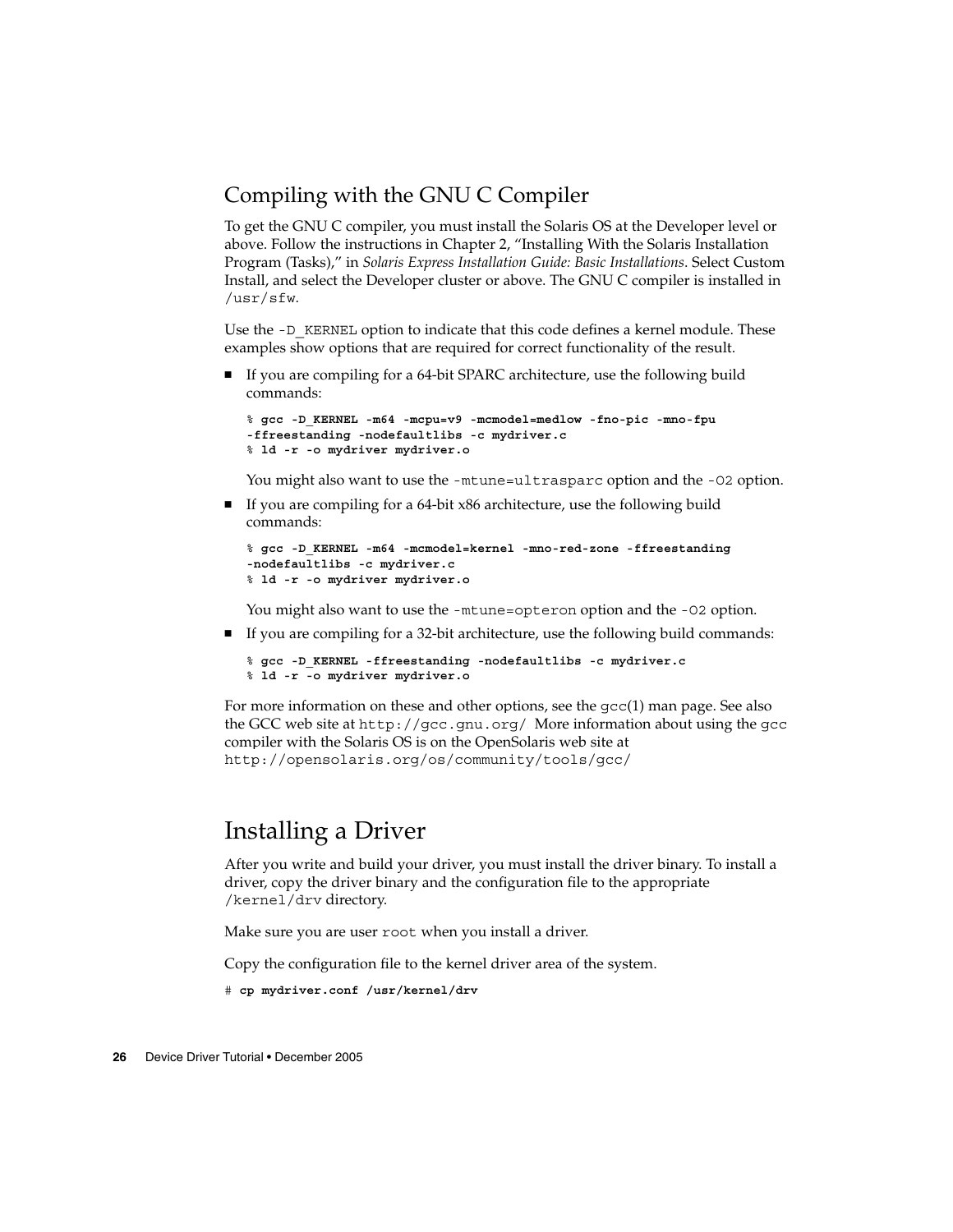<span id="page-26-0"></span>Install drivers in the  $/$ tmp directory until you are finished modifying and testing the info(), init(), and attach() routines. See ["Device Driver Testing Tips"](#page-104-0) [on page 105](#page-104-0) for more information.

Copy the driver binary to the /tmp directory.

```
# cp mydriver /tmp
```
Link to the driver from the kernel driver directory.

- On a 64-bit SPARC architecture, link to the sparcv9 directory:
	- # **ln -s /tmp/mydriver /usr/kernel/drv/sparcv9/mydriver**
- On a 64-bit x86 architecture, link to the amd64 directory :

```
# ln -s /tmp/mydriver /usr/kernel/drv/amd64/mydriver
```
■ On a 32-bit architecture, create the link as follows:

```
# ln -s /tmp/mydriver /usr/kernel/drv/mydriver
```
When the driver is well tested, copy the driver directly to the appropriate kernel driver area of the system.

- On a 64-bit SPARC architecture, copy the driver to the sparcv9 directory:
	- # **cp mydriver /usr/kernel/drv/sparcv9/mydriver**
- On a 64-bit x86 architecture, copy the driver to the amd64 directory :
	- # **cp mydriver /usr/kernel/drv/amd64/mydriver**
- On a 32-bit architecture, copy the driver to the kernel driver area of the system:

```
# cp mydriver /usr/kernel/drv/mydriver
```
### Adding, Updating, and Removing a Driver

Use the add  $drv(1M)$  command to make the installed driver usable. Be sure you are user root when you use the add  $drv(1M)$  command.

```
# add_drv mydriver
```
The following events take place when you add a driver:

- The \_info(9E), \_init(9E), and attach(9E) entry points are called in that order.
- The driver is added to the /devices directory.
- The driver is the most recent module listed by  $modinf \ o(1M)$ .
- The driver is the most recent module listed in the file /etc/name to major.

The file /etc/driver\_aliases might be updated. The /etc/driver\_aliases file shows which devices are bound to which drivers. Each line of the /etc/driver\_aliases file shows a driver name followed by a device name. You can search this file to determine which driver is managing your device.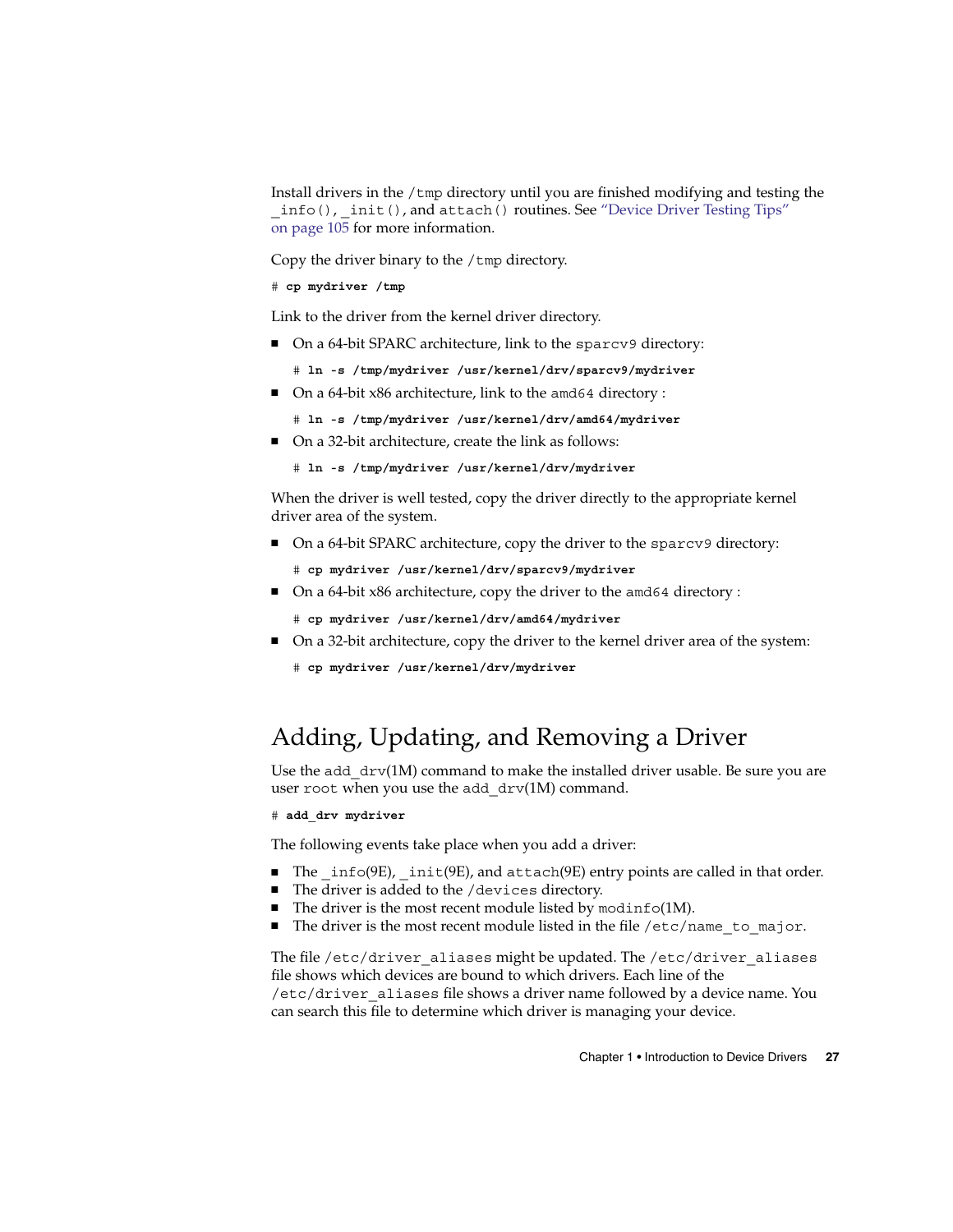<span id="page-27-0"></span>**Note –** Do not edit the /etc/driver\_aliases file manually. Use the add\_drv(1M) command to establish a device binding. Use the update  $drv(1M)$  command to change a device binding.

Use the update  $\text{div}(1\text{M})$  command to notify the system about attribute changes to an installed device driver. By default, the update  $\frac{d}{dx}$  drv(1M) command reloads the hardware configuration file for the specified driver. Use the prtconf(1M) command to review the current configuration information for a device and driver. For example, the -D option shows which driver manages a particular device. The -P option shows information about pseudo devices.

Use the rem  $\text{drv}(1\text{M})$  command to update the system driver configuration files so that the driver is no longer usable. The rem  $\text{drv}(1M)$  command does not physically delete driver files. If possible, the rem  $drv(1M)$  command unloads the driver from memory.

### Loading and Unloading a Driver

A driver is loaded into memory when a device that the driver manages is accessed. A driver might be unloaded from memory when the driver is not being used. Normally, you do not need to load a driver into memory manually or unload a driver from memory manually.

To manually load a loadable module into memory, use the modload(1M) command.

While you are developing your driver, you might want to manually unload the driver and then update the driver. To manually unload a loadable module from memory, use the modunload(1M) command.

### Testing a Driver

Drivers should be thoroughly tested in the following areas:

- Configuration
- Functionality
- Error handling
- Loading, unloading, and removing

All drivers will need to be removed eventually. Make sure that your driver can be successfully removed.

■ Stress, performance, and interoperability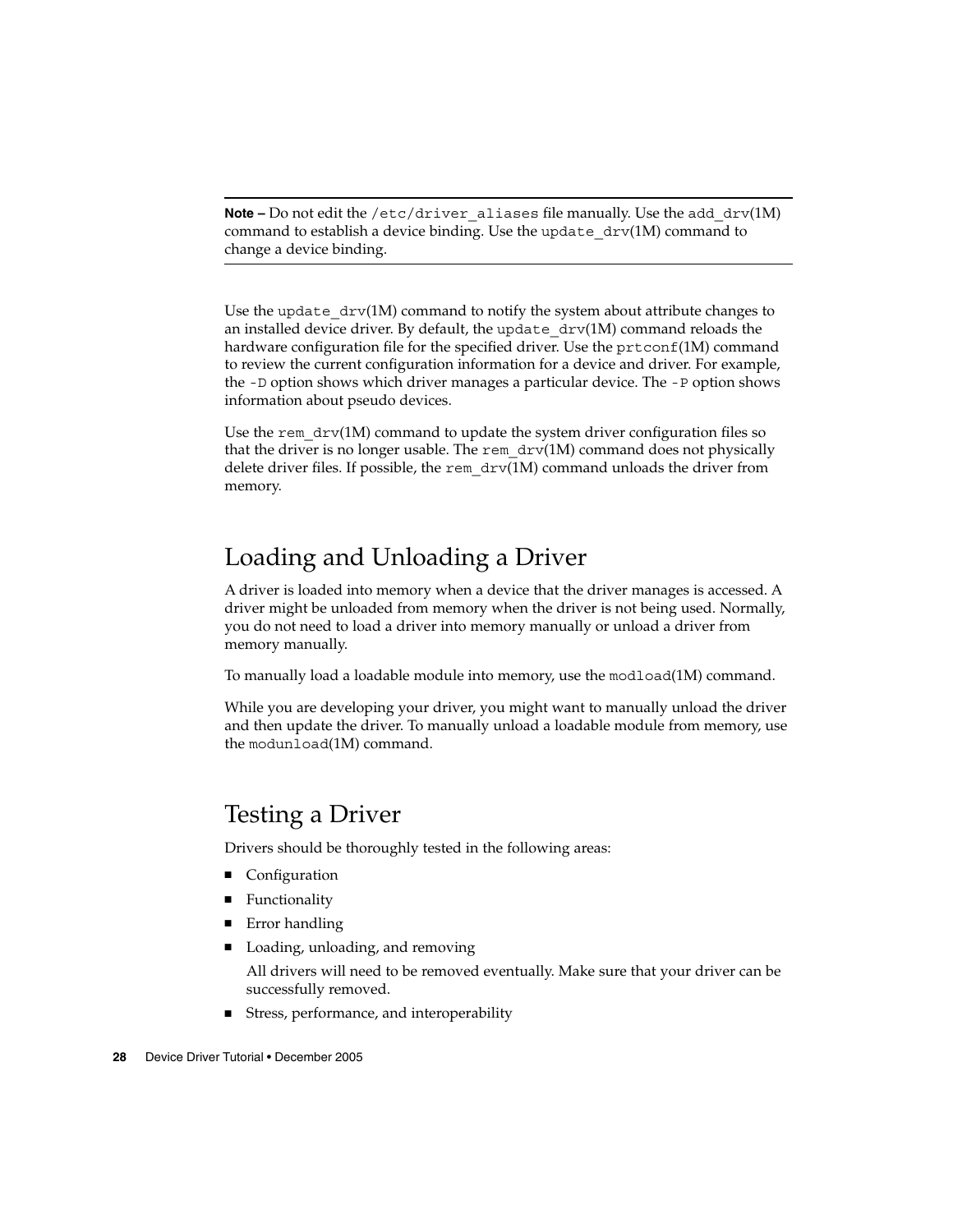- DDI/DKI compliance
- Installation and packaging

For detailed information on how to test your driver and how to avoid problems during testing, see the following references:

- ["Device Driver Testing Tips"](#page-104-0) on page 105
- "Criteria for Testing Drivers" in *Writing Device Drivers*
- Chapter 21, "Debugging, Testing, and Tuning Device Drivers," in *Writing Device Drivers*

Additional testing is specific to the type of driver.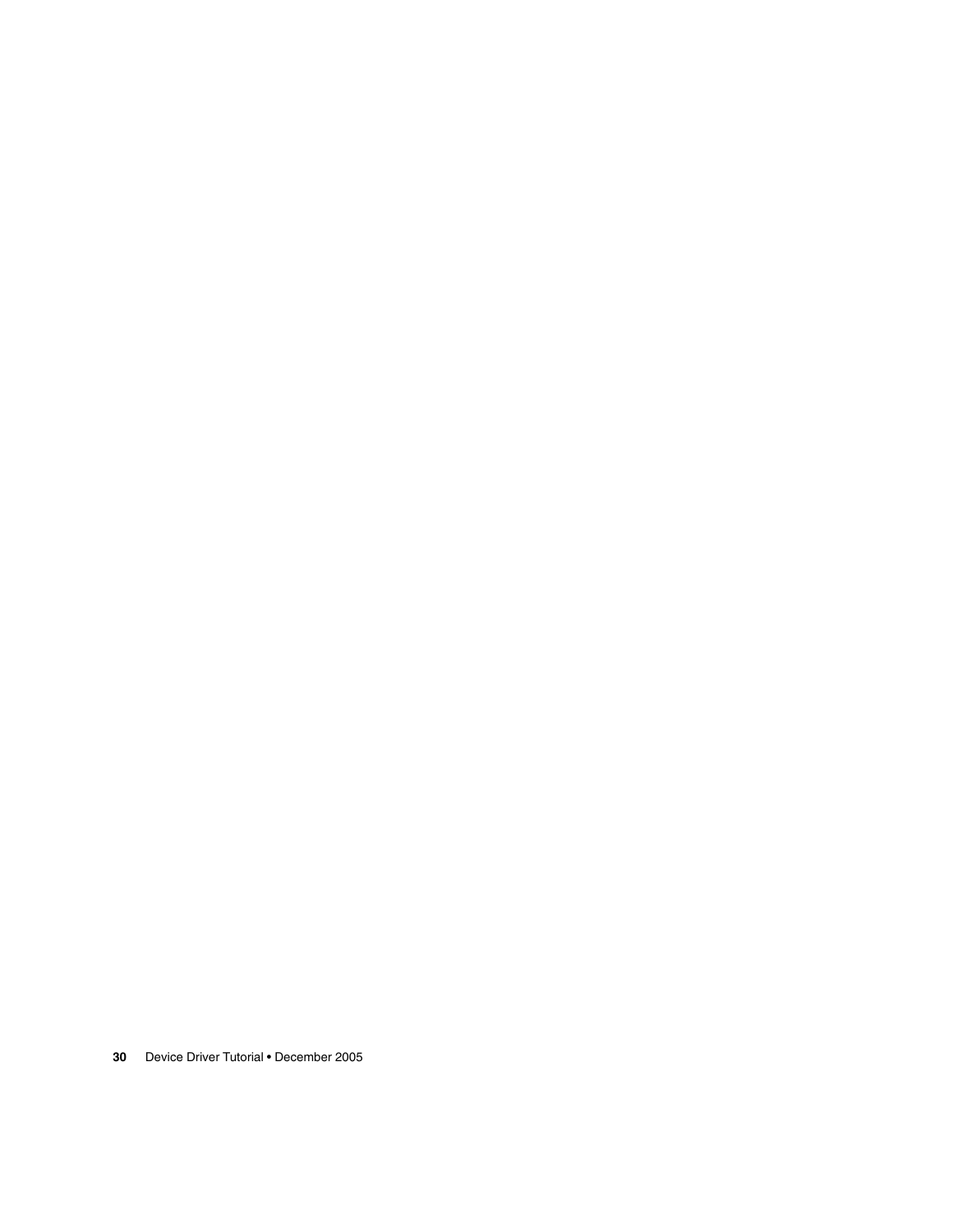#### <span id="page-30-0"></span>CHAPTER **2**

# Template Driver Example

This chapter shows you how to develop a very simple, working driver. This chapter explains how to write the driver and configuration file, compile the driver, load the driver, and test the driver.

The driver that is shown in this chapter is a pseudo device driver that merely writes a message to a system log every time an entry point is entered. This driver demonstrates the minimum functionality that any character driver must implement. You can use this driver as a template for building a complex driver.

This chapter discusses the following driver development steps:

- "Overview of the Template Driver Example" on page 31
- *["Writing the Template Driver"](#page-31-0)* on page 32
- *["Writing the Device Configuration File"](#page-52-0)* on page 53
- ["Building and Installing the Template Driver"](#page-53-0) on page 54
- ["Testing the Template Driver"](#page-53-0) on page 54
- ["Complete Template Driver Source"](#page-56-0) on page 57

# Overview of the Template Driver Example

This example guides you through the following steps:

- 1. Create a directory where you can develop your driver and open a new text file named dummy.c.
- 2. Write the entry points for loadable module configuration:  $\text{init}(9E)$ ,  $\text{info}(9E)$ , and \_fini(9E).
- 3. Write the entry points for autoconfiguration: attach(9E), detach(9E), getinfo(9E), and prop\_op(9E).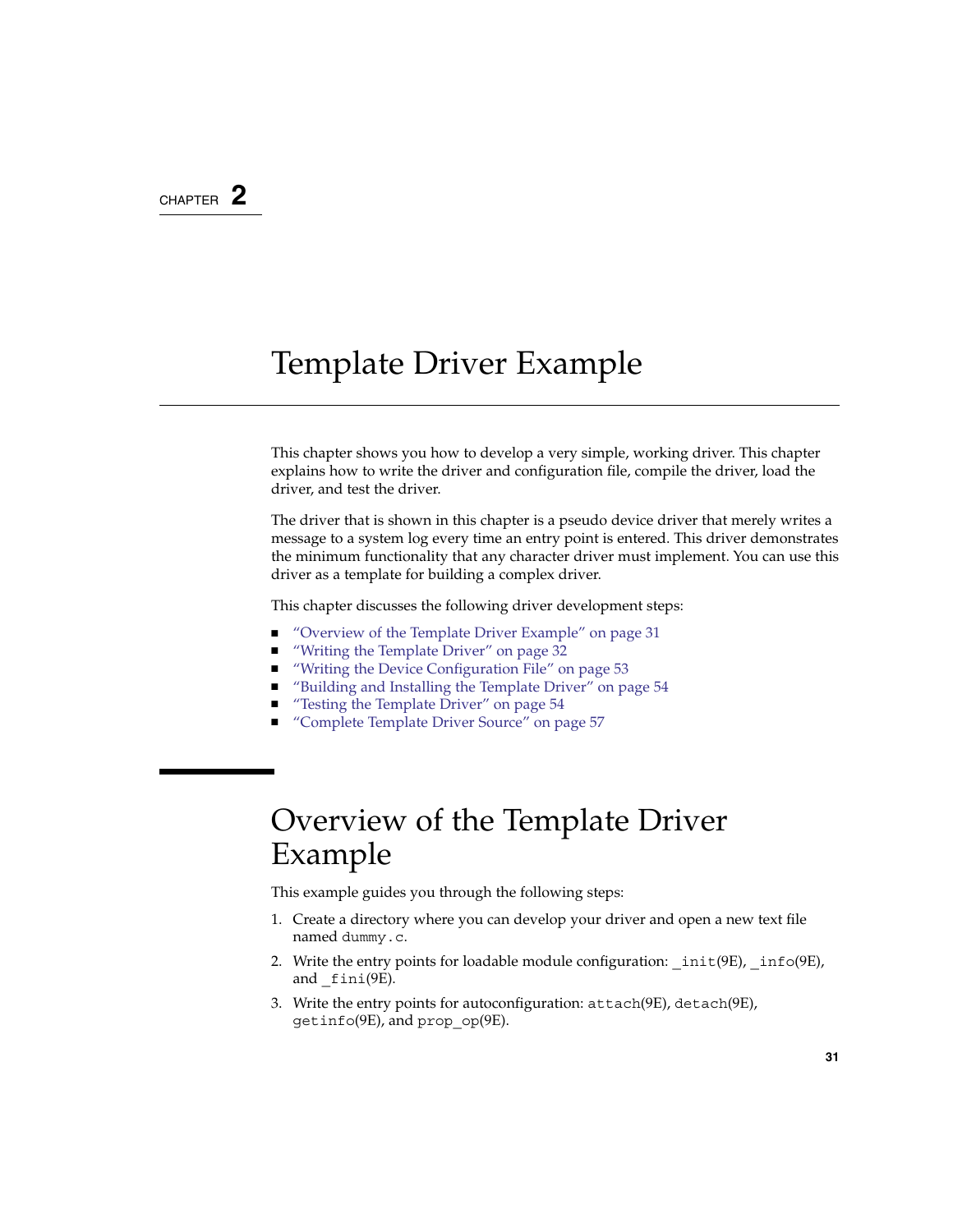- <span id="page-31-0"></span>4. Write the entry points for user context: open(9E), close(9E), read(9E), and write(9E).
- 5. Define the data structures: the character and block operations structure cb  $ops(9S)$ , the device operations structure dev  $ops(9S)$ , and the module linkage structures modldrv(9S) and modlinkage(9S).
- 6. Create the driver configuration file dummy.conf.
- 7. Build and install the driver.
- 8. Test the driver by loading the driver, reading from and writing to the device node, and unloading the driver.

The entry points that are to be created in this example are shown in the following diagram.

| dummy cb ops Structure                                                  |
|-------------------------------------------------------------------------|
| dummy_open<br>dummy_close<br>dummy_read<br>dummy_write<br>dummy_prop_op |
|                                                                         |
| dummy dev ops Structure                                                 |

dummy\_getinfo dummy\_attach dummy\_detach

**FIGURE 2–1** Entry Points for the dummy Example

# Writing the Template Driver

This section describes the entry points and data structures that are included in this driver and shows you how to define them. All of these data structures and almost all of these entry points are required for any character device driver.

This section describes the following entry points and data structures:

- Loadable module configuration entry points
- Autoconfiguration entry points
- User context entry points
- Character and block operations structure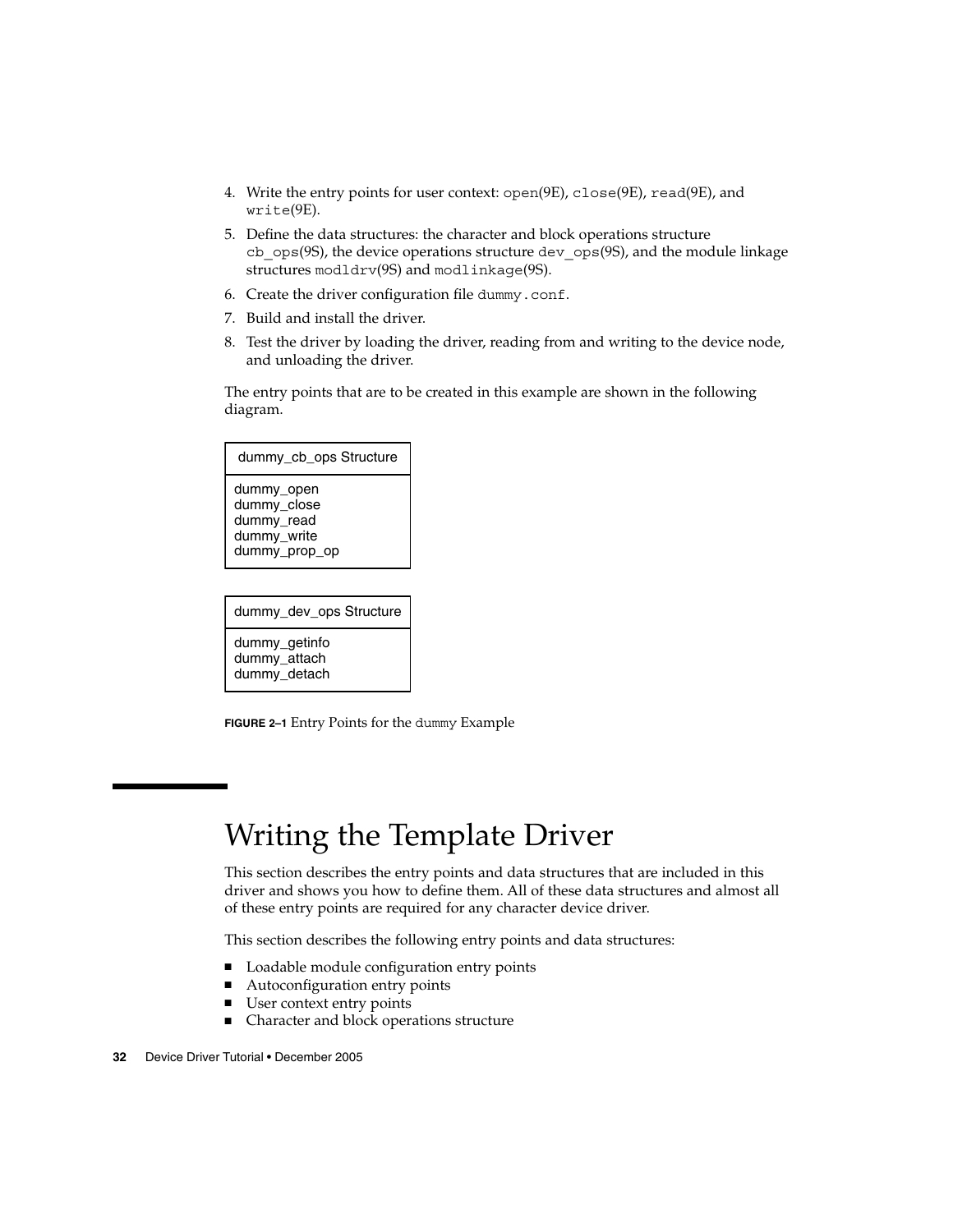- <span id="page-32-0"></span>■ Device operations structure
- Module linkage structures

First, create a directory where you can develop your driver. This driver is named dummy because this driver does not do any real work. Next, open a new text file named dummy.c.

### Writing the Loadable Module Configuration Entry Points

Every kernel module of any type must define at least the following three loadable module configuration entry points:

- The  $init(9E)$  routine initializes a loadable module. The  $init(9E)$  routine must at least call the mod\_install(9F) function and return the success or failure value that is returned by mod\_install(9F).
- The info(9E) routine returns information about a loadable module. The \_info(9E) routine must at least call the mod\_info(9F) function and return the value that is returned by mod info(9F).
- The fini(9E) routine prepares a loadable module for unloading. The fini(9E) routine must at least call the mod\_remove(9F) function and return the success or failure value that is returned by mod\_remove(9F). When mod\_remove(9F) is successful, the  $fini(9E)$  routine must undo everything that the  $init(9E)$ routine did.

The mod install(9F), mod info(9F), and mod remove(9F) functions are used in exactly the same way in every driver, regardless of the functionality of the driver. You do not need to investigate what the values of the arguments of these functions should be. You can copy these function calls from this example and paste them into every driver you write.

In this section, the following code is added to the dummy.c source file:

```
/* Loadable module configuration entry points */
int
_init(void)
{
    cmn_err(CE_NOTE, "Inside _init");
    return(mod_install(&ml));
}
int
_info(struct modinfo *modinfop)
{
    cmn_err(CE_NOTE, "Inside _info");
    return(mod_info(&ml, modinfop));
}
```
Chapter 2 • Template Driver Example **33**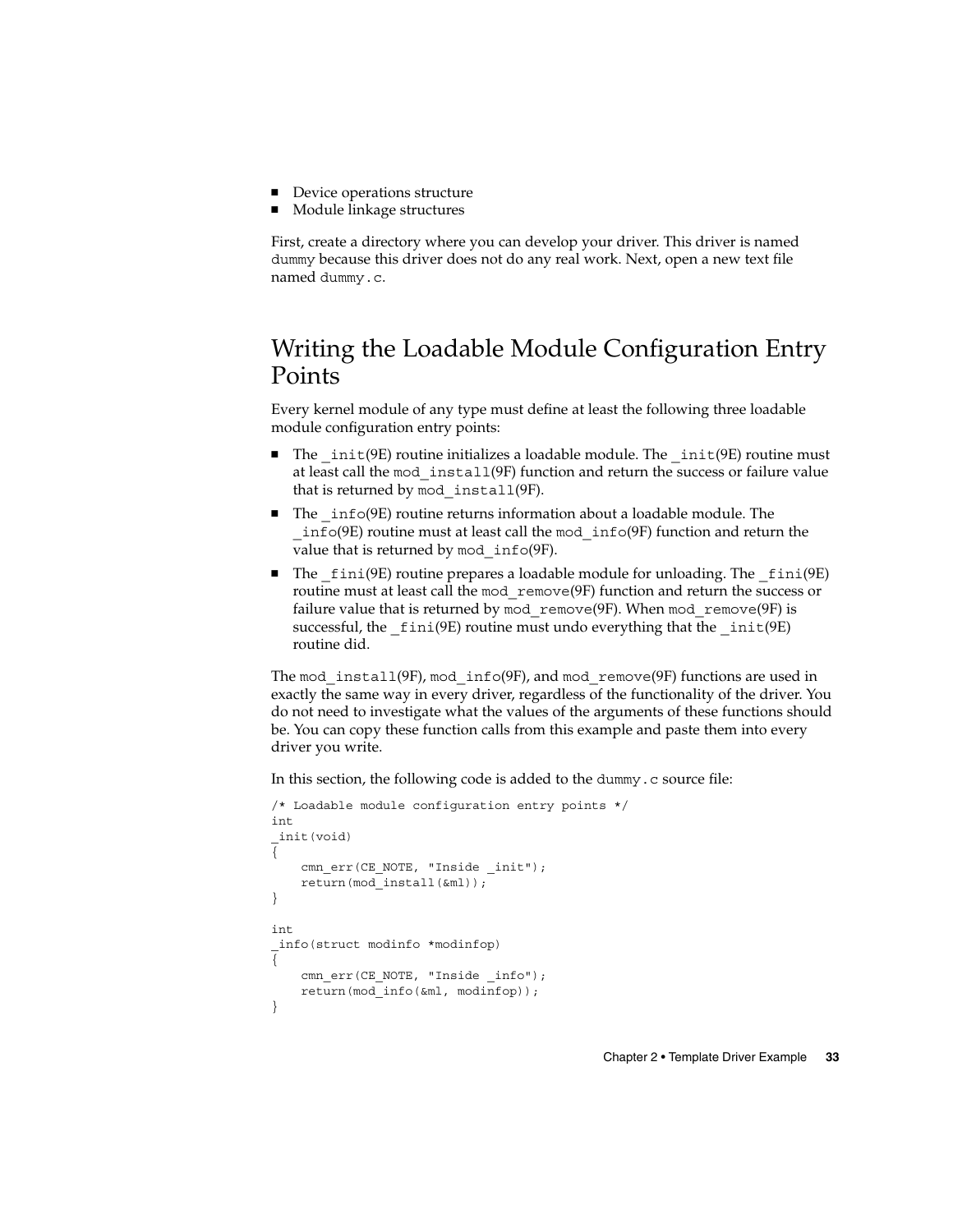```
int
_fini(void)
{
    cmn_err(CE_NOTE, "Inside _fini");
    return(mod_remove(&ml));
}
```
#### Declaring the Loadable Module Configuration Entry Points

The  $int(9E)$ ,  $into(9E)$ , and  $fini(9E)$  routine names are not unique to any particular kernel module. You customize the behavior of these routines when you define them in your module, but the names of these routines are not unique. These three routines are declared in the modctl.h header file. You need to include the modctl.h header file in your dummy.c file. Do not declare these three routines in dummy.c.

#### Defining the Module Initialization Entry Point

The  $\text{init}(9E)$  routine returns type int and takes no arguments. The  $\text{init}(9E)$ routine must call the mod install(9F) function and return the success or failure value that is returned by mod install(9F).

The mod install(9F) function takes an argument that is a modlinkage(9S) structure. See ["Defining the Module Linkage Structures"](#page-51-0) on page 52 for information about the modlinkage(9S) structure.

This driver is supposed to write a message each time an entry point is entered. Use the cmn  $err(9F)$  function to write a message to a system log. The cmn  $err(9F)$  function usually is used to report an error condition. The cmn  $err(9F)$  function also is useful for debugging in the same way that you might use print statements in a user program.

The cmn  $err(9F)$  function requires you to include the cmn  $err.h$  header file, the ddi.h header file, and the sunddi.h header file. The cmn  $err(9F)$  function takes two arguments. The first argument is a constant that indicates the severity of the error message. The message written by this driver is not an error message but is simply a test message. Use CE\_NOTE for the value of this severity constant. The second argument the cmn  $err(9F)$  function takes is a string message.

The following code is the  $init(9E)$  routine that you should enter into your dummy.c file. The ml structure is the modlinkage(9S) structure that is discussed in ["Defining](#page-51-0) [the Module Linkage Structures"](#page-51-0) on page 52.

```
int
 _init(void)
{
    cmn_err(CE_NOTE, "Inside _init");
    return(mod_install(&ml));
}
```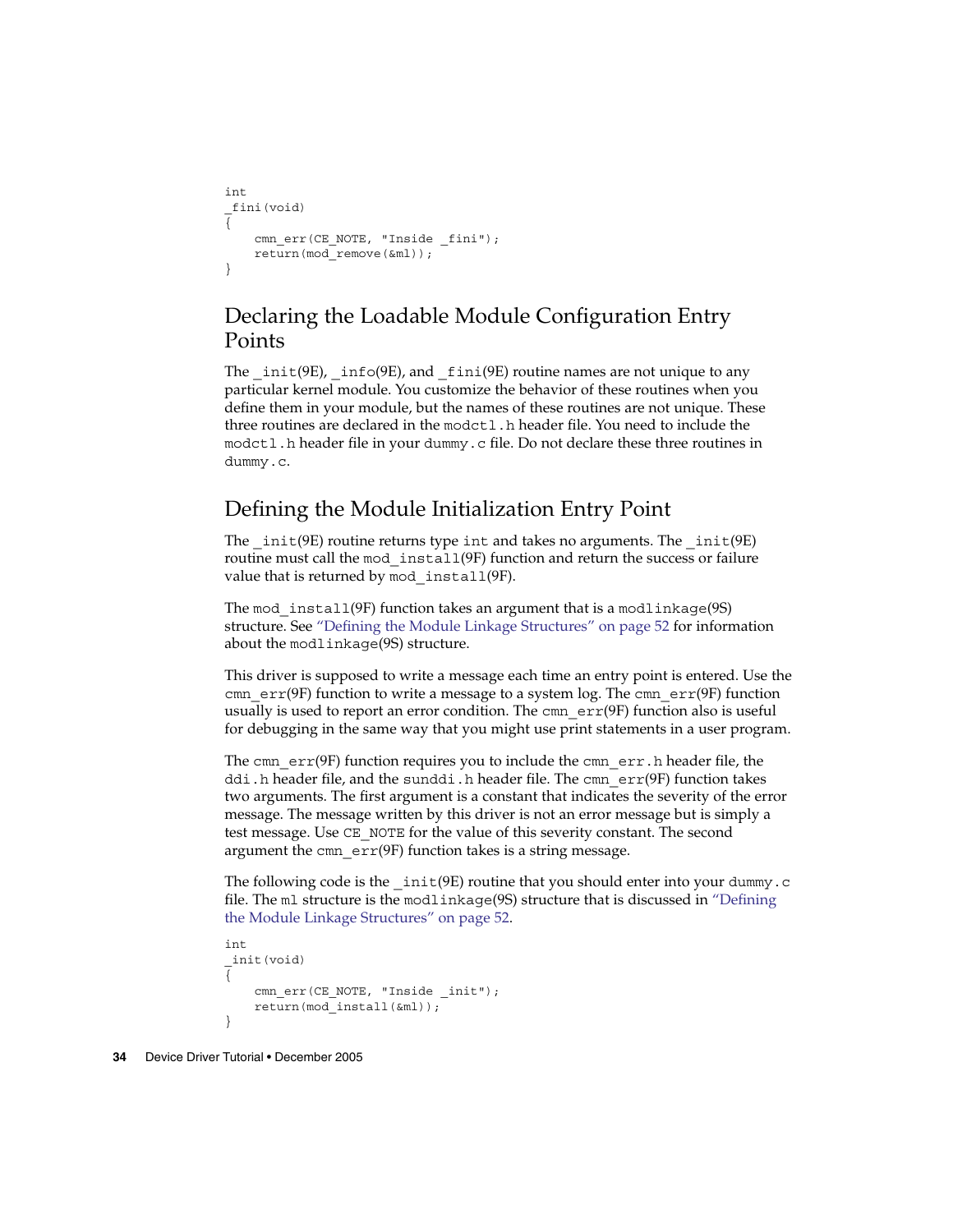#### Defining the Module Information Entry Point

The  $\int$ info(9E) routine returns type int and takes an argument that is a pointer to an opaque modinfo structure. The \_info(9E) routine must return the value that is returned by the mod\_info(9F) function.

The mod info(9F) function takes two arguments. The first argument to mod\_info(9F) is a modlinkage(9S) structure. See ["Defining the Module Linkage](#page-51-0) [Structures"](#page-51-0) on page 52 for information about the modlinkage(9S) structure. The second argument to mod\_info(9F) is the same modinfo structure pointer that is the argument to the  $\inf_0(9E)$  routine. The mod  $\inf_0(9F)$  function returns the module information or returns zero if an error occurs.

Use the cmn  $err(9F)$  function to write a message to the system log in the same way that you used the cmn  $err(9F)$  function in your  $int(9E)$  entry point.

The following code is the  $info(9E)$  routine that you should enter into your dummy.c file. The ml structure is discussed in ["Defining the Module Linkage Structures"](#page-51-0) [on page 52.](#page-51-0) The modinfop argument is a pointer to an opaque structure that the system uses to pass module information.

```
int
_info(struct modinfo *modinfop)
{
    cmn_err(CE_NOTE, "Inside _info");
   return(mod_info(&ml, modinfop));
}
```
#### Defining the Module Unload Entry Point

The  $fini(9E)$  routine returns type int and takes no arguments. The  $fini(9E)$ routine must call the mod  $r$ emove(9F) function and return the success or failure value that is returned by mod\_remove(9F).

When mod  $\text{remove}(9F)$  is successful, the  $\text{finite}(9E)$  routine must undo everything that the  $\text{init}(\theta)$  routine did. The  $\text{finite}(\theta)$  routine must call mod  $\text{remove}(\theta)$ because the  $init(9E)$  routine called mod install(9F). The  $fini(9E)$  routine must deallocate anything that was allocated, close anything that was opened, and destroy anything that was created in the  $int(9E)$  routine.

The  $fini(9E)$  routine can be called at any time when a module is loaded. In normal operation, the  $\pm$ ini(9E) routine often fails. This behavior is normal because the kernel allows the module to determine whether the module can be unloaded. If mod remove(9F) is successful, the module determines that devices were detached, and the module can be unloaded. If mod\_remove(9F) fails, the module determines that devices were not detached, and the module cannot be unloaded.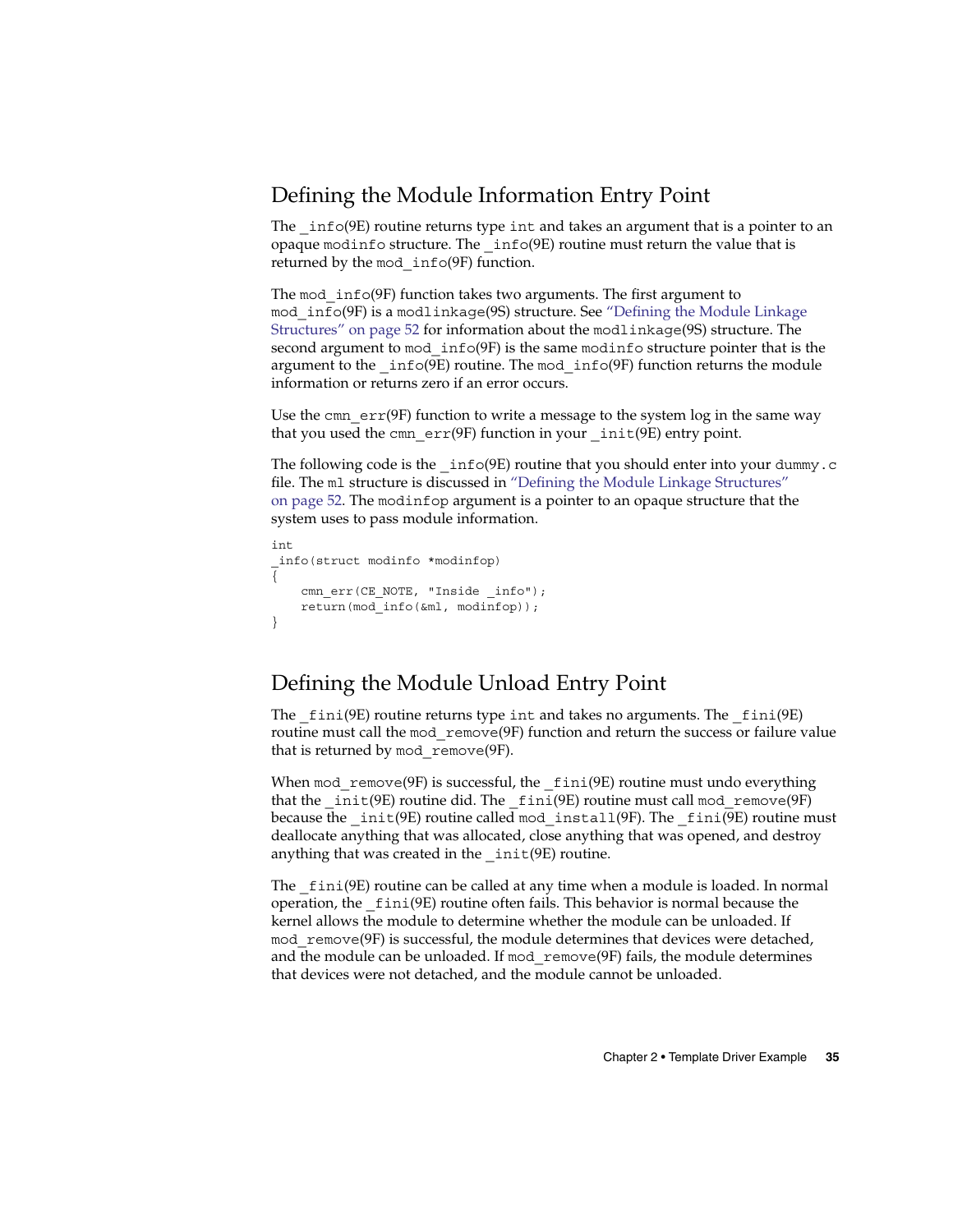The following actions take place when mod remove(9F) is called:

- The kernel checks whether this driver is busy. This driver is busy if one of the following conditions is true:
	- A device node that is managed by this driver is open.
	- Another module that depends on this driver is open. A module depends on this driver if the module was linked using the -N option with this driver named as the argument to that  $-N$  option. See the  $ld(1)$  man page for more information.
- If the driver is busy, then mod remove(9F) fails and  $fini(9E)$  fails.
- $\blacksquare$  If the driver is not busy, then the kernel calls the detach(9E) entry point of the driver.
	- If detach(9E) fails, then mod remove(9F) fails and fini(9E) fails.
	- If detach(9E) succeeds, then mod remove(9F) succeeds, and fini(9E) continues its cleanup work.

The mod  $r$ emove(9F) function takes an argument that is a modlinkage(9S) structure. See ["Defining the Module Linkage Structures"](#page-51-0) on page 52 for information about the modlinkage(9S) structure.

Use the cmn  $err(9F)$  function to write a message to the system log in the same way that you used the cmn  $err(9F)$  function in your  $int(9E)$  entry point.

The following code is the  $\pm$ ini(9E) routine that you should enter into your dummy.c file. The ml structure is discussed in ["Defining the Module Linkage Structures"](#page-51-0) [on page 52.](#page-51-0)

```
int
_fini(void)
{
    cmn_err(CE_NOTE, "Inside _fini");
    return(mod_remove(&ml));
}
```
#### Including Loadable Module Configuration Header Files

The  $init(9E)$ ,  $info(9E)$ ,  $fini(9E)$ , and mod  $install(9F)$  functions require you to include the modctl.h header file. The cmn  $err(9F)$  function requires you to include the cmn err.h header file, the ddi.h header file, and the sunddi.h header file.

The following header files are required by the three loadable module configuration routines that you have written in this section. Include this code near the top of your dummy.c file.

```
#include <sys/modctl.h> /* used by _init, _info, _fini */
#include <sys/cmn err.h> /* used by all entry points for this driver */
#include <sys/ddi.h> /* used by all entry points for this driver */
#include <sys/sunddi.h> /* used by all entry points for this driver */
```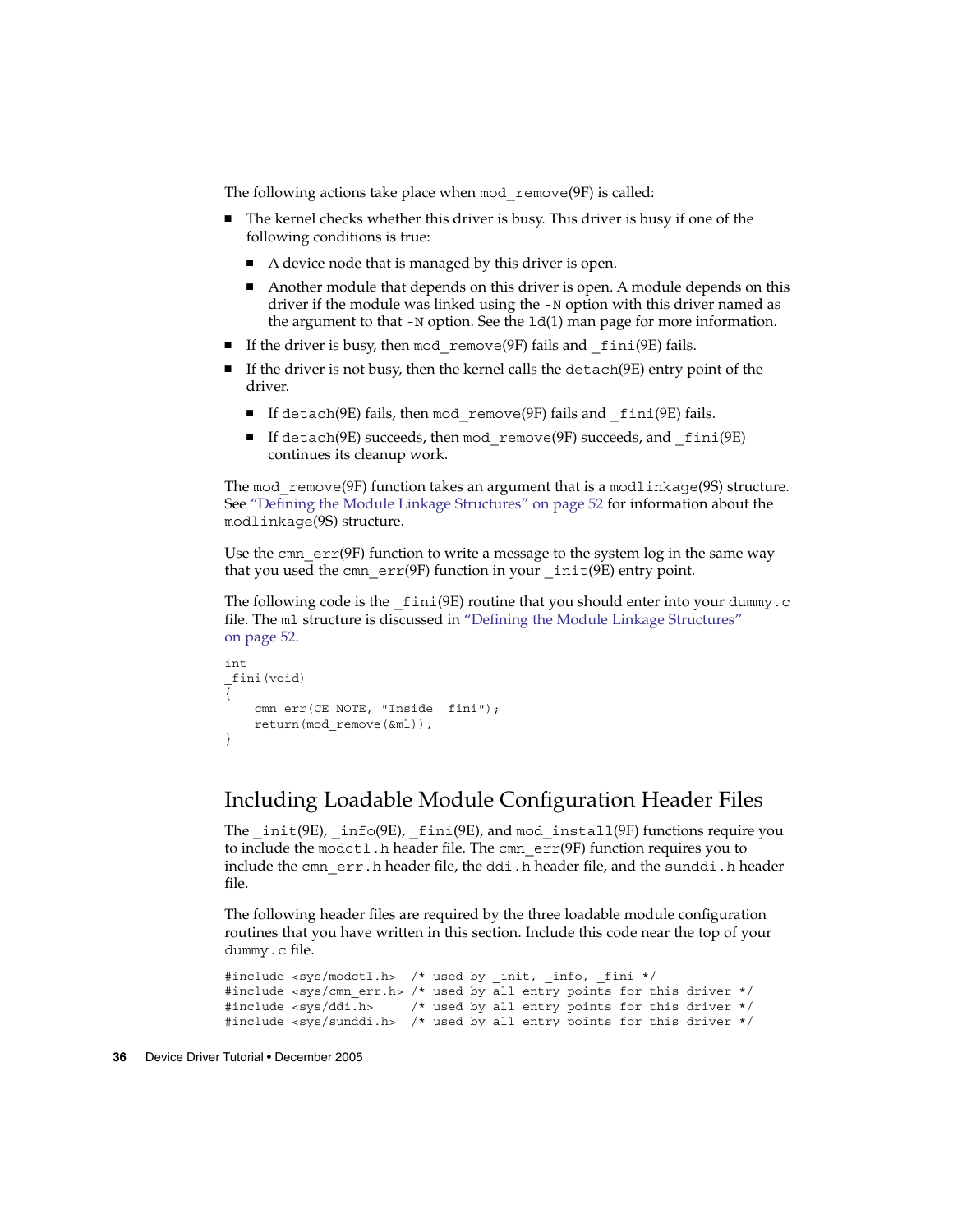# Writing the Autoconfiguration Entry Points

Every character driver must define at least the following autoconfiguration entry points. The kernel calls these routines when the device driver is loaded.

- The attach(9E) routine must call ddi create minor node(9F). The ddi create minor node(9F) function provides the information the system needs to create the device files.
- The detach(9E) routine must call ddi\_remove\_minor\_node(9F) to deallocate everything that was allocated by ddi\_create\_minor\_node(9F). The detach(9E) routine must undo everything that the attach(9E) routine did.
- The getinfo(9E) routine returns requested device driver information through one of its arguments.
- The prop\_op(9E) routine returns requested device driver property information through a pointer. You can call the ddi\_prop\_op(9F) function instead of writing your own prop\_op(9E) entry point. Use the prop\_op(9E) entry point to customize the behavior of the ddi\_prop\_op(9F) function.

In this section, the following code is added:

```
/* Device autoconfiguration entry points */
static int
dummy attach(dev info t *dip, ddi attach cmd t cmd)
{
    cmn_err(CE_NOTE, "Inside dummy_attach");
    switch(cmd) {
    case DDI_ATTACH:
        dummy dip = dip;
        if (ddi_create_minor_node(dip, "0", S_IFCHR,
            ddi_get_instance(dip), DDI_PSEUDO,0)
            != DDI_SUCCESS) {
            cmn_err(CE_NOTE,
                "%s%d: attach: could not add character node.",
                "dummy", 0);
            return(DDI_FAILURE);
        } else
           return DDI_SUCCESS;
    default:
       return DDI_FAILURE;
    }
}
static int
dummy detach(dev info t *dip, ddi detach cmd t cmd)
{
    cmn_err(CE_NOTE, "Inside dummy_detach");
    switch(cmd) {
    case DDI_DETACH:
        dummy\_dip = 0;ddi_remove_minor_node(dip, NULL);
        return DDI_SUCCESS;
    default:
```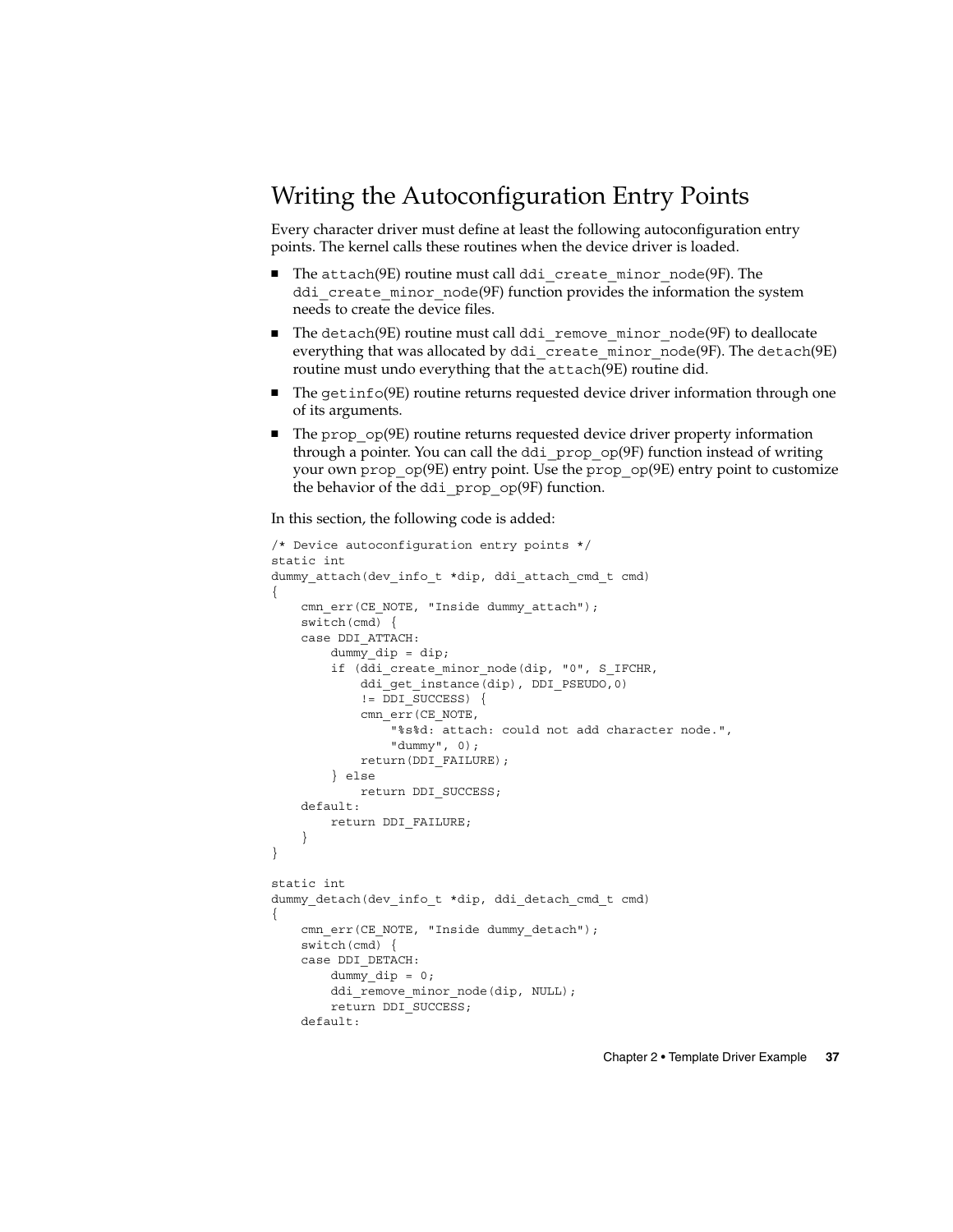```
return DDI_FAILURE;
    }
}
static int
dummy qetinfo(dev info t *dip, ddi info cmd t cmd, void *arg,
   void **resultp)
{
   cmn_err(CE_NOTE, "Inside dummy_getinfo");
    switch(cmd) {
    case DDI_INFO_DEVT2DEVINFO:
       *resultp = dummy_dip;
       return DDI_SUCCESS;
    case DDI_INFO_DEVT2INSTANCE:
       *resultp = 0;
        return DDI_SUCCESS;
    default:
        return DDI_FAILURE;
    }
}
static int
dummy_prop_op(dev_t dev, dev_info_t *dip, ddi_prop_op_t prop_op,
   int flags, char *name, caddr_t valuep, int *lengthp)
{
    cmn_err(CE_NOTE, "Inside dummy_prop_op");
    return(ddi_prop_op(dev,dip,prop_op,flags,name,valuep,lengthp));
}
```
### Declaring the Autoconfiguration Entry Points

The attach(9E), detach(9E), getinfo(9E), and prop\_op(9E) entry point routines need to be uniquely named for this driver. Choose a prefix to use with each entry point routine.

**Note –** By convention, the prefix used for function and data names that are unique to this driver is either the name of this driver or an abbreviation of the name of this driver. Use the same prefix throughout the driver. This practice makes debugging much easier.

In the example shown in this chapter, dummy is used for the prefix to each function and data name that is unique to this example.

The following declarations are the autoconfiguration entry point declarations you should have in your dummy.c file. Note that each of these functions is declared static.

```
static int dummy_attach(dev_info_t *dip, ddi_attach_cmd_t cmd);
static int dummy detach(dev info t *dip, ddi detach cmd t cmd);
static int dummy getinfo(dev info t *dip, ddi info cmd t cmd, void *arg,
```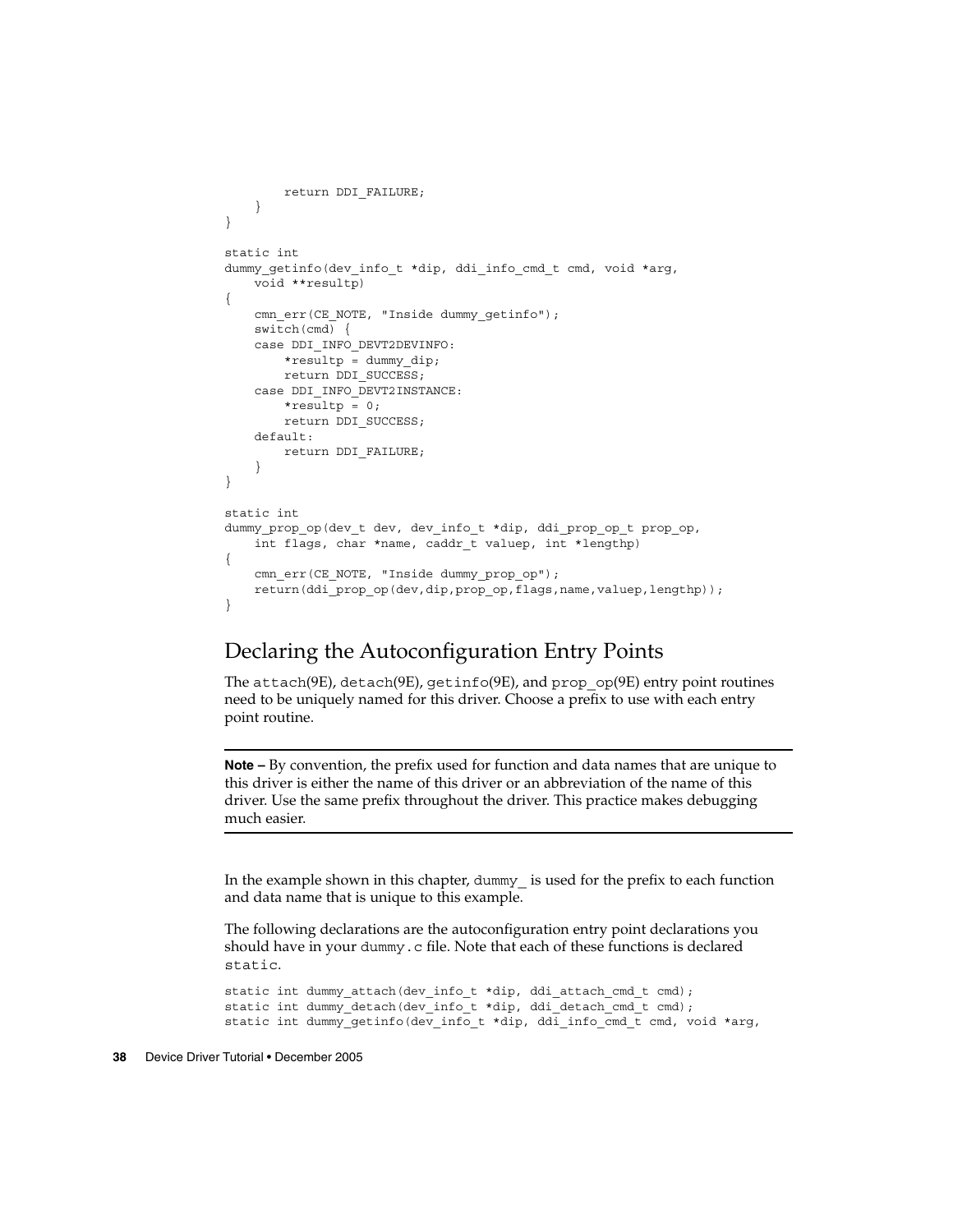```
void **resultp);
static int dummy prop op(dev t dev, dev info t *dip, ddi prop op t prop op,
    int flags, char *name, caddr t valuep, int *lengthp);
```
# Defining the Device Attach Entry Point

The attach(9E) routine returns type int. The attach(9E) routine must return either DDI\_SUCCESS or DDI\_FAILURE. These two constants are defined in sunddi.h. All of the autoconfiguration entry point routines except for prop\_op(9E) return either DDI\_SUCCESS or DDI\_FAILURE.

The attach(9E) routine takes two arguments. The first argument is a pointer to the dev info structure for this driver. All of the autoconfiguration entry point routines take a dev info argument. The second argument is a constant that specifies the attach type. The value that is passed through this second argument is either DDI\_ATTACH or DDI\_RESUME. Every attach(9E) routine must define behavior for at least DDI\_ATTACH.

The DDI\_ATTACH code must initialize a device instance. In a realistic driver, you define and manage multiple instances of the driver by using a state structure and the ddi soft state(9F) functions. Each instance of the driver has its own copy of the state structure that holds data specific to that instance. One of the pieces of data that is specific to each instance is the device instance pointer. Each instance of the device driver is represented by a separate device file in /devices. Each device instance file is pointed to by a separate device instance pointer. See ["Managing Device State"](#page-66-0) [on page 67](#page-66-0) for information about state structures and ddi\_soft\_state(9F) functions. See ["Devices as Files"](#page-17-0) on page 18 for information about device files and instances.

This dummy driver allows only one instance. Because this driver allows only one instance, this driver does not use a state structure. This driver still must declare a device instance pointer and initialize the pointer value in the attach(9E) routine. Enter the following code near the beginning of dummy.  $c$  to declare a device instance pointer for this driver:

dev info t \*dummy dip; /\* keep track of one instance \*/

The following code is the dummy\_attach() routine that you should enter into your dummy.c file. You can copy the name portion of this function definition directly from the declaration you entered in ["Declaring the Autoconfiguration Entry Points"](#page-37-0) [on page 38.](#page-37-0)

```
static int
dummy attach(dev info t *dip, ddi attach cmd t cmd)
{
    cmn_err(CE_NOTE, "Inside dummy_attach");
    switch(cmd) {
    case DDI_ATTACH:
        dummy dip = dip;
        if (ddi create minor node(dip, "0", S IFCHR,
```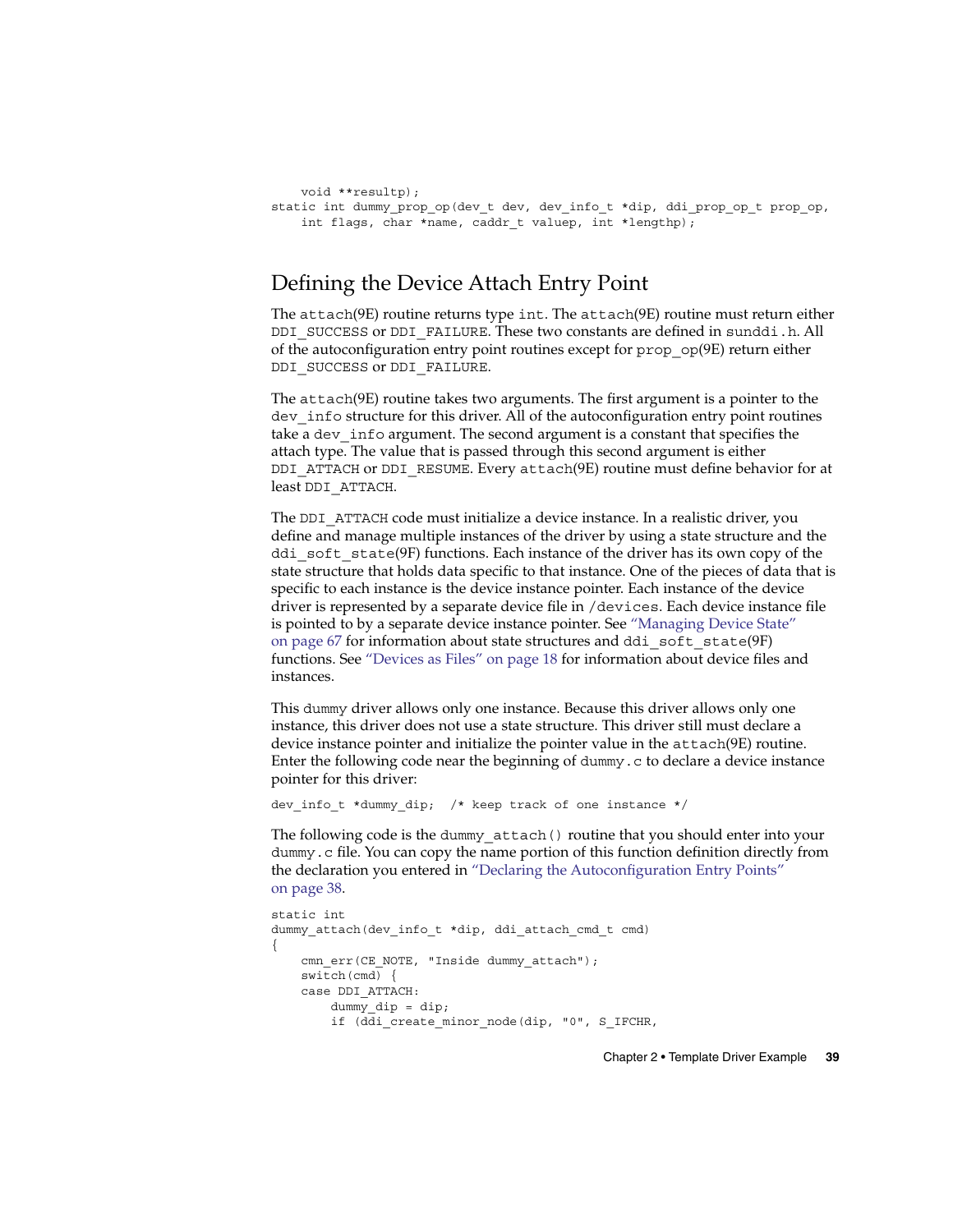```
ddi qet instance(dip), DDI PSEUDO,0)
            != DDI_SUCCESS) {
            cmn_err(CE_NOTE,
                "%s%d: attach: could not add character node.",
                "dummy", 0);
            return(DDI_FAILURE);
        } else
            return DDI_SUCCESS;
    default:
       return DDI_FAILURE;
    }
}
```
First, use cmn  $err(9F)$  to write a message to the system log, as you did in your \_init(9E) entry point. Then provide DDI\_ATTACH behavior. Within the DDI\_ATTACH code, first assign the device instance pointer from the dummy\_attach() argument to the dummy\_dip variable that you declared above. You need to save this pointer value in the global variable so that you can use this pointer to get information about this instance from dummy getinfo() and detach this instance in dummy detach(). In this dummy\_attach() routine, the device instance pointer is used by the ddi get instance(9F) function to return the instance number. The device instance pointer and the instance number both are used by ddi\_create\_minor\_node(9F) to create a new device node.

A realistic driver probably would use the ddi\_soft\_state(9F) functions to create and manage a device node. This dummy driver uses the ddi create minor node(9F) function to create a device node. The ddi create minor node(9F) function takes six arguments. The first argument to the ddi create minor node(9F) function is the device instance pointer that points to the dev\_info structure of this device. The second argument is the name of this minor node. The third argument is S IFCHR if this device is a character minor device or is S\_IFBLK if this device is a block minor device. This dummy driver is a character driver.

The fourth argument to the ddi create minor node(9F) function is the minor number of this minor device. This number is also called the instance number. The ddi get instance(9F) function returns this instance number. The fifth argument to the ddi\_create\_minor\_node(9F) function is the node type. The ddi create minor node(9F) man page lists the possible node types. The DDI\_PSEUDO node type is for pseudo devices. The sixth argument to the ddi create minor node(9F) function specifies whether this is a clone device. This is not a clone device, so set this argument value to 0.

If the ddi create minor node(9F) call is not successful, write a message to the system log and return DDI\_FAILURE. If the ddi\_create\_minor\_node(9F) call is successful, return DDI\_SUCCESS. If this dummy\_attach() routine receives any cmd other than DDI\_ATTACH, return DDI\_FAILURE.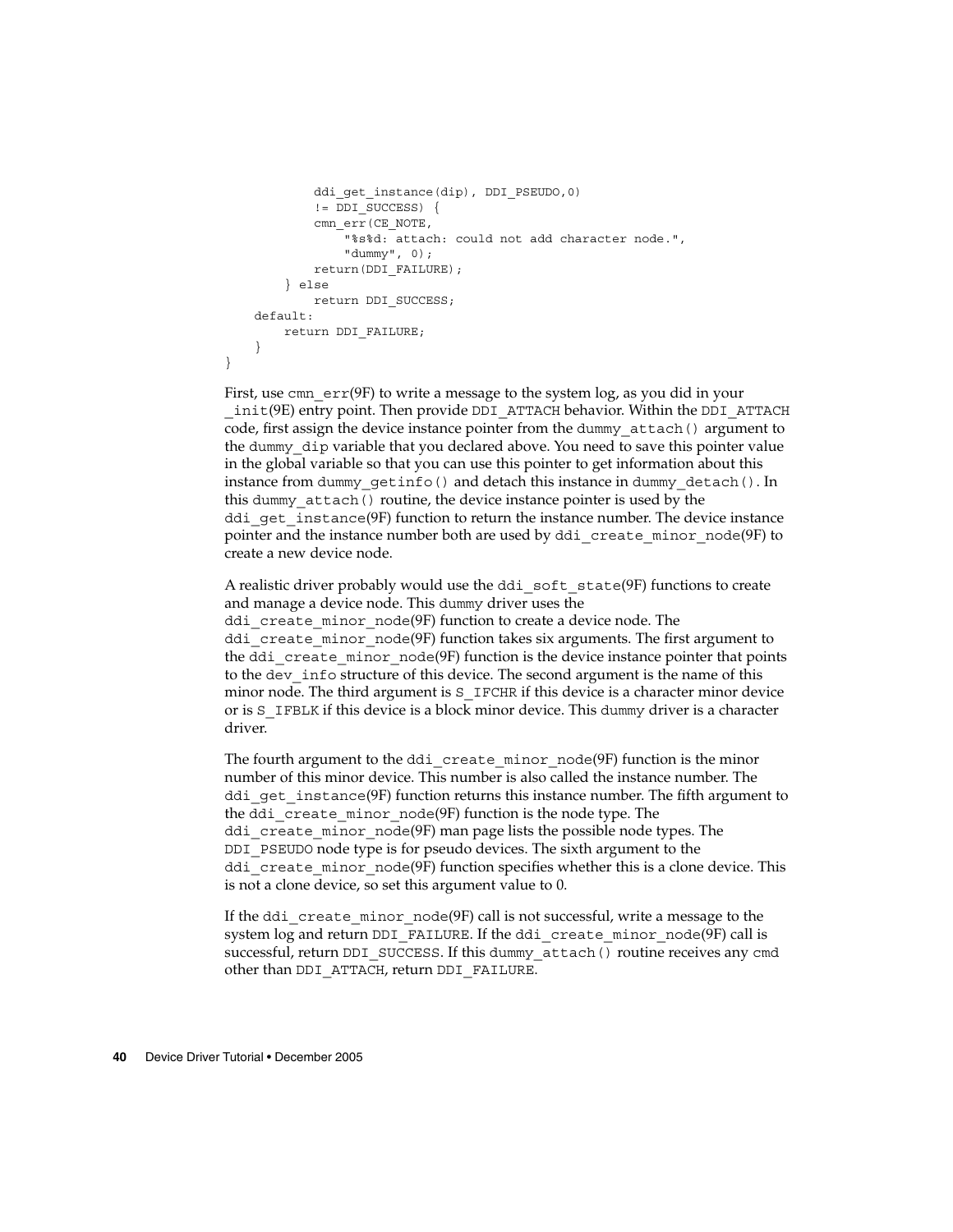# Defining the Device Detach Entry Point

The detach(9E) routine takes two arguments. The first argument is a pointer to the dev info structure for this driver. The second argument is a constant that specifies the detach type. The value that is passed through this second argument is either DDI DETACH or DDI SUSPEND. Every detach(9E) routine must define behavior for at least DDI\_DETACH.

The DDI DETACH code must undo everything that the DDI ATTACH code did. In the DDI ATTACH code in your attach(9E) routine, you saved the address of a new dev info structure and you called the ddi create minor node(9F) function to create a new node. In the DDI\_DETACH code in this detach(9E) routine, you need to reset the variable that pointed to the dev\_info structure for this node. You also need to call the ddi\_remove\_minor\_node(9F) function to remove this node. The detach(9E) routine must deallocate anything that was allocated, close anything that was opened, and destroy anything that was created in the attach(9E) routine.

The following code is the dummy\_detach() routine that you should enter into your dummy.c file. You can copy the name portion of this function definition directly from the declaration you entered in ["Declaring the Autoconfiguration Entry Points"](#page-37-0) [on page 38.](#page-37-0)

```
static int
dummy detach(dev info t *dip, ddi detach cmd t cmd)
{
    cmn_err(CE_NOTE, "Inside dummy_detach");
   switch(cmd) {
    case DDI_DETACH:
        dummy dip = 0;ddi_remove_minor_node(dip, NULL);
        return DDI_SUCCESS;
    default:
        return DDI_FAILURE;
    }
}
```
First, use cmn  $err(9F)$  to write a message to the system log, as you did in your \_init(9E) entry point. Then provide DDI\_DETACH behavior. Within the DDI\_DETACH code, first reset the dummy\_dip variable that you set in dummy\_attach() above. You cannot reset this device instance pointer unless you remove all instances of the device. This dummy driver supports only one instance.

Next, call the ddi remove minor node(9F) function to remove this device node. The ddi\_remove\_minor\_node(9F) function takes two arguments. The first argument is the device instance pointer that points to the dev info structure of this device. The second argument is the name of the minor node you want to remove. If the value of the minor node argument is NULL, then ddi\_remove\_minor\_node(9F) removes all instances of this device. Because the DDI\_DETACH code of this driver always removes all instances, this dummy driver supports only one instance.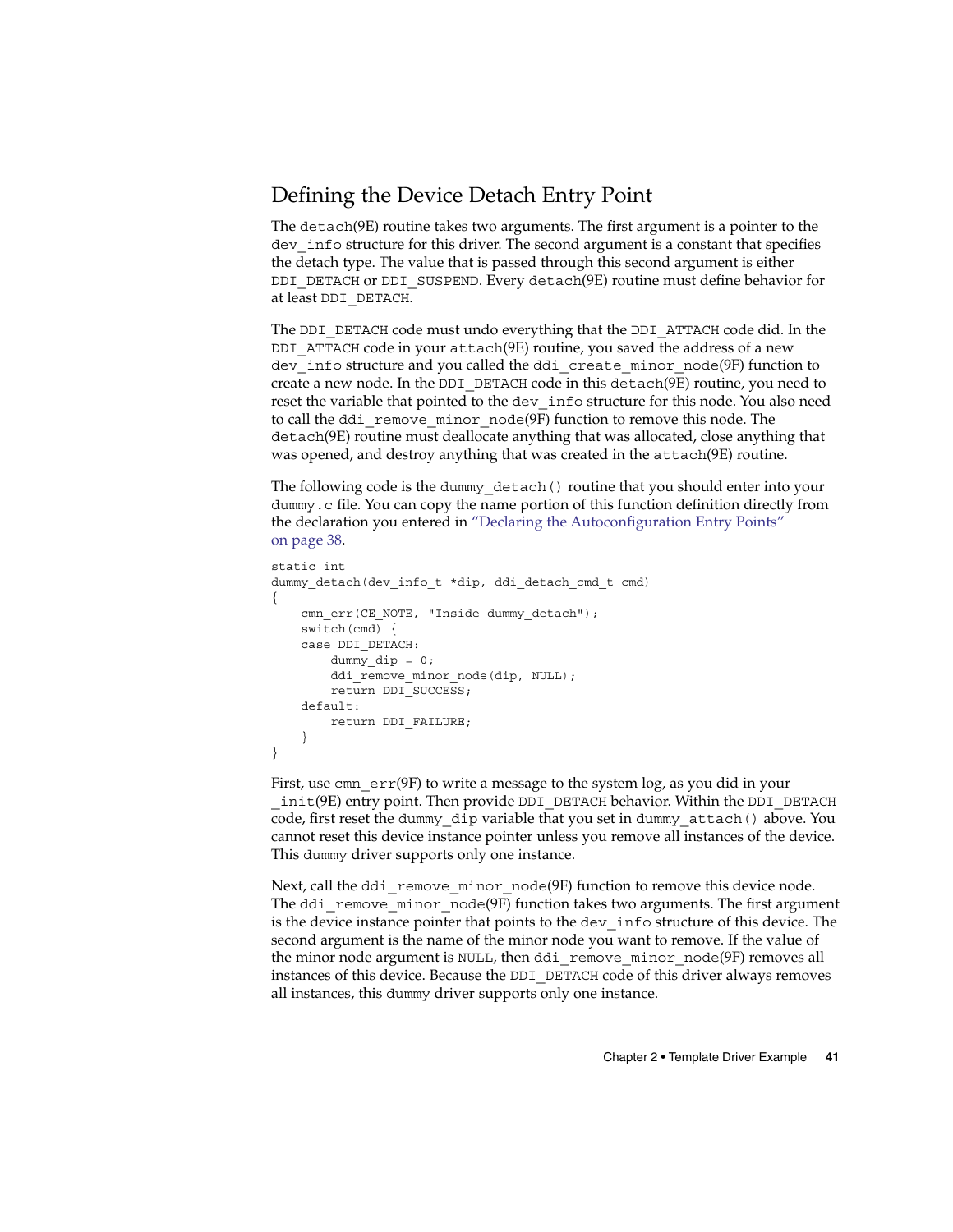If the value of the cmd argument to this dummy\_detach() routine is DDI\_DETACH, remove all instances of this device and return DDI\_SUCCESS. If this dummy detach() routine receives any cmd other than DDI DETACH, return DDI\_FAILURE.

# Defining the Get Driver Information Entry Point

The getinfo(9E) routine takes a pointer to a device number and returns a pointer to a device information structure or returns a device instance number. The return value of the getinfo(9E) routine is DDI\_SUCCESS or DDI\_FAILURE. The pointer or instance number requested from the getinfo(9E) routine is returned through a pointer argument.

The getinfo(9E) routine takes four arguments. The first argument is a pointer to the dev info structure for this driver. This dev info structure argument is obsolete and is no longer used by the getinfo(9E) routine.

The second argument to the getinfo(9E) routine is a constant that specifies what information the getinfo(9E) routine must return. The value of this second argument is either DDI\_INFO\_DEVT2DEVINFO or DDI\_INFO\_DEVT2INSTANCE. The third argument to the getinfo(9E) routine is a pointer to a device number. The fourth argument is a pointer to the place where the getinfo(9E) routine must store the requested information. The information stored at this location depends on the value you passed in the second argument to the getinfo(9E) routine.

The following table describes the relationship between the second and fourth arguments to the getinfo(9E) routine.

| <b>TABLE 2–1</b> Get Driver Information Entry Point Arguments |
|---------------------------------------------------------------|
|                                                               |

| cmd                                  | arg           | resultp                                 |
|--------------------------------------|---------------|-----------------------------------------|
| DDI INFO DEVT2DEVINFO                | Device number | Device information structure<br>pointer |
| DDI INFO DEVT2INSTANCE Device number |               | Device instance number                  |

The following code is the dummy\_getinfo() routine that you should enter into your dummy.c file. You can copy the name portion of this function definition directly from the declaration you entered in ["Declaring the Autoconfiguration Entry Points"](#page-37-0) [on page 38.](#page-37-0)

```
static int
dummy qetinfo(dev info t *dip, ddi info cmd t cmd, void *arg,
   void **resultp)
{
   cmn_err(CE_NOTE, "Inside dummy_getinfo");
   switch(cmd) {
   case DDI_INFO_DEVT2DEVINFO:
```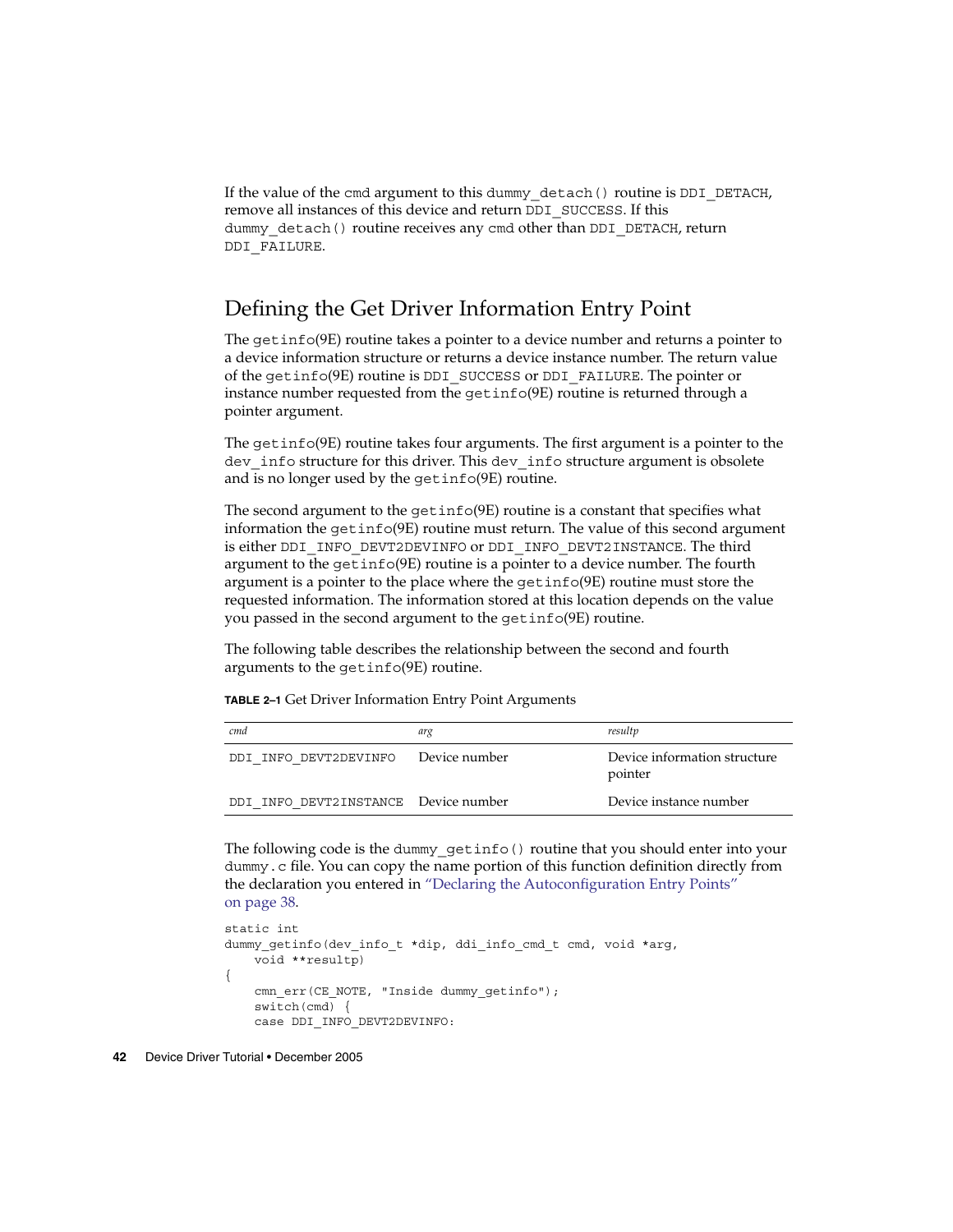```
*resultp = dummy dip;return DDI_SUCCESS;
case DDI_INFO_DEVT2INSTANCE:
    *resultp = 0;return DDI_SUCCESS;
default:
   return DDI_FAILURE;
}
```
}

First, use cmn  $err(9F)$  to write a message to the system log, as you did in your \_init(9E) entry point. Then provide DDI\_INFO\_DEVT2DEVINFO behavior. A realistic driver would use *arg* to get the instance number of this device node. A realistic driver would then call the ddi get soft state(9F) function and return the device information structure pointer from that state structure. This dummy driver supports only one instance and does not use a state structure. In the

DDI\_INFO\_DEVT2DEVINFO code of this dummy\_getinfo() routine, simply return the one device information structure pointer that the dummy\_attach() routine saved.

Next, provide DDI\_INFO\_DEVT2INSTANCE behavior. Within the DDI\_INFO\_DEVT2INSTANCE code, simply return 0. This dummy driver supports only one instance. The instance number of that one instance is 0.

# Defining the Report Driver Property Information Entry Point

The prop\_op(9E) entry point is required for every driver. If your driver does not need to customize the behavior of the prop\_op(9E) entry point, then your driver can use the ddi prop  $op(9F)$  function for the prop  $op(9E)$  entry point. Drivers that create and manage their own properties need a custom prop\_op(9E) routine. This dummy driver uses a prop  $op(9E)$  routine to call cmn  $err(9F)$  before calling the ddi prop op(9F) function.

The prop  $op(9E)$  entry point and the ddi prop  $op(9F)$  function both require that you include the types.h header file. The prop\_op(9E) entry point and the ddi prop op(9F) function both take the same seven arguments. These arguments are not discussed here because this dummy driver does not create and manage its own properties. See the prop\_op(9E) man page to learn about the prop\_op(9E) arguments.

The following code is the dummy\_prop\_op() routine that you should enter into your dummy.c file. You can copy the name portion of this function definition directly from the declaration you entered in ["Declaring the Autoconfiguration Entry Points"](#page-37-0) [on page 38.](#page-37-0)

```
static int
dummy_prop_op(dev_t dev, dev_info_t *dip, ddi_prop_op_t prop_op,
    int flags, char *name, caddr_t valuep, int *lengthp)
{
```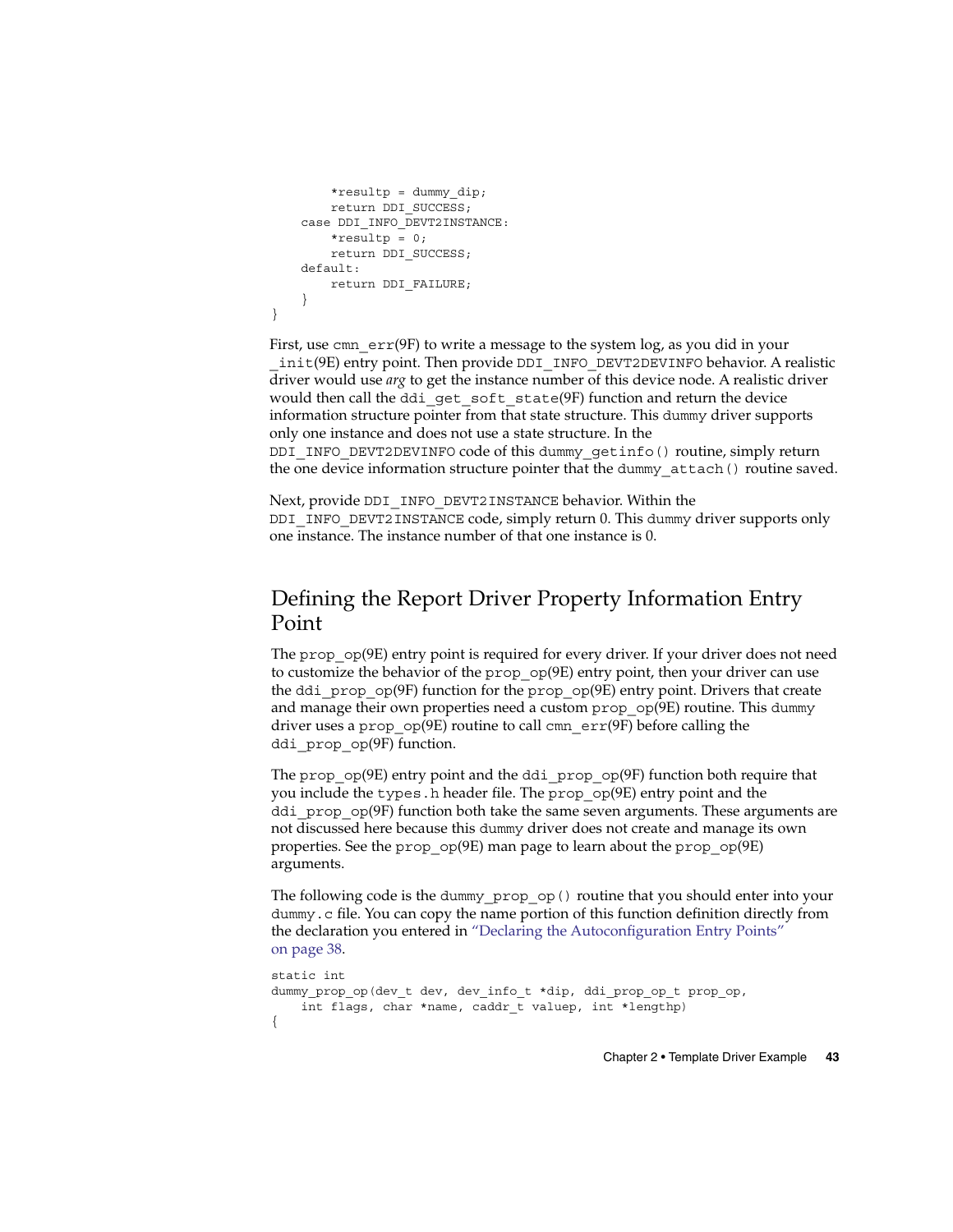```
cmn_err(CE_NOTE, "Inside dummy_prop_op");
   return(ddi_prop_op(dev,dip,prop_op,flags,name,valuep,lengthp));
}
```
First, use cmn  $err(9F)$  to write a message to the system log, as you did in your  $init(9E)$  entry point. Then call the ddi  $prop$  op(9F) function with exactly the same arguments as the dummy prop op() function.

# Including Autoconfiguration Header Files

All of the autoconfiguration entry point routines and all of the user context entry point routines require that you include the ddi.h and sunddi.h header files. You already included these two header files for the cmn  $err(9F)$  function.

The ddi create  $\min$  node(9F) function requires the stat.h header file. The dummy attach() routine calls the ddi create minor node(9F) function. The prop\_op(9E) and the ddi\_prop\_op(9F) functions require the types. h header file.

The following code is the list of header files that you now should have included in your dummy. c file for the four autoconfiguration routines you have written in this section and the three loadable module configuration routines you wrote in the previous section.

```
#include <sys/modctl.h> /* used by _init, _info, _fini */
#include <sys/types.h> /* used by prop_op, ddi_prop_op */
#include <sys/stat.h> /* defines S_IFCHR used by ddi_create_minor_node */
#include <sys/cmn err.h> /* used by all entry points for this driver */
#include <sys/ddi.h> /* used by all entry points for this driver */
                        /* also used by ddi get instance, ddi_prop_op */
#include <sys/sunddi.h> /* used by all entry points for this driver */
                        /* also used by ddi create minor node, */
                        /* ddi get instance, and ddi prop op */
```
# Writing the User Context Entry Points

User context entry points correspond closely to system calls. When a system call opens a device file, then the open(9E) routine in the driver for that device is called.

All character and block drivers must define the open(9E) user context entry point. However, the open(9E) routine can be nulldev(9F). The close(9E), read(9E), and write(9E) user context routines are optional.

- The open(9E) routine gains access to the device.
- The close(9E) routine relinquishes access to the device. The close(9E) routine must undo everything that the open(9E) routine did.
- The read(9E) routine reads data from the device node.
- The  $write(9E)$  routine writes data to the device node.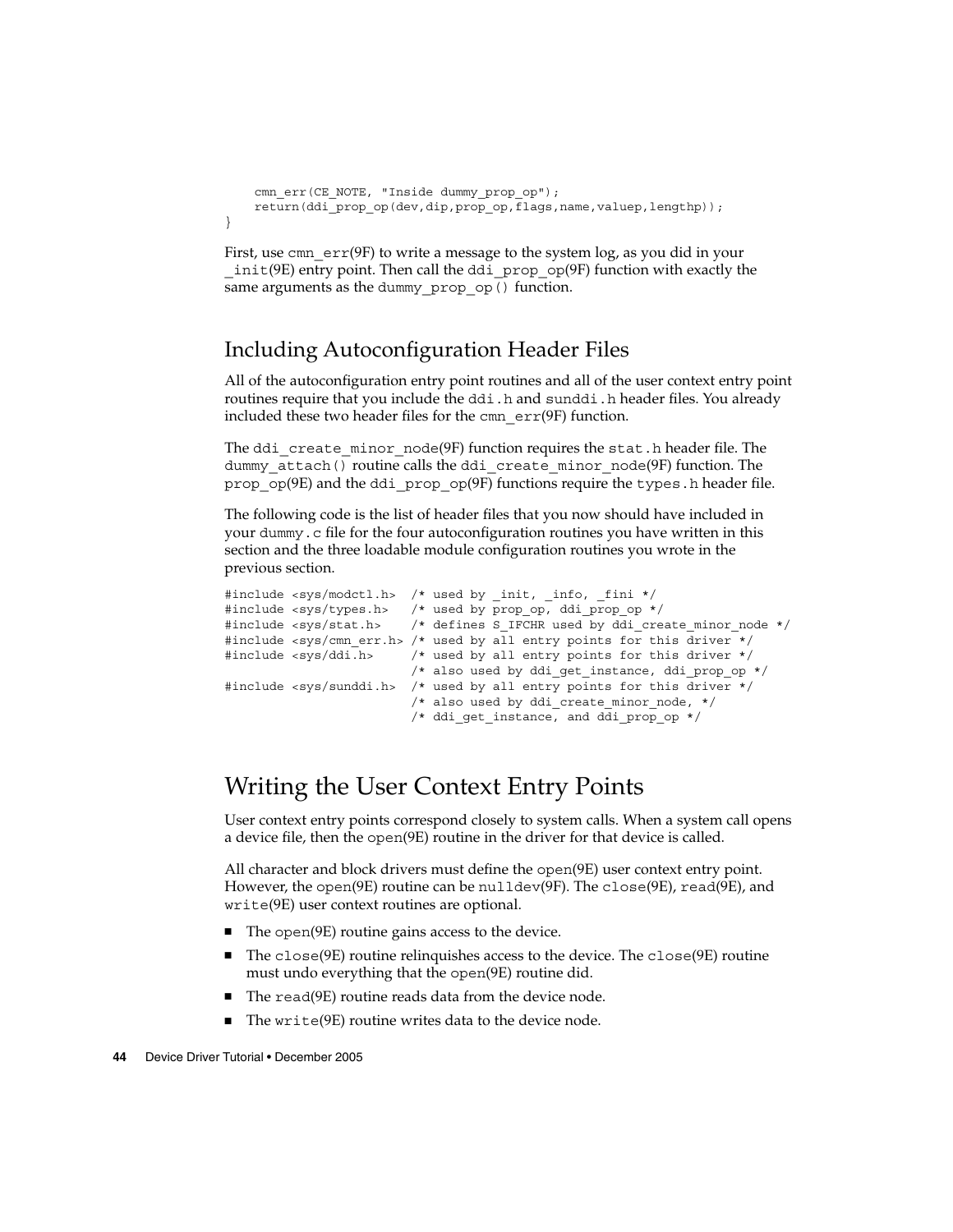<span id="page-44-0"></span>In this section, the following code is added:

```
/* Use context entry points */
static int
dummy_open(dev_t *devp, int flag, int otyp, cred_t *cred)
{
    cmn_err(CE_NOTE, "Inside dummy_open");
    return DDI_SUCCESS;
}
static int
dummy close(dev t dev, int flag, int otyp, cred t *cred)
{
    cmn_err(CE_NOTE, "Inside dummy_close");
    return DDI_SUCCESS;
}
static int
dummy read(dev t dev, struct uio *uiop, cred t *credp)
{
   cmn_err(CE_NOTE, "Inside dummy_read");
    return DDI_SUCCESS;
}
static int
dummy write(dev t dev, struct uio *uiop, cred t *credp)
{
    cmn_err(CE_NOTE, "Inside dummy_write");
    return DDI_SUCCESS;
}
```
# Declaring the User Context Entry Points

The user context entry point routines need to be uniquely named for this driver. Use the same prefix for each of the user context entry points that you used for each of the autoconfiguration entry point routines. The following declarations are the entry point declarations you should have in your dummy.c file:

```
static int dummy_attach(dev_info_t *dip, ddi_attach_cmd_t cmd);
static int dummy_detach(dev_info_t *dip, ddi_detach_cmd_t cmd);
static int dummy_getinfo(dev_info_t *dip, ddi_info_cmd_t cmd, void *arg,
   void **resultp);
static int dummy prop op(dev t dev, dev info t *dip, ddi prop op t prop op,
   int flags, char *name, caddr_t valuep, int *lengthp);
static int dummy_open(dev_t *devp, int flag, int otyp, cred_t *cred);
static int dummy_close(dev_t dev, int flag, int otyp, cred_t *cred);
static int dummy read(dev t dev, struct uio *uiop, cred t *credp);
static int dummy write(dev t dev, struct uio *uiop, cred t *credp);
```
# Defining the Open Device Entry Point

The open(9E) routine returns type int. The open(9E) routine should return either DDI SUCCESS or the appropriate error number.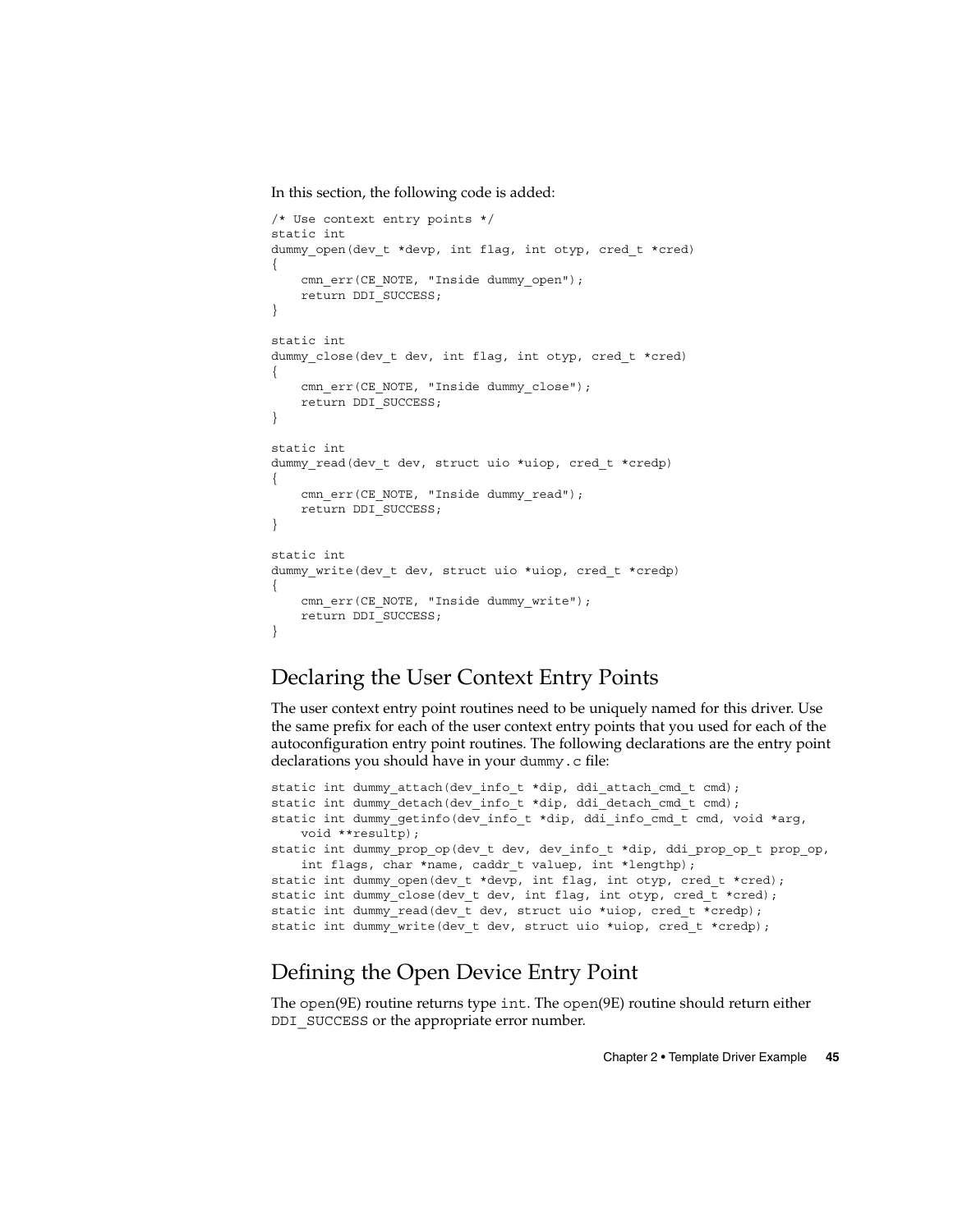The open(9E) routine takes four arguments. This dummy driver is so simple that this dummy open () routine does not use any of the open(9E) arguments. The examples in [Chapter 3](#page-62-0) show the open(9E) routine in more detail.

The following code is the dummy\_open() routine that you should enter into your dummy.c file. You can copy the name portion of this function definition directly from the declaration you entered in ["Declaring the User Context Entry Points"](#page-44-0) on page 45. Write a message to the system log and return success.

```
static int
dummy_open(dev_t *devp, int flag, int otyp, cred_t *cred)
{
    cmn_err(CE_NOTE, "Inside dummy_open");
   return DDI_SUCCESS;
}
```
# Defining the Close Device Entry Point

The close(9E) routine returns type int. The close(9E) routine should return either DDI SUCCESS or the appropriate error number.

The close(9E) routine takes four arguments. This dummy driver is so simple that this dummy\_close() routine does not use any of the close(9E) arguments. The examples in [Chapter 3](#page-62-0) show the close(9E) routine in more detail.

The close(9E) routine must undo everything that the open(9E) routine did. The close(9E) routine must deallocate anything that was allocated, close anything that was opened, and destroy anything that was created in the open(9E) routine. In this dummy driver, the open(9E) routine is so simple that nothing needs to be reclaimed or undone in the close(9E) routine.

The following code is the dummy\_close() routine that you should enter into your dummy.c file. You can copy the name portion of this function definition directly from the declaration you entered in ["Declaring the User Context Entry Points"](#page-44-0) on page 45. Write a message to the system log and return success.

```
static int
dummy close(dev t dev, int flag, int otyp, cred t *cred)
{
    cmn_err(CE_NOTE, "Inside dummy_close");
    return DDI_SUCCESS;
}
```
# Defining the Read Device Entry Point

The read(9E) routine returns type int. The read(9E) routine should return either DDI SUCCESS or the appropriate error number.

The read(9E) routine takes three arguments. This dummy driver is so simple that this dummy  $real()$  routine does not use any of the  $read(9E)$  arguments. The examples in [Chapter 3](#page-62-0) show the read(9E) routine in more detail.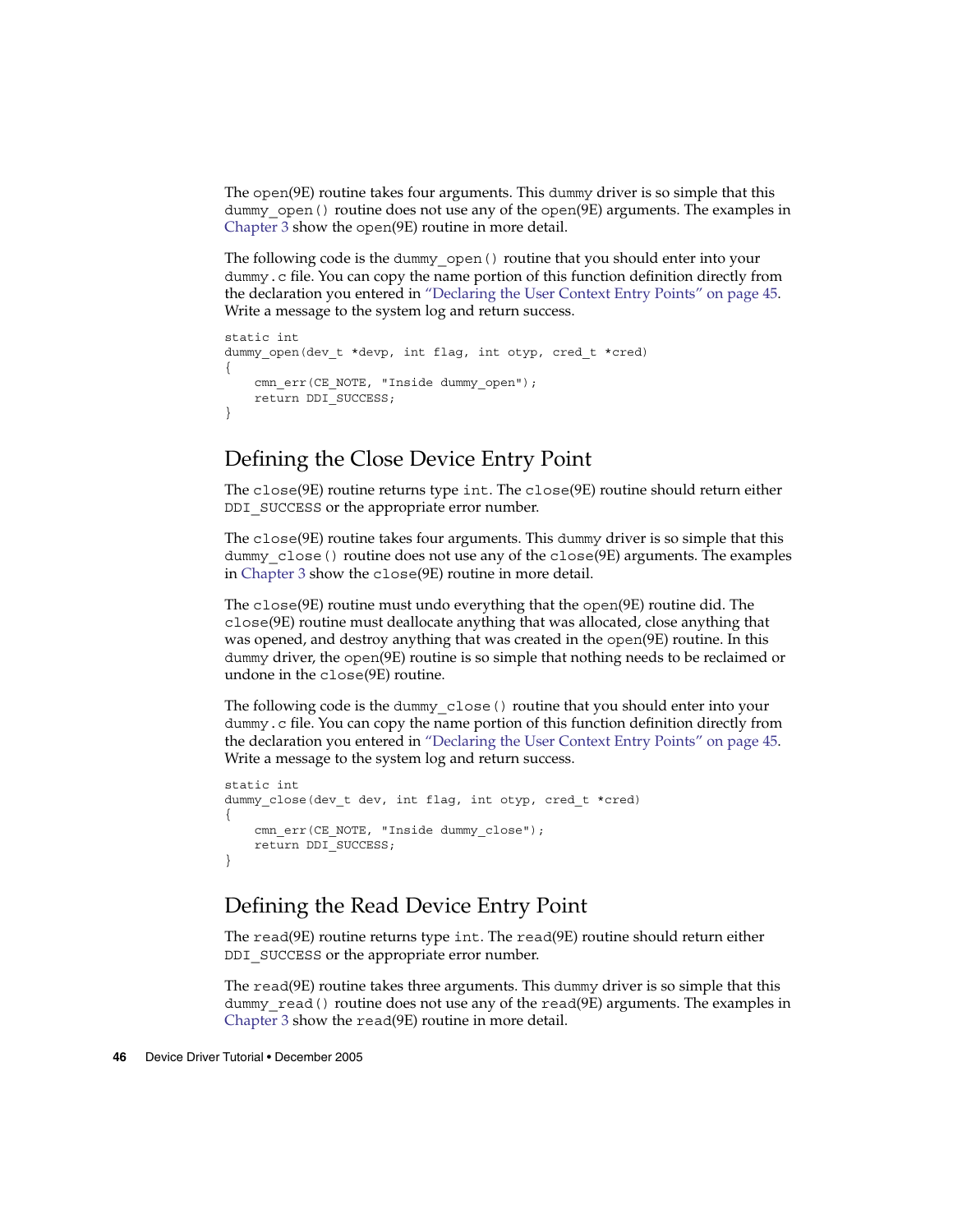The following code is the dummy\_read() routine that you should enter into your dummy.c file. You can copy the name portion of this function definition directly from the declaration you entered in ["Declaring the User Context Entry Points"](#page-44-0) on page 45. Write a message to the system log and return success.

```
static int
dummy_read(dev_t dev, struct uio *uiop, cred_t *credp)
{
    cmn_err(CE_NOTE, "Inside dummy_read");
   return DDI_SUCCESS;
}
```
### Defining the Write Device Entry Point

The write(9E) routine returns type int. The write(9E) routine should return either DDI SUCCESS or the appropriate error number.

The write(9E) routine takes three arguments. This dummy driver is so simple that this dummy write() routine does not use any of the write(9E) arguments. The examples in [Chapter 3](#page-62-0) show the write(9E) routine in more detail.

The following code is the dummy\_write() routine that you should enter into your dummy.c file. You can copy the name portion of this function definition directly from the declaration you entered in ["Declaring the User Context Entry Points"](#page-44-0) on page 45. Write a message to the system log and return success.

```
static int
dummy write(dev t dev, struct uio *uiop, cred t *credp)
{
   cmn_err(CE_NOTE, "Inside dummy_write");
    return DDI_SUCCESS;
}
```
# Including User Context Header Files

The four user context entry point routines require your module to include several header files. You already have included the types. h header file, the ddi.h header file, and the sunddi.h header file. You need to include the file.h, errno.h, open.h, cred.h, and uio.h header files.

The following code is the list of header files that you now should have included in your dummy.c file for all the entry points you have written in this section and the previous two sections:

|                                 | #include <sys modctl.h=""> /* used by modlinkage, modldrv, init, info, */</sys>  |
|---------------------------------|----------------------------------------------------------------------------------|
|                                 | $/*$ and fini $*/$                                                               |
|                                 | #include <sys types.h=""> /* used by open, close, read, write, prop op, */</sys> |
|                                 | $/*$ and ddi prop op $*/$                                                        |
| #include <sys file.h=""></sys>  | $/*$ used by open, close $*/$                                                    |
| #include <sys errno.h=""></sys> | $/*$ used by open, close, read, write */                                         |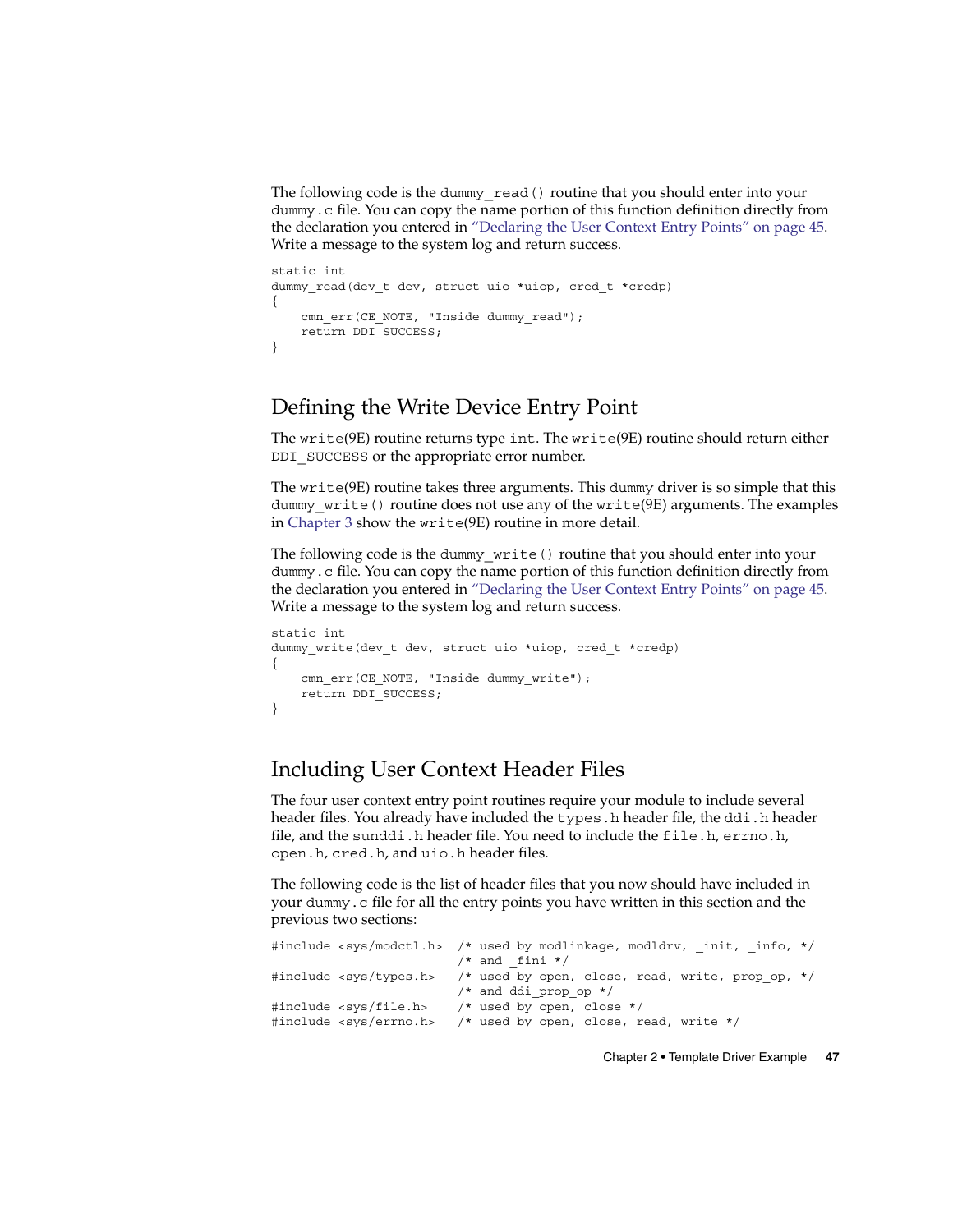```
#include <sys/open.h> /* used by open, close, read, write */
#include <sys/cred.h> /* used by open, close, read */
#include <sys/uio.h> /* used by read */
#include <sys/stat.h> /* defines S_IFCHR used by ddi_create_minor_node */
#include <sys/cmn err.h> /* used by all entry points for this driver */
#include <sys/ddi.h> /* used by all entry points for this driver */
                        /* also used by ddi get instance and *//* ddi_prop_op */
#include <sys/sunddi.h> /* used by all entry points for this driver */
                        /* also used by ddi create minor node, */
                        /* ddi get instance, and ddi prop op */
```
# Writing the Driver Data Structures

All of the data structures described in this section are required for every device driver. All drivers must define a dev ops(9S) device operations structure. Because the dev ops(9S) structure includes a pointer to the cb ops(9S) character and block operations structure, you must define the cb  $ops(9S)$  structure first. The modldrv $(9S)$ linkage structure for loadable drivers includes a pointer to the dev\_ops(9S) structure. The modlinkage(9S) module linkage structure includes a pointer to the modldrv(9S) structure.

Except for the loadable module configuration entry points, all of the required entry points for a driver are initialized in the character and block operations structure or in the device operations structure. Some optional entry points and other related data also are initialized in these data structures. Initializing the entry points in these data structures enables the driver to be dynamically loaded.

The loadable module configuration entry points are not initialized in driver data structures. The  $int(9E)$ ,  $into(9E)$ , and  $f_1$ ini(9E) entry points are required for all kernel modules and are not specific to device driver modules.

In this section, the following code is added:

```
/* cb_ops structure */
static struct cb_ops dummy_cb_ops = {
   dummy_open,
   dummy_close,
                  /* no strategy - nodev returns ENXIO */
   nodev, /* no print */
   nodev, /* no dump */
  dummy_read,
  dummy_write,
  nodev, /* no ioctl */nodev, /* no devmap */
   nodev, /* no mmap */
   nodev, /* no segmap */
   nochpoll, /* returns ENXIO for non-pollable devices */
   dummy_prop_op,
   NULL, /* streamtab struct; if not NULL, all above */
                   /* fields are ignored */
```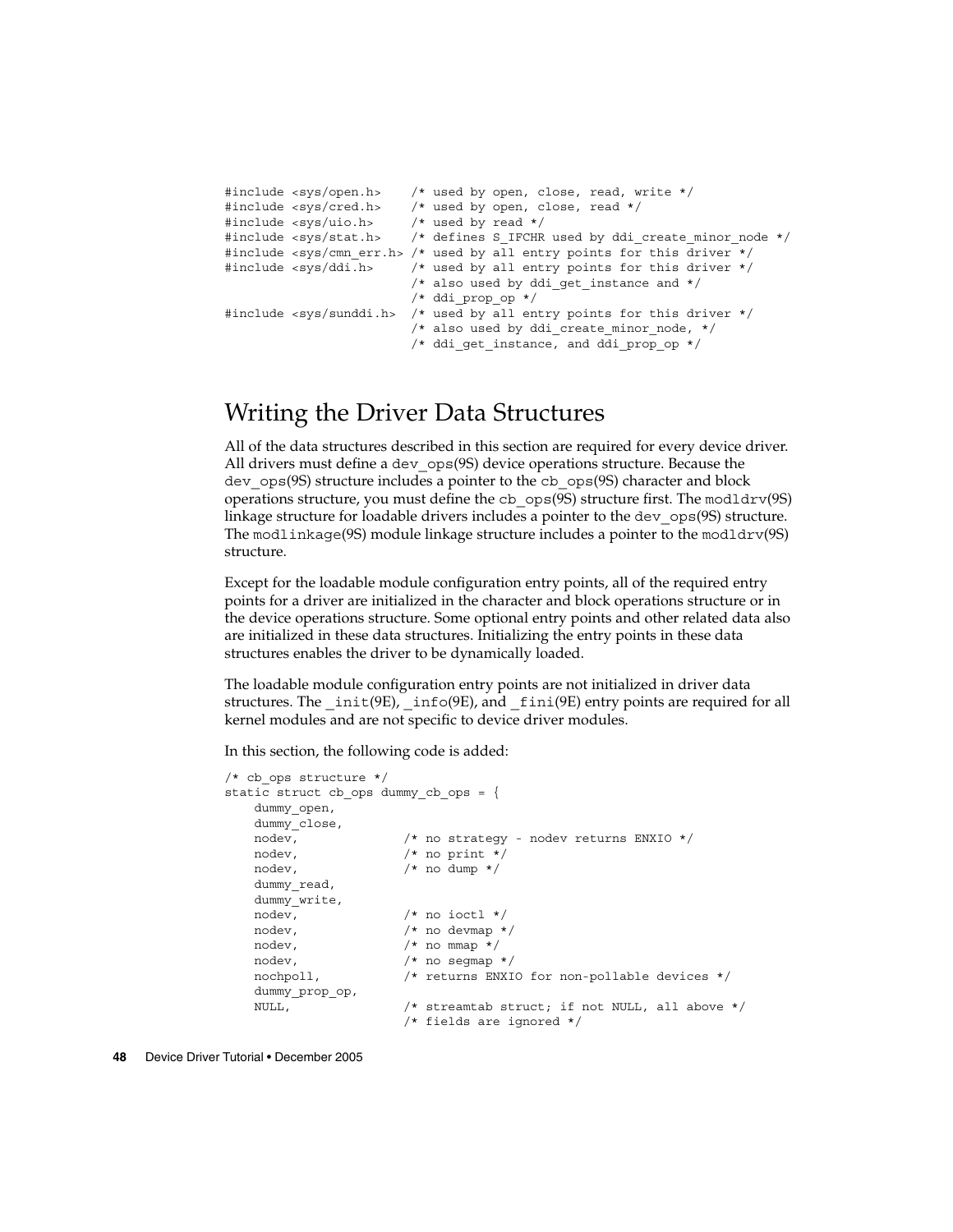```
\begin{tabular}{llllll} D_NEW & D_MP, & /* compatibility flags: see conf.h */\\ CB REV, & /* cb_ops revision number */\\ \end{tabular}/* cb_ops revision number */nodev, /* no aread */
    nodev /* no awrite */
};
/* dev_ops structure */
static struct dev_ops dummy_dev_ops = {
   DEVO_REV,
    0, \overline{\hspace{1cm}} /* reference count */
   dummy_getinfo,<br>nulldev,
    nulldev, /* no identify - nulldev returns 0 */
    nulldev, /* no probe */
   dummy_attach,
   dummy_detach,
   nodev, /* no reset - nodev returns ENXIO */
   &dummy_cb_ops,
    (struct bus_ops *)NULL,
    nodev /* no power */
};
/* modldrv structure */
static struct modldrv md = {
    &mod driverops, \frac{1}{2} /* Type of module. This is a driver. */
    "dummy driver", /* Name of the module. */
    &dummy_dev_ops
};
/* modlinkage structure */
static struct modlinkage ml = {
   MODREV_1,
    &md,
    NULL
};
/* dev_info structure */
dev_info_t *dummy_dip; /* keep track of one instance */
```
# Defining the Character and Block Operations Structure

The cb\_ops(9S) structure initializes standard character and block interfaces. See the cb\_ops(9S) man page to learn what each element is and what the value of each element should be. This dummy driver does not use all of the elements in the cb\_ops(9S) structure. See the description that follows the code sample.

When you name this structure, use the same dummy\_ prefix that you used for the names of the autoconfiguration routines and the names of the user context routines. Prepend the static type modifier to the declaration.

The following code is the cb\_ops(9S) structure that you should enter into your dummy.c file:

```
static struct cb ops dummy cb ops = {
    dummy_open,
```
Chapter 2 • Template Driver Example **49**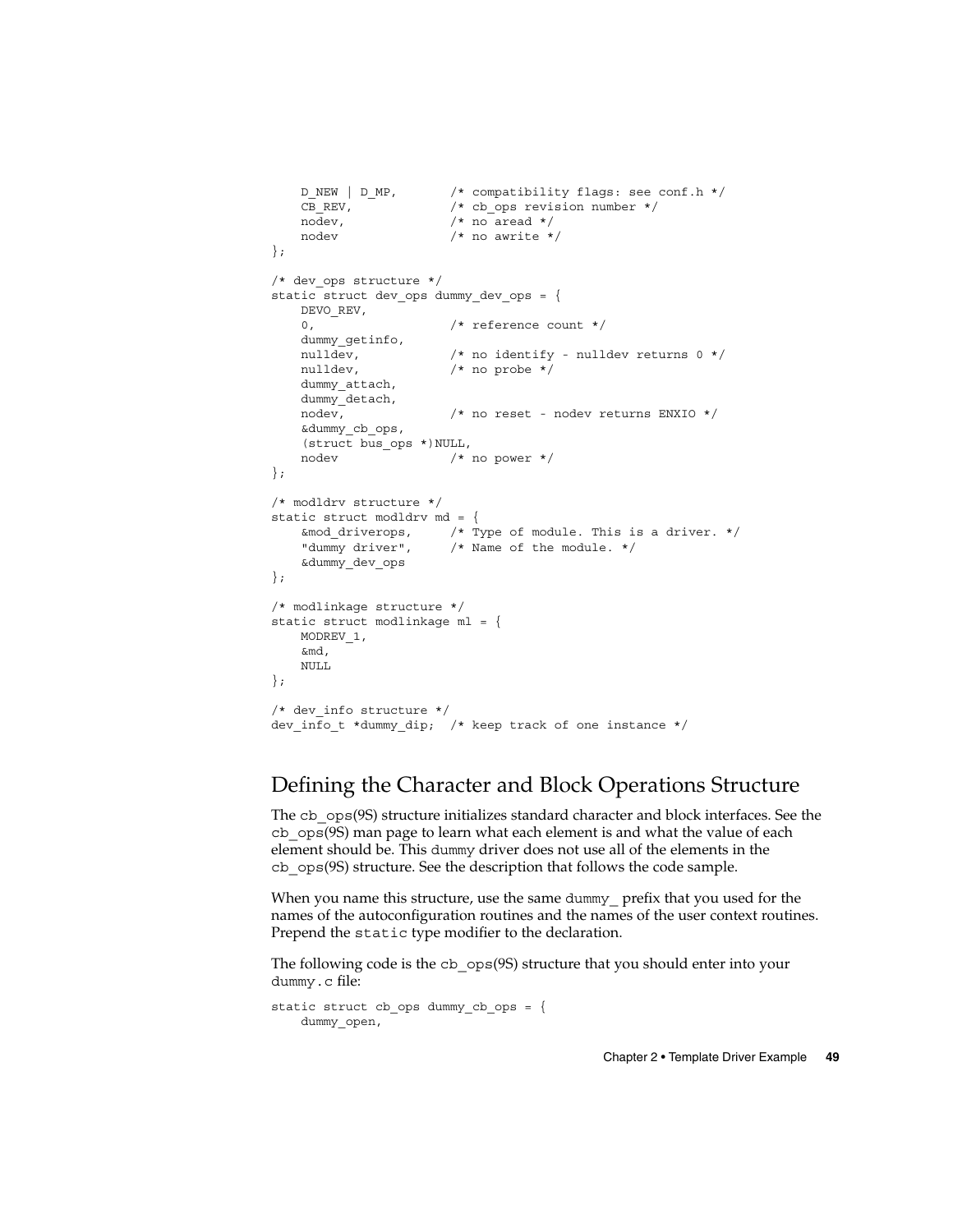```
dummy_close,
   nodev, /* no strategy - nodev returns ENXIO */
   nodev, \frac{1}{x} \frac{1}{x} \frac{1}{x} no print \frac{x}{x}nodev, /* no dump */
    dummy_read,
   dummy_write,
   nodev, /* no iocht */nodev, \frac{1}{2} /* no devmap */
   nodev, \frac{1}{\sqrt{2}} no mmap \frac{1}{\sqrt{2}}nodev, /* no segmap */
    nochpoll, /* returns ENXIO for non-pollable devices */
    dummy_prop_op,
    NULL, \overline{y} \overline{z} \overline{z} \overline{z} \overline{z} \overline{z} streamtab struct; if not NULL, all above */
                          /* fields are ignored */
    D_NEW | D_MP, \hspace{1cm} /* compatibility flags: see conf.h */
   D_NEW | D_MP, /* compatibility flags: see<br>CB_REV, /* cb_ops revision number */
   nodev, /* no aread */
    nodev /* no awrite */};
```
Enter the names of the open(9E) and close(9E) entry points for this driver as the values of the first two elements of this structure. Enter the names of the read(9E) and write(9E) entry points for this driver as the values of the sixth and seventh elements of this structure. Enter the name of the prop\_op(9E) entry point for this driver as the value of the thirteenth element in this structure.

The strategy(9E), print(9E), and dump(9E) routines are for block drivers only. This dummy driver does not define these three routines because this driver is a character driver. This driver does not define an ioctl(9E) entry point because this driver does not use I/O control commands. This driver does not define devmap(9E), mmap(9E), or segmap(9E) entry points because this driver does not support memory mapping. This driver does not does not define aread(9E) or awrite(9E) entry points because this driver does not perform any asynchronous reads or writes. Initialize all of these unused function elements to nodev(9F). The nodev(9F) function returns the ENXIO error code.

Specify the nochpoll(9F) function for the chpoll(9E) element of the cb  $\text{ops}(9S)$ structure because this driver is not for a pollable device. Specify NULL for the streamtab(9S) STREAMS entity declaration structure because this driver is not a STREAMS driver.

The compatibility flags are defined in the conf. h header file. The  $D$  NEW flag means this driver is a new-style driver. The D\_MP flag means this driver safely allows multiple threads of execution. All drivers must be multithreaded-safe, and must specify this D\_MP flag. The D\_64BIT flag means this driver supports 64-bit offsets and block numbers. See the conf.h header file for more compatibility flags.

The CB REV element of the cb  $\cos(9S)$  structure is the cb  $\cos(9S)$  revision number. CB REV is defined in the devops. h header file.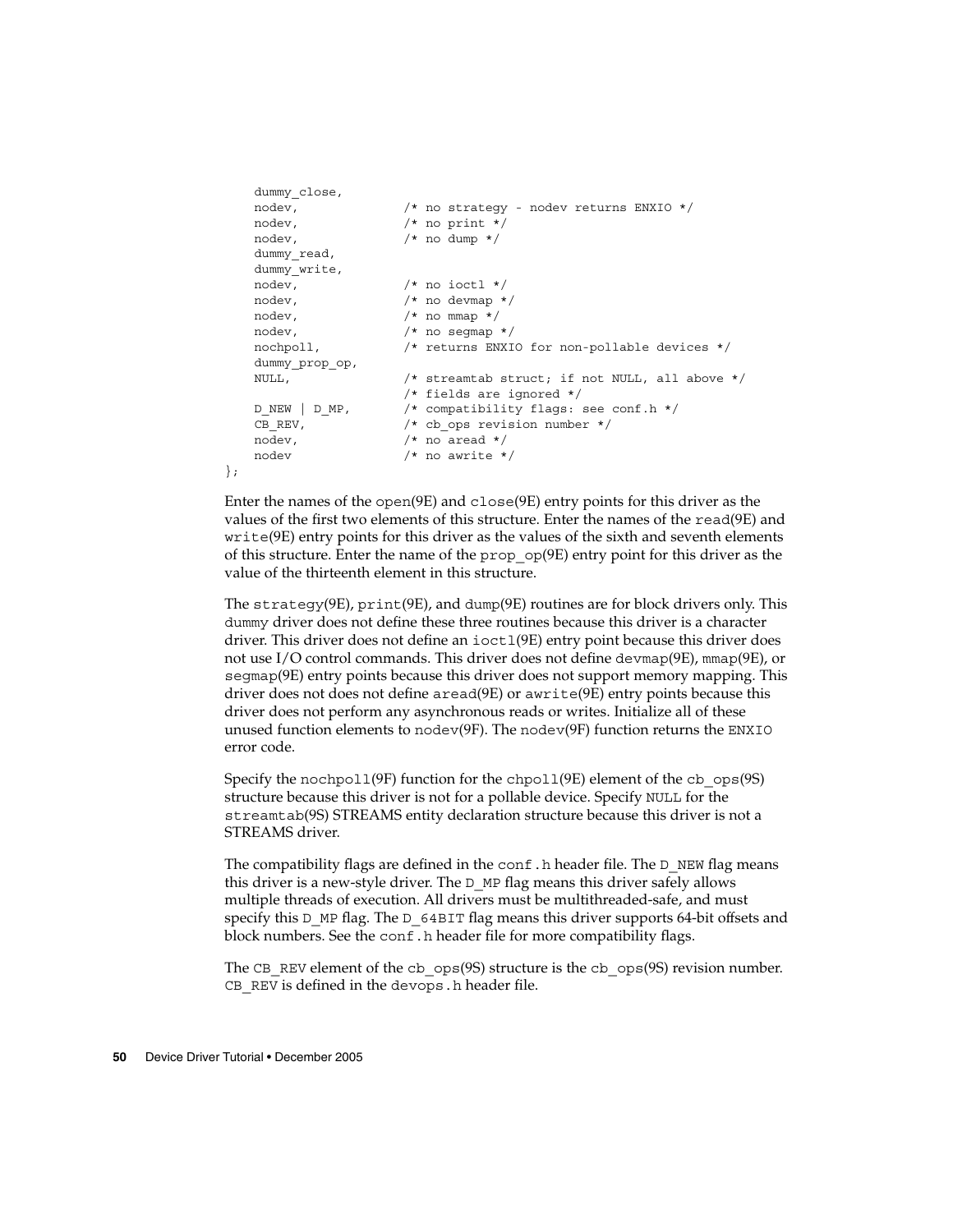# <span id="page-50-0"></span>Defining the Device Operations Structure

The dev  $ops(9S)$  structure initializes interfaces that are used for operations such as attaching and detaching the driver. See the dev\_ops(9S) man page to learn what each element is and what the value of each element should be. This dummy driver does not use all of the elements in the dev  $ops(9S)$  structure. See the description that follows the code sample.

When you name this structure, use the same dummy prefix that you used for the names of the autoconfiguration routines and the names of the user context routines. Prepend the static type modifier to the declaration.

The following code is the dev ops(9S) structure that you should enter into your dummy.c file:

```
static struct dev ops dummy dev ops = {
   DEVO_REV,
   0, /* reference count */dummy_getinfo,
   nulldev, /* no identify - nulldev returns 0 */
   nulldev, /* no probe */dummy_attach,
   dummy_detach,
   nodev, /* no reset - nodev returns ENXIO */
   &dummy_cb_ops,
   (\text{struct bus} \text{ops} *) NULL,
   nodev /* no power */
};
```
The DEVO\_REV element of the dev\_ops(9S) structure is the driver build version. DEVO\_REV is defined in the devops.h header file. The second element in this structure is the driver reference count. Initialize this value to zero. The driver reference count is the number of instances of this driver that are currently open. The driver cannot be unloaded if any instances of the driver are still open.

The next six elements of the dev ops(9S) structure are the names of the getinfo(9E), identify(9E), probe(9E), attach(9E), detach(9E), and reset() functions for this particular driver. The identify(9E) function is obsolete. Initialize this structure element to nulldev(9F). The probe(9E) function determines whether the corresponding device exists and is valid. This dummy driver does not define a probe(9E) function. Initialize this structure element to nulldev. The nulldev(9F) function returns success. The reset () function is obsolete. Initialize the reset () function to nodev(9F).

The next element of the dev  $ops(9S)$  structure is a pointer to the cb  $ops(9S)$ structure for this driver. You initialized the cb ops(9S) structure for this driver in ["Defining the Character and Block Operations Structure"](#page-48-0) on page 49. Enter &dummy\_cb\_ops for the value of the pointer to the cb\_ops(9S) structure.

The next element of the dev  $ops(9S)$  structure is a pointer to the bus operations structure. Only nexus drivers have bus operations structures. This dummy driver is not a nexus driver. Set this value to NULL because this driver is a leaf driver.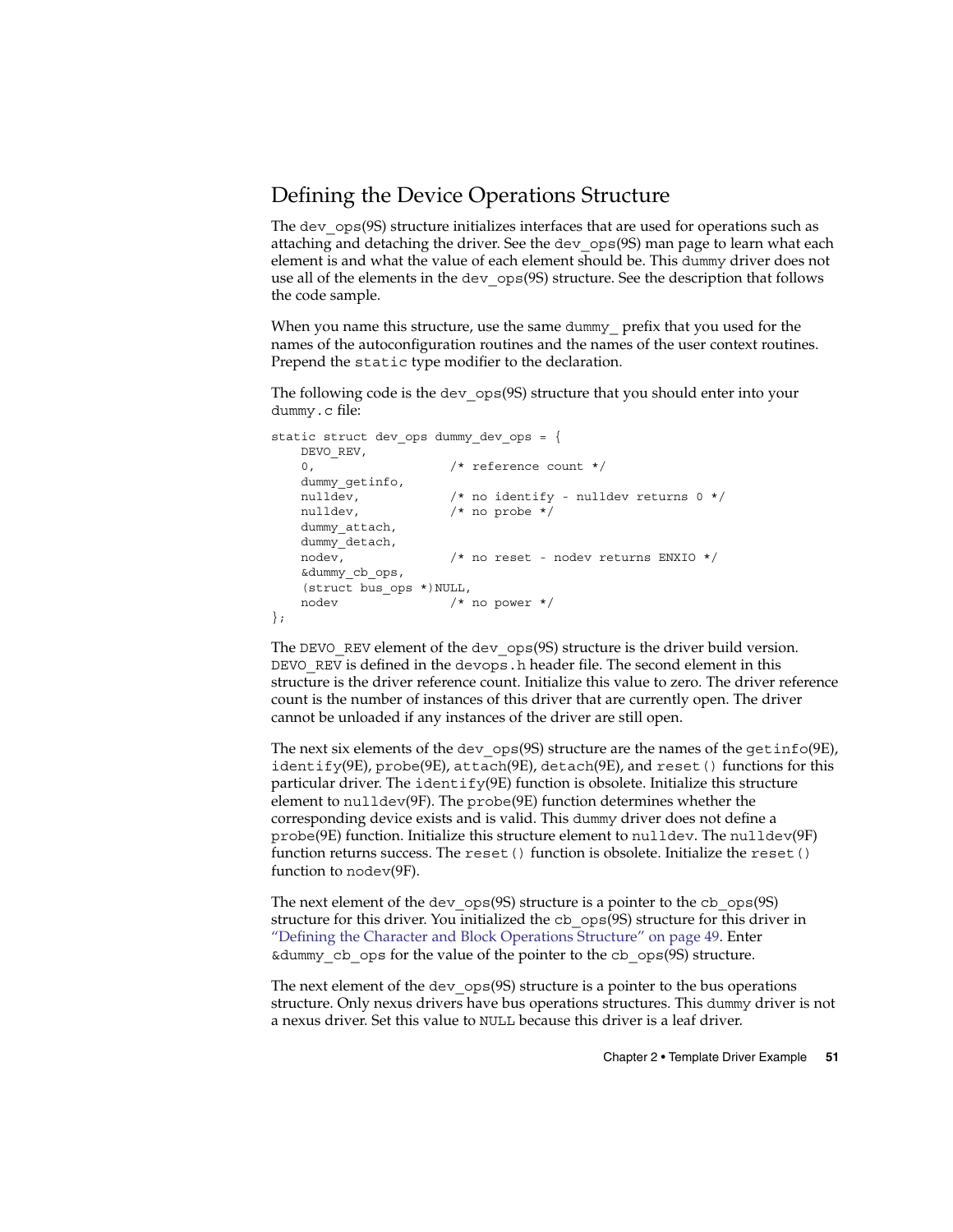The last element of the dev  $ops(9S)$  structure is the name of the power $(9E)$  routine for this driver. The power(9E) routine operates on a hardware device. This driver does not drive a hardware device. Set the value of this structure element to nodev.

### Defining the Module Linkage Structures

Two other module loading structures are required for every driver. The modlinkage(9S) module linkage structure is used by the init(9E), info(9E), and \_fini(9E) routines to install, remove, and retrieve information from a module. The modldrv(9S) linkage structure for loadable drivers exports driver-specific information to the kernel. See the man pages for each structure to learn what each element is and what the value of each element should be.

The following code defines the modldrv(9S) and modlinkage(9S) structures for the driver shown in this chapter:

```
static struct modldrv md = {
   &mod_driverops, /* Type of module. This is a driver. */
   "dummy driver", /* Name of the module. */
   &dummy_dev_ops
};
static struct modlinkage ml = {
   MODREV_1,
   &md,
   NULL
};
```
The first element in the  $modldrv(9S)$  structure is a pointer to a structure that tells the kernel what kind of module this is. Set this value to the address of the mod\_driverops structure. The mod\_driverops structure tells the kernel that the dummy.c module is a loadable driver module. The mod\_driverops structure is declared in the modctl.h header file. You already included the modctl.h header file in your dummy.c file, so do not declare the mod\_driverops structure in dummy.c. The mod driverops structure is defined in the modctl.c source file.

The second element in the  $modldr(9S)$  structure is a string that describes this module. Usually this string contains the name of this module and the version number of this module. The last element of the modldrv(9S) structure is a pointer to the dev\_ops(9S) structure for this driver. You initialized the dev\_ops(9S) structure for this driver in ["Defining the Device Operations Structure"](#page-50-0) on page 51.

The first element in the modlinkage(9S) structure is the revision number of the loadable modules system. Set this value to MODREV\_1. The next element of the modlinkage(9S) structure is the address of a null-terminated array of pointers to linkage structures. Driver modules have only one linkage structure. Enter the address of the md structure for the value of this element of the modlinkage(9S) structure. Enter the value NULL to terminate this list of linkage structures.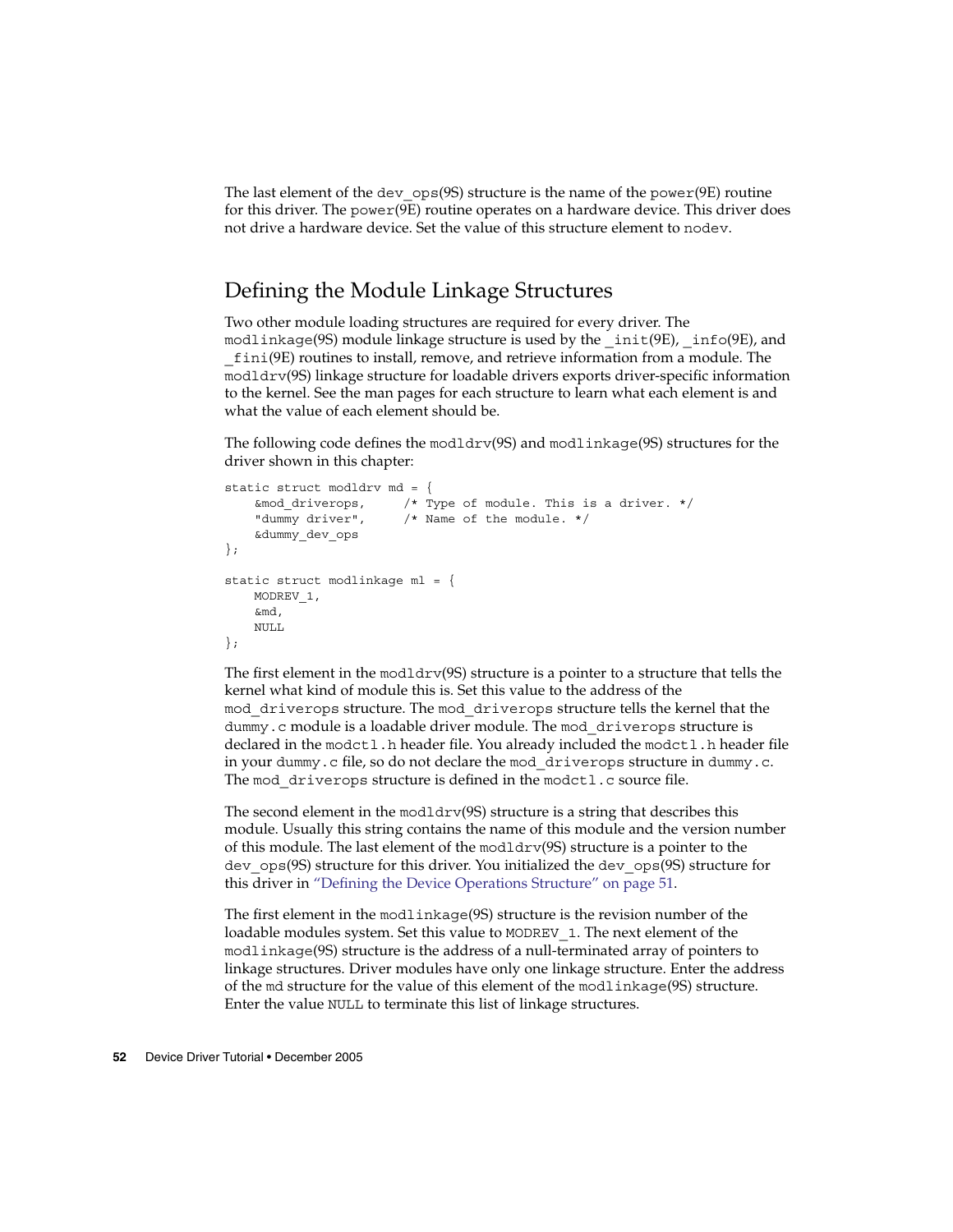### Including Data Structures Header Files

The cb  $ops(9S)$  and dev  $ops(9S)$  structures require you to include the conf.h and devops.h header files. The modlinkage(9S) and modldrv(9S) structures require you to include the modctl.h header file. You already included the modctl.h header file for the loadable module configuration entry points.

The following code is the complete list of header files that you now should have included in your dummy.c file:

```
#include <sys/devops.h> /* used by dev ops */
#include <sys/conf.h> /* used by dev ops and cb ops */
#include <sys/modctl.h> /* used by modlinkage, modldrv, init, info, */
                        /* and _fini */
#include <sys/types.h> /* used by open, close, read, write, prop_op, */
                        /* and ddi prop op */#include <sys/file.h> /* used by open, close */
#include <sys/errno.h> /* used by open, close, read, write */
#include <sys/open.h> /* used by open, close, read, write */
#include <sys/cred.h> /* used by open, close, read */
#include <sys/uio.h> /* used by read */
#include <sys/stat.h> /* defines S_IFCHR used by ddi_create_minor_node */
#include <sys/cmn err.h> /* used by all entry points for this driver */
#include <sys/ddi.h> /* used by all entry points for this driver */
                        /* also used by cb_ops, ddi_get_instance, and */
                        /* ddi prop_op */
#include <sys/sunddi.h> /* used by all entry points for this driver */
                        /* also used by cb ops, ddi create minor node, */
                        /* ddi get instance, and ddi prop op */
```
# Writing the Device Configuration File

This driver requires a configuration file. The minimum information that a configuration file must contain is the name of the device node and the name or type of the device's parent. In this simple example, the node name of the device is the same as the file name of the driver. Create a file named dummy.conf in your working directory. Put the following single line of information into dummy.conf:

name="dummy" parent="pseudo";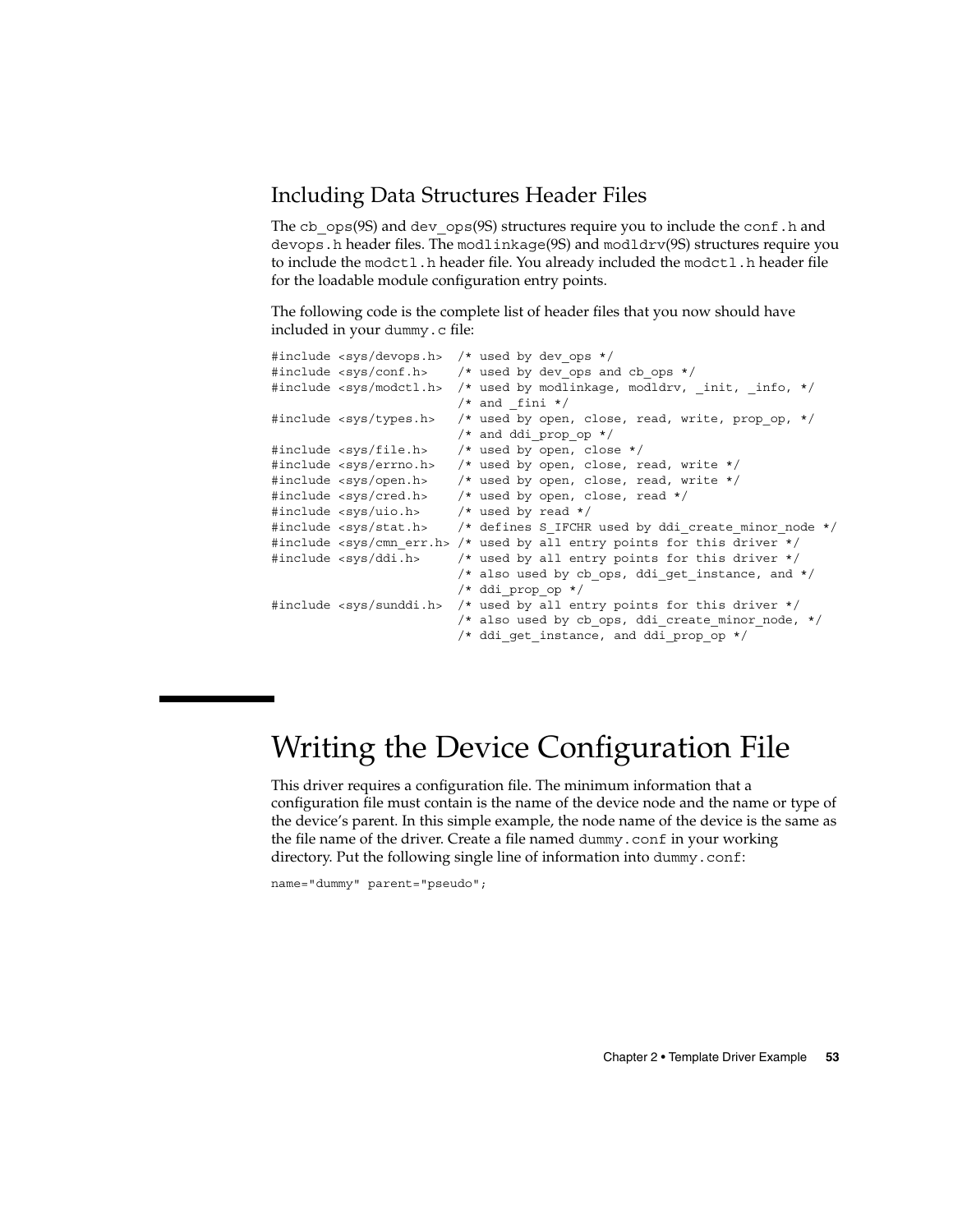# Building and Installing the Template Driver

This section shows you how to build and install the driver for a 32-bit platform. See ["Building a Driver"](#page-23-0) on page 24 and ["Installing a Driver"](#page-25-0) on page 26 for build and install instructions for SPARC architectures and for 64-bit x86 architectures.

Compile and link the driver. Use the -D\_KERNEL option to indicate that this code defines a kernel module. The following example shows compiling and linking for a 32-bit architecture using the Sun Studio C compiler:

% **cc -D\_KERNEL -c dummy.c** % **ld -r -o dummy dummy.o**

Make sure you are user root when you install the driver.

Install drivers in the /tmp directory until you are finished modifying and testing the info(), init(), and attach() routines. Copy the driver binary to the /tmp directory. Link to the driver from the kernel driver directory. See ["Device Driver](#page-104-0) [Testing Tips"](#page-104-0) on page 105 for more information.

```
# cp dummy /tmp
```
Link to the following directory for a 32-bit architecture:

```
# ln -s /tmp/dummy /usr/kernel/drv/dummy
```
Copy the configuration file to the kernel driver area of the system.

# **cp dummy.conf /usr/kernel/drv**

# Testing the Template Driver

This dummy driver merely writes a message to a system log each time an entry point routine is entered. To test this driver, watch for these messages to confirm that each entry point routine is successfully entered.

The cmn  $err(9F)$  function writes low priority messages such as the messages defined in this dummy driver to /dev/log. The syslogd(1M) daemon reads messages from /dev/log and writes low priority messages to /var/adm/messages.

In a separate window, enter the following command and monitor the output as you perform the tests described in the remainder of this section:

% **tail -f /var/adm/messages**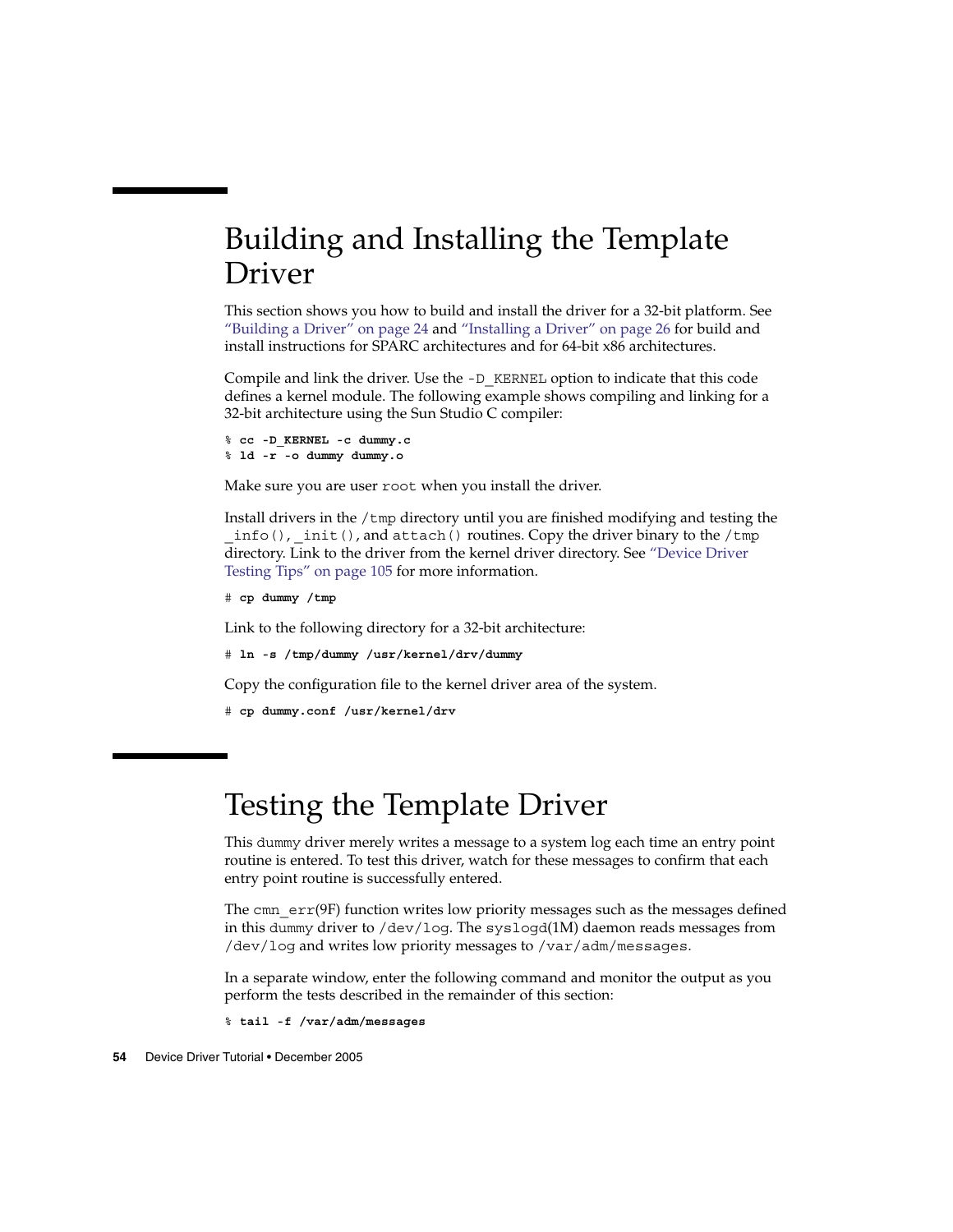# <span id="page-54-0"></span>Adding the Template Driver

Make sure you are user root when you add the driver. Use the add  $drv(1M)$ command to add the driver:

```
# add_drv dummy
```
You should see the following messages in the window where you are viewing /var/adm/messages:

*date time machine* dummy: [ID 513080 kern.notice] NOTICE: Inside \_info *date time machine* dummy: [ID 874762 kern.notice] NOTICE: Inside init *date time machine* dummy: [ID 678704 kern.notice] NOTICE: Inside dummy\_attach

> The  $info(9E)$ ,  $init(9E)$ , and  $attach(9E)$  entry points are called in that order when you add a driver.

The dummy driver has been added to the /devices directory:

| % 1s -1 /devices/pseudo   grep dummy |        |     |  |  |                              |
|--------------------------------------|--------|-----|--|--|------------------------------|
| drwxr-xr-x 2 root                    |        | SVS |  |  | 512 <i>date time</i> dummy@0 |
| $C\Gamma W$ – – – – – – –            | 1 root | SVS |  |  | 92, 0 date time dummy@0:0    |

The dummy driver also is the most recent module listed by modinfo(1M):

% **modinfo** Id Loadaddr Size Info Rev Module Name 180 ed192b70 544 92 1 dummy (dummy driver)

The module name, dummy driver, is the value you entered for the second member of the modldrv(9S) structure. The value 92 is the major number of this module.

% **grep dummy /etc/name\_to\_major** dummy 92

The Loadaddr address of ed192b70 is the address of the first instruction in the dummy driver. This address might be useful, for example, in debugging.

```
% mdb -k
> dummy'_init $m
   BASE LIMIT SIZE NAME
ed192b70 ed192ff0 480 dummy
> $q
```
The dummy driver also is the most recent module listed by  $prtconf(1M)$  in the pseudo device section:

```
% prtconf -P
   pseudo, instance #0
        dummy, instance #0 (driver not attached)
```
A driver is automatically loaded when a device that the driver manages is accessed. A driver might be automatically unloaded when the driver is not in use. If your driver is in the /devices directory but modinfo(1M) does not list your driver, you can use either of the following methods to load your driver:

■ Use the modload(1M) command.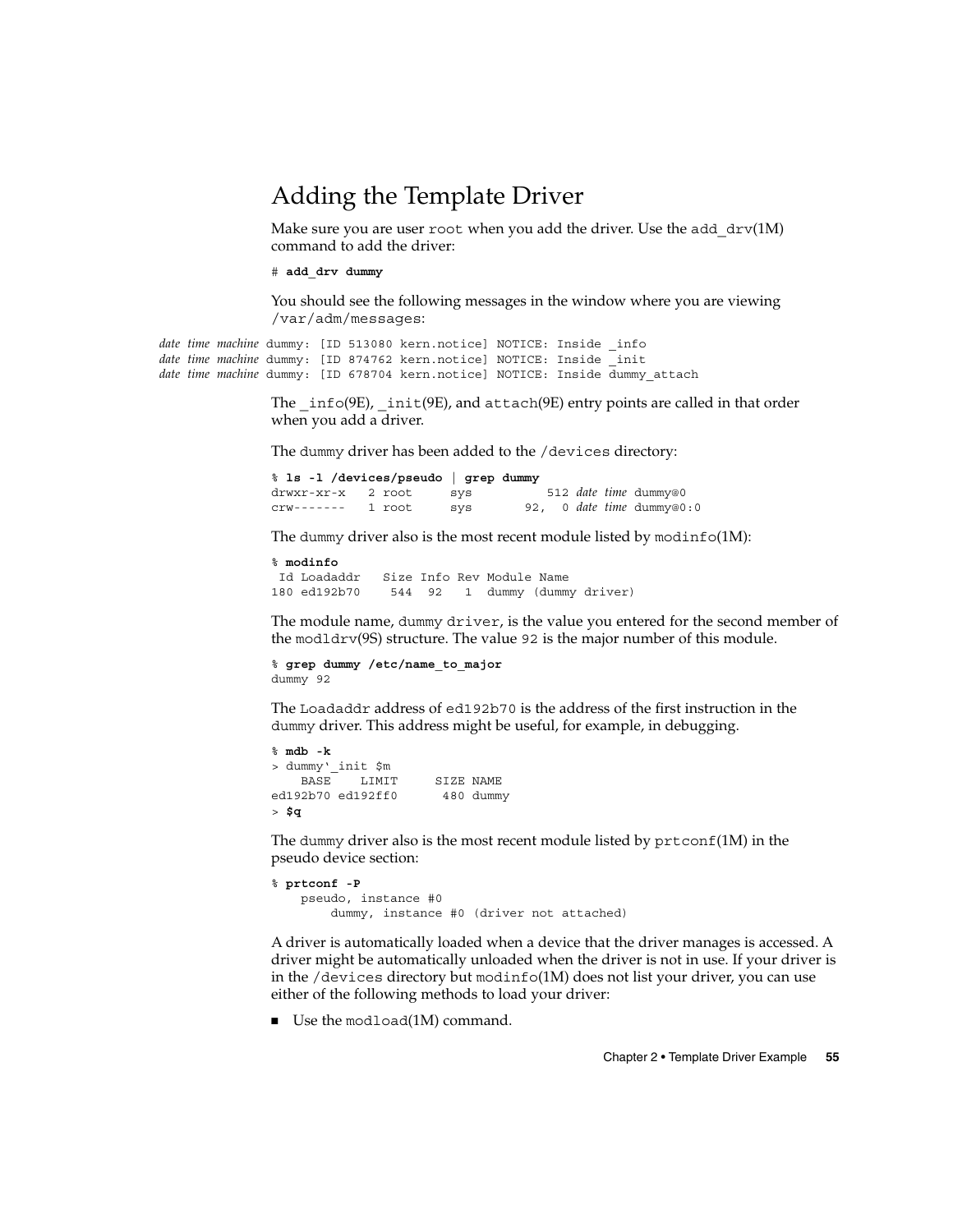Access the device. The driver is loaded automatically when a device that the driver manages is accessed. The following section describes how to access the dummy device.

# Reading and Writing the Device

Make sure you are user root when you perform the tests described in this section. If you are not user root, you will receive "Permission denied" error messages when you try to access the /devices/pseudo/dummy@0:0 special file. Notice the permissions that are shown for /devices/pseudo/dummy@0:0 in ["Adding the](#page-54-0) [Template Driver"](#page-54-0) on page 55.

Test reading from the device. Your dummy device probably is named /devices/pseudo/dummy@0:0. The following command reads from your dummy device even if it has a slightly different name:

#### # **cat /devices/pseudo/dummy\***

You should see the following messages in the window where you are viewing /var/adm/messages:

```
date time machine dummy: [ID 136952 kern.notice] NOTICE: Inside dummy_open
date time machine dummy: [ID 623947 kern.notice] NOTICE: Inside dummy_getinfo
date time machine dummy: [ID 891851 kern.notice] NOTICE: Inside dummy_prop_op
date time machine dummy: [ID 623947 kern.notice] NOTICE: Inside dummy_getinfo
date time machine dummy: [ID 891851 kern.notice] NOTICE: Inside dummy_prop_op
date time machine dummy: [ID 623947 kern.notice] NOTICE: Inside dummy_getinfo
date time machine dummy: [ID 709590 kern.notice] NOTICE: Inside dummy_read
date time machine dummy: [ID 550206 kern.notice] NOTICE: Inside dummy_close
```
Test writing to the device:

# **echo hello > 'ls /devices/pseudo/dummy\*'**

You should see the following messages in the window where you are viewing /var/adm/messages:

```
date time machine dummy: [ID 136952 kern.notice] NOTICE: Inside dummy_open
date time machine dummy: [ID 623947 kern.notice] NOTICE: Inside dummy_getinfo
date time machine dummy: [ID 891851 kern.notice] NOTICE: Inside dummy_prop_op
date time machine dummy: [ID 623947 kern.notice] NOTICE: Inside dummy_getinfo
date time machine dummy: [ID 891851 kern.notice] NOTICE: Inside dummy_prop_op
date time machine dummy: [ID 623947 kern.notice] NOTICE: Inside dummy_getinfo
date time machine dummy: [ID 672780 kern.notice] NOTICE: Inside dummy_write
date time machine dummy: [ID 550206 kern.notice] NOTICE: Inside dummy_close
```
As you can see, this output from the write test is almost identical to the output you saw from the read test. The only difference is in the seventh line of the output. Using the cat(1) command causes the kernel to access the read(9E) entry point of the driver. Using the echo(1) command causes the kernel to access the write(9E) entry point of the driver. The text argument that you give to echo(1) is ignored because this driver does not do anything with that data.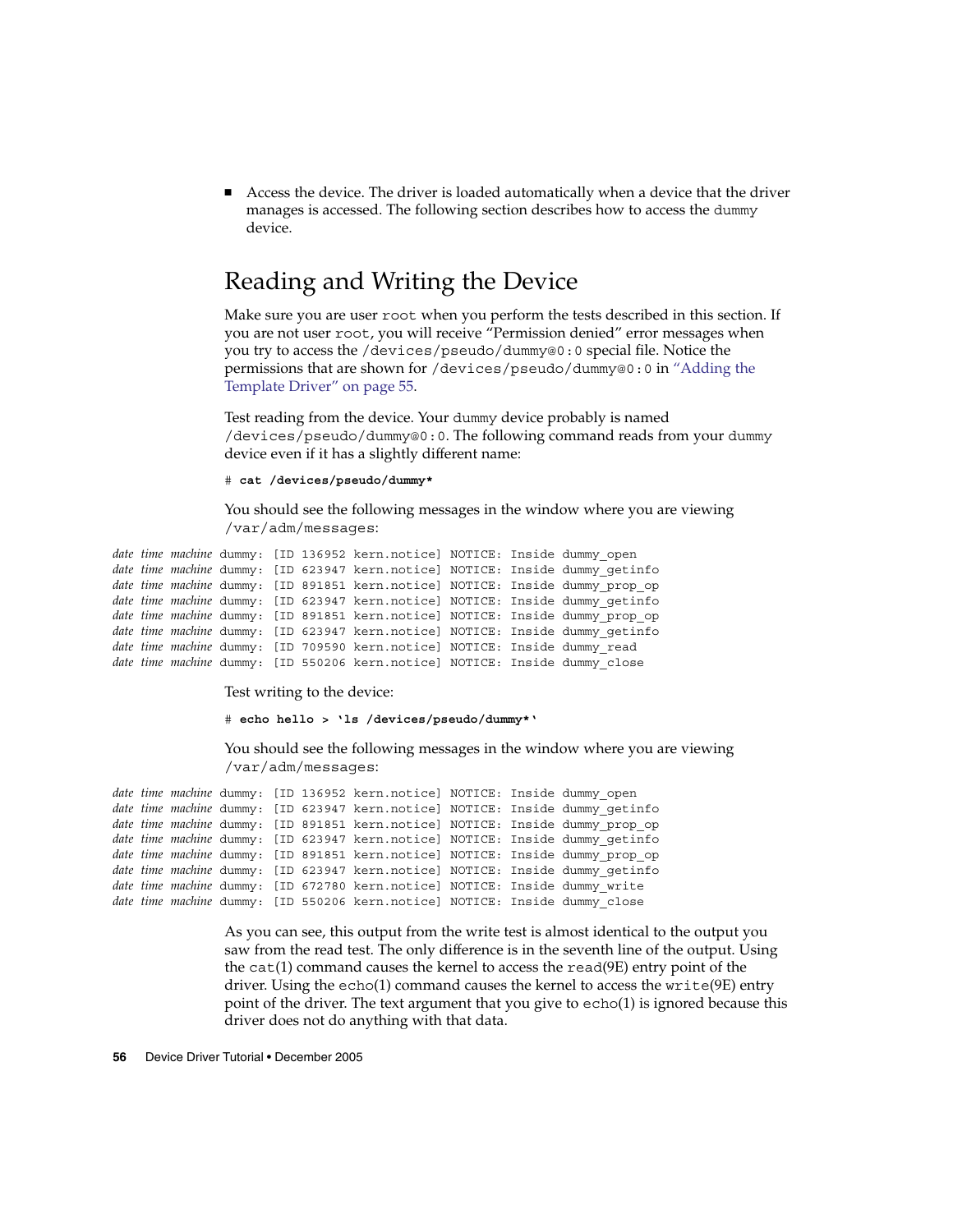# Removing the Template Driver

Make sure you are user root when you unload the driver. Use the rem  $drv(1M)$ command to unload the driver and remove the device from the /devices directory:

```
# rem_drv dummy
```
You should see the following messages in the window where you are viewing /var/adm/messages:

*date time machine* dummy: [ID 513080 kern.notice] NOTICE: Inside \_info *date time machine* dummy: [ID 617648 kern.notice] NOTICE: Inside dummy\_detach *date time machine* dummy: [ID 812373 kern.notice] NOTICE: Inside \_fini

The dummy device is no longer in the /devices directory:

# **ls /devices/pseudo/dummy\*** /devices/pseudo/dummy\*: No such file or directory

The next time you want to read from or write to the dummy device, you must load the driver again using add\_drv(1M).

You can use the modunload(1M) command to unload the driver but not remove the device from /devices. Then the next time you read from or write to the dummy device, the driver is automatically loaded.

Press Control-C to stop tailing the /var/adm/messages messages.

# Complete Template Driver Source

The following code is the complete source for the dummy driver described in this chapter:

```
/*
* Minimalist pseudo-device.
* Writes a message whenever a routine is entered.
 *
* Build the driver:
 * cc -D_KERNEL -c dummy.c
      1d -r -o dummy dummy.o
* Copy the driver and the configuration file to /usr/kernel/drv:
       cp dummy.conf /usr/kernel/drv
       cp dummy /tmp
       ln -s /tmp/dummy /usr/kernel/drv/dummy
 * Add the driver:
       add drv dummy
* Test (1) read from driver (2) write to driver:
       cat /devices/pseudo/dummy@*
 * echo hello > 'ls /devices/pseudo/dummy@*'
```
Chapter 2 • Template Driver Example **57**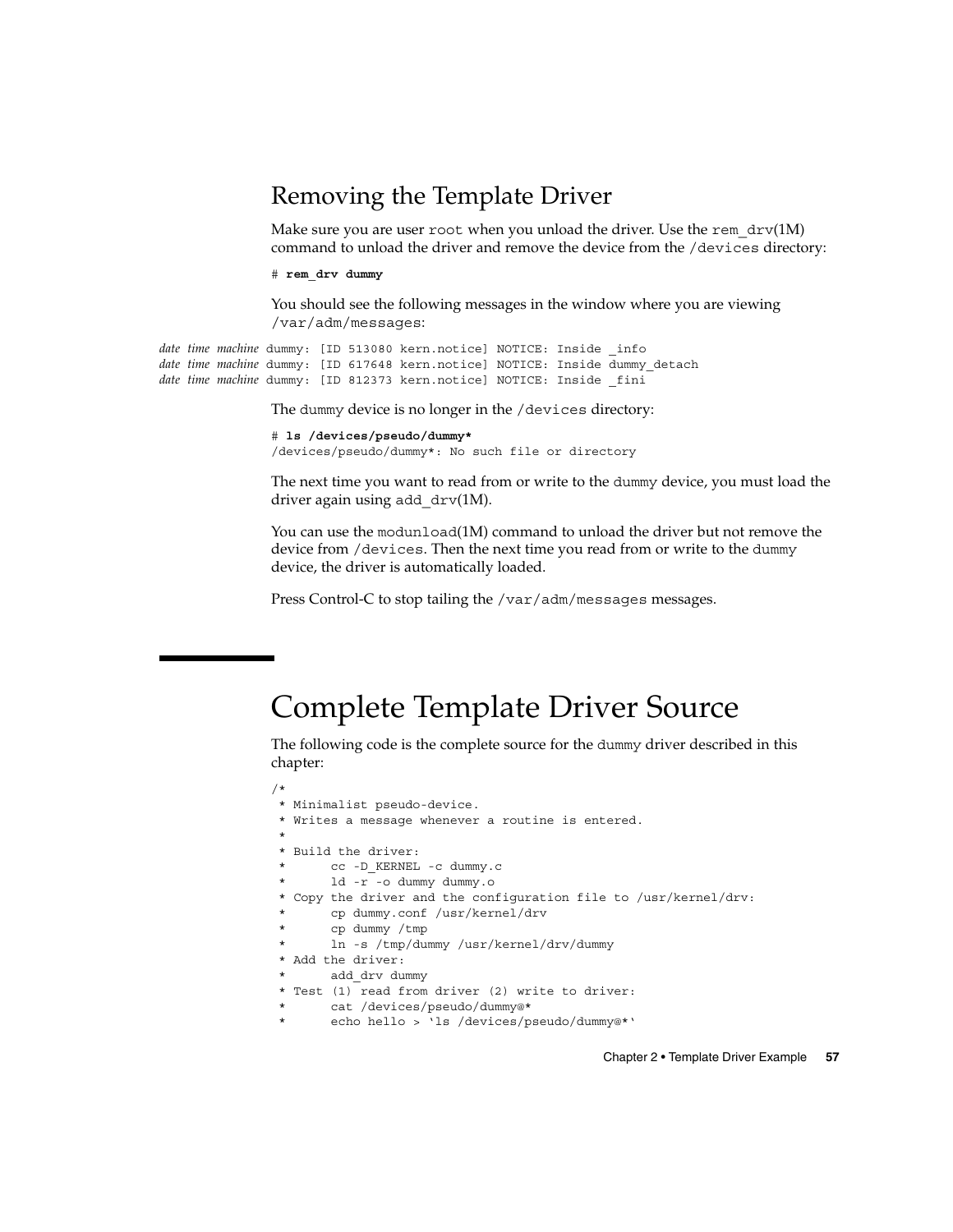```
* Verify the tests in another window:
 * tail -f /var/adm/messages
 * Remove the driver:
 * rem_drv dummy
 */
#include <sys/devops.h> /* used by dev ops */
#include <sys/conf.h> /* used by dev ops and cb ops */
#include <sys/modctl.h> /* used by modlinkage, modldrv, init, info, */
                       /* and fini */#include <sys/types.h> /* used by open, close, read, write, prop_op, */
                       /* and ddi_prop_op */
#include <sys/file.h> /* used by open, close */
#include <sys/errno.h> /* used by open, close, read, write */
#include <sys/open.h> /* used by open, close, read, write */
#include <sys/cred.h> /* used by open, close, read */
#include <sys/uio.h>
#include <sys/stat.h> /* defines S_IFCHR used by ddi_create_minor_node */
#include <sys/cmn err.h> /* used by all entry points for this driver */
#include <sys/ddi.h> /* used by all entry points for this driver */
                       /* also used by cb ops, ddi get instance, and */
                       /* ddi prop op */#include <sys/sunddi.h> /* used by all entry points for this driver */
                       /* also used by cb_ops, ddi_create_minor_node, */
                       /* ddi get instance, and ddi prop op */
static int dummy attach(dev info t *dip, ddi attach cmd t cmd);
static int dummy detach(dev) info t *dip, ddi detach cmd t cmd);
static int dummy_getinfo(dev_info_t *dip, ddi_info_cmd_t cmd, void *arg,
   void **resultp);
static int dummy prop op(dev_t dev, dev_info_t *dip, ddi_prop_op_t prop_op,
   int flags, char *name, caddr_t valuep, int *lengthp);
static int dummy_open(dev_t *devp, int flag, int otyp, cred_t *cred);
static int dummy_close(dev_t dev, int flag, int otyp, cred_t *cred);
static int dummy_read(dev_t dev, struct uio *uiop, cred_t *credp);
static int dummy_write(dev_t dev, struct uio *uiop, cred_t *credp);
/* cb ops structure */static struct cb ops dummy cb ops = {
   dummy_open,
   dummy_close,
   nodev, /* no strategy - nodev returns ENXIO */
   nodev, /* no print */
   nodev, /* no dump */dummy_read,
   dummy_write,
   nodev, /* no ioctl */nodev, /* no devmap */
   nodev, \overline{'} \overline{'} no mmap \overline{'}nodev, /* no segmap */
   nochpoll, /* returns ENXIO for non-pollable devices */
   dummy_prop_op,
   NULL, /* streamtab struct; if not NULL, all above */
                      /* fields are ignored */
   D_NEW | D_MP, /* compatibility flags: see conf.h */
```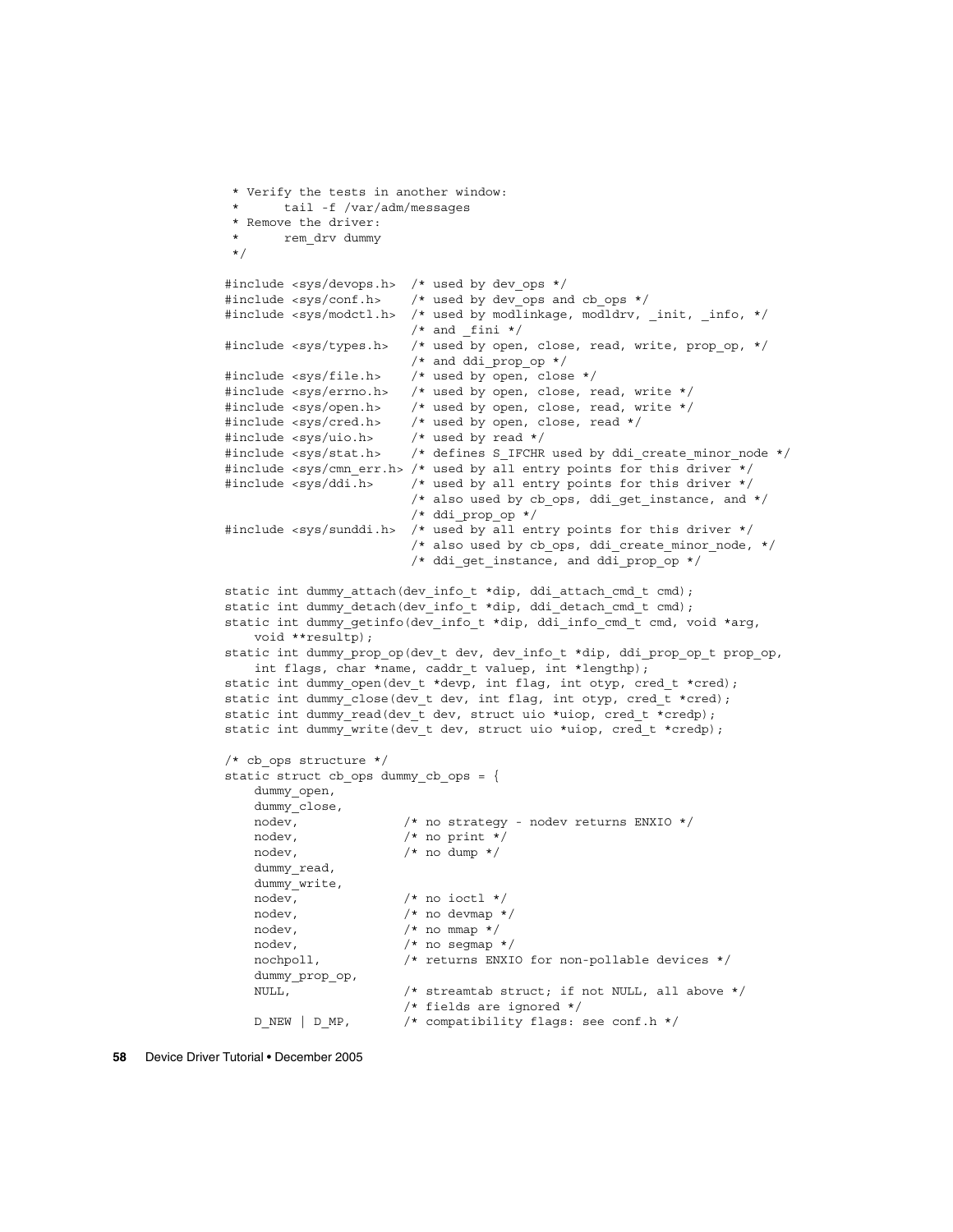```
CB_REV, /* cb_ops revision number */
   nodev, \frac{1}{2} /* no aread */<br>nodev \frac{1}{2} /* no awrite */
                       /* no awrite */};
/* dev_ops structure */
static struct dev_ops dummy_dev_ops = {
   DEVO_REV,
   0, /* reference count */dummy_getinfo,
   nulldev, /* no identify - nulldev returns 0 */
   nulldev, /* no probe */dummy_attach,
   dummy_detach,
   nodev, /* no reset - nodev returns ENXIO */
   &dummy_cb_ops,
   (struct bus_ops *)NULL,
   nodev /* no power */
};
/* modldrv structure */
static struct modldry md = \{&mod_driverops, /* Type of module. This is a driver. */
   "dummy driver", /* Name of the module. */
   &dummy_dev_ops
};
/* modlinkage structure */
static struct modlinkage ml = \{MODREV_1,
   &md,
   NULL
};
/* dev_info structure */
dev_info_t *dummy_dip; /* keep track of one instance */
/* Loadable module configuration entry points */
int
_init(void)
\overline{\{}cmn_err(CE_NOTE, "Inside _init");
   return(mod_install(&ml));
}
int
_info(struct modinfo *modinfop)
{
   cmn_err(CE_NOTE, "Inside _info");
   return(mod_info(&ml, modinfop));
}
int
_fini(void)
```
Chapter 2 • Template Driver Example **59**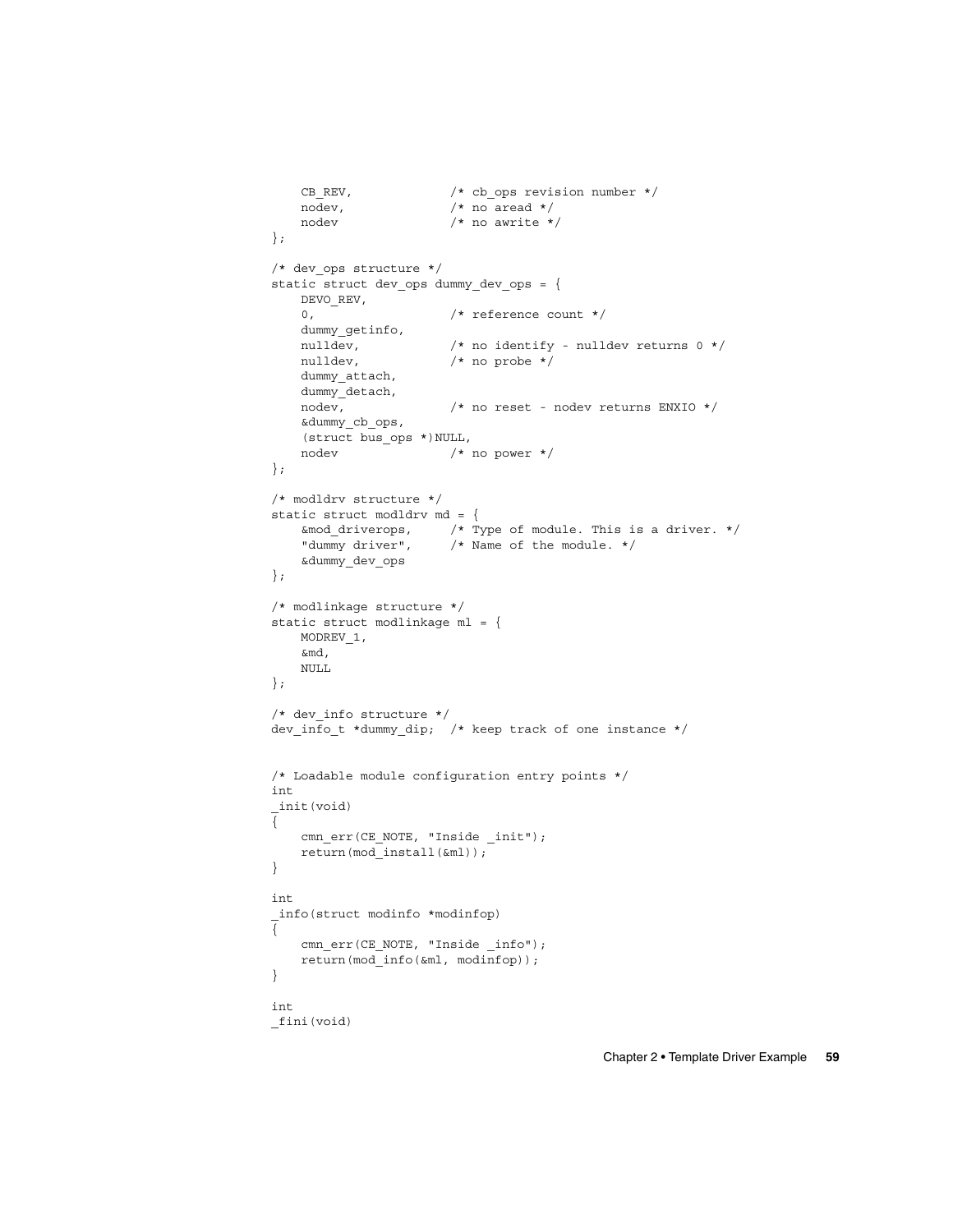```
{
    cmn_err(CE_NOTE, "Inside _fini");
    return(mod_remove(&ml));
}
/* Device configuration entry points */
static int
dummy attach(dev info t *dip, ddi attach cmd t cmd)
{
    cmn_err(CE_NOTE, "Inside dummy_attach");
    switch(cmd) {
    case DDI_ATTACH:
        dummy_dip = dip;
        if (ddi_create_minor_node(dip, "0", S_IFCHR,
            ddi get instance(dip), DDI PSEUDO, 0)
            != DDI_SUCCESS) {
            cmn_err(CE_NOTE,
                "%s%d: attach: could not add character node.",
                "dummy", 0);
            return(DDI_FAILURE);
        } else
            return DDI_SUCCESS;
    default:
        return DDI_FAILURE;
    }
}
static int
dummy_detach(dev_info_t *dip, ddi_detach_cmd_t cmd)
{
    cmn_err(CE_NOTE, "Inside dummy_detach");
    switch(cmd) {
    case DDI_DETACH:
        dummy dip = 0;ddi remove minor node(dip, NULL);
       return DDI_SUCCESS;
    default:
       return DDI_FAILURE;
    }
}
static int
dummy getinfo(dev info t *dip, ddi info cmd t cmd, void *arg,
    void **resultp)
{
    cmn_err(CE_NOTE, "Inside dummy_getinfo");
    switch(cmd) {
    case DDI_INFO_DEVT2DEVINFO:
       *resultp = dummy_dip;
       return DDI_SUCCESS;
    case DDI_INFO_DEVT2INSTANCE:
       *resultp = 0;
       return DDI_SUCCESS;
    default:
        return DDI_FAILURE;
```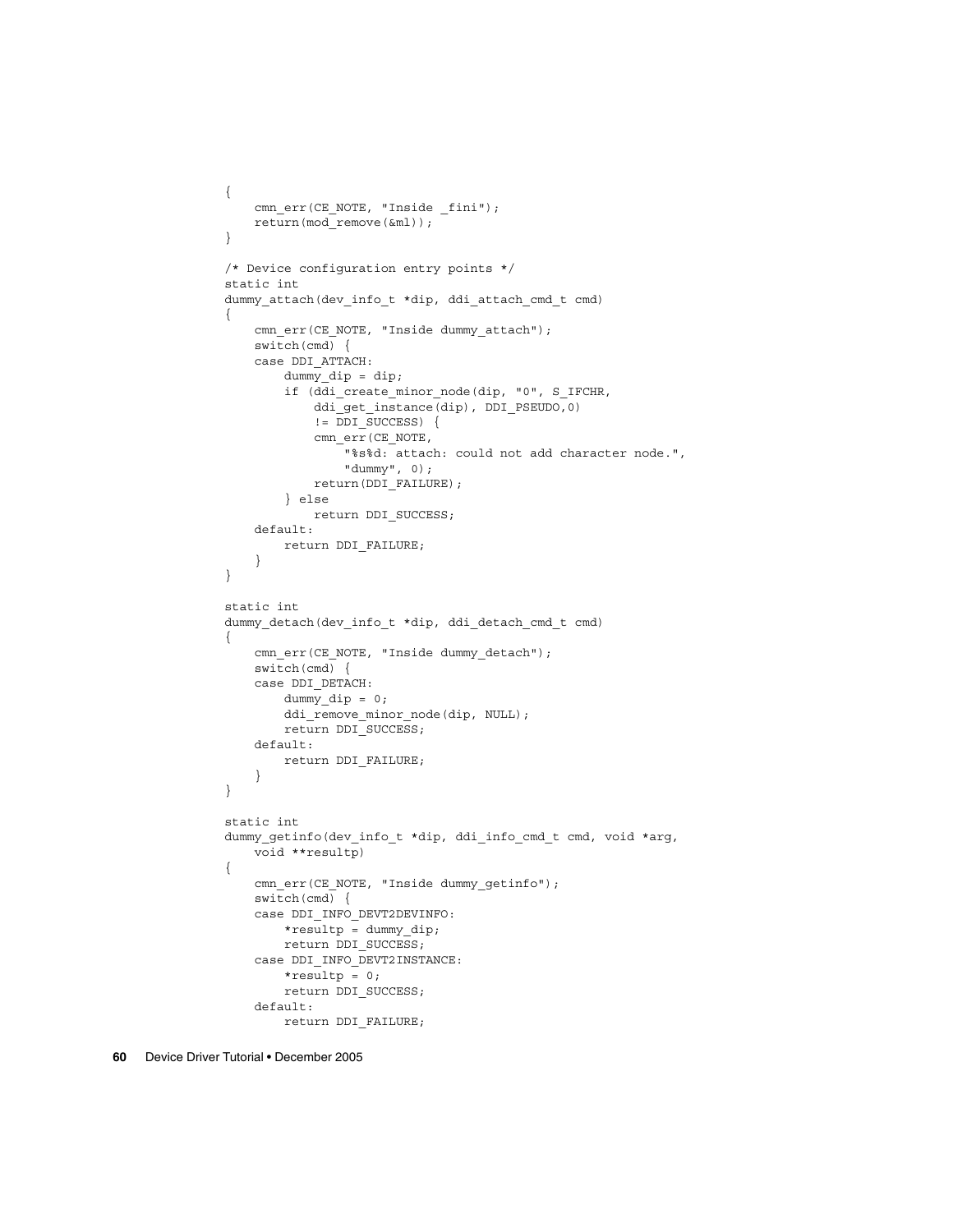```
}
}
/* Main entry points */
static int
dummy_prop_op(dev_t dev, dev_info_t *dip, ddi_prop_op_t prop_op,
    int flags, char *name, caddr_t valuep, int *lengthp)
{
    cmn_err(CE_NOTE, "Inside dummy_prop_op");
    return(ddi_prop_op(dev,dip,prop_op,flags,name,valuep,lengthp));
}
static int
dummy_open(dev_t *devp, int flag, int otyp, cred_t *cred)
{
    cmn_err(CE_NOTE, "Inside dummy_open");
   return DDI_SUCCESS;
}
static int
dummy_close(dev_t dev, int flag, int otyp, cred_t *cred)
{
    cmn_err(CE_NOTE, "Inside dummy_close");
    return DDI_SUCCESS;
}
static int
dummy read(dev t dev, struct uio *uiop, cred t *credp)
{
    cmn_err(CE_NOTE, "Inside dummy_read");
   return DDI_SUCCESS;
}
static int
dummy_write(dev_t dev, struct uio *uiop, cred_t *credp)
{
    cmn_err(CE_NOTE, "Inside dummy_write");
   return DDI_SUCCESS;
}
```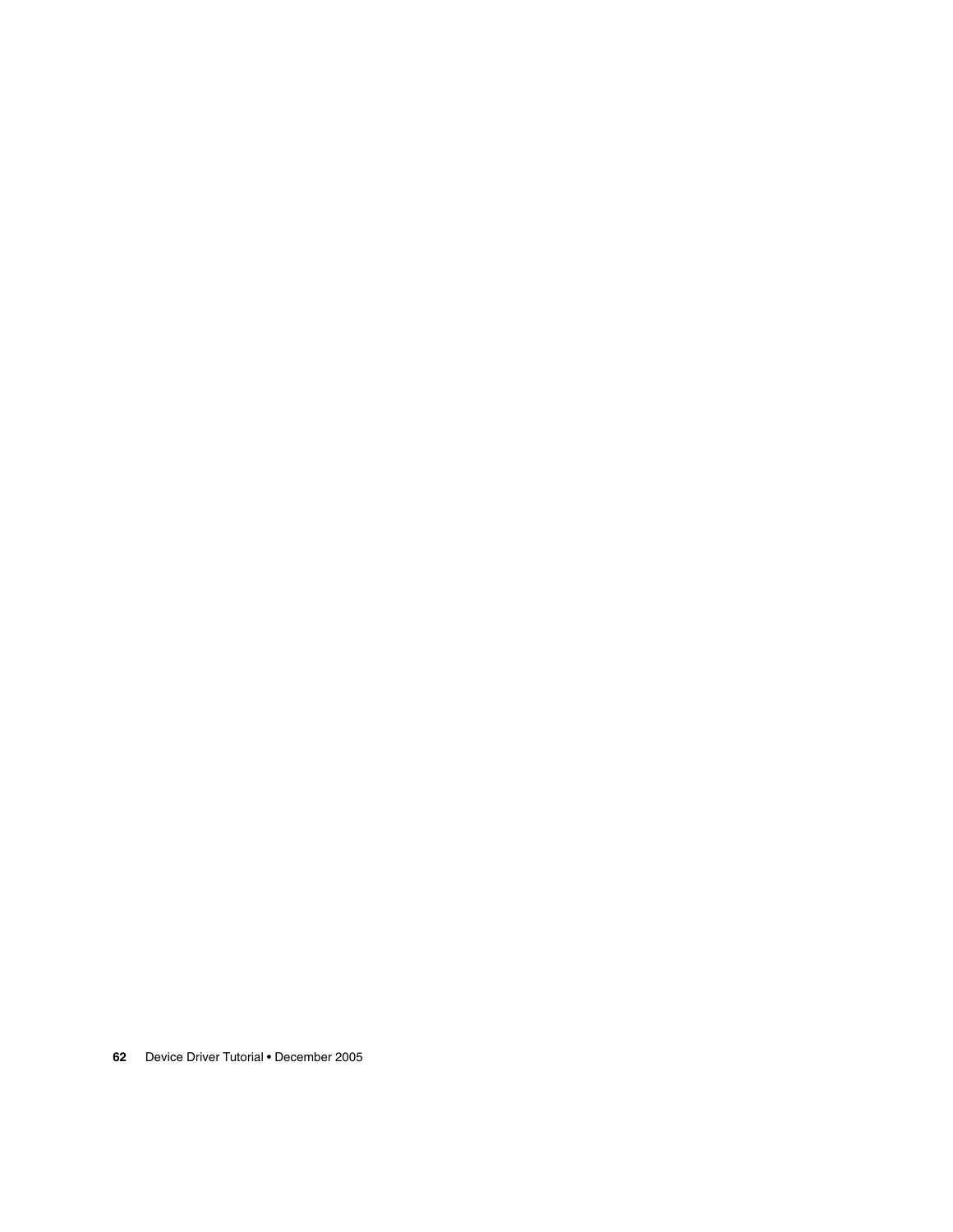## <span id="page-62-0"></span>CHAPTER **3**

# Reading and Writing Data in Kernel Memory

In this chapter, you will extend the very simple prototype driver you developed in the previous chapter. The driver you will develop in this chapter displays data read from kernel memory. The first version of this driver writes data to a system log every time the driver is loaded. The second version of this driver displays data at user request. In the third version of this driver, the user can write new data to the device.

# Displaying Data Stored in Kernel Memory

The pseudo device driver presented in this section writes a constant string to a system log when the driver is loaded.

This first version of the Quote Of The Day driver (qotd\_1) is even more simple than the dummy driver from the previous chapter. The dummy driver includes all functions that are required to drive hardware. This gotd 1 driver includes only the bare minimum functions it needs to make a string available to a user command. For example, this gotd 1 driver has no cb ops(9S) structure. Therefore, this driver defines no open(9E), close(9E), read(9E), or write(9E) function. If you examine the dev\_ops(9S) structure for this qotd\_1 driver, you see that no getinfo(9E), attach(9E), or detach(9E) function is defined. This driver contains no function declarations because all the functions that are defined in this driver are declared in the modctl.h header file. You must include the modctl.h header file in your qotd\_1.c file.

This gotd 1 driver defines a global variable to hold its text data. The  $int(9E)$  entry point for this driver uses the cmn  $err(9F)$  function to write the string to a system log. The dummy driver also uses the cmn  $err(9F)$  function to display messages. The qotd\_1 driver is different from the dummy driver because the qotd\_1 driver stores its string in kernel memory.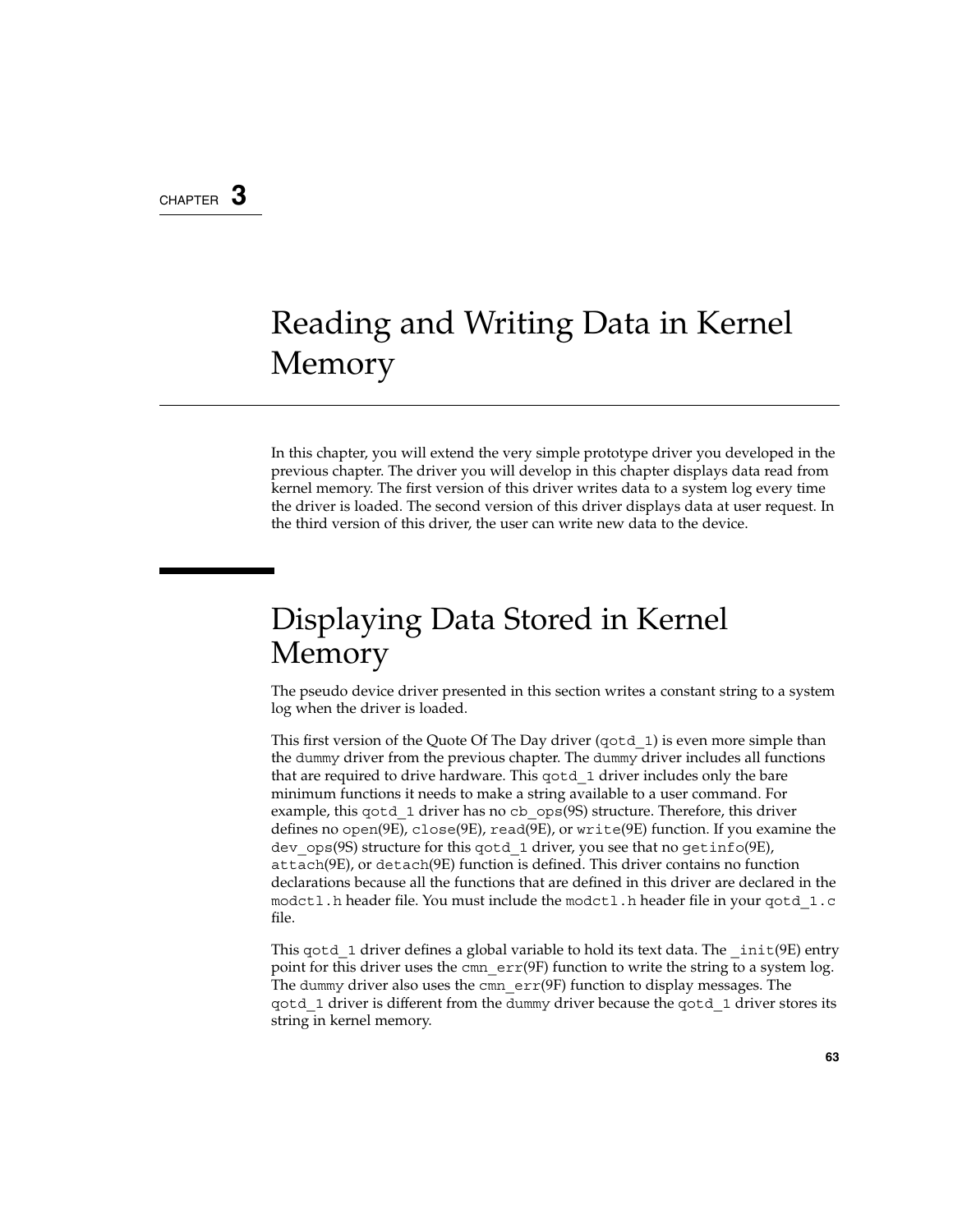# Writing Quote Of The Day Version 1

Enter the source code shown in the following example into a text file named qotd\_1.c.

**EXAMPLE 3–1** Quote Of The Day Version 1 Source File

```
#include <sys/modctl.h>
#include <sys/conf.h>
#include <sys/devops.h>
#include <sys/cmn_err.h>
#include <sys/ddi.h>
#include <sys/sunddi.h>
#define QOTD_MAXLEN 128
static const char qotd[QOTD_MAXLEN]
       = "Be careful about reading health books. \setminusYou may die of a misprint. - Mark Twain\n";
static struct dev_ops qotd_dev_ops = {
       DEVO_REV, - + + devo_rev */
        0, /* devo refcnt */ddi no info, \frac{1}{2} /* devo getinfo */
        nulldev, \frac{1}{2} /* devo identify */
        nulldev, \frac{1}{2} /* devo_probe */
       nulldev, \frac{1}{x} \times \frac{1}{x} above \frac{1}{x} attach \frac{x}{x}nulldev, /* devo<sup>detach */</sup>
        nodev, /* devo reset */(struct cb ops *)NULL, /* devo cb ops */
       (struct bus_ops *)NULL, /* devo_bus_ops */
       nulldev /* devo power */};
static struct modldrv modldrv = {
      &mod_driverops,
       "Quote of the Day 1.0",
       &qotd_dev_ops};
static struct modlinkage modlinkage = {
       MODREV_1,
       (void *)&modldrv,
       NULL
};
int
_init(void)
{
       cmn_err(CE_CONT, "OOTD: %s\n", qotd);
       return (mod_install(&modlinkage));
}
int
_info(struct modinfo *modinfop)
{
```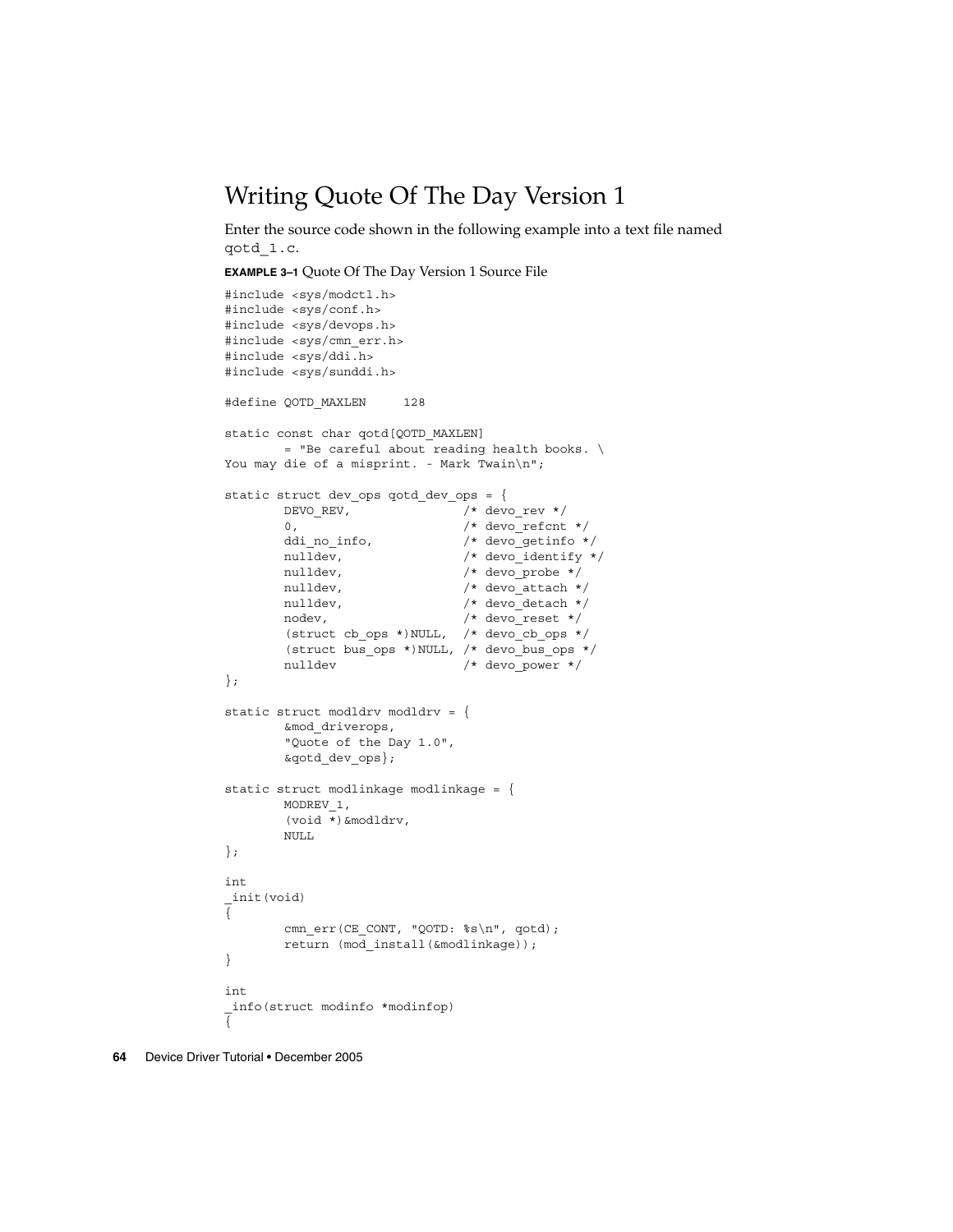#### **EXAMPLE 3–1** Quote Of The Day Version 1 Source File *(Continued)*

```
return (mod_info(&modlinkage, modinfop));
}
int
_fini(void)
{
        return (mod_remove(&modlinkage));
}
```
Enter the configuration information shown in the following example into a text file named qotd\_1.conf.

**EXAMPLE 3–2** Quote Of The Day Version 1 Configuration File

```
name="gotd 1" parent="pseudo" instance=0;
```
# Building, Installing, and Using Quote Of The Day Version 1

Compile and link the driver. Use the -D\_KERNEL option to indicate that this code defines a kernel module. The following example shows compiling and linking for a 32-bit architecture using the Sun Studio C compiler:

```
% cc -D_KERNEL -c qotd_1.c
% ld -r -o qotd_1 qotd_1.o
```
Note that the name of the driver, gotd 1, must match the name property in the configuration file.

Make sure you are user root when you install the driver.

Copy the driver binary to the /tmp directory as discussed in ["Device Driver Testing](#page-104-0) Tips" [on page 105.](#page-104-0)

```
# cp qotd_1 /tmp
# ln -s /tmp/qotd_1 /usr/kernel/drv/qotd_1
```
Copy the configuration file to the kernel driver area of the system.

```
# cp qotd_1.conf /usr/kernel/drv
```
This gotd 1 driver writes a message to a system log each time the driver is loaded. The cmn  $err(9F)$  function writes low priority messages such as the message defined in this qotd\_1 driver to /dev/log. The syslogd(1M) daemon reads messages from /dev/log and writes low priority messages to /var/adm/messages.

To test this driver, watch for the message in /var/adm/messages. In a separate window, enter the following command:

```
% tail -f /var/adm/messages
```
Chapter 3 • Reading and Writing Data in Kernel Memory **65**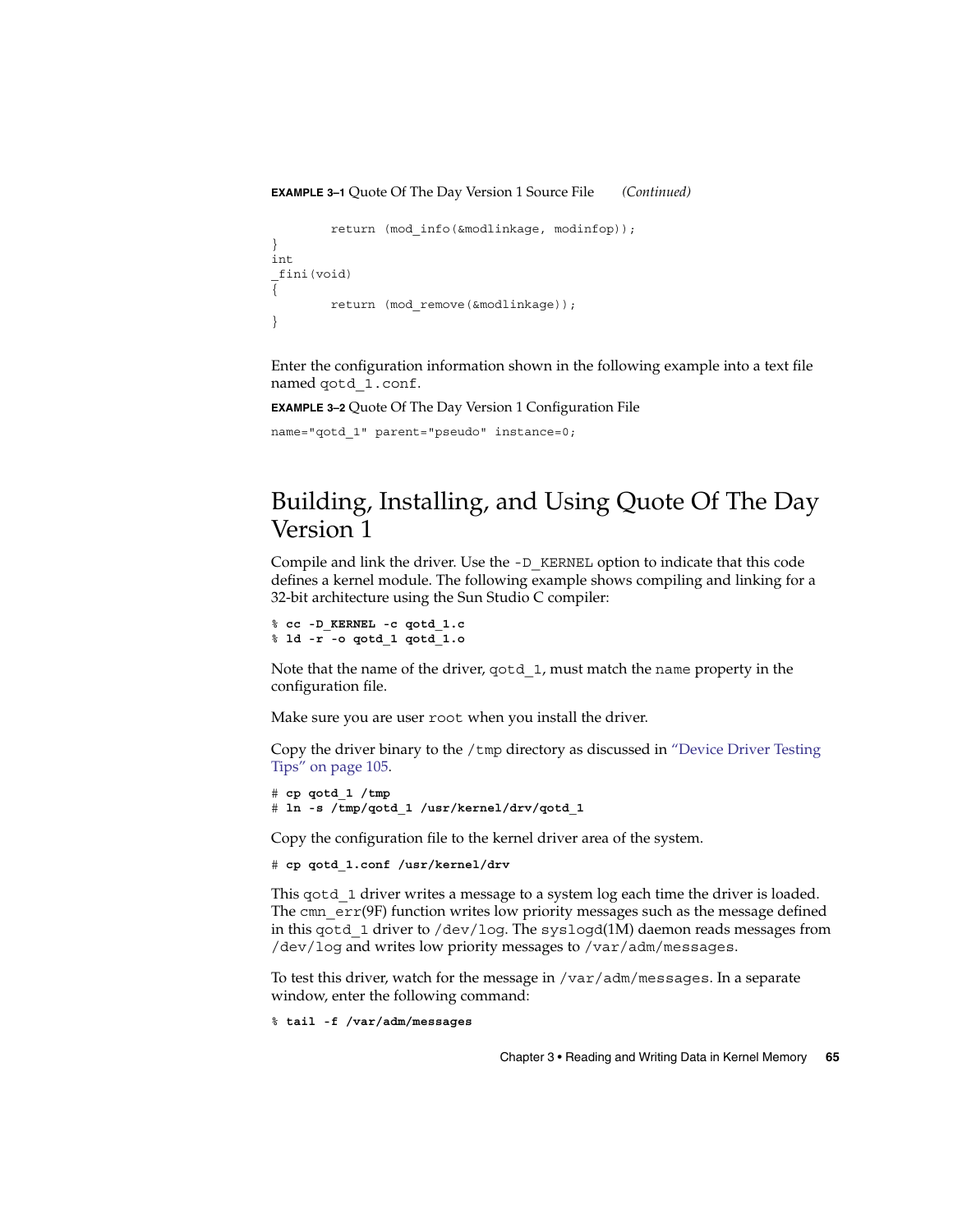Make sure you are user root when you load the driver. Use the add  $\text{drv}(1\text{M})$ command to load the driver:

# **add\_drv qotd\_1**

You should see the following messages in the window where you are viewing /var/adm/messages:

```
date time machine pseudo: [ID 129642 kern.info] pseudo-device: devinfo0
date time machine genunix: [ID 936769 kern.info] devinfo0 is /pseudo/devinfo@0
date time machine qotd: [ID 197678 kern.notice] QOTD_1: Be careful about
reading health books. You may die of a misprint. - Mark Twain
```
This last line is the content of the variable output by the cmn  $err(9F)$  function in the init(9E) entry point. The init(9E) entry point is called when the driver is loaded.

# Displaying Data on Demand

The sample code in this section creates a pseudo device that is controlled by the driver. The driver stores data in the device and makes the data available when the user accesses the device for reading.

This section first discusses the important code differences between these two versions of the Quote Of The Day driver. This section then shows you how you can access the device to cause the quotation to display.

# Writing Quote Of The Day Version 2

The driver that controls the pseudo device is more complex than the driver shown in the previous section. This section first explains some important features of this version of the driver. This section then shows all the source for this driver.

The following list summarizes the differences between the two versions of the Quote Of The Day driver:

- Version 2 of the driver defines a state structure that holds information about each instance of the device.
- Version 2 defines a cb\_ops(9S) structure and a more complete dev\_ops(9S) structure.
- Version 2 defines open(9E), close(9E), read(9E), qetinfo(9E), attach(9E), and detach(9E) entry points.
- Version 1 uses the cmn  $err(9F)$  function to write a constant string to a system log in the  $\text{init}(9E)$  entry point of the driver. The  $\text{init}(9E)$  entry point is called when the driver is loaded. Version 2 uses the uiomove(9F) function to copy the quotation from kernel memory. The copied data is returned by the read(9E) entry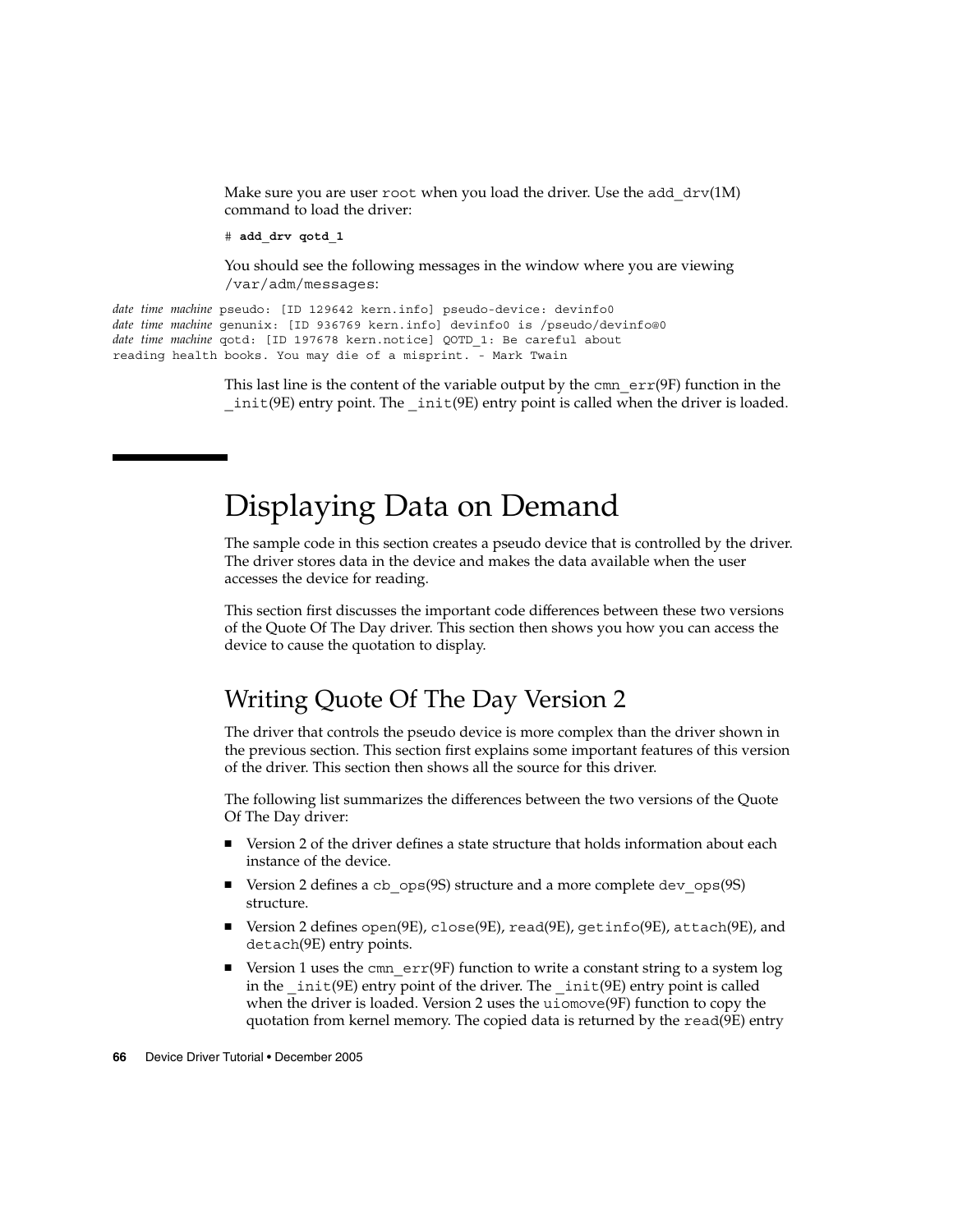point. The read(9E) entry point is called when the driver is accessed for reading.

<span id="page-66-0"></span>■ Version 2 of the driver uses ASSERT(9F) statements to check the validity of data.

The following sections provide more detail about the additions and changes in Version 2 of the Quote Of The Day driver.

## Managing Device State

The  $int(9E)$  and  $finit(9E)$  entry points and all six new entry points defined in this driver maintain a soft state for the device. Most device drivers maintain state information with each instance of the device they control. An instance usually is a sub-device. For example, a disk driver might communicate with a hardware controller device that has several disk drives attached. See "Retrieving Driver Soft State Information" in *Writing Device Drivers* for more information about soft states.

This sample driver allows only one instance. The instance number is assigned in the configuration file. See [Example 3–4.](#page-74-0) Most device drivers allow any number of instances of a device to be created. The system manages the device instance numbers, and the DDI soft state functions manage the instances.

The following flow gives an overview of how DDI soft state functions manage a state pointer and the state of a device instance:

- 1. The ddi soft state  $init(9F)$  function initializes the state pointer. The state pointer is an opaque handle that enables allocation, deallocation, and tracking of a state structure for each instance of a device. The state structure is a user-defined type that maintains data specific to this instance of the device. In this example, the state pointer and state structure are declared after the entry point declarations. See qotd\_state\_head and qotd\_state in [Example 3–3.](#page-69-0)
- 2. The ddi soft state  $z$ alloc(9F) function uses the state pointer and the device instance to create the state structure for this instance.
- 3. The ddi qet soft state(9F) function uses the state pointer and the device instance to retrieve the state structure for this instance of the device.
- 4. The ddi soft state free(9F) function uses the state pointer and the device instance to free the state structure for this instance.
- 5. The ddi soft state  $fini(9F)$  function uses the state pointer to destroy the state pointer and the state structures for all instances of this device.

The ddi soft state zalloc(9F), ddi get soft state(9F), and ddi soft state free(9F) functions coordinate access to the underlying data structures in a way that is safe for multithreading. No additional locks should be necessary.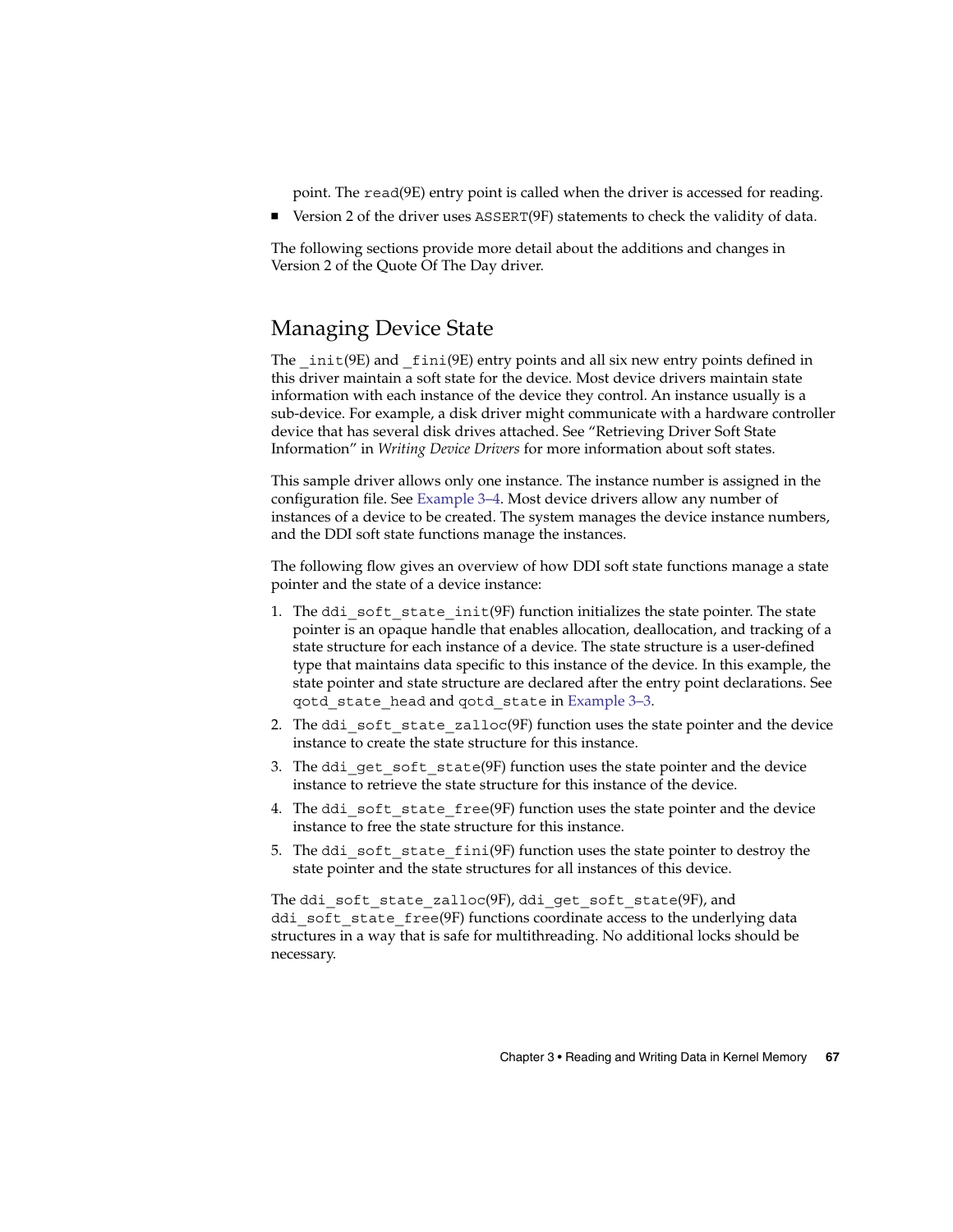# Initializing and Unloading

The  $init(9E)$  entry point first calls the ddi soft state  $init(9F)$  function to initialize the soft state. If the soft state initialization fails, that error code is returned. If the soft state initialization succeeds, the  $int(9E)$  entry point calls the mod\_install(9F) function to load a new module. If the module install fails, the  $init(9E)$  entry point calls the ddi soft state fini(9F) function and returns the error code from the failed module install.

Your code must undo everything that it does. You must call ddi soft state fini(9F) if the module install fails because the  $init(9E)$  call succeeded and created a state pointer.

The  $fini(9E)$  entry point must undo everything the  $init(9E)$  entry point did. The  $fini(9E)$  entry point first calls the mod remove $(9F)$  function to remove the module that the  $\text{init}(9E)$  entry point installed. If the module remove fails, that error code is returned. If the module remove succeeds, the \_fini(9E) entry point calls the ddi\_soft\_state\_fini(9F) function to destroy the state pointer and the state structures for all instances of this device.

# Attaching and Detaching

The attach(9E) entry point first calls the ddi\_get\_instance(9F) function to retrieve the instance number of the device information node. The attach(9E) entry point uses this instance number to call the ddi soft state zalloc(9F), ddi qet soft state(9F), and ddi create minor node(9F) functions.

The attach(9E) entry point calls the ddi soft state  $z$ alloc(9F) function to create a state structure for this device instance. If creation of the soft state structure fails, attach(9E) writes an error message to a system log and returns failure. This device instance is not attached. If creation of the soft state structure succeeds, attach(9E) calls the ddi\_get\_soft\_state(9F) function to retrieve the state structure for this device instance.

If retrieval of the state structure fails, attach(9E) writes an error message to a system log, calls the ddi\_soft\_state\_free(9F) function to destroy the state structure that was created by ddi soft state zalloc( $9F$ ), and returns failure. This device instance is not attached. If retrieval of the state structure succeeds, attach(9E) calls the ddi create minor node(9F) function to create the device node.

At the top of this driver source file, a constant named QOTD\_NAME is defined that holds the string name of the device. This constant is one of the arguments that is passed to ddi create minor node(9F). If creation of the device node fails, attach(9E) writes an error message to a system log, calls the ddi soft state  $free(9F)$  function to destroy the state structure that was created by ddi soft state zalloc(9F), calls the ddi remove minor node(9F) function, and returns failure. This device instance is not attached.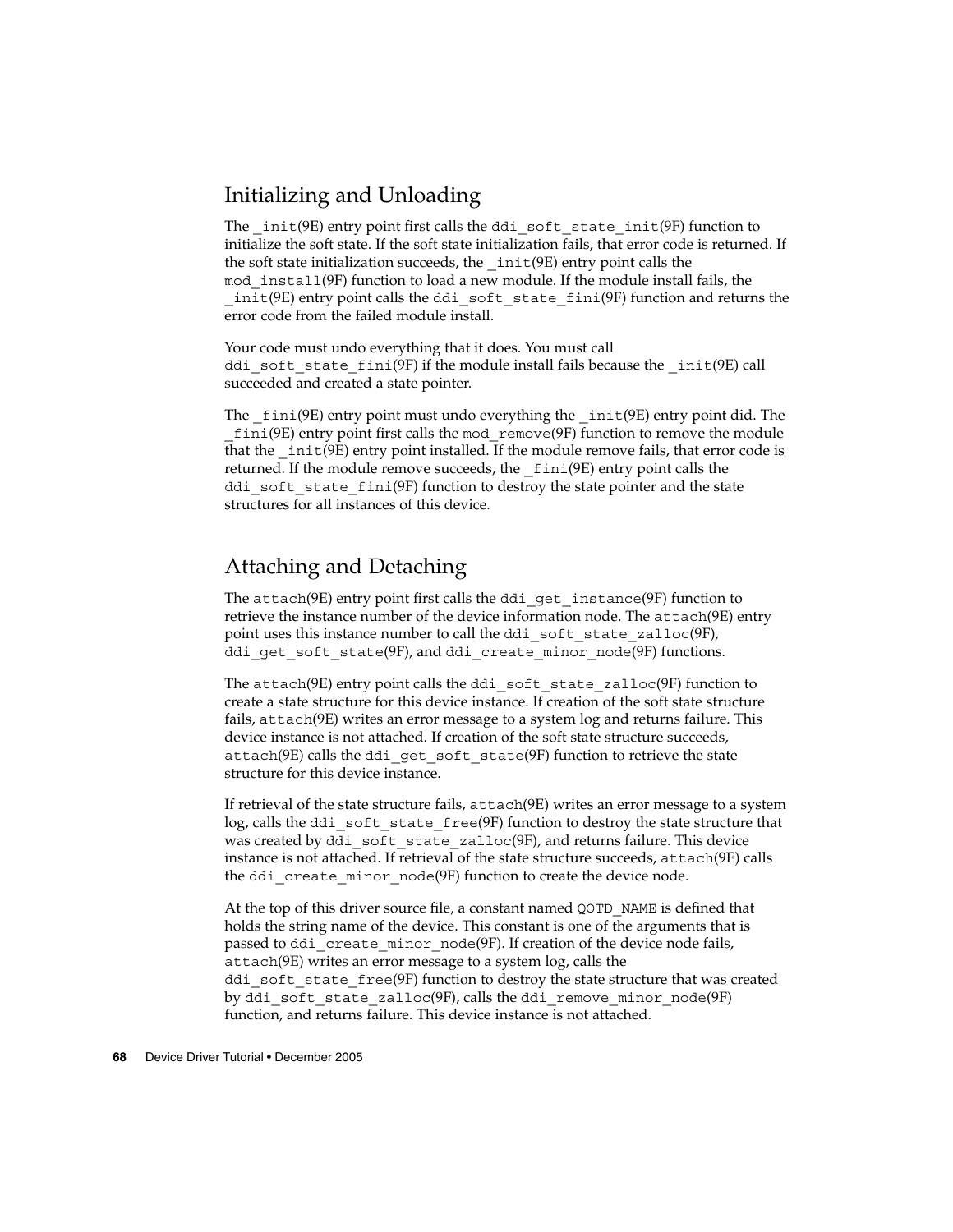If creation of the device node succeeds, this device instance is attached. The attach(9E) entry point assigns the instance number that was retrieved with ddi  $qet$  instance $(9F)$  to the instance member of the state structure for this instance. Then attach(9E) assigns the dev\_info structure pointer that was passed in the attach(9E) call to the dev\_info structure pointer member of the state structure for this instance. The ddi\_report\_dev(9F) function writes a message in the system log file when the device is added or when the system is booted. The message announces this device as shown in the following example:

#### % **dmesg**

*date time machine* pseudo: [ID 129642 kern.info] pseudo-device: qotd\_20 *date time machine* genunix: [ID 936769 kern.info] qotd\_20 is /pseudo/qotd\_2@0

The detach(9E) entry point first calls the ddi get instance(9F) function to retrieve the instance number of the device information node. The detach(9E) entry point uses this instance number to call the ddi soft state free(9F) function to destroy the state structure that was created by ddi soft state zalloc(9F) in the attach(9E) entry point. The detach(9E) entry point then calls the ddi remove minor node(9F) function to remove the device that was created by ddi create minor node(9F) in the attach(9E) entry point.

# Opening the Device, Closing the Device, and Getting Module Information

The open(9E) and close(9E) entry points are identical in this sample driver. In each case, the entry point first calls the getminor(9F) function to retrieve the minor number of the device. Then each entry point uses this instance number to call the ddi get soft state(9F) function to retrieve the state structure for this device instance. If no state structure is retrieved, an error code is returned. If a state structure is retrieved, the open(9E) and close(9E) entry points both verify the type of this device. If this device is not a character device, the EINVAL (invalid) error code is returned.

If the user wants device information for this device instance, the getinfo(9E) entry point returns the device information from the state structure. If the user wants the instance number of this device instance, the getinfo(9E) entry point uses the getminor(9F) function to return the minor number.

### Reading the Data

The read(9E) entry point first calls the getminor(9F) function to retrieve the minor number of the device. The read(9E) entry point uses this instance number to call the ddi get soft state(9F) function to retrieve the state structure for this device instance. If no state structure is retrieved, read(9E) returns an error code. If a state structure is retrieved, read(9E) calls the uiomove(9F) function to copy the quotation from the driver to the uio(9S) I/O request structure.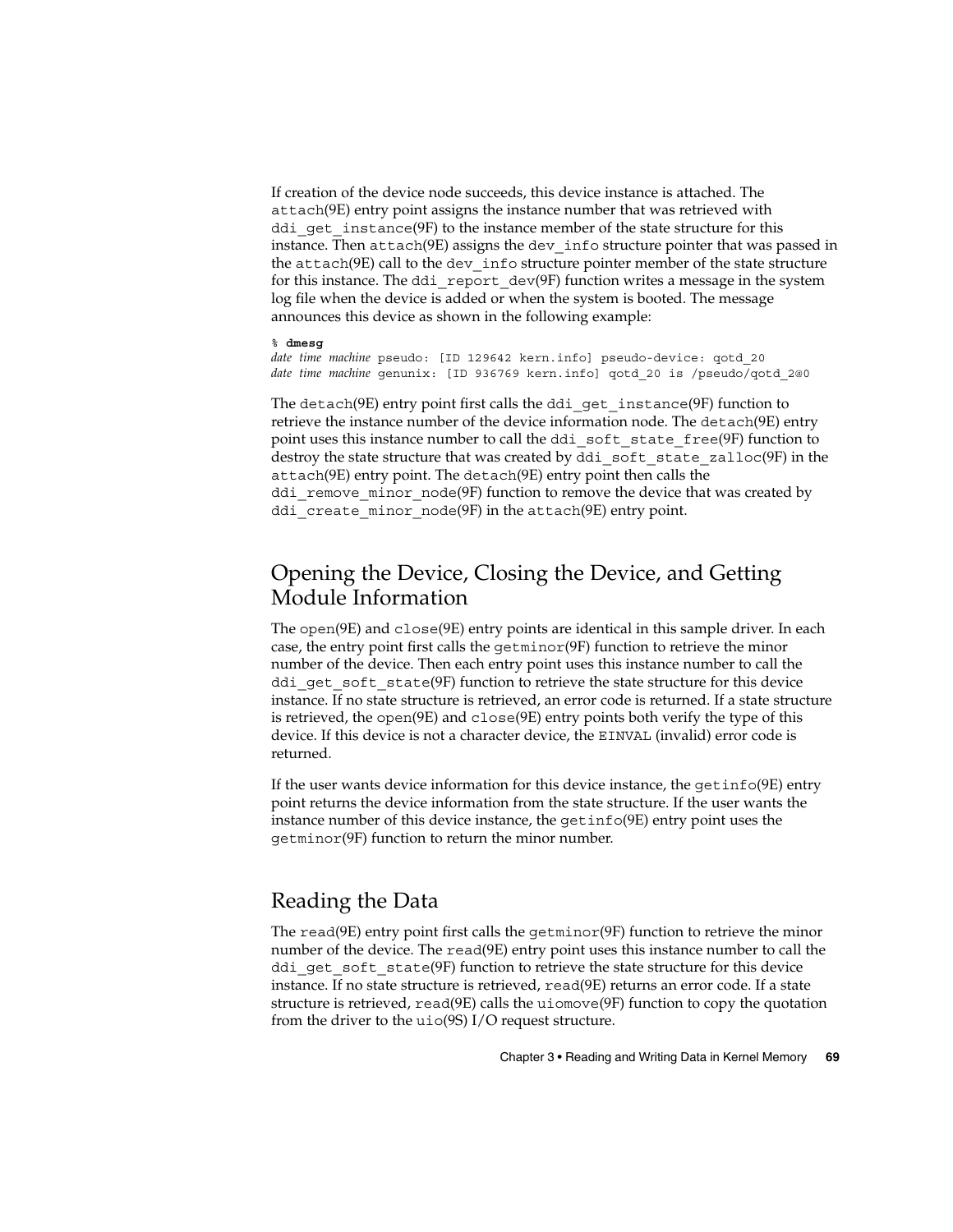# <span id="page-69-0"></span>Checking Data Validity

Version 2 of the driver uses ASSERT(9F) statements to check the validity of data. If the asserted expression is true, the ASSERT(9F) statement does nothing. If the asserted expression is false, the ASSERT(9F) statement writes an error message to the console and causes the system to panic.

To use ASSERT(9F) statements, include the sys/debug.h header file in your source and define the DEBUG preprocessor symbol. If you do not define the DEBUG preprocessor symbol, then the ASSERT(9F) statements do nothing. Simply recompile to activate or inactivate ASSERT(9F) statements.

## Quote Of The Day Version 2 Source

Enter the source code shown in the following example into a text file named qotd\_2.c.

**EXAMPLE 3–3** Quote Of The Day Version 2 Source File

```
#include <sys/types.h>
#include <sys/file.h>
#include <sys/errno.h>
#include <sys/open.h>
#include <sys/cred.h>
#include <sys/uio.h>
#include <sys/stat.h>
#include <sys/modctl.h>
#include <sys/conf.h>
#include <sys/devops.h>
#include <sys/debug.h>
#include <sys/cmn_err.h>
#include <sys/ddi.h>
#include <sys/sunddi.h>
#define QOTD_NAME "qotd"
#define QOTD_MAXLEN 128
static const char qotd[QOTD_MAXLEN]
       = "You can't have everything. \setminusWhere would you put it? - Steven Wright\n";
static void *qotd state head;
struct qotd_state {
        int instance;
        dev info t *devi;
};
static int qotd_getinfo(dev_info_t *, ddi_info_cmd_t, void *, void **);
static int qotd_attach(dev_info_t *, ddi_attach_cmd_t);
static int qotd detach(dev info t *, ddi detach cmd t);
static int qotd open(dev t *, int, int, cred t *);
```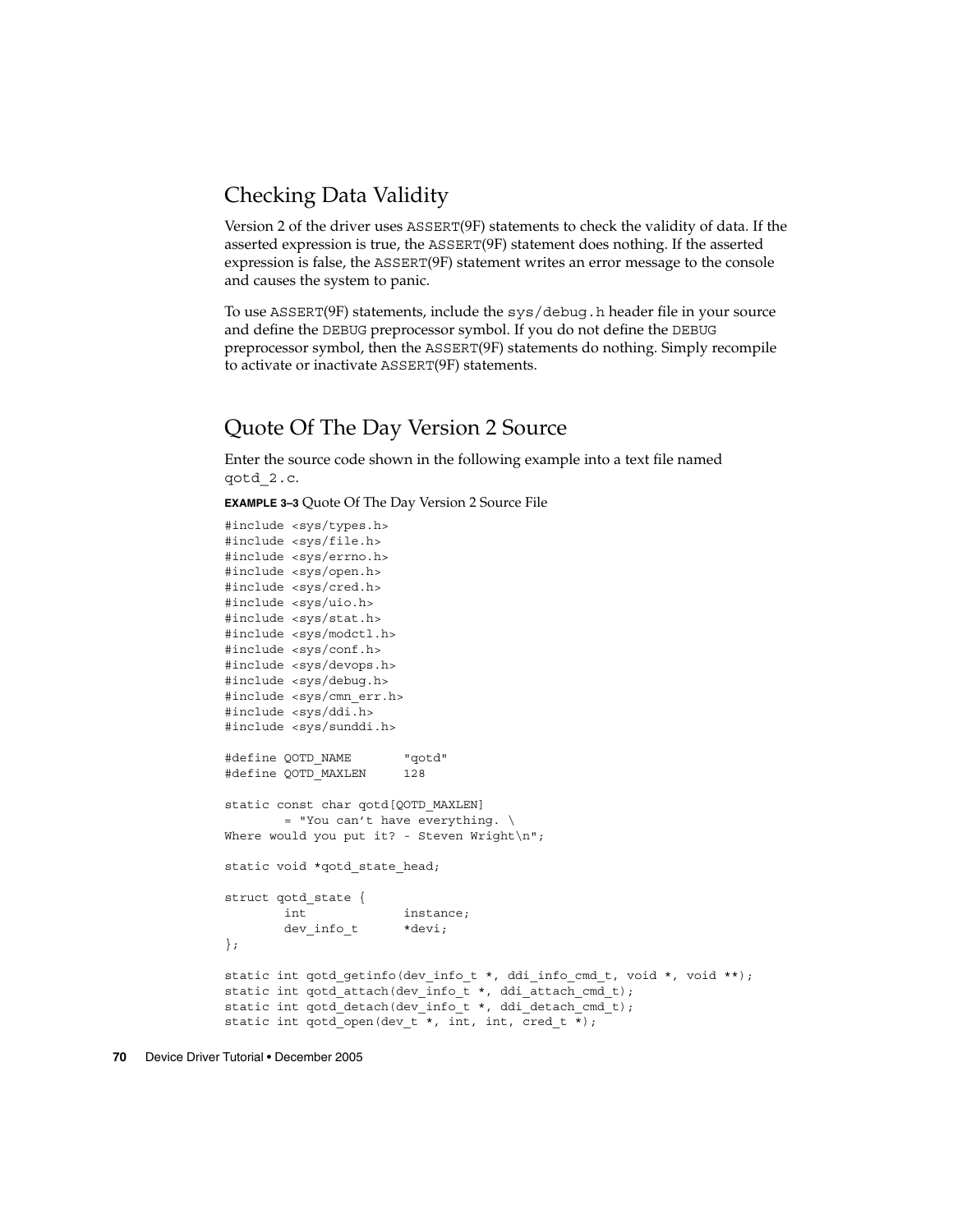```
static int qotd_close(dev_t, int, int, cred_t *);
static int qotd_read(dev_t, struct uio *, cred_t *);
static struct cb ops qotd cb ops = {
       qotd_open, /* cb_open */
       qotd_close, <br>
\frac{1}{x} cb_close */<br>
nodev, <br>
\frac{1}{x} cb_strategy
        nodev, \frac{1}{2} /* cb strategy */
        nodev, \frac{1}{2} /* cb print */
        nodev, /* cb dump */qotd read, /* cb read */
        nodev, /* cb write */nodev, /* cb ioctl */nodev, /* cb_devmap */
        nodev, \frac{1}{2} /* cb mmap */
        nodev, /* cb segmap */nochpoll, /* cb_chpoll */
        ddi prop op, /* cb prop op */
       (struct streamtab *) NULL, \overline{\hspace{1cm}} /* cb_str */
       \begin{array}{ccc} \texttt{D\_MP} & \texttt{D\_64BIT,} & \texttt{/* cb\_flag */} \\ \texttt{CB REV,} & \texttt{/* cb\_rev */} \\ \end{array}/* cb_rev */nodev, \frac{\pi}{6} /* cb_aread */<br>nodev /* cb_awrite *
                              /* cb_awrite */
};
static struct dev_ops qotd_dev_ops = {
        DEVO REV, \frac{1}{2} /* devorev */
        0, /* devo refcnt */qotd_getinfo, /* devo_getinfo */
        nulldev, \frac{1}{2} /* devo identify */
        nulldev, \frac{1}{2} /* devo probe */
        qotd_attach, /* devo_attach */
        qotd_detach, /* devo_detach */
        nodev, /* devo reset */&qotd_cb_ops, /* devo_cb_ops */
        (struct bus_ops *)NULL, /* devo_bus_ops */
        nulldev /* devo_power */
};
static struct modldrv modldrv = {
       &mod_driverops;,
       "Quote of the Day 2.0",
       &qotd dev ops;};
static struct modlinkage modlinkage = \{MODREV_1,
       (void *)&modldrv;,
       NULL
};
int
_init(void)
{
       int retval;
```
Chapter 3 • Reading and Writing Data in Kernel Memory **71**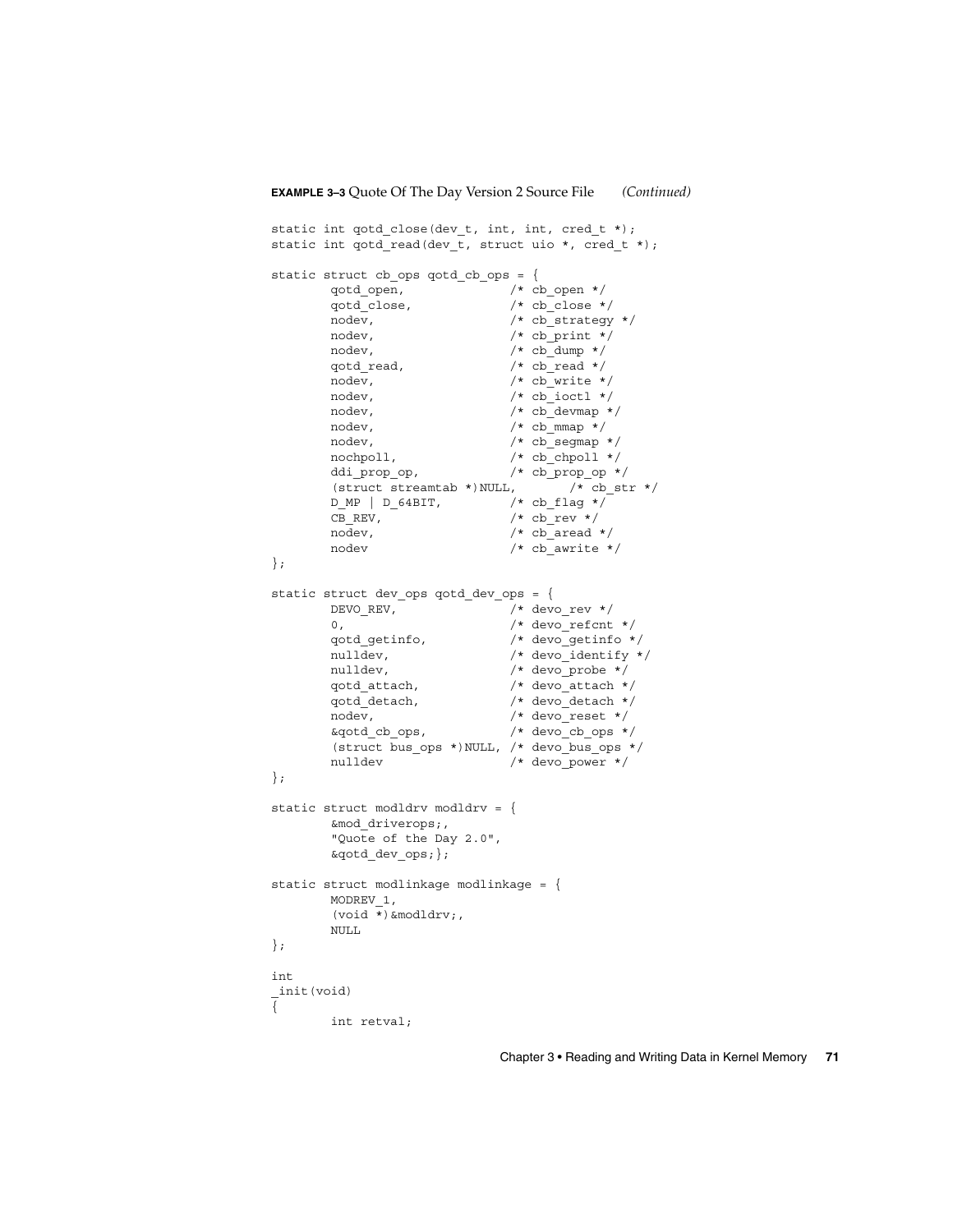```
if ((retval = ddi_soft_state_init(&qotd_state_head;,
            sizeof (struct qotd_state), 1)) != 0)
               return retval;
        if ((retval = mod_install(&modlinkage;)) != 0) {
                ddi_soft_state_fini(&qotd_state_head;);
                return (retval);
        }
        return (retval);
}
int
_info(struct modinfo *modinfop)
{
        return (mod_info(&modlinkage;, modinfop));
}
int
_fini(void)
{
        int retval;
        if ((retval = mod remove(&modlinkage;)) != 0)
                return (retval);
        ddi_soft_state_fini(&qotd_state_head;);
        return (retval);
}
/*ARGSUSED*/
static int
qotd_getinfo(dev_info_t *dip, ddi_info_cmd_t cmd, void *arg, void **resultp)
{
        struct qotd state *qsp;
        int retval = DDI_FAILURE;
        ASSERT(resultp != NULL);
        switch (cmd) {
        case DDI_INFO_DEVT2DEVINFO:
                if ((qsp = ddi_get_soft_state(qotd_state_head,
                    getminor((dev_t)arg))) != NULL) {
                        *resultp = qsp{-}-devi;
                        retval = DDI_SUCCESS;
                } else
                        *resultp = NULL;
                break;
        case DDI_INFO_DEVT2INSTANCE:
                *resultp = (void *)getminor((dev_t)arg);
                retval = DDI_SUCCESS;
                break;
        }
```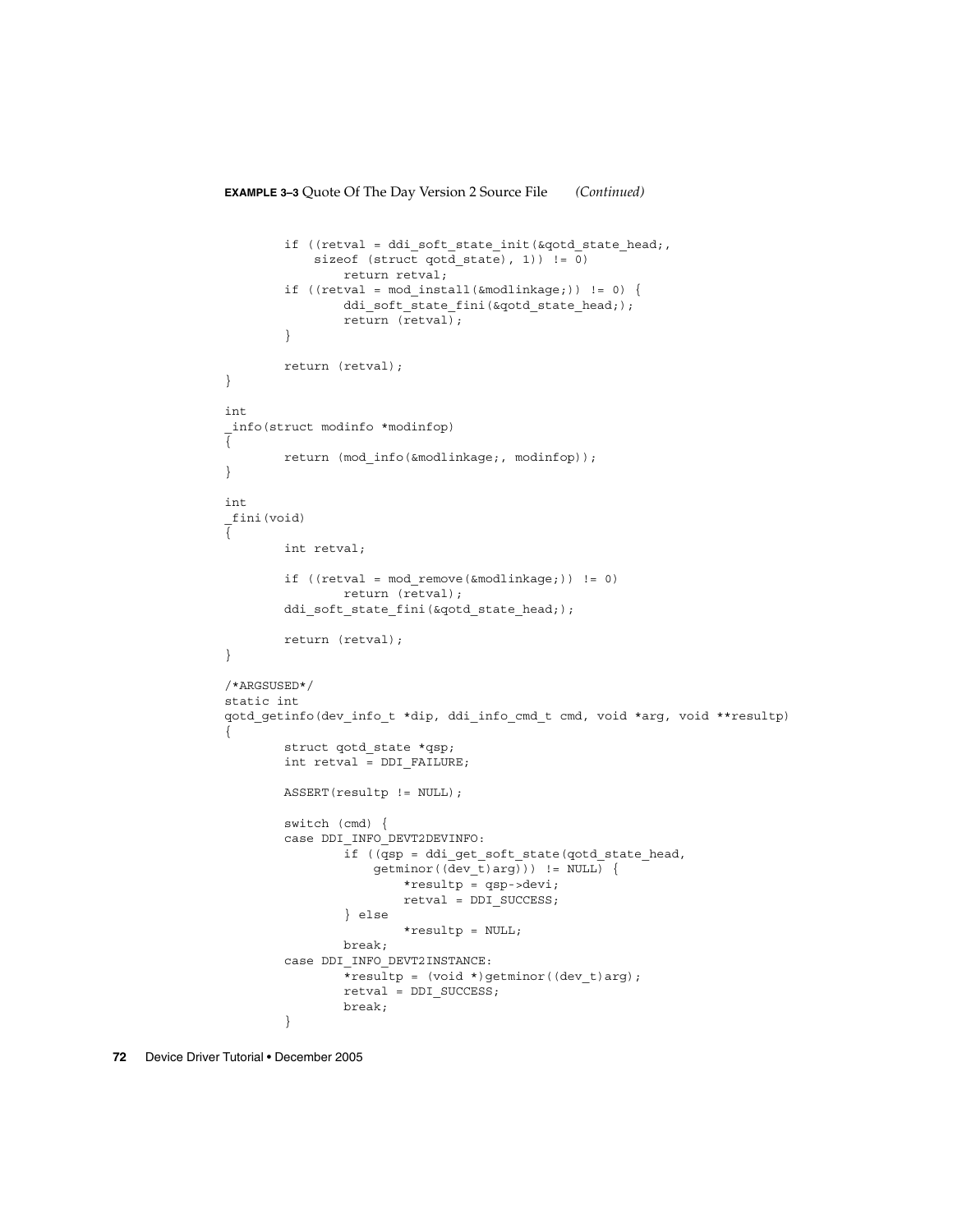```
return (retval);
}
static int
qotd_attach(dev_info_t *dip, ddi_attach_cmd_t cmd)
{
        int instance = ddi_get_instance(dip);
        struct qotd_state *qsp;
        switch (cmd) {
        case DDI_ATTACH:
                if (ddi_soft_state_zalloc(qotd_state_head, instance)
                    != DDI_SUCCESS) {
                        cmn_err(CE_WARN, "Unable to allocate state for %d",
                            instance);
                        return (DDI_FAILURE);
                }
                if ((qsp = ddi_get_soft_state(qotd_state_head, instance))
                    == NULL) {
                        cmn_err(CE_WARN, "Unable to obtain state for %d",
                            instance);
                        ddi soft state free(dip, instance);
                        return (DDI_FAILURE);
                }
                if (ddi_create_minor_node(dip, QOTD_NAME, S_IFCHR, instance,
                    DDI_PSEUDO, 0) != DDI_SUCCESS) {
                        cmn_err(CE_WARN, "Cannot create minor node for %d",
                           instance);
                        ddi soft state free(dip, instance);
                        ddi remove minor node(dip, NULL);
                        return (DDI_FAILURE);
                }
                qsp->instance = instance;
                qsp->devi = dip;
                ddi_report_dev(dip);
               return (DDI_SUCCESS);
        case DDI_RESUME:
               return (DDI_SUCCESS);
        default:
                return (DDI_FAILURE);
        }
}
static int
qotd_detach(dev_info_t *dip, ddi_detach_cmd_t cmd)
{
        int instance = ddi qet instance(dip);
        switch (cmd) {
        case DDI_DETACH:
                ddi soft state free(qotd state head, instance);
```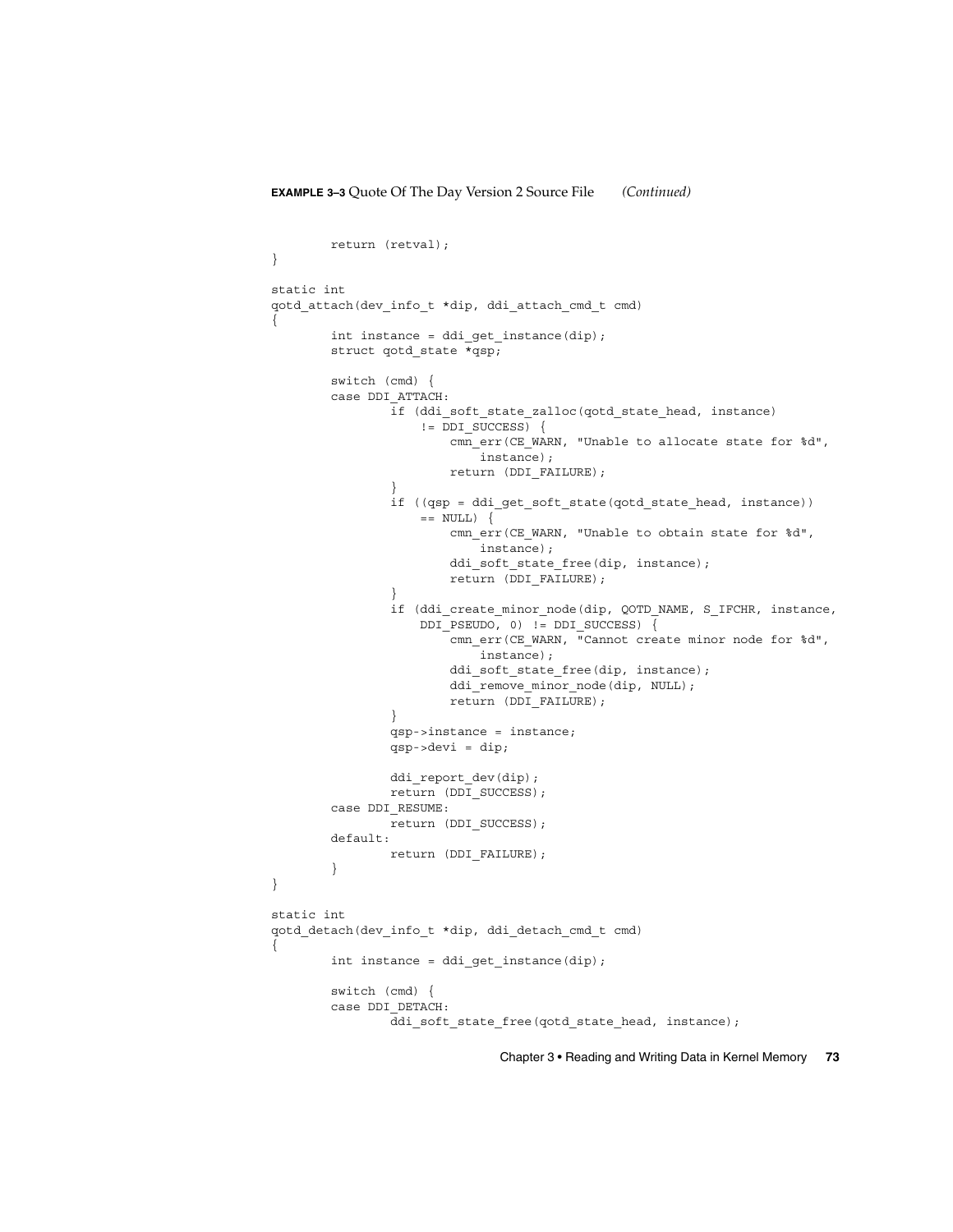```
EXAMPLE 3–3 Quote Of The Day Version 2 Source File (Continued)
                ddi_remove_minor_node(dip, NULL);
                return (DDI_SUCCESS);
        case DDI_SUSPEND:
               return (DDI_SUCCESS);
        default:
               return (DDI_FAILURE);
        }
}
/*ARGSUSED*/
static int
qotd_open(dev_t *devp, int flag, int otyp, cred_t *credp)
{
        int instance = getminor(*devp);
        struct qotd_state *qsp;
        if ((qsp = ddi get soft state(qotd state head, instance)) == NULL)
                return (ENXIO);
        ASSERT(qsp->instance == instance);
        if (otyp != OTYP_CHR)
                return (EINVAL);
        return (0);
}
/*ARGSUSED*/
static int
qotd_close(dev_t dev, int flag, int otyp, cred_t *credp)
{
        struct qotd_state *qsp;
        int instance = getminor(dev);
        if ((qsp = ddi get soft state(qotd state head, instance)) == NULL)
                return (ENXIO);
        ASSERT(qsp->instance == instance);
        if (otyp != OTYP_CHR)
                return (EINVAL);
        return (0);
}
/*ARGSUSED*/
static int
qotd_read(dev_t dev, struct uio *uiop, cred_t *credp)
{
        struct qotd_state *qsp;
        int instance = getminor(dev);
        if ((qsp = ddi get soft state(qotd state head, instance)) == NULL)
```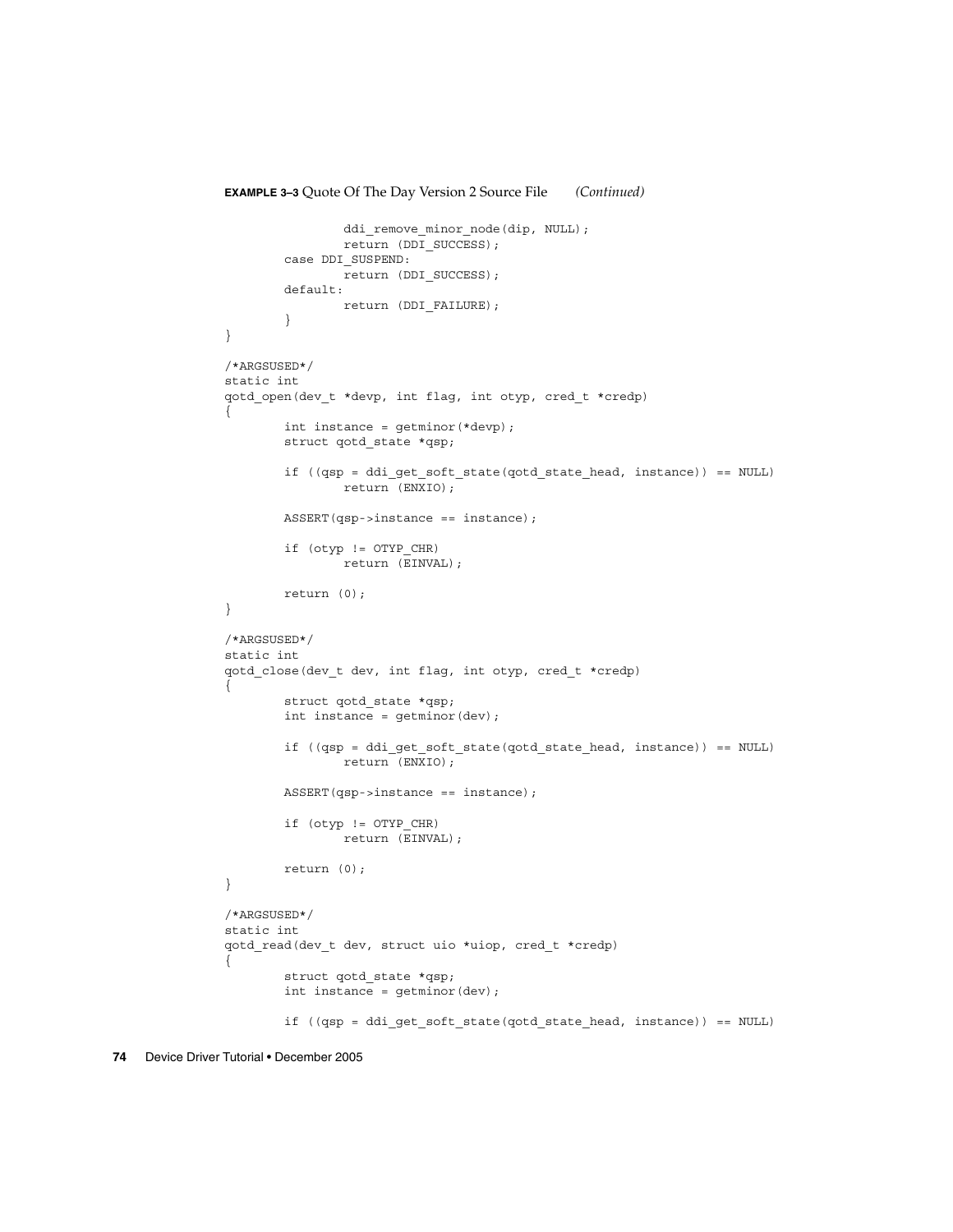```
return (ENXIO);
ASSERT(qsp->instance == instance);
return (uiomove((void *)qotd, min(uiop->uio_resid, strlen(qotd)),
   UIO_READ, uiop));
```
Enter the configuration information shown in the following example into a text file named qotd\_2.conf.

**EXAMPLE 3–4** Quote Of The Day Version 2 Configuration File

name="qotd\_2" parent="pseudo" instance=0;

}

## Building, Installing, and Using Quote Of The Day Version 2

Version 2 of the driver uses ASSERT(9F) statements to check the validity of data. To use ASSERT(9F) statements, include the sys/debug.h header file in your source and define the DEBUG preprocessor symbol.

Compile and link the driver. If you use ASSERT(9F) statements to check the validity of data, you must define the DEBUG preprocessor symbol:

```
% cc -D_KERNEL -DDEBUG -c qotd_2.c
% ld -r -o qotd_2 qotd_2.o
```
The following example shows compiling and linking for a 32-bit architecture if you are not using ASSERT(9F) statements:

```
% cc -D_KERNEL -c qotd_2.c
% ld -r -o qotd_2 qotd_2.o
```
Make sure you are user root when you install the driver.

Copy the driver binary to the /tmp directory as discussed in ["Building and Installing](#page-53-0) [the Template Driver"](#page-53-0) on page 54.

```
# cp qotd_2 /tmp
# ln -s /tmp/qotd_2 /usr/kernel/drv/qotd_2
```
Copy the configuration file to the kernel driver area of the system.

```
# cp qotd_2.conf /usr/kernel/drv
```
In a separate window, enter the following command:

```
% tail -f /var/adm/messages
```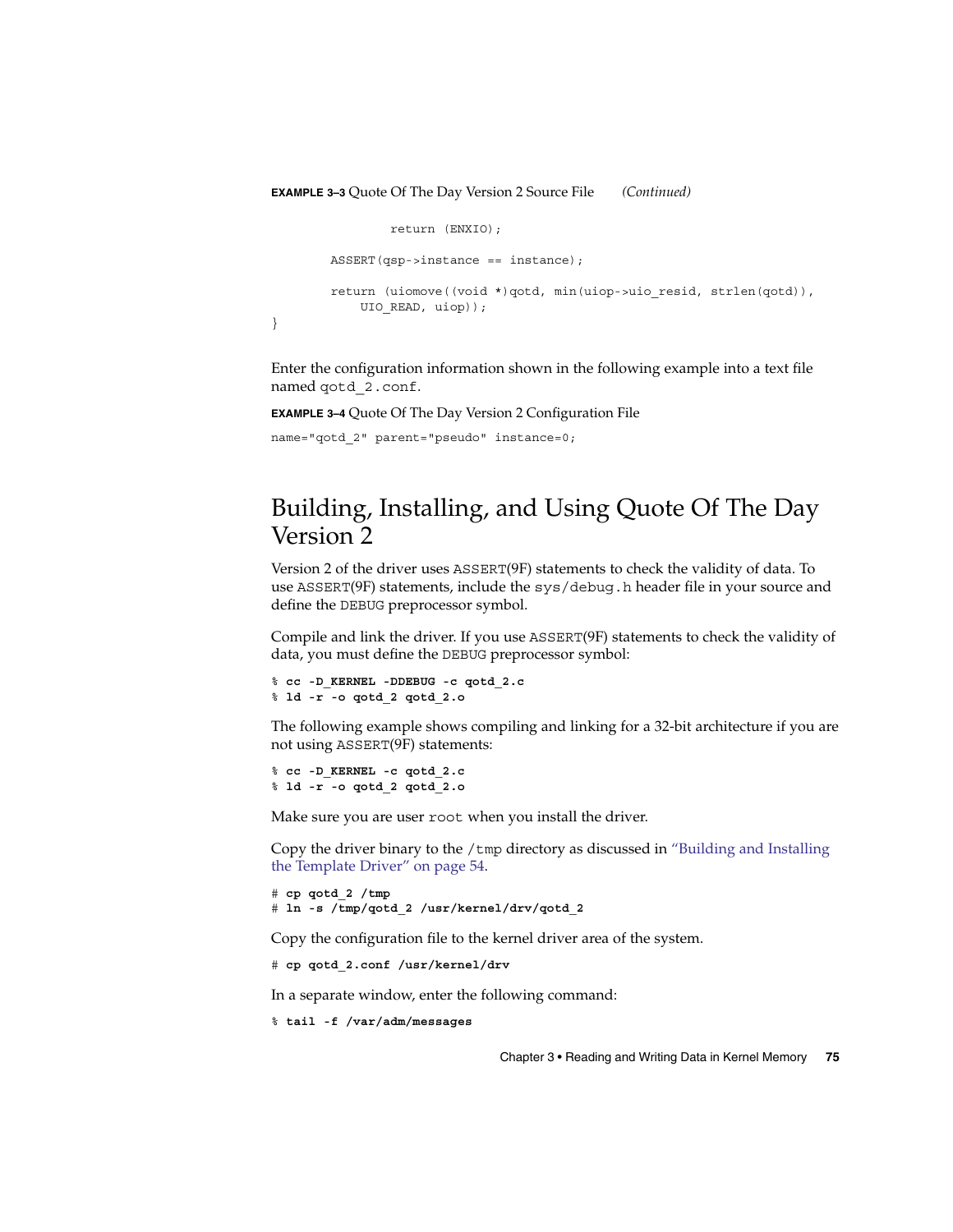Make sure you are user root when you load the driver. Use the add  $\text{drv}(1\text{M})$ command to load the driver:

# **add\_drv qotd\_2**

You should see the following messages in the window where you are viewing /var/adm/messages:

```
date time machine pseudo: [ID 129642 kern.info] pseudo-device: devinfo0
date time machine genunix: [ID 936769 kern.info] devinfo0 is /pseudo/devinfo@0
date time machine pseudo: [ID 129642 kern.info] pseudo-device: qotd_20
date time machine genunix: [ID 936769 kern.info] qotd_20 is /pseudo/qotd_2@0
```
When this version of the Quote Of The Day driver loads, it does not display its quotation. The gotd 1 driver wrote a message to a system log through its  $int(9E)$ entry point. This gotd 2 driver stores its data and makes the data available through its read(9E) entry point.

You can use the modinfo(1M) command to display the module information for this version of the Quote Of The Day driver. The module name is the value you entered for the second member of the modldrv structure. The value 96 is the major number of this module.

```
% modinfo | grep qotd
182 ed115948 754 96 1 qotd_2 (Quote of the Day 2.0)
% grep qotd /etc/name_to_major
qotd_1 94
qotd_2 96
```
This driver also is the most recent module listed by  $prtconf(1M)$  in the pseudo device section:

```
% prtconf -P | grep qotd
       qotd_1, instance #0 (driver not attached)
       qotd_2, instance #0
```
When you access this gotd 2 device for reading, the command you use to access the device retrieves the data from the device node. The command then displays the data in the same way that the command displays any other input. To get the name of the device special file, look in the /devices directory:

```
% ls -l /devices/pseudo/qotd*
crw------- 1 root sys 96, 0 date time /devices/pseudo/qotd_2@0:qotd
```
This output shows that  $qotd 2@0:qotd$  is a character device. This listing also shows that only the root user has permission to read or write this device. Make sure you are user root when you test this driver. To test the qotd\_2 driver, you can use the more(1) command to access the device file for reading:

```
# more /devices/pseudo/qotd_2@0:qotd
You can't have everything. Where would you put it? - Steven Wright
You can't have everything. Where would you put it? - Steven Wright
```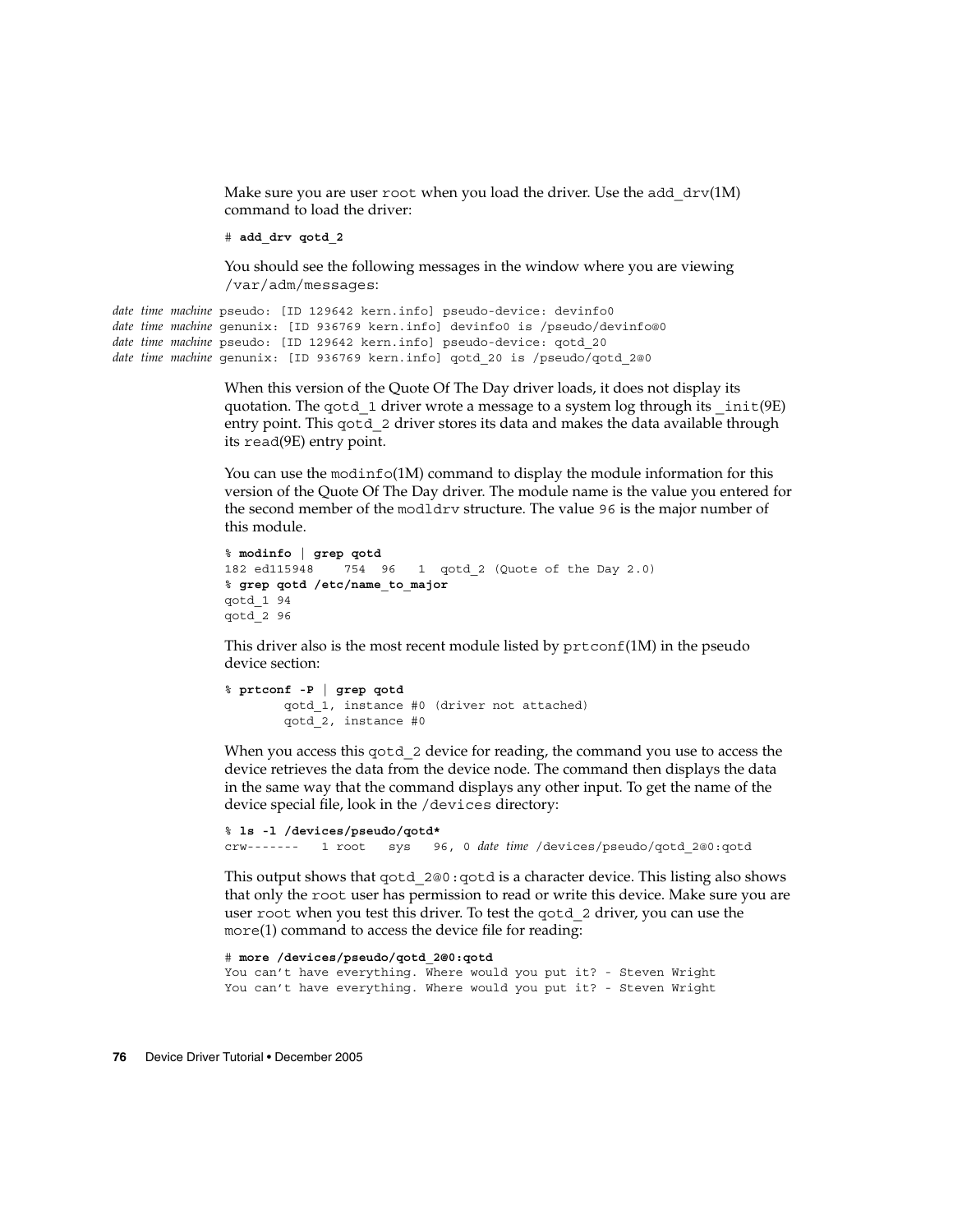# Modifying Data Stored in Kernel Memory

In this third version of the Quote Of The Day driver, the user can write to the data that is stored in kernel memory. The pseudo device that is created in this section is a pseudo-disk device or ramdisk device. A ramdisk device simulates a disk device by allocating kernel memory that is subsequently used as data storage. See ramdisk(7D) for more information about ramdisk devices.

As in Version 2 of the Quote Of The Day driver, this Version 3 driver stores its data and makes the data available through its read(9E) entry point. This Version 3 driver overwrites characters from the beginning of the data when the user writes to the device.

This section first discusses the important code differences between this version and the previous version of the Quote Of The Day driver. This section then shows you how you can modify and display the quotation.

In addition to changes in the driver, Quote Of The Day Version 3 introduces a header file and an auxiliary program. The header file is discussed in the following section. The utility program is discussed in ["Using Quote Of The Day Version 3"](#page-96-0) on page 97.

# Writing Quote Of The Day Version 3

This third version of the Quote Of The Day driver is more complex than the second version because this third version enables a user to change the text that is stored in the device.

This section first explains some important features of this version of the driver. This section then shows all the source for this driver, including the header file and the configuration file.

The following list summarizes the new features in Version 3 of the Quote Of The Day driver:

- Version 3 of the driver allocates and frees kernel memory.
- Version 3 uses condition variables and mutexes to manage thread synchronization.
- Version 3 copies data from user space to kernel space to enable the user to change the quotation.
- Version 3 adds two new entry points: write(9E) and ioct1(9E).
- Version 3 adds a third new routine. The qotd  $rw($  routine is called by both the read(9E) entry point and the write(9E) entry point.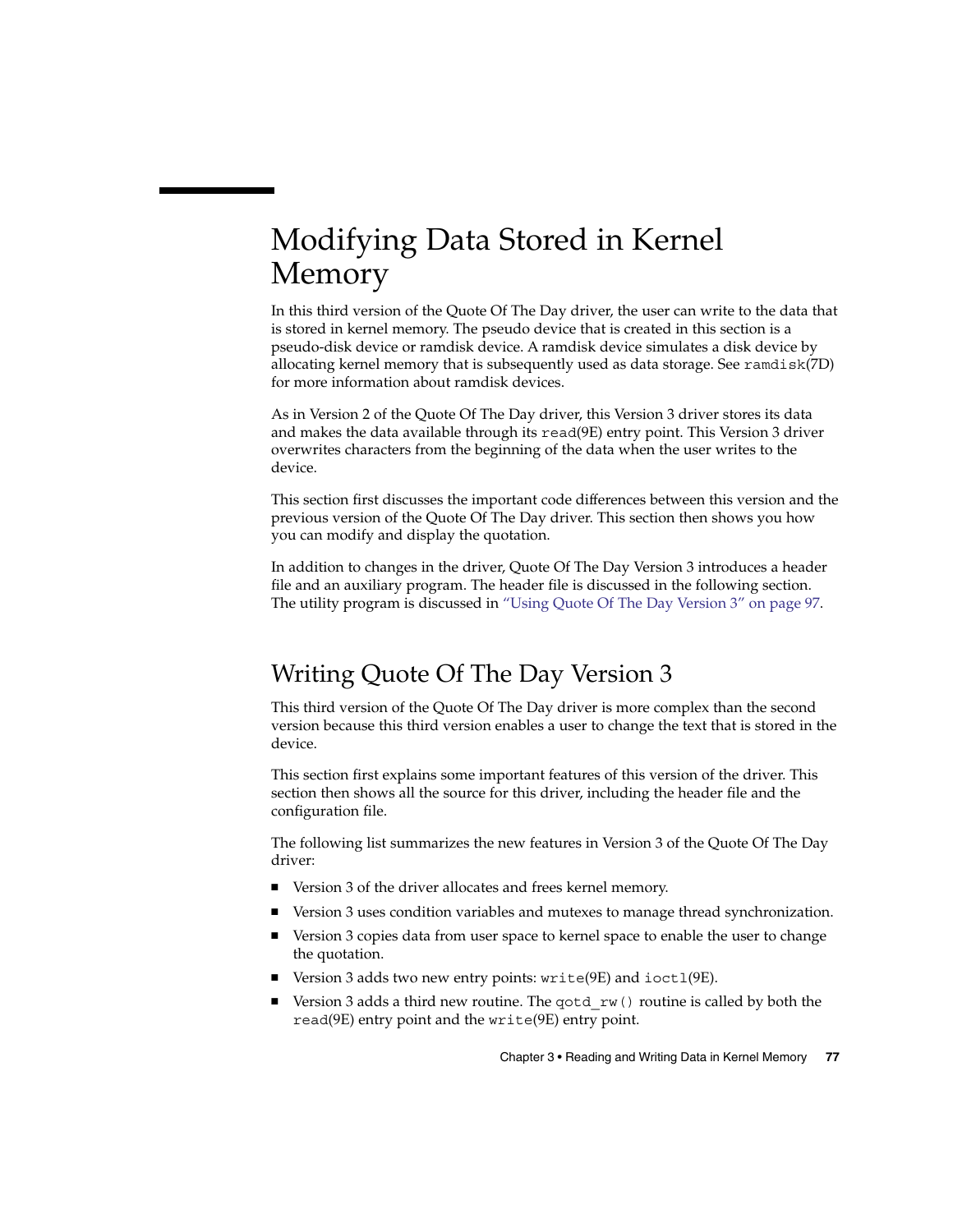- As in Version 2, Version 3 of the driver uses the uiomove(9F) function to make the quotation available to the user. Version 3 uses the ddi\_copyin(9F) function to copy the new quotation and the new device size from user space to kernel space. Version 3 uses the ddi\_copyout(9F) function to report the current device size back to the user.
- Because the driver copies data between kernel space and user space, Version 3 of the driver uses the ddi\_model\_convert\_from(9F) function to determine whether the data must be converted between 32-bit and 64-bit models. The 64-bit kernel supports both 64-bit and 32-bit user data.
- Version 3 defines one new constant to tell the driver whether the device is busy. Another new constant tells the driver whether the quotation has been modified. Version 3 defines four new constants to help the driver undo everything it has done.
- Version 3 includes a separate utility program to test the driver's I/O controls.

The following sections provide more detail about the additions and changes in Version 3 of the Quote Of The Day driver. The dev\_ops(9S) structure and the modlinkage(9S) structure are the same as they were in Version 2 of the driver. The modldrv(9S) structure has not changed except for the version number of the driver. The  $int(9E)$ ,  $info(9E)$ ,  $fini(9E)$ ,  $getinfo(9E)$ ,  $open(9E)$ , and  $close(9E)$ functions are the same as in Version 2 of the driver.

## Attaching, Allocating Memory, and Initializing a Mutex and a Condition Variable

The qotd attach() entry point first allocates and gets the device soft state. The qotd\_attach() routine then creates a minor node. All of this code is the same as in Version 2 of the Quote Of The Day driver. If the call to ddi create minor node(9F) is successful, the qotd attach() routine sets the QOTD\_DIDMINOR flag in the new flags member of the qotd\_state state structure.

Version 3 of the Quote Of The Day driver defines four new constants that keep track of four different events. A routine can test these flags to determine whether to deallocate, close, or remove resources. All four of these flags are set in the qotd\_attach() entry point. All four of these conditions are checked in the qotd\_detach() entry point, and the appropriate action is taken for each condition.

Note that operations are undone in the qotd\_detach() entry point in the opposite order in which they were done in the qotd\_attach() entry point. The qotd\_attach() routine creates a minor node, allocates memory for the quotation, initializes a mutex, and initializes a condition variable. The qotd\_detach() routine destroys the condition variable, destroys the mutex, frees the memory, and removes the minor node.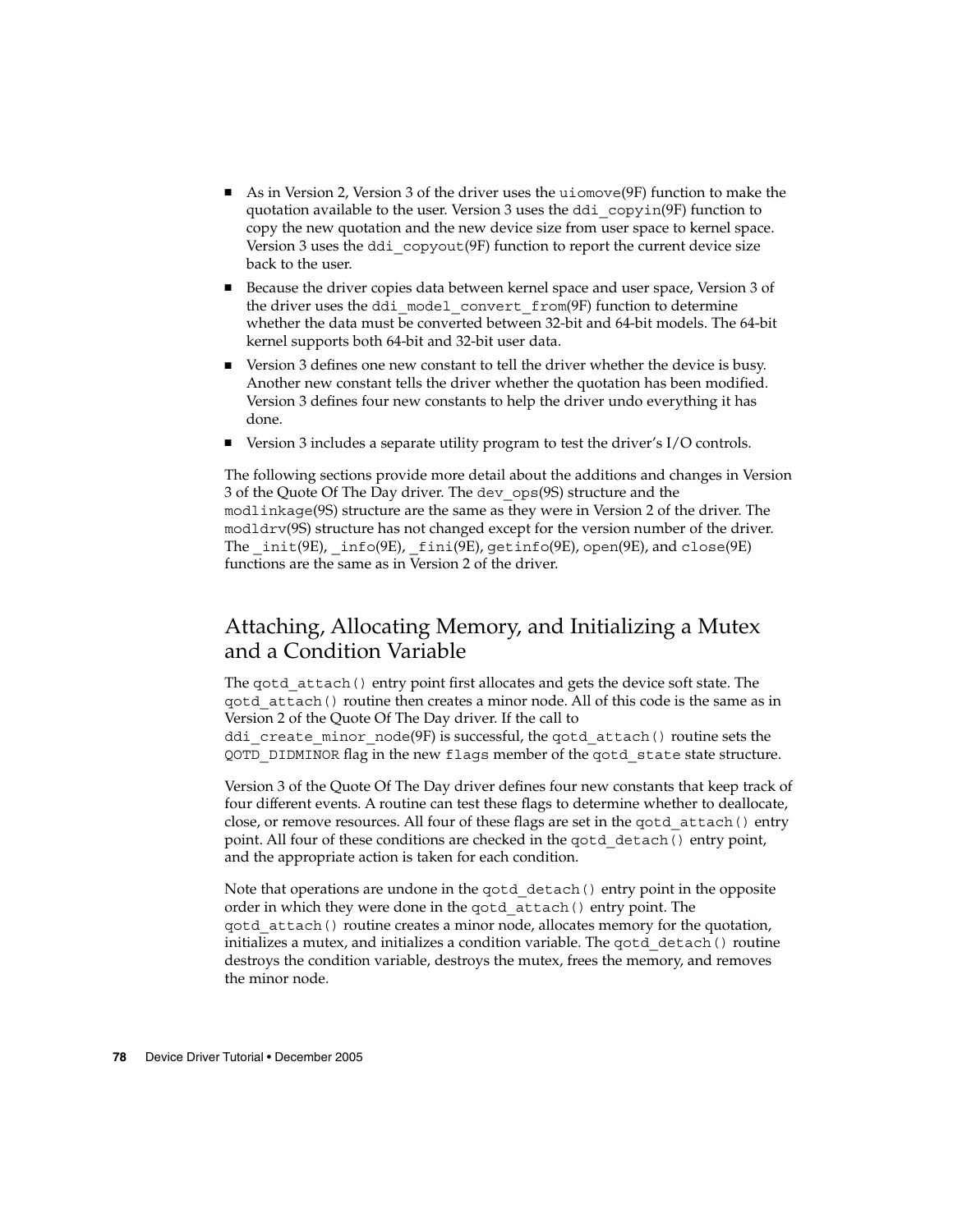After the minor node is created, the qotd\_attach() routine allocates memory for the quotation. For information on allocating and freeing memory in this driver, see ["Allocating and Freeing Kernel Memory"](#page-79-0) on page 80. If memory is allocated, the qotd\_attach() routine sets the QOTD\_DIDALLOC flag in the flags member of the state structure.

The qotd  $attach()$  routine then calls the mutex  $init(9F)$  function to initialize a mutex. If this operation is successful, the qotd\_attach() routine sets the QOTD\_DIDMUTEX flag. The qotd\_attach() routine then calls the cv\_init(9F) function to initialize a condition variable. If this operation is successful, the qotd\_attach() routine sets the QOTD\_DIDCV flag.

The gotd  $attach()$  routine then calls the  $strlcpy(9F)$  function to copy the initial quotation string to the new quotation member of the device state structure. Note that the strlcpy(9F) function is used instead of the strncpy(9F) function. The strncpy(9F) function can be wasteful because it always copies *n* characters, even if the destination is smaller than *n* characters. Try using strncpy(9F) instead of strlcpy(9F) and note the difference in the behavior of the driver.

Finally, the initial quotation length is copied to the new quotation length member of the state structure. The remainder of the qotd\_attach() routine is the same as in Version 2.

### Checking for Changes, Cleaning Up, and Detaching

The gotd  $detach()$  routine is almost all new. The gotd  $detach()$  routine must first get the soft state because the qotd\_detach() routine needs to check the flags member of the state structure.

The first flag the qotd\_detach() routine checks is the QOTD\_CHANGED flag. The QOTD\_CHANGED flag indicates whether the device is in the initial state. The QOTD\_CHANGED flag is set in the qotd\_rw() routine and in the qotd\_ioctl() entry point. The QOTD\_CHANGED flag is set any time the user does anything to the device other than simply inspect the device. If the QOTD\_CHANGED flag is set, the size or content of the storage buffer has been modified. See ["Writing New Data"](#page-83-0) on page 84 for more information on the QOTD\_CHANGED flag. When the QOTD\_CHANGED flag is set, the detach operation fails because the device might contain data that is valuable to the user and the device should not be removed. If the QOTD\_CHANGED flag is set, the qotd\_detach() routine returns an error that the device is busy.

Once the quotation has been modified, the device cannot be detached until the user runs the qotdctl command with the -r option. The -r option reinitializes the quotation and indicates that the user is no longer interested in the contents of the device. See ["Exercising the Driver's I/O Controls"](#page-97-0) on page 98 for more information about the qotdctl command.

The gotd detach() routine then checks the four flags that were set in the qotd\_attach() routine. If the QOTD\_DIDCV flag is set, the qotd\_detach() routine calls the  $cv$  destroy(9F) function. If the QOTD DIDMUTEX flag is set, the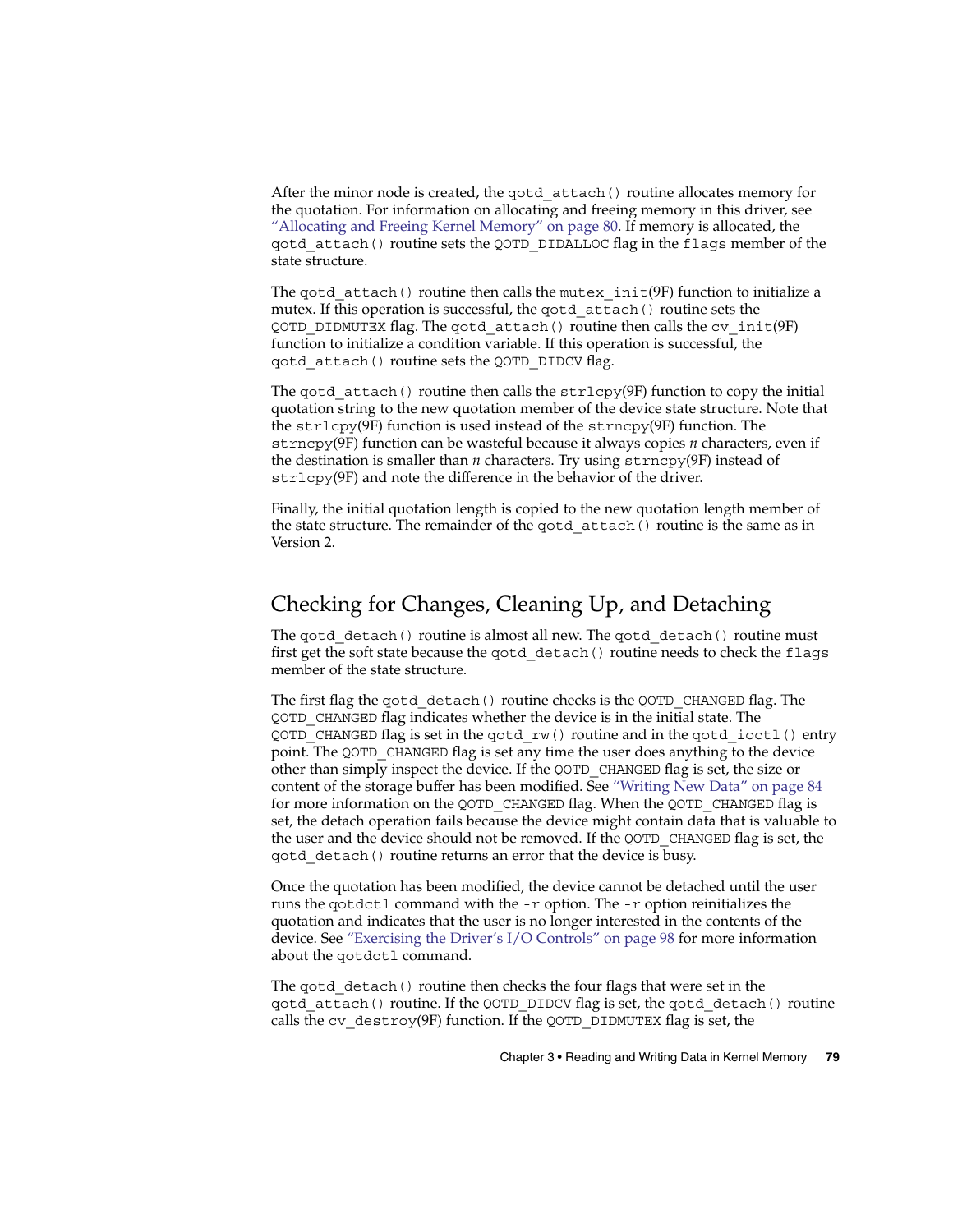<span id="page-79-0"></span>qotd\_detach() routine calls the mutex\_destroy(9F) function. If the QOTD\_DIDALLOC flag is set, the qotd\_detach() routine calls the ddi umem free(9F) function. Finally, if the QOTD DIDMINOR flag is set, the qotd\_detach() routine calls the ddi\_remove\_minor\_node(9F) function.

### Allocating and Freeing Kernel Memory

One of the new members of the device state structure supports memory allocation and deallocation. The qotd\_cookie member receives a value from the ddi umem  $\alpha$ lloc(9F) function. The gotd cookie value is then used by the ddi umem free(9F) function to free the memory.

Version 3 of the Quote Of The Day driver allocates kernel memory in three places:

- After the minor node is created
- In the QOTDIOCSSZ case of the gotd ioctl() entry point
- In the QOTDIOCDISCARD case of the qotd ioctl() entry point

The gotd  $attach()$  routine allocates memory after the minor node is created. Memory must be allocated to enable the user to modify the quotation. The qotd\_attach() routine calls the ddi\_umem\_alloc(9F) function with the DDI UMEM NOSLEEP flag so that the ddi umem  $alloc(9F)$  function will return immediately. If the requested amount of memory is not available, ddi umem alloc(9F) returns NULL immediately and does not wait for memory to become available. If no memory is allocated, qotd\_attach() calls qotd\_detach() and returns an error. If memory is allocated, qotd\_attach() sets the QOTD\_DIDALLOC flag so that this memory will be freed by qotd\_detach() later.

The second place the driver allocates memory is in the QOTDIOCSSZ case of the qotd\_ioctl() entry point. The QOTDIOCSSZ case sets a new size for the device. A new size is set when the user runs the qotdctl command with the -s option. See ["Exercising the Driver's I/O Controls"](#page-97-0) on page 98 for more information about the qotdctl command. This time, the ddi\_umem\_alloc(9F) function is called with the DDI UMEM SLEEP flag so that ddi umem  $alloc(9F)$  will wait for the requested amount of memory to be available. When the ddi\_umem\_alloc(9F) function returns, the requested memory has been allocated.

Note that you cannot always use the DDI UMEM SLEEP flag. See the CONTEXT sections of the ddi\_umem\_alloc(9F), kmem\_alloc(9F), and kmem\_zalloc(9F) man pages. Also note the behavioral differences among these three functions. The kmem zalloc(9F) function is more efficient for small amounts of memory. The ddi\_umem\_alloc(9F) function is faster and better for large allocations. The ddi umem alloc(9F) function is used in this gotd  $3$  driver because ddi umem alloc(9F) allocates whole pages of memory. The kmem  $z$ alloc(9F) function might save memory because it might allocate smaller chunks of memory. This qotd\_3 driver demonstrates a ramdisk device. In a production ramdisk device, you would use ddi umem alloc(9F) to allocate page-aligned memory.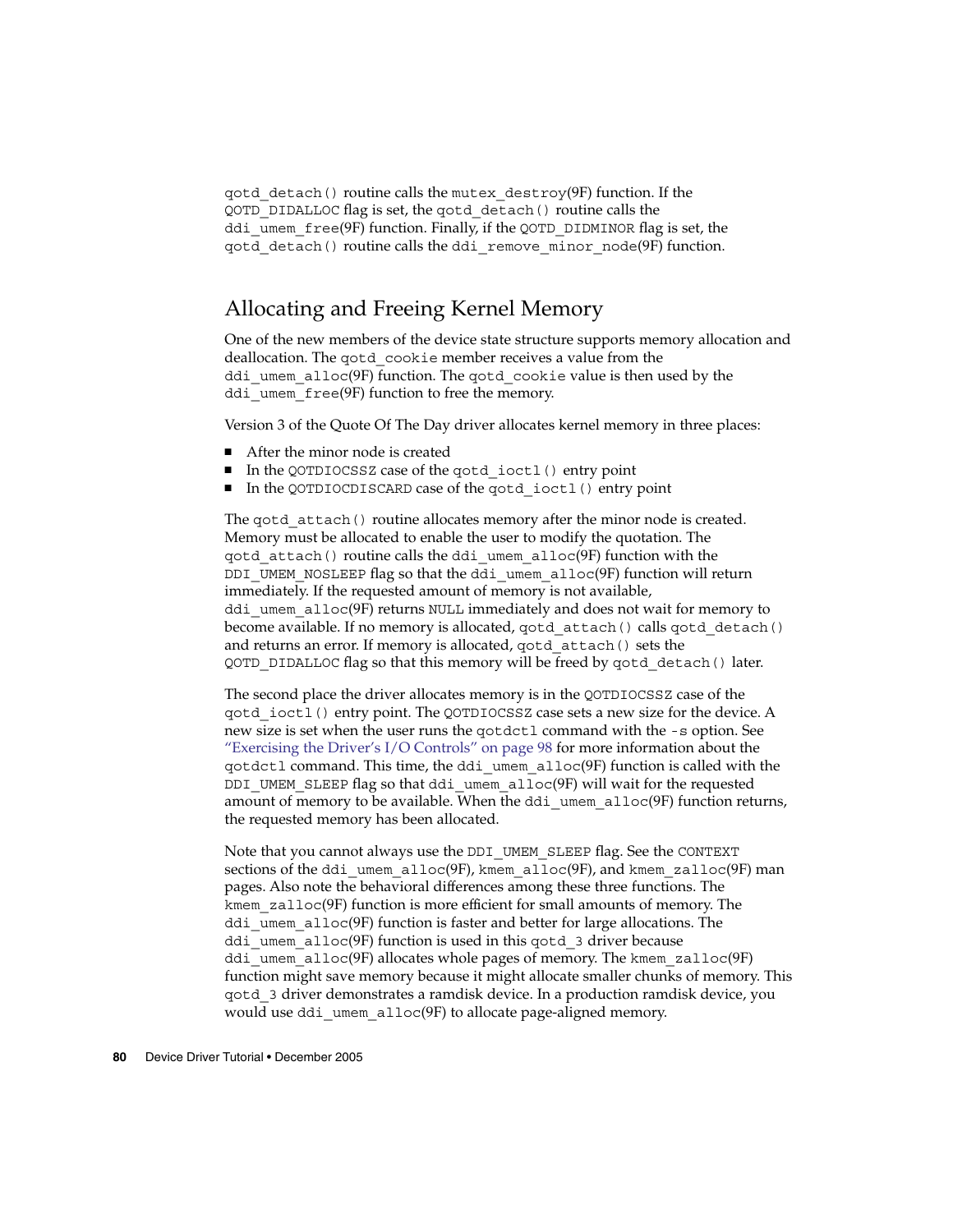After the current quotation is copied to the new space, the qotd\_ioctl() routine calls the ddi umem  $free(9F)$  function to free the memory that was previously allocated.

The third place the driver allocates memory is in the QOTDIOCDISCARD case of the qotd\_ioctl() entry point. The QOTDIOCDISCARD case is called from the qotdctl command. The qotdctl command with the -r option sets the quotation back to its initial value. If the number of bytes allocated for the current quotation is different from the initial number of bytes, then new memory is allocated to reinitialize the quotation. Again, the DDI UMEM SLEEP flag is used so that when the ddi umem alloc(9F) function returns, the requested memory has been allocated. The gotd ioctl() routine then calls the ddi\_umem\_free(9F) function to free the memory that was previously allocated.

### Managing Thread Synchronization

The Quote Of The Day Version 3 driver uses condition variables and mutual exclusion locks (mutexes) together to manage thread synchronization. See the *Multithreaded Programming Guide* for more information about mutexes, condition variables, and thread synchronization.

In this driver, the mutex and condition variable both are initialized in the qotd\_attach() entry point and destroyed in the qotd\_detach() entry point. The condition variable is tested in the gotd  $rw()$  routine and in the gotd  $i$ octl $()$ entry point.

The condition variable waits on the QOTD\_BUSY condition. This condition is needed because the driver must do some operations that rely on exclusive access to internal structures without holding a lock. Accessing the storage buffer or its metadata requires mutual exclusion, but the driver cannot hold a lock if the operation might sleep. Instead of holding a lock in this case, the driver waits on the QOTD\_BUSY condition.

The driver acquires a mutex when the driver tests the condition variable and when the driver accesses the storage buffer. The mutex protects the storage buffer. Failure to use a mutual exclusion when accessing the storage buffer could allow one user process to resize the buffer while another user process tries to read the buffer, for example. The result of unprotected buffer access could be data corruption or a panic.

The condition variable is used when functions are called that might need to sleep. The ddi copyin(9F), ddi copyout(9F), and uiomove(9F) functions can sleep. Memory allocation can sleep if you use the SLEEP flag. Functions must not hold a mutex while they are sleeping. Sleeping while holding a mutex can cause deadlock. When a function might sleep, set the QOTD\_BUSY flag and take the condition variable, which drops the mutex. To avoid race conditions, the QOTD\_BUSY flag can be set or cleared only when holding the mutex. For more information on deadlock, see "Using Mutual Exclusion Locks" in *Multithreaded Programming Guide* and "Avoiding Deadlock" in *Multithreaded Programming Guide*.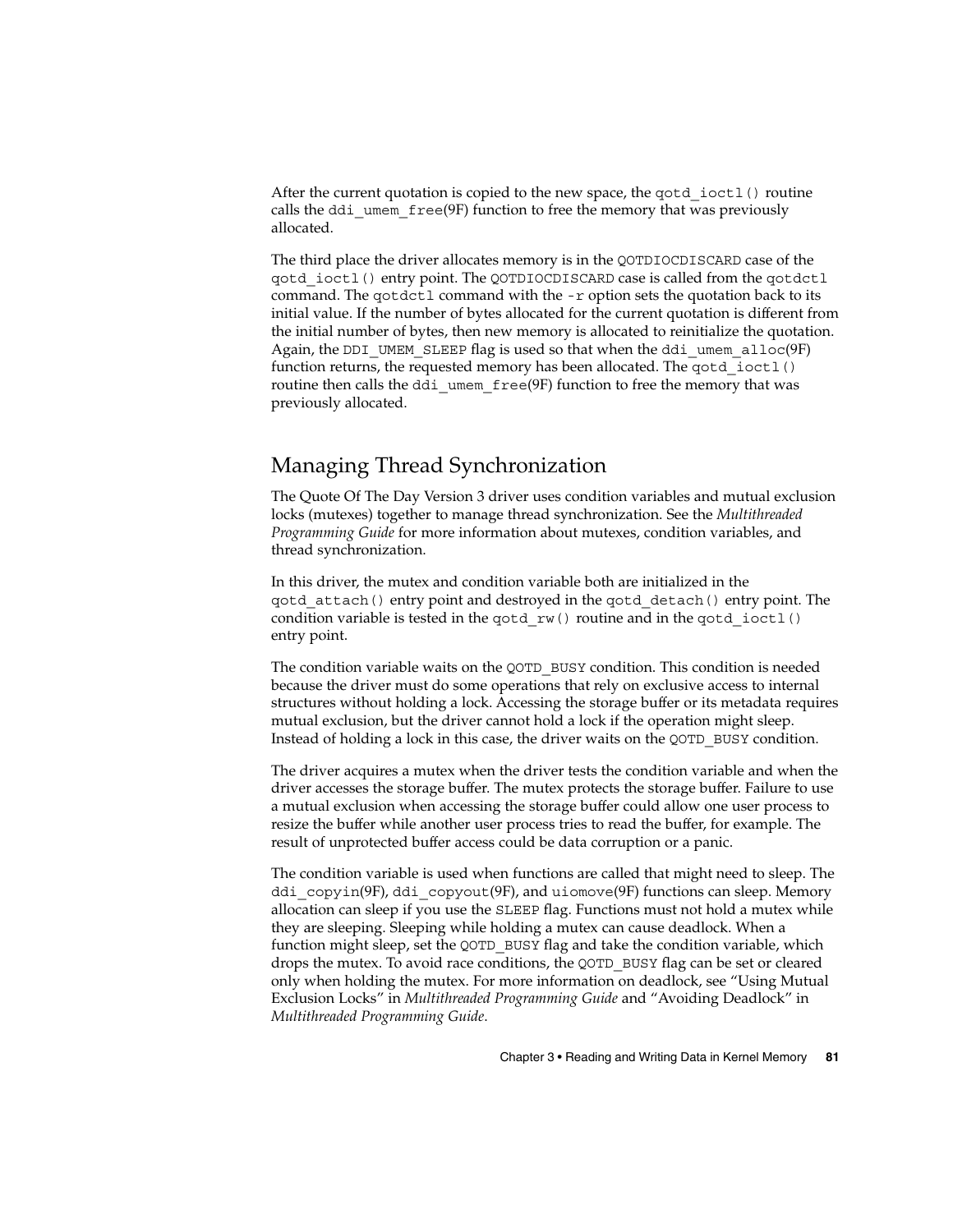#### *Locking Rules for Quote Of The Day Version 3*

The locking rules for this qotd 3 driver are as follows:

- 1. You must have exclusive access to do any of the following operations. To have exclusive access, you must own the mutex or you must set QOTD\_BUSY. Threads must wait on QOTD\_BUSY.
	- Test the contents of the storage buffer.
	- Modify the contents of the storage buffer.
	- Modify the size of the storage buffer.
	- Modify variables that refer to the address of the storage buffer.
- 2. If your operation does not need to sleep, do the following actions:
	- a. Acquire the mutex.
	- b. Wait until QOTD\_BUSY is cleared. When the thread that set QOTD\_BUSY clears QOTD\_BUSY, that thread also should signal threads waiting on the condition variable and then drop the mutex.
	- c. Perform your operation. You do not need to set QOTD\_BUSY before you perform your operation.
	- d. Drop the mutex.

The following code sample illustrates this rule:

```
mutex_enter(&qsp->lock);
while (qsp->flags & QOTD_BUSY) {
        if (cv wait sig(\&qsp{-}zcv, \&qsp{-}slock) == 0) {
                mutex_exit(&qsp->lock);
                ddi umem free(new cookie);
                return (EINTR);
        }
}
memcpy(new qotd, qsp->qotd, min(qsp->qotd len, new len));
ddi umem free(qsp->qotd cookie);
qsp->qotd = new_qotd;
qsp->qotd_cookie = new_cookie;
qsp->qotd_len = new_len;
qsp->flags |= QOTD_CHANGED;
mutex_exit(&qsp->lock);
```
- 3. If your operation must sleep, do the following actions:
	- a. Acquire the mutex.
	- b. Set QOTD\_BUSY.
	- c. Drop the mutex.
	- d. Perform your operation.
	- e. Reacquire the mutex.
	- f. Signal any threads waiting on the condition variable.
	- g. Drop the mutex.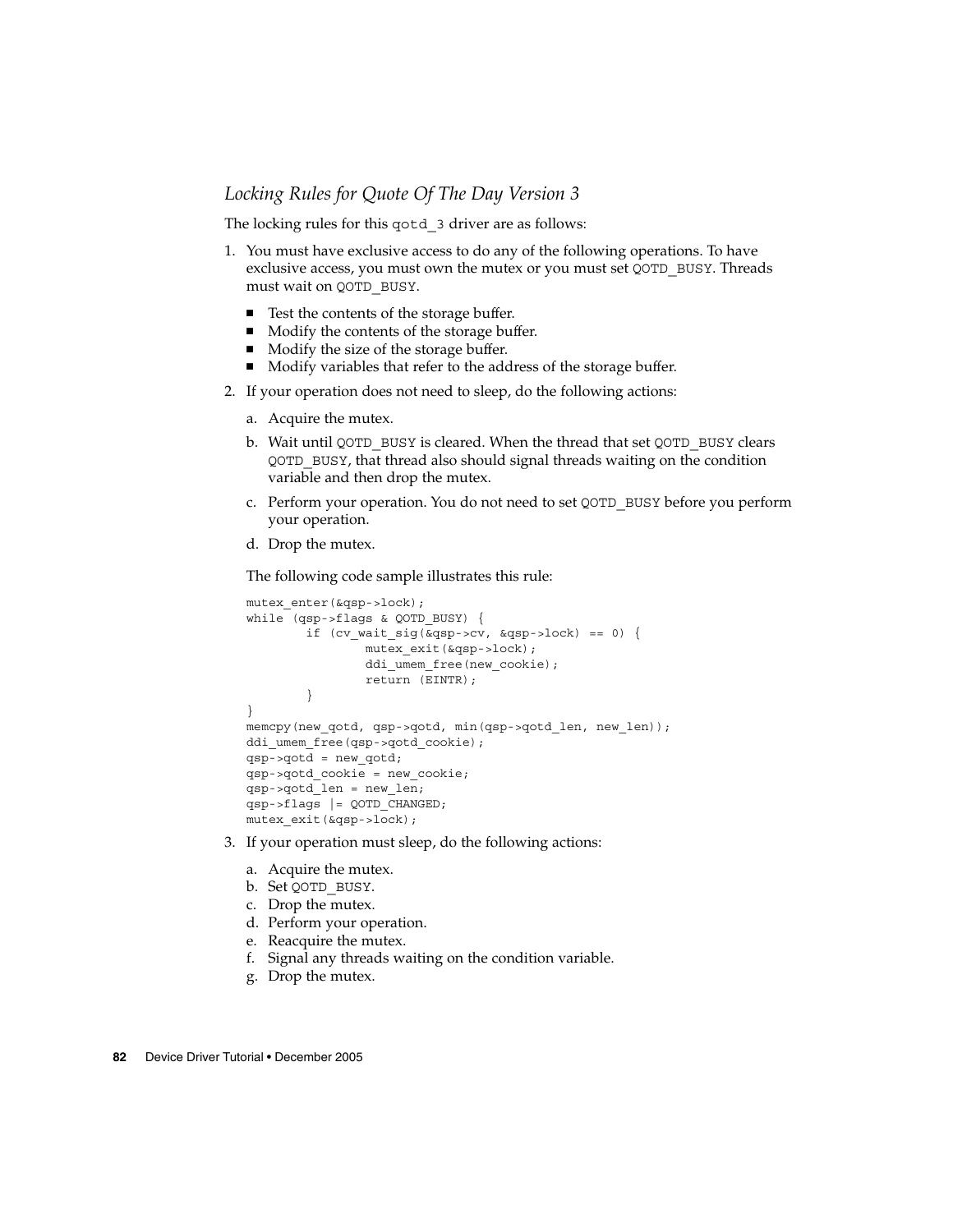These locking rules are very simple. These three rules ensure consistent access to the buffer and its metadata. Realistic drivers probably have more complex locking requirements. For example, drivers that use ring buffers or drivers that manage multiple register sets or multiple devices have more complex locking requirements.

#### *Lock and Condition Variable Members of the State Structure*

The device state structure for Version 3 of the Quote Of The Day driver contains two new members to help manage thread synchronization:

- The lock member is used to acquire and exit mutexes for the current instance of the device. The lock member is an argument to each mutex(9F) function call. The lock member also is an argument to the cv\_wait\_sig(9F) function call. In the  $cv$  wait  $sig(9F)$  function call, the lock value ensures that the condition will not be changed before the cv wait sig(9F) function returns.
- The cv member is a condition variable. The cv member is an argument to each condvar(9F) (cv\_) function call.

#### *Creating and Destroying Locks and Condition Variables*

Version 3 of the Quote Of The Day driver defines two constants to make sure the mutex and condition variable are destroyed when the driver is finished with them. The driver uses these constants to set and reset the new flags member of the device state structure.

- The QOTD\_DIDMUTEX flag is set in the qotd\_attach() entry point immediately after a successful call to mutex  $init(9F)$ . If the QOTD DIDMUTEX flag is set when the gotd detach() entry point is called, the gotd detach() entry point calls the mutex destroy(9F) function.
- The QOTD\_DIDCV flag is set in the gotd\_attach() entry point immediately after a successful call to cv\_init(9F). If the QOTD\_DIDCV flag is set when the qotd\_detach() entry point is called, the qotd\_detach() entry point calls the cv\_destroy(9F) function.

#### *Waiting on Signals*

In the qotd  $rw()$  and qotd ioctl() routines, the cv wait  $sig(9F)$  calls wait until the condition variable is signaled to proceed or until a  $signal(3C)$  is received. Either the cv\_signal(9F) function or the cv\_broadcast(9F) function signals the cv condition variable to proceed.

A thread can wait on a condition variable until either the condition variable is signaled or a signal(3C) is received by the process. The  $cv$  wait(9F) function waits until the condition variable is signaled but ignores  $\pi$  ignal(3C) signals. This driver uses the cv wait  $sig(9F)$  function instead of the cv wait(9F) function because this driver responds if a signal is received by the process performing the operation. If a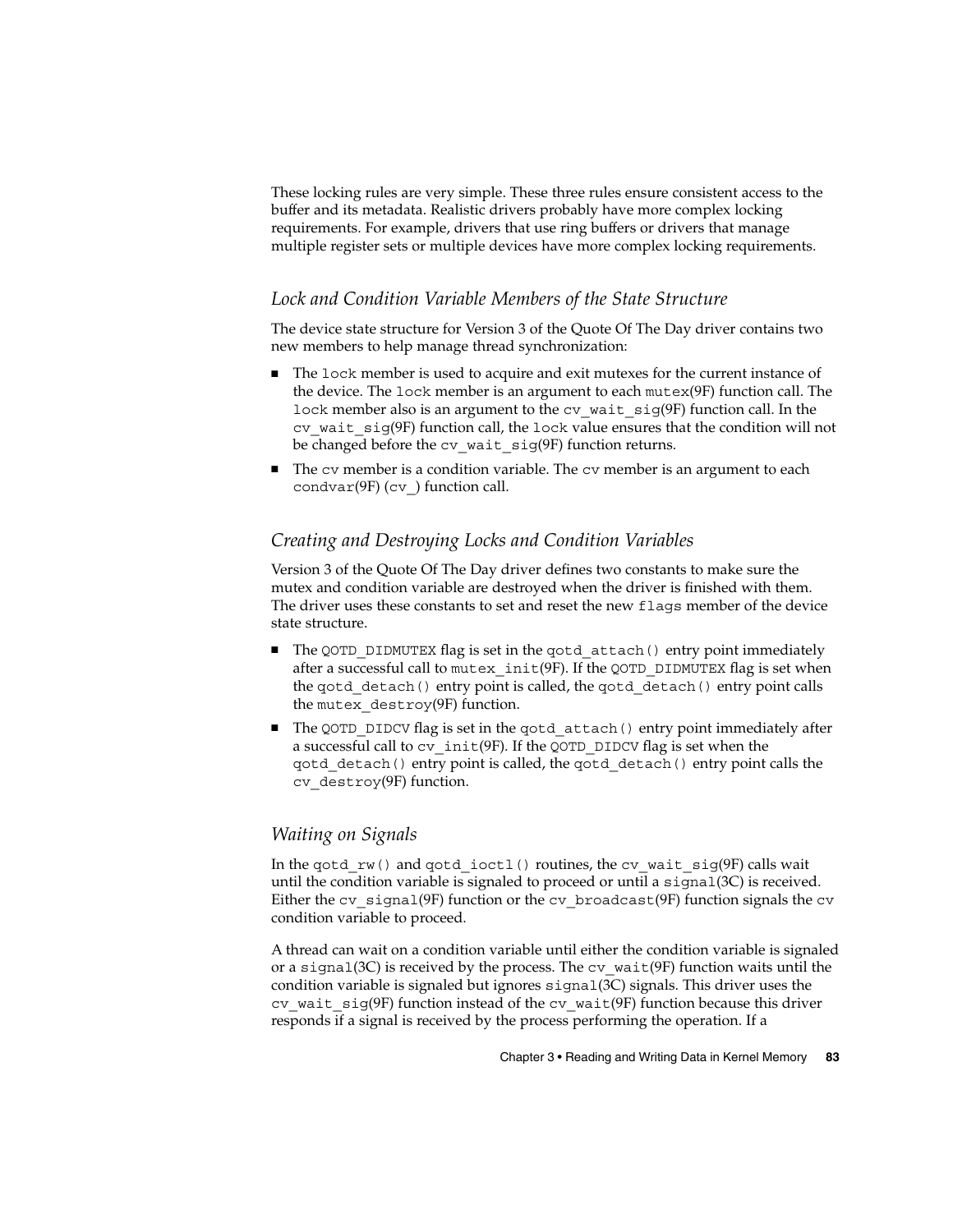<span id="page-83-0"></span>signal(3C) is taken by the process, this driver returns an interrupt error and does not complete the operation. The  $cv$  wait  $sig(9F)$  function usually is preferred to the cv wait(9F) function because this implementation offers the user program more precise response. The signal(3C) causes an effect closer to the point at which the process was executing when the signal(3C) was received.

In some cases, you cannot use the cv\_wait\_sig(9F) function because your driver cannot be interrupted by a signal(3C). For example, you cannot use the  $cv$  wait  $sig(9F)$  function during a DMA transfer that will result in an interrupt later. In this case, if you abandon the  $cv$  wait  $sig(9F)$  call, you have nowhere to put the data when the DMA transfer is finished, and your driver will panic.

#### Writing New Data

The cb\_ops(9S) structure for Version 3 of the Quote Of The Day driver declares two new entry points that support modifying the quotation. The two new entry points are write(9E) and ioctl(9E). The gotd  $rw($  routine is a third new routine in Version 3 of the driver. The gotd  $rw()$  routine is called by both the read(9E) entry point and the write(9E) entry point.

The device state structure for Version 3 of the Quote Of The Day driver contains two new members that are used to modify the quotation. The qotd string holds the quotation for the current instance of the device. The qotd\_len member holds the length in bytes of the current quotation.

Version 3 of the driver also defines two new constants that support modifying the quotation. In place of QOTD\_MAXLEN, Version 3 of the driver defines QOTD\_MAX\_LEN. QOTD\_MAX\_LEN is used in the qotd\_ioctl() entry point to test whether the user has entered a string that is too long. Version 3 of the driver also defines QOTD\_CHANGED. The QOTD CHANGED flag is set in the qotd  $rw()$  routine and in the qotd  $i$ octl() entry point when a new quotation is copied from the user.

When the qotd 3 device is opened for writing, the kernel calls the qotd write() entry point. The gotd write() entry point then calls the gotd rw() routine and passes a UIO\_WRITE flag. The new qotd\_read() entry point is exactly the same as the gotd write() entry point, except that the gotd read() entry point passes a UIO READ flag. The gotd  $rw()$  routine supports both reading and writing the device and thereby eliminates much duplicate code.

The gotd  $rw()$  routine first gets the device soft state. Then the gotd  $rw()$  routine checks the length of the I/O request in the uio(9S) I/O request structure. If this length is zero, the gotd  $rw()$  routine returns zero. If this length is not zero, the gotd  $rw()$ routine enters a mutex.

While the device is busy, the gotd  $rw()$  routine checks whether the condition variable has been signaled or a  $signal(3C)$  is pending. If either of these conditions is true, the qotd\_rw() routine exits the mutex and returns an error.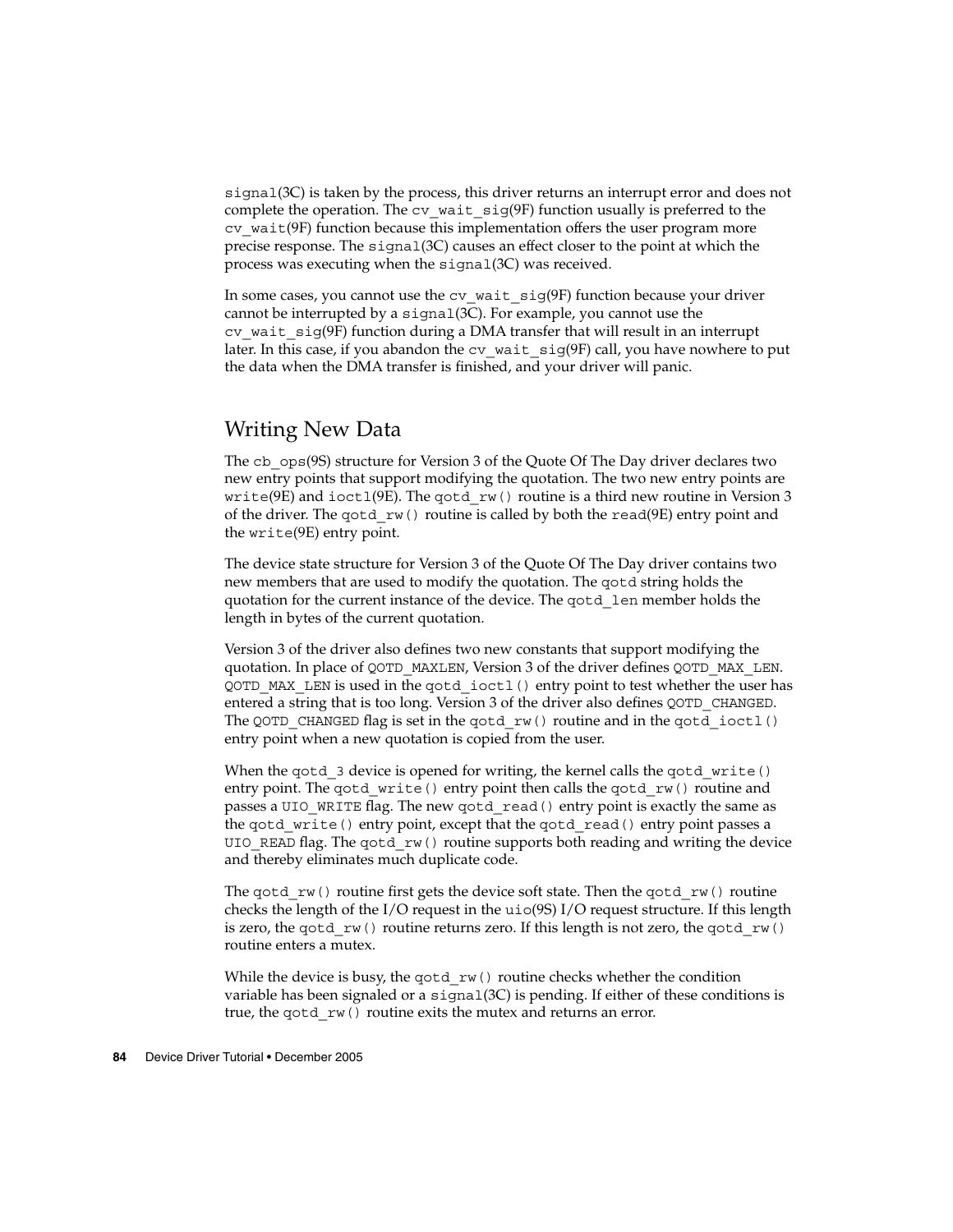When the device is not busy, the gotd  $rw($ ) routine checks whether the data offset in the uio(9S) I/O request structure is valid. If the offset is not valid, the gotd  $rw()$ routine exits the mutex and returns an error. If the offset is valid, the local length variable is set to the difference between the offset in the I/O request structure and the length in the device state structure. If this difference is zero, the  $qotdrw()$  routine exits the mutex and returns. If the device was opened for writing, the gotd  $rw()$ routine returns a space error. Otherwise, the gotd rw() routine returns zero.

The gotd  $rw()$  routine then sets the QOTD BUSY flag in the flags member of the device state structure and exits the mutex. The gotd  $rw()$  routine then calls the uiomove( $9F$ ) function to copy the quotation. If the rw argument is UIO READ, then the quotation is transferred from the state structure to the I/O request structure. If the rw argument is UIO WRITE, then the quotation is transferred from the I/O request structure to the state structure.

The qotd rw() routine then enters a mutex again. If the device was opened for writing, the gotd  $rw()$  routine sets the QOTD CHANGED flag. The gotd  $rw()$ routine then sets the device to not busy, calls cv broadcast(9F) to unblock any threads that were blocked on this condition variable, and exits the mutex.

Finally, the gotd  $rw($  routine returns the quotation. The quotation is written to the device node.

### Reporting and Setting Device Size and Re-initializing the Device

The behavior of the ioct1(9E) entry point depends on the command value passed in to the entry point. These constants are defined in the new gotd.h header file. The qotd\_ioctl() routine reports the size of the space allocated for the quotation, sets a new amount of space to allocate for the quotation, or resets the quotation back to its initial value.

If the request is to report the size of the space allocated for the quotation, then the qotd\_ioctl() routine first sets a local size variable to the value of the quotation length in the state structure. If the device was not opened for reading, the qotd\_ioctl() routine returns an error.

Because the gotd ioctl() routine transfers data between kernel space and user space, the gotd ioctl() routine must check whether both spaces are using the same data model. If the return value of the ddi model convert from(9F) function is DDI\_MODEL\_ILP32, then the driver must convert to 32-bit data before calling ddi  $\gamma$  copyout (9F) to transfer the current size of the quotation space. If the return value of the ddi\_model\_convert\_from(9F) function is DDI\_MODEL\_NONE, then no data type conversion is necessary.

If the request is to set a new size for the space allocated for the quotation, then the qotd\_ioctl() routine first sets local variables for the new size, the new quotation, and a new memory allocation cookie. If the device was not opened for writing, the qotd\_ioctl() routine returns an error.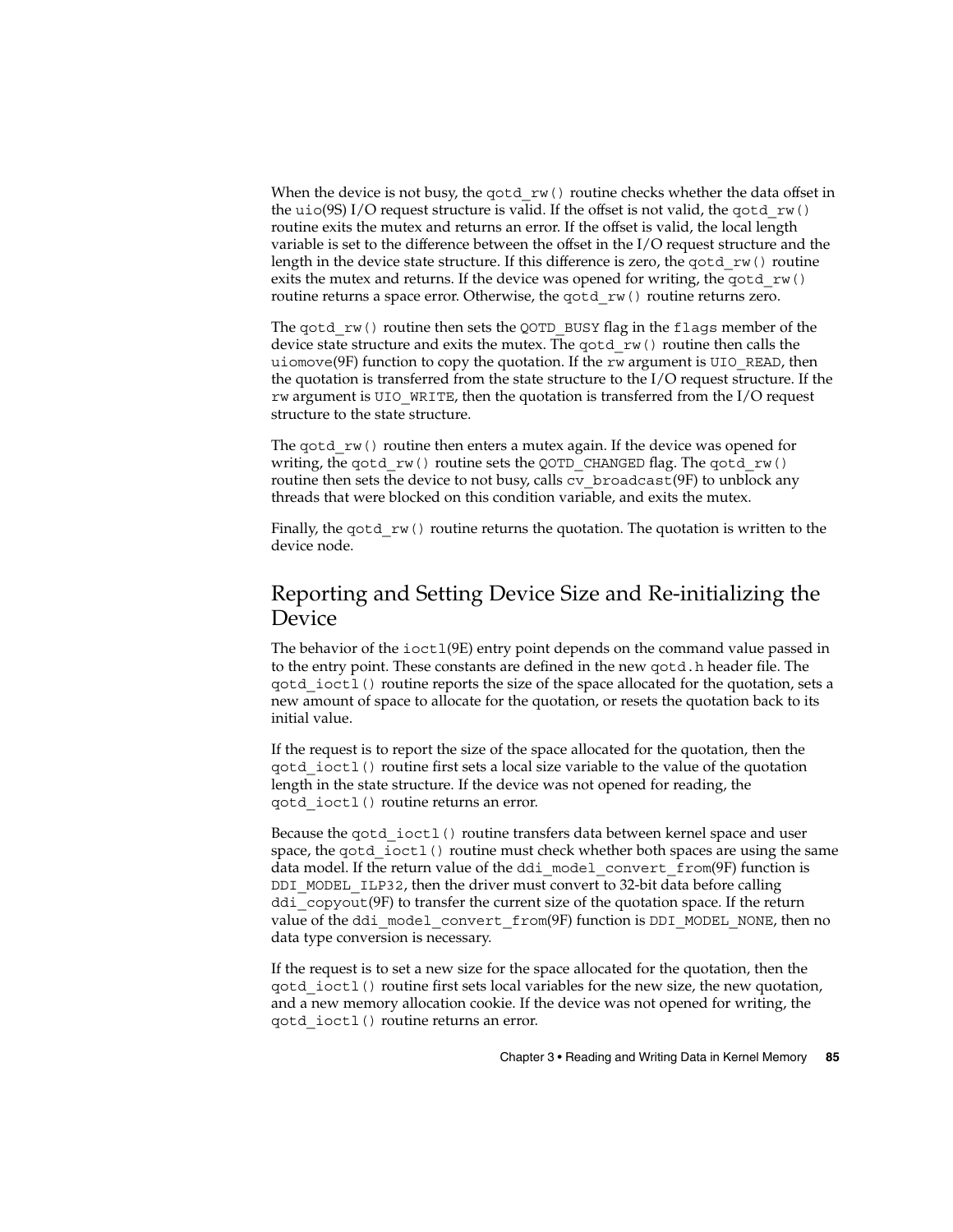The gotd ioctl() routine then checks again for data model mismatch. If the return value of the ddi\_model\_convert\_from(9F) function is DDI\_MODEL\_ILP32, then the driver declares a 32-bit size variable to receive the new size from ddi\_copyin(9F). When the new size is received, the size is converted to the data type of the kernel space.

If the new size is zero or is greater than QOTD\_MAX\_LEN, the qotd\_ioctl() routine returns an error. If the new size is valid, then the qotd\_ioctl() routine allocates new memory for the quotation and enters a mutex.

While the device is busy, the gotd  $i$  ioctl() routine checks whether the condition variable has been signaled or a  $\pi$  signal(3C) is pending. If either of these conditions is true, the qotd ioctl() routine exits the mutex, frees the new memory it allocated, and returns an error.

When the device is not busy, the gotd ioctl() routine uses memcpy(9F) to copy the quotation from the driver's state structure to the new space. The qotd\_ioctl() routine then frees the memory currently pointed to by the state structure, and updates the state structure members to the new values. The qotd ioctl() routine then sets the QOTD\_CHANGED flag, exits the mutex, and returns.

If the request is to discard the current quotation and reset to the initial quotation, then the qotd\_ioctl() routine first sets local variables for the new quotation and a new memory allocation cookie. If the device was not opened for writing, the qotd\_ioctl() routine returns an error. If the space allocated for the current quotation is different from the space allocated for the initial quotation, then the qotd\_ioctl() routine allocates new memory that is the size of the initial space and enters a mutex.

While the device is busy, the gotd ioctl() routine checks whether the condition variable has been signaled or a  $signal(3C)$  is pending. If either of these conditions is true, the gotd ioctl() routine exits the mutex, frees the new memory it allocated, and returns an error.

When the device is not busy, the gotd  $i$  ioctl() routine frees the memory currently pointed to by the state structure, updates the memory state structure members to the new values, and resets the length to its initial value. If the size of the current quotation space was the same as the initial size and no new memory was allocated, then qotd\_ioctl() calls bzero(9F) to clear the current quotation. The qotd\_ioctl() routine then calls the strlcpy(9F) function to copy the initial quotation string to the quotation member of the state structure. The qotd\_ioctl() routine then unsets the QOTD\_CHANGED flag, exits the mutex, and returns.

Once the QOTD CHANGED flag has been set, the only way to unset it is to run the qotdctl command with the -r option. See ["Exercising the Driver's I/O Controls"](#page-97-0) [on page 98](#page-97-0) for more information about the qotdctl command.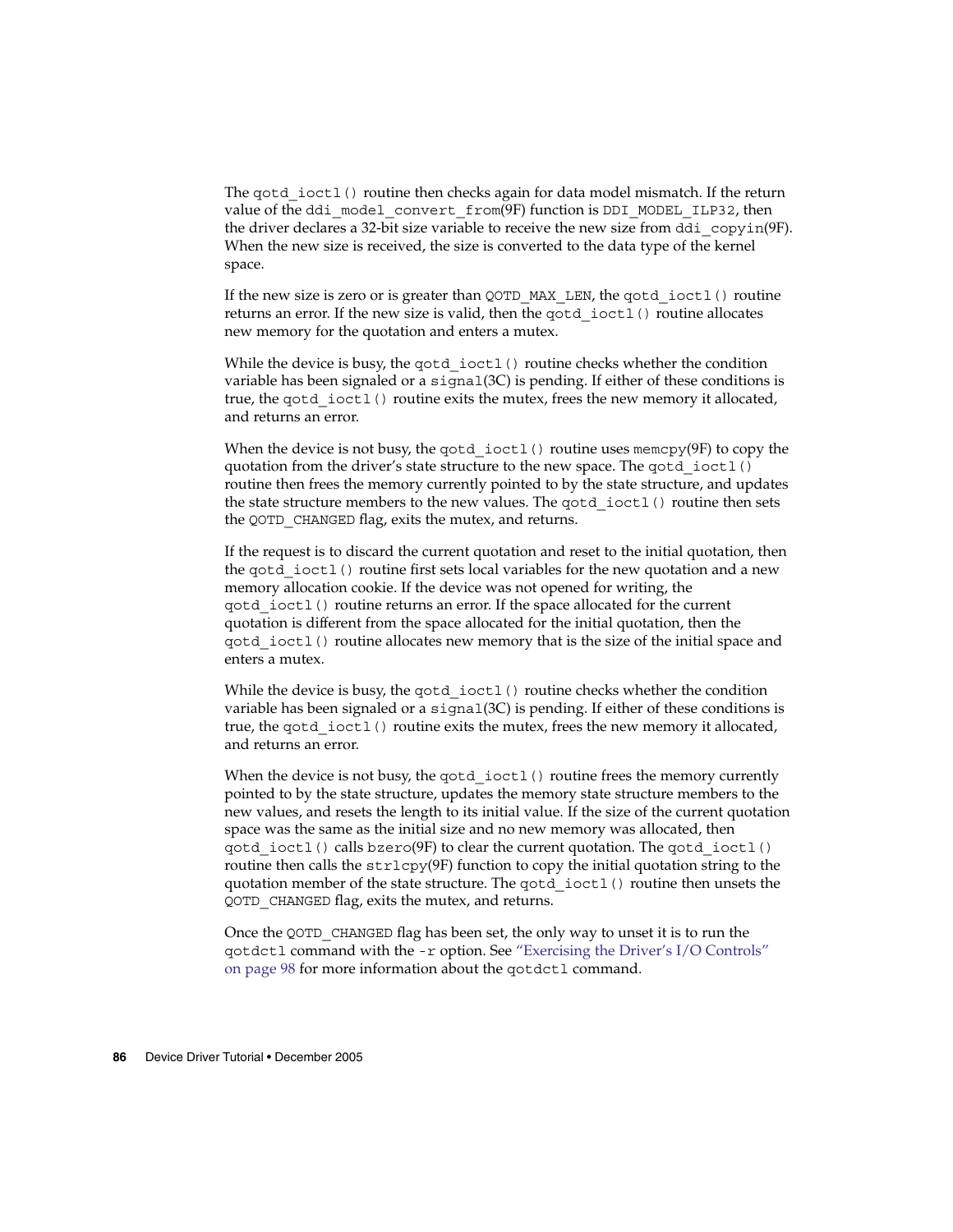#### Quote Of The Day Version 3 Source

Enter the source code shown in the following example into a text file named qotd\_3.c.

**EXAMPLE 3–5** Quote Of The Day Version 3 Source File

```
#include <sys/types.h>
#include <sys/file.h>
#include <sys/errno.h>
#include <sys/open.h>
#include <sys/cred.h>
#include <sys/uio.h>
#include <sys/stat.h>
#include <sys/ksynch.h>
#include <sys/modctl.h>
#include <sys/conf.h>
#include <sys/devops.h>
#include <sys/debug.h>
#include <sys/cmn_err.h>
#include <sys/ddi.h>
#include <sys/sunddi.h>
#include "qotd.h"
#define QOTD_NAME "qotd_3"
static const char init qotd[]
      = "On the whole, I'd rather be in Philadelphia. - W. C. Fields\n";
static const size_t init_qotd_len = 128;
#define QOTD_MAX_LEN 65536 /* Maximum quote in bytes */
#define QOTD_CHANGED 0x1 /* User has made modifications */
#define QOTD_CHANGED 0x1<br>#define QOTD_DIDMINOR 0x2<br>#define QOTD DIDALLOC 0x4
#define QOTD_DIDALLOC 0x4 /* Allocated storage space */
#define QOTD_DIDMUTEX 0x8 /* Created mutex */
#define QOTD_DIDCV 0x10 /* Created cv */
#define QOTD_BUSY 0x20 /* Device is busy */
static void *qotd_state_head;
struct qotd_state {
       int instance;
       dev_info_t *devi;
       kmutex t
      kcondvar_t cv;
       char *qotd;
       size t qotd len;
       ddi_umem_cookie_t qotd_cookie;
       int flags;
};
static int qotd_getinfo(dev_info_t *, ddi_info_cmd_t, void *, void **);
static int qotd_attach(dev_info_t *, ddi_attach_cmd_t);
static int qotd detach(dev info t *, ddi detach cmd t);
```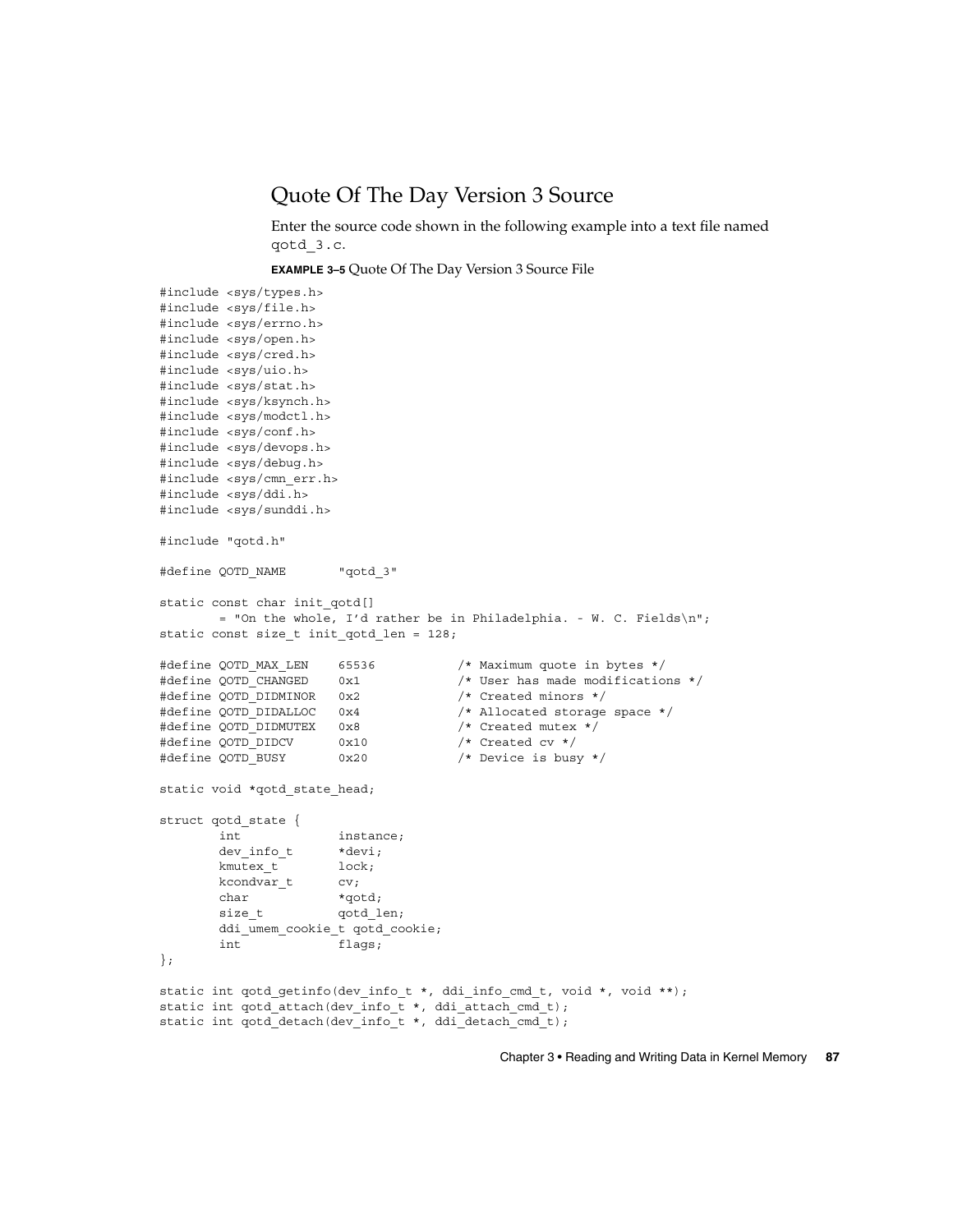```
static int qotd_open(dev_t *, int, int, cred_t *);
static int qotd_c\text{close}(dev_t, int, int, credit, *);static int qotd read(dev_t, struct uio *, cred_t *);
static int qotd write(dev t, struct uio *, cred t *);
static int qotd_rw(dev_t, struct uio *, enum uio_rw);
static int qotd_ioctl(dev_t, int, intptr_t, int, cred_t *, int *);
static struct cb ops qotd cb ops = {
        qotd\_open, \overline{\qquad} /* cb\_open */
        qotd_close, /* cb_close */
        nodev,<br>
/* cb_strategy */<br>
nodev,<br>
/* cb_print */
        nodev, \frac{1}{2} /* cb print */
        nodev, \frac{1}{2} /* cb dump */
        qotd read, /* cb read */
        qotd_write, /* cb_write */
        qotd_ioctl, /* cb_ioctl */
        nodev, /* cb devmap */nodev, /* cb mmap */nodev, /* cb segmap */\text{nochpol1}, /* cb chpoll */ddi prop op, /* cb prop op */
        \frac{1}{\sqrt{2}} (struct streamtab *)NULL, \frac{1}{\sqrt{2}} /* cb_str */
        \texttt{D\_MP} \mid \texttt{D\_64BIT}, \qquad \qquad \texttt{\texttt{/*} cb\_flag * / \texttt{}}\overline{CB\_REV}, \overline{CF\_rev} /* cb_rev */
        \overline{\phantom{a}}nodev, \overline{\phantom{a}} /* cb_aread */
        nodev /* cb_awrite */
};
static struct dev_ops qotd_dev_ops = {
        DEVO REV, /* devorev */0, /* devo refcnt */qotd_getinfo, /* devo_getinfo */
        nulldev, /* devo identify */nulldev, \frac{1}{2} /* devo probe */
        qotd_attach, /* devo_attach */
        qotd_detach, /* devo_detach */
        nodev, /* devo reset */\text{kgotd} cb ops, \frac{1}{2} aevo cb ops */
        (\texttt{struct}~\texttt{bus\_ops}~\star) \texttt{NULL}, \;\; \texttt{\texttt{\texttt{\char'14}x}}~\texttt{devo\_bus\_ops}~\star \texttt{\texttt{\char'14}x}nulldev
};
static struct modldrv modldrv = {
        &mod_driverops;,
        "Quote of the day 3.0",
        &qotd_dev_ops;};
static struct modlinkage modlinkage = {
        MODREV_1,
        (void *)&modldrv;,
        NULL
};
```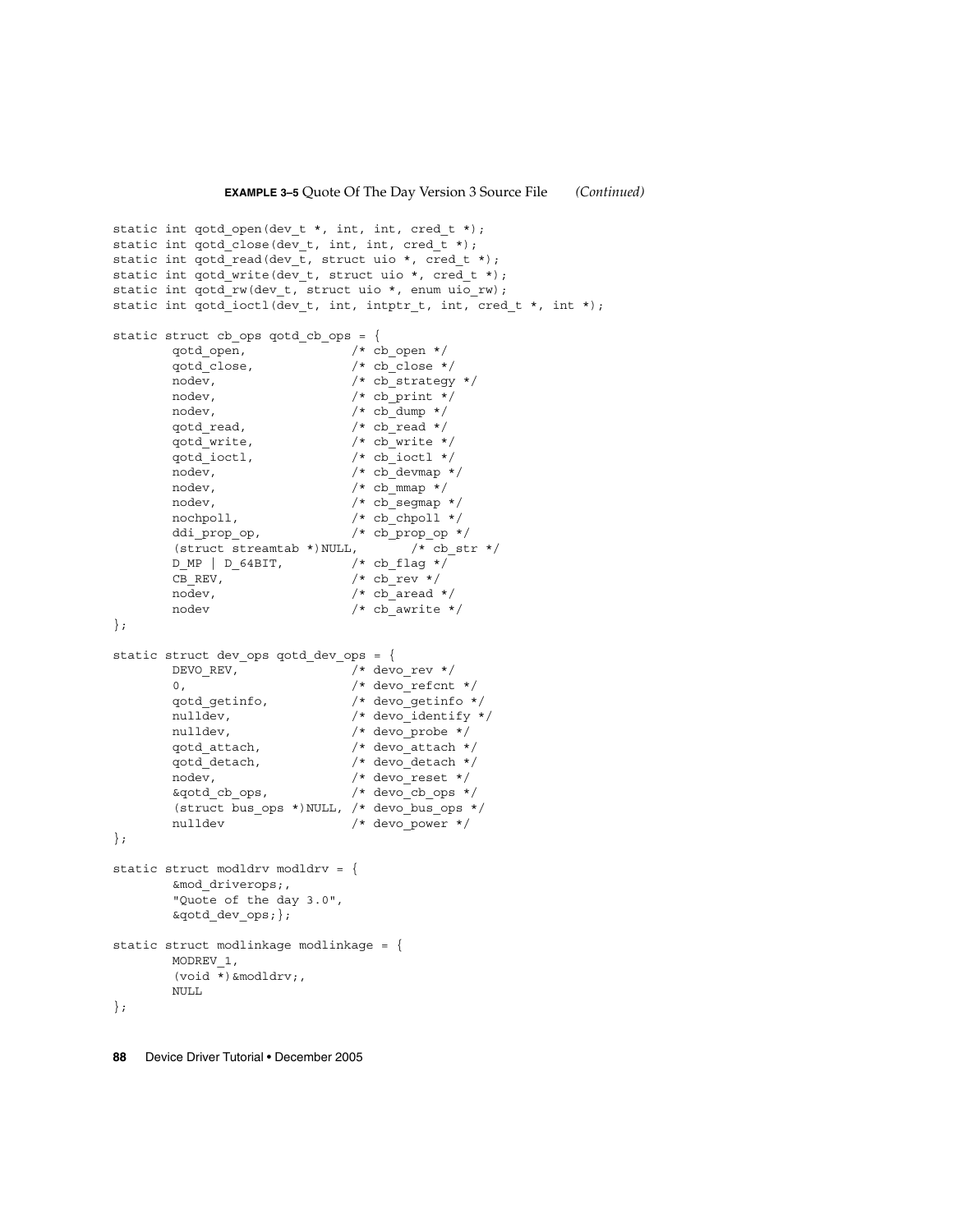```
int
_init(void)
\overline{f}int retval;
        if ((retval = ddi_soft_state_init(&qotd_state_head;,
            sizeof (struct qotd state), 1)) != 0)
                return retval;
        if ((retval = mod\_install(\&modlinkage; )) != 0) {
                ddi soft state fini(&qotd state head;);
                return (retval);
        }
        return (retval);
}
int
_info(struct modinfo *modinfop)
{
        return (mod info(&modlinkage;, modinfop));
}
int
_fini(void)
{
        int retval;
        if ((retval = mod remove(&modlinkage;)) != 0)
                return (retval);
        ddi soft state fini(&qotd state head;);
        return (retval);
}
/*ARGSUSED*/
static int
qotd_getinfo(dev_info_t *dip, ddi_info_cmd_t cmd, void *arg, void **resultp)
{
        struct qotd_state *qsp;
        int retval = DDI FAILURE;
        ASSERT(resultp != NULL);
        switch (cmd) {
        case DDI_INFO_DEVT2DEVINFO:
                 if ((qsp = ddi_get_soft_state(qotd_state_head,
                    getminor((dev_t)arg))) != NULL) {
                         *resultp = qsp->devi;
                         retval = DDI_SUCCESS;
                 } else
                         *resultp = NULL;
                break;
        case DDI_INFO_DEVT2INSTANCE:
```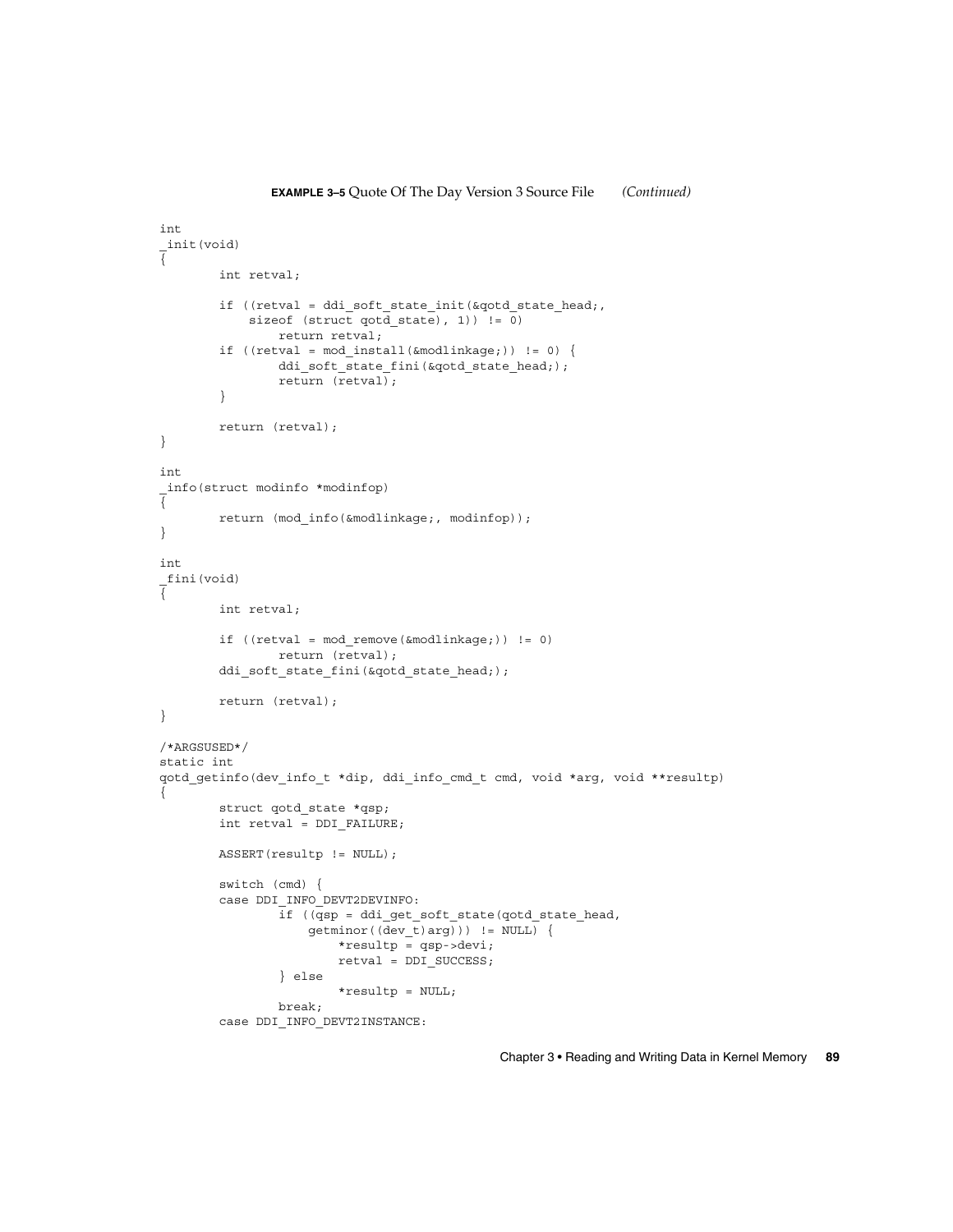```
EXAMPLE 3–5 Quote Of The Day Version 3 Source File (Continued)
                *resultp = (void *)getminor((dev_t)arg);
                retval = DDI_SUCCESS;
                break;
        }
        return (retval);
static int
qotd_attach(dev_info_t *dip, ddi_attach_cmd_t cmd)
        int instance = ddi get instance(dip);
        struct qotd_state *qsp;
        switch (cmd) {
        case DDI_ATTACH:
                if (ddi soft state zalloc(qotd state head, instance)
                    != DDI_SUCCESS) {
                        cmn err(CE WARN, "Unable to allocate state for %d",
                            instance);
                        return (DDI_FAILURE);
                }
                if ((qsp = ddi_get_soft_state(qotd_state_head, instance))
                    == NULL) \{cmn_err(CE_WARN, "Unable to obtain state for %d",
                           instance);
                        ddi_soft_state_free(dip, instance);
                        return (DDI_FAILURE);
                }
                if (ddi create minor node(dip, QOTD NAME, S IFCHR, instance,
                    DDI_PSEUDO, 0) != DDI_SUCCESS) {
                        cmn err(CE WARN, "Unable to create minor node for %d",
                            instance);
                        (void)qotd_detach(dip, DDI_DETACH);
                        return (DDI_FAILURE);
                }
                qsp->flags |= QOTD_DIDMINOR;
                qsp->qotd = ddi_umem_alloc(init_qotd_len, DDI_UMEM_NOSLEEP,
                    &qsp->qotd_cookie);
                if (qsp-)qotd == NULL) {
                        cmn err(CE WARN, "Unable to allocate storage for %d",
                           instance);
                        (void)qotd_detach(dip, DDI_DETACH);
                        return (DDI_FAILURE);
                }
                qsp->flags |= QOTD_DIDALLOC;
                mutex_init(&qsp->lock, NULL, MUTEX_DRIVER, NULL);
                qsp->flags |= QOTD_DIDMUTEX;
                cv_init(&qsp->cv, NULL, CV_DRIVER, NULL);
                qsp->flags |= QOTD_DIDCV;
                (void)strlcpy(qsp->qotd, init_qotd, init_qotd_len);
                qsp->qotd_len = init_qotd_len;
```
#### **90** Device Driver Tutorial • December 2005

}

{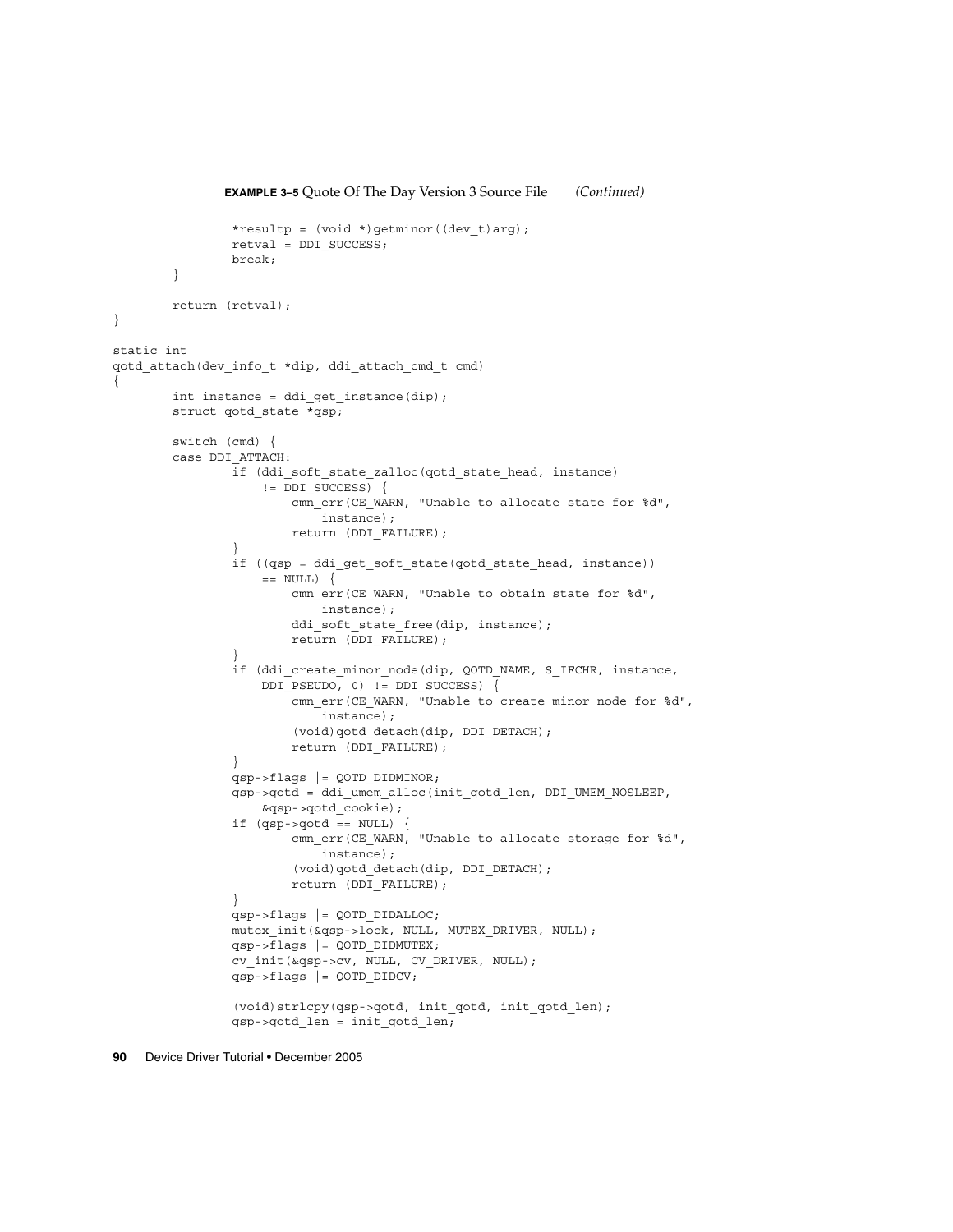```
qsp->instance = instance;
                qsp->devi = dip;
                ddi report dev(dip);
                return (DDI_SUCCESS);
        case DDI_RESUME:
                return (DDI_SUCCESS);
        default:
                return (DDI_FAILURE);
        }
}
static int
qotd_detach(dev_info_t *dip, ddi_detach_cmd_t cmd)
{
        int instance = ddi_get_instance(dip);
        struct qotd_state *qsp;
        switch (cmd) {
        case DDI_DETACH:
                qsp = dd1get_soft\_state(qotd\_state\_head, instance);if (qsp := NULL) {
                        ASSERT(!(qsp->flags & QOTD_BUSY));
                        if (qsp->flags & QOTD_CHANGED)
                                return (EBUSY);
                        if (qsp->flags & QOTD_DIDCV)
                                cv_destroy(&qsp->cv);
                        if (qsp->flags & QOTD_DIDMUTEX)
                                mutex destroy(&qsp->lock);
                         if (qsp->flags & QOTD_DIDALLOC) {
                                 ASSERT(qsp->qotd != NULL);
                                 ddi_umem_free(qsp->qotd_cookie);
                         }
                        if (qsp->flags & QOTD_DIDMINOR)
                                 ddi_remove_minor_node(dip, NULL);
                }
                ddi soft state free(qotd state head, instance);
                return (DDI_SUCCESS);
        case DDI_SUSPEND:
                return (DDI_SUCCESS);
        default:
                return (DDI_FAILURE);
        }
}
/*ARGSUSED*/
static int
qotd_open(dev_t *devp, int flag, int otyp, cred_t *credp)
\left\{ \right.int instance = getminor(*devp);
        struct qotd state *qsp;
```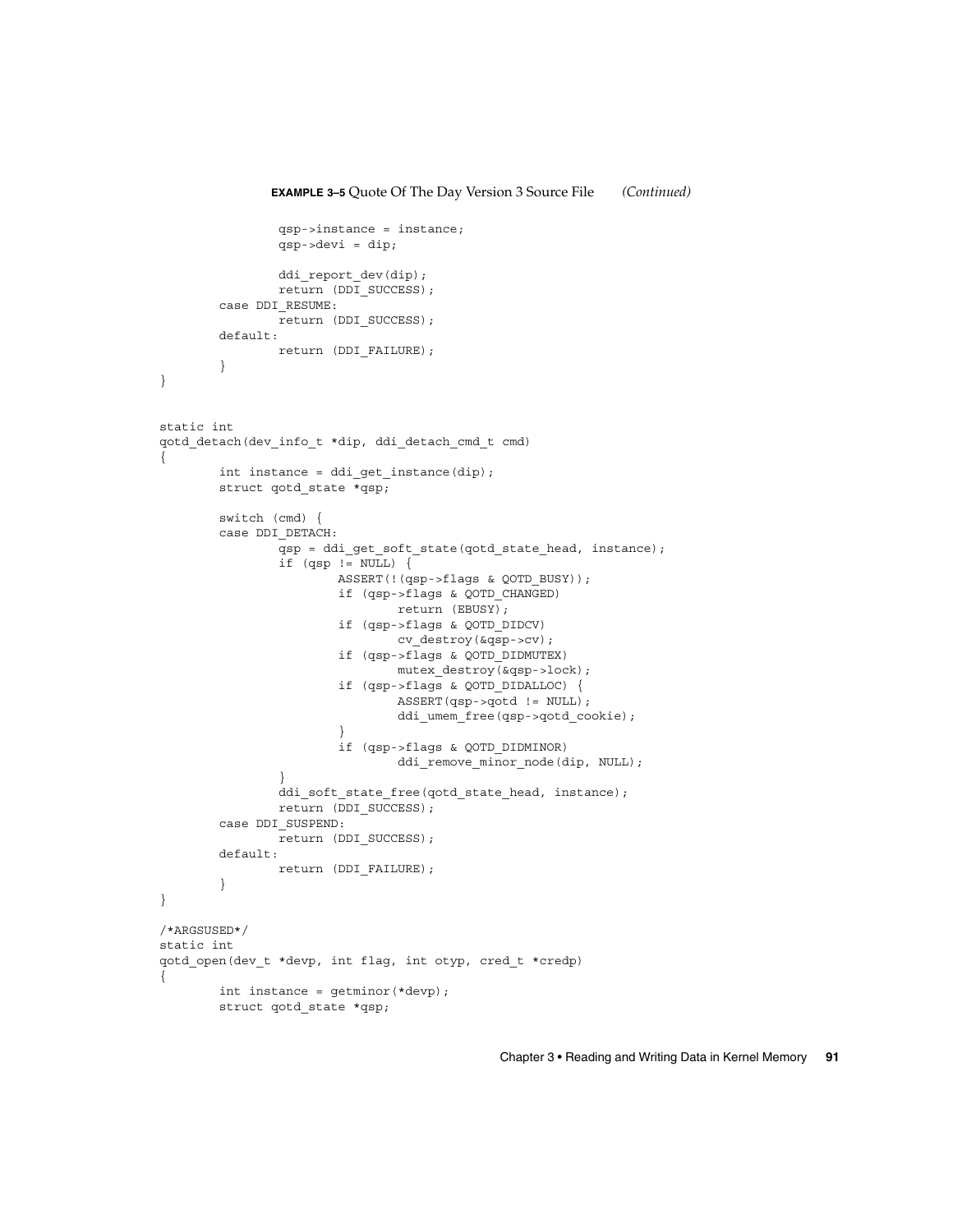```
if ((qsp = ddi_get_soft_state(qotd_state_head, instance)) == NULL)
                return (ENXIO);
        ASSERT(qsp->instance == instance);
        if (otyp != OTYP_CHR)
               return (EINVAL);
        return (0);
}
/*ARGSUSED*/
static int
qotd_close(dev_t dev, int flag, int otyp, cred_t *credp)
{
        struct qotd state *qsp;
        int instance = getminor(dev);
        if ((qsp = ddi_get_soft_state(qotd_state_head, instance)) == NULL)
                return (ENXIO);
        ASSERT(qsp->instance == instance);
        if (otyp != OTYP_CHR)
                return (EINVAL);
       return (0);
}
/*ARGSUSED*/
static int
qotd_read(dev_t dev, struct uio *uiop, cred_t *credp)
{
        return qotd rw(dev, uiop, UIO READ);
}
/*ARGSUSED*/
static int
qotd_write(dev_t dev, struct uio *uiop, cred_t *credp)
{
        return qotd_rw(dev, uiop, UIO_WRITE);
}
static int
qotd_rw(dev_t dev, struct uio *uiop, enum uio_rw rw)
{
        struct qotd_state *qsp;
        int instance = getminor(dev);
        size t len = uiop->uio resid;
        int retval;
        if ((qsp = ddi_get_soft_state(qotd_state_head, instance)) == NULL)
                return (ENXIO);
```
**EXAMPLE 3–5** Quote Of The Day Version 3 Source File *(Continued)*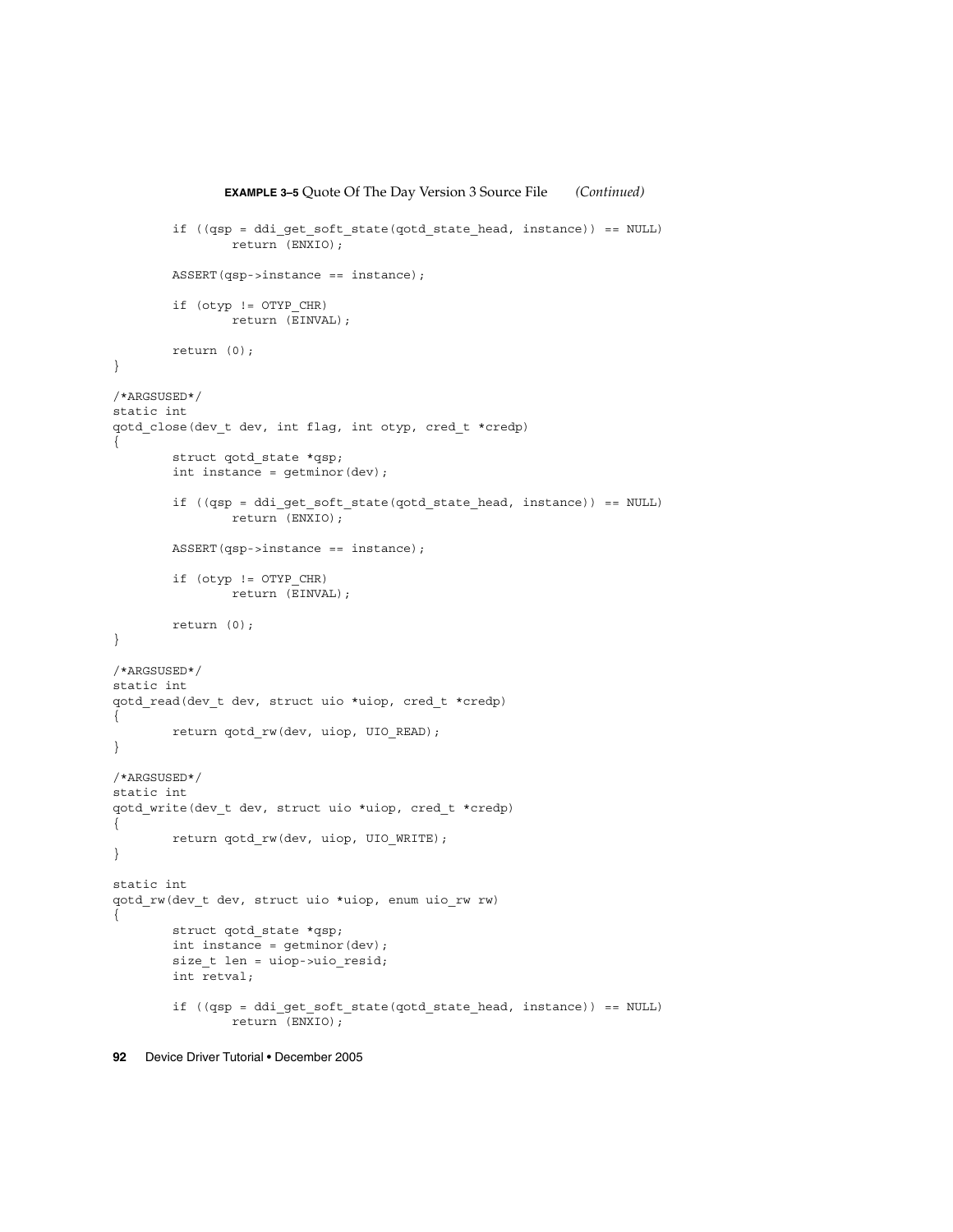```
ASSERT(qsp->instance == instance);
        if (len == 0)
               return (0);
        mutex_enter(&qsp->lock);
        while (qsp->flags & QOTD_BUSY) {
                if (cv wait sig(&qsp->cv, &qsp->lock) == 0) {
                       mutex exit(&qsp->lock);
                       return (EINTR);
                }
        }
        if (uiop->uio offset < 0 || uiop->uio offset > qsp->qotd len) {
                mutex_exit(&qsp->lock);
                return (EINVAL);
        }
        if (len > qsp->qotd_len - uiop->uio_offset)
                len = qsp->qotd_len - uiop->uio_offset;
        if (len == 0) {
                mutex_exit(&qsp->lock);
                return (rw == UIO_WRITE ? ENOSPC : 0);}
        qsp->flags |= QOTD_BUSY;
       mutex_exit(&qsp->lock);
       retval = uiomove((void *)(qsp->qotd + uiop->uio_offset), len, rw, uiop);
       mutex_enter(&qsp->lock);
       if (rw == UIO_WRITE)
                qsp->flags |= QOTD_CHANGED;
        qsp->flags &= ~QOTD_BUSY;
       cv_broadcast(&qsp->cv);
       mutex_exit(&qsp->lock);
       return (retval);
/*ARGSUSED*/
static int
qotd_ioctl(dev_t dev, int cmd, intptr_t arg, int mode, cred_t *credp,
   int *rvalp)
        struct qotd state *qsp;
        int instance = getminor(dev);
        if ((qsp = ddi_get_soft_state(qotd_state_head, instance)) == NULL)
                return (ENXIO);
```
}

{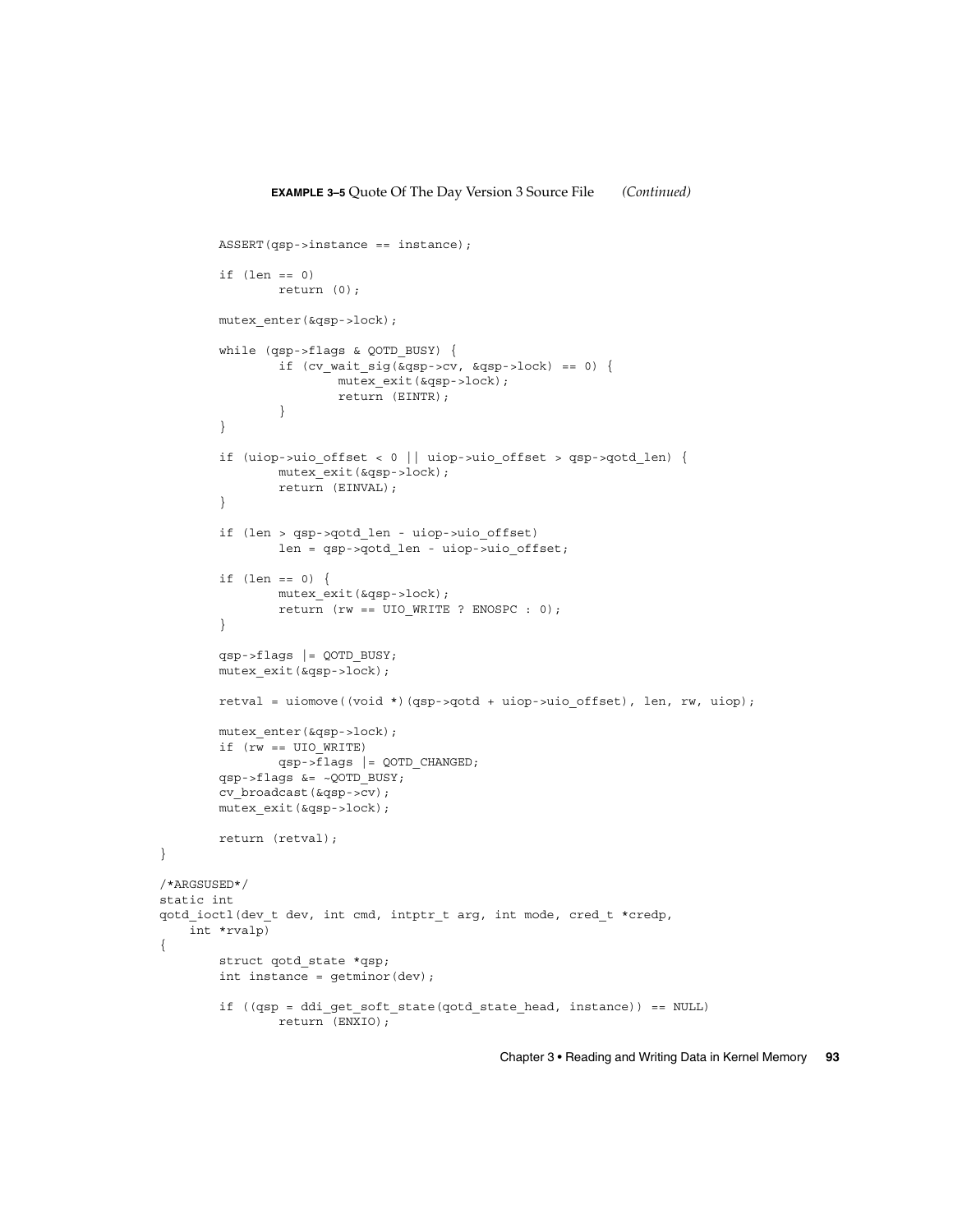```
ASSERT(qsp->instance == instance);
        switch (cmd) {
        case QOTDIOCGSZ: {
                /* We are not guaranteed that ddi_copyout(9F) will read
                 * atomically anything larger than a byte. Therefore we
                * must duplicate the size before copying it out to the user.
                */
               size t sz = qsp->qotd len;
                if (!(mode & FREAD))
                       return (EACCES);
#ifdef _MULTI_DATAMODEL
               switch (ddi_model_convert_from(mode & FMODELS)) {
                case DDI MODEL ILP32: {
                        size32_t size32 = (size32_t)sz;if (ddi_copyout(&sz32;, (void *)arg, sizeof (size32_t),
                            mode) != 0)
                               return (EFAULT);
                        return (0);
                }
                case DDI_MODEL_NONE:
                        if (ddi copyout(&sz;, (void *)arg, sizeof (size t),
                           mode) != 0)return (EFAULT);
                       return (0);
                default:
                        cmn err(CE WARN, "Invalid data model %d in ioctl\n",
                           ddi model convert from(mode & FMODELS));
                        return (ENOTSUP);
                }
#else /* ! MULTI DATAMODEL */
                if (ddi copyout(&sz;, (void *)arg, sizeof (size t), mode) != 0)
                        return (EFAULT);
               return (0);
#endif /* _MULTI_DATAMODEL */
        }
        case QOTDIOCSSZ: {
               size_t new_len;
                char *new_qotd;
                ddi_umem_cookie_t new_cookie;
               uint t model;
                if (!(mode & FWRITE))
                       return (EACCES);
#ifdef _MULTI_DATAMODEL
               model = ddi_model_convert_from(mode & FMODELS);
                switch (model) {
                case DDI MODEL ILP32: {
```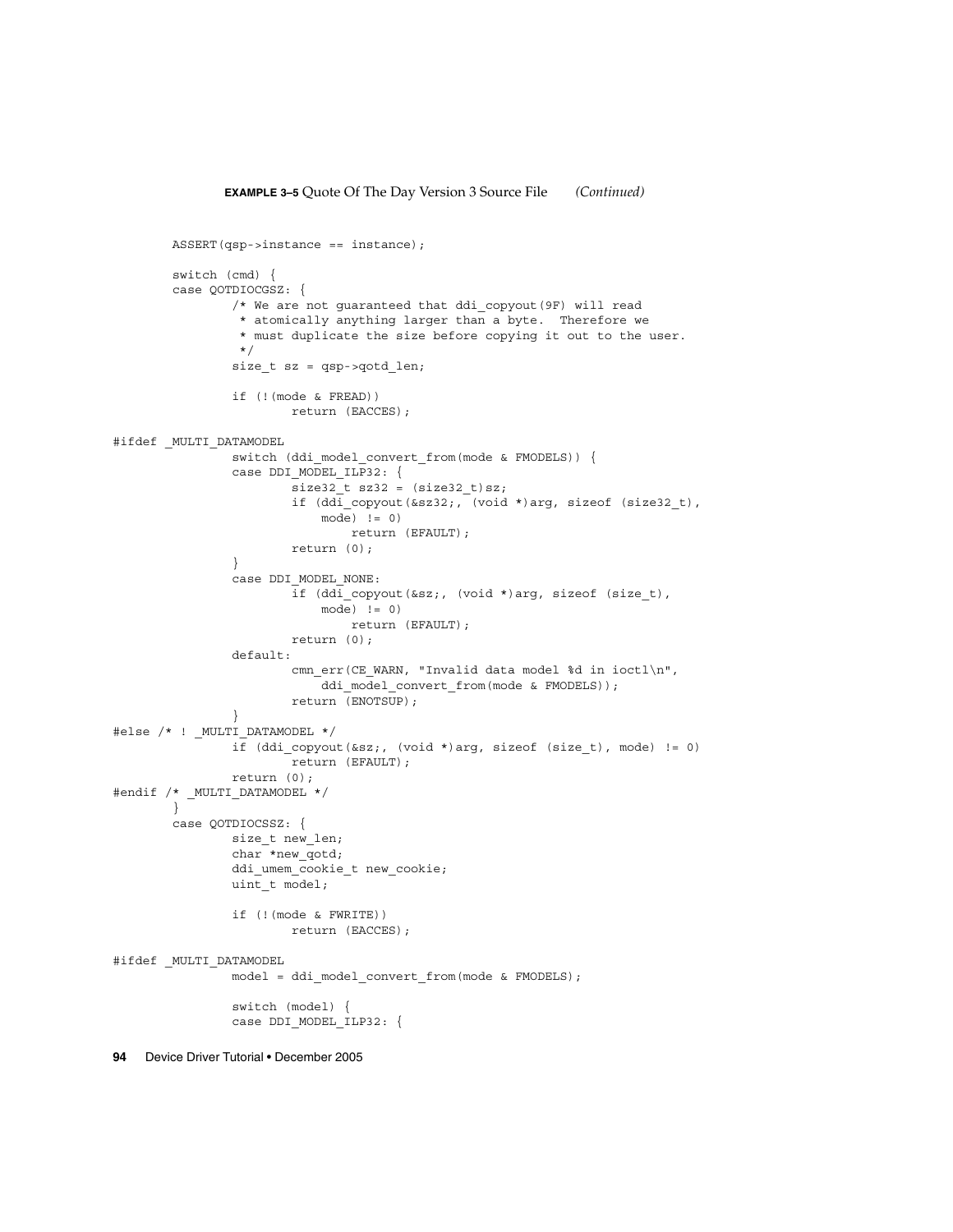```
EXAMPLE 3–5 Quote Of The Day Version 3 Source File (Continued)
                        size32_t sz32;
                        if (ddi copyin((void *)arg, &sz32;, sizeof (size32 t),
                            mode) != 0)return (EFAULT);
                        new\_len = (size_t) sz32;break;
                }
                case DDI_MODEL_NONE:
                        if (ddi_copyin((void *)arg, &new_len;, sizeof (size_t),
                            mode) != 0)return (EFAULT);
                        break;
                default:
                        cmn err(CE WARN, "Invalid data model %d in ioctl\n",
                           model);
                        return (ENOTSUP);
                }
#else /* ! MULTI DATAMODEL */
                if (ddi_copyin((void *)arg, &new_len;, sizeof (size_t),
                    mode) != 0)
                       return (EFAULT);
#endif /* _MULTI_DATAMODEL */
                if (new len == 0 || new len > QOTD MAX LEN)
                       return (EINVAL);
                new_qotd = ddi_umem_alloc(new_len, DDI_UMEM_SLEEP, &new_cookie;);
                mutex_enter(&qsp->lock);
                while (qsp->flags & QOTD_BUSY) {
                        if (cv wait sig(\&qsp{-}zcv, \&qsp{-}lock) == 0) {
                                mutex_exit(&qsp->lock);
                                ddi umem free(new cookie);
                                return (EINTR);
                        }
                }
                memcpy(new_qotd, qsp->qotd, min(qsp->qotd_len, new_len));
                ddi umem free(qsp->qotd cookie);
                qsp->qotd = new_qotd;
                qsp->qotd_cookie = new_cookie;
                qsp->qotd_len = new_len;
                qsp->flags |= QOTD_CHANGED;
                mutex_exit(&qsp->lock);
                return (0);
        }
        case QOTDIOCDISCARD: {
                char *new qotd = NULL;
                ddi umem cookie t new cookie;
                if (!(mode & FWRITE))
                        return (EACCES);
```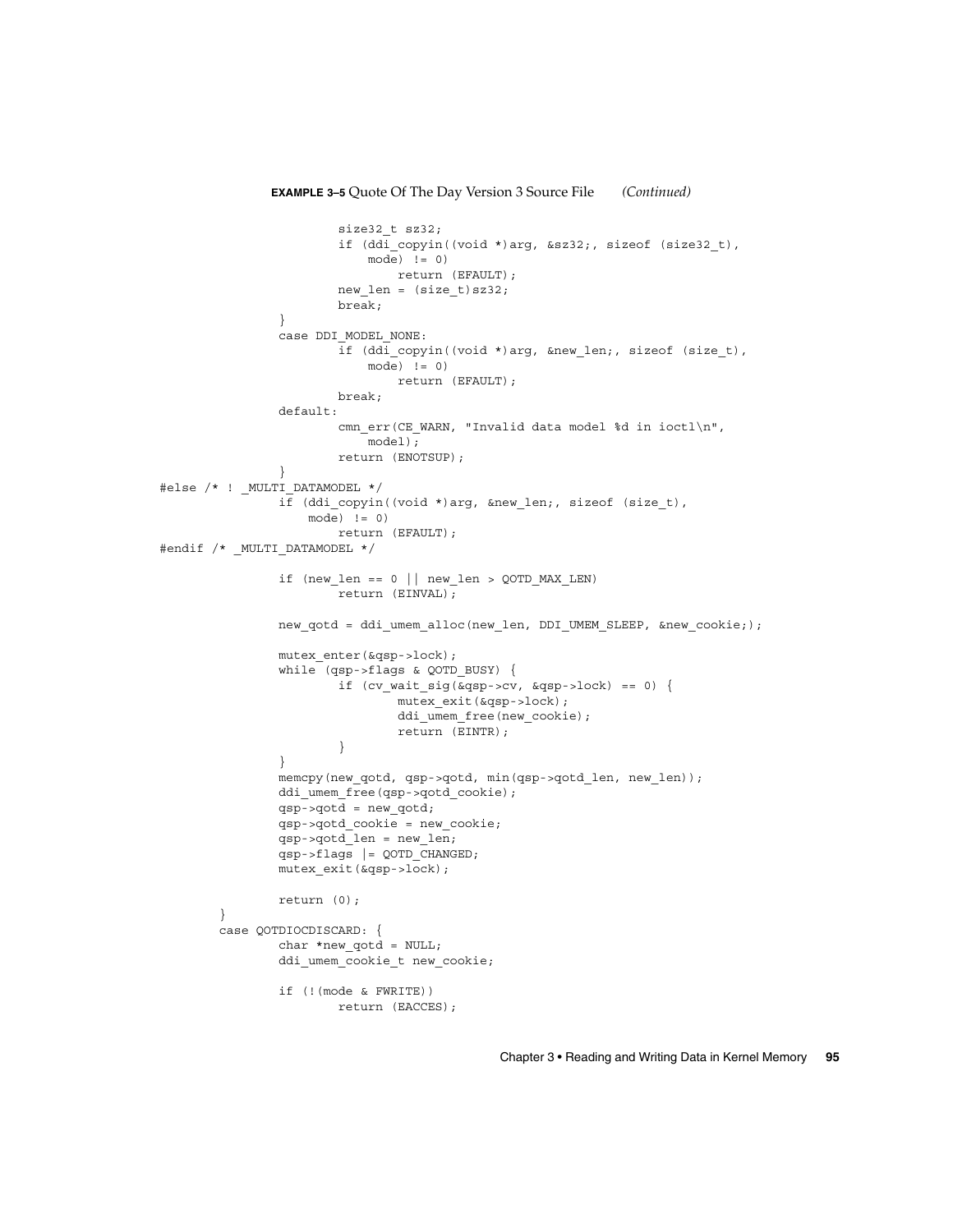```
EXAMPLE 3–5 Quote Of The Day Version 3 Source File (Continued)
```

```
if (qsp->qotd_len != init_qotd_len) {
                new_qotd = ddi_umem_alloc(init qotd len,
                     DDI_UMEM_SLEEP, &new_cookie;);
        }
        mutex_enter(&qsp->lock);
        while (qsp->flags & QOTD_BUSY) {
                 if (cv wait sig(\overline{kgsp}\text{-}zcv, \overline{kgsp}\text{-}lock) == 0) {
                         mutex_exit(&qsp->lock);
                         if (new_qotd != NULL)
                                 ddi_umem_free(new_cookie);
                         return (EINTR);
                 }
        }
        if (new qotd != NULL) \{ddi umem free(qsp->qotd cookie);
                qsp->qotd = new qotd;
                qsp->qotd_cookie = new_cookie;
                qsp->qotd_len = init_qotd_len;
        } else {
                bzero(qsp->qotd, qsp->qotd_len);
        }
        (void)strlcpy(qsp->qotd, init_qotd, init_qotd_len);
        qsp->flags &= ~QOTD_CHANGED;
        mutex_exit(&qsp->lock);
        return (0);
default:
        return (ENOTTY);
```

```
}
```
}

}

Enter the definitions shown in the following example into a text file named qotd.h.

**EXAMPLE 3–6** Quote Of The Day Version 3 Header File

```
#ifndef _SYS_QOTD_H
#define _SYS_QOTD_H
#define QOTDIOC ('q' << 24 | 't' << 16 | 'd' << 8)
#define QOTDIOCGSZ (QOTDIOC | 1) /* Get quote buffer size */
#define QOTDIOCSSZ (QOTDIOC | 2) /* Set new quote buffer size */
#define QOTDIOCDISCARD (QOTDIOC | 3) /* Discard quotes and reset */
#endif /* _SYS_QOTD_H */
```
Enter the configuration information shown in the following example into a text file named qotd\_3.conf.

**EXAMPLE 3–7** Quote Of The Day Version 3 Configuration File

name="qotd\_3" parent="pseudo" instance=0;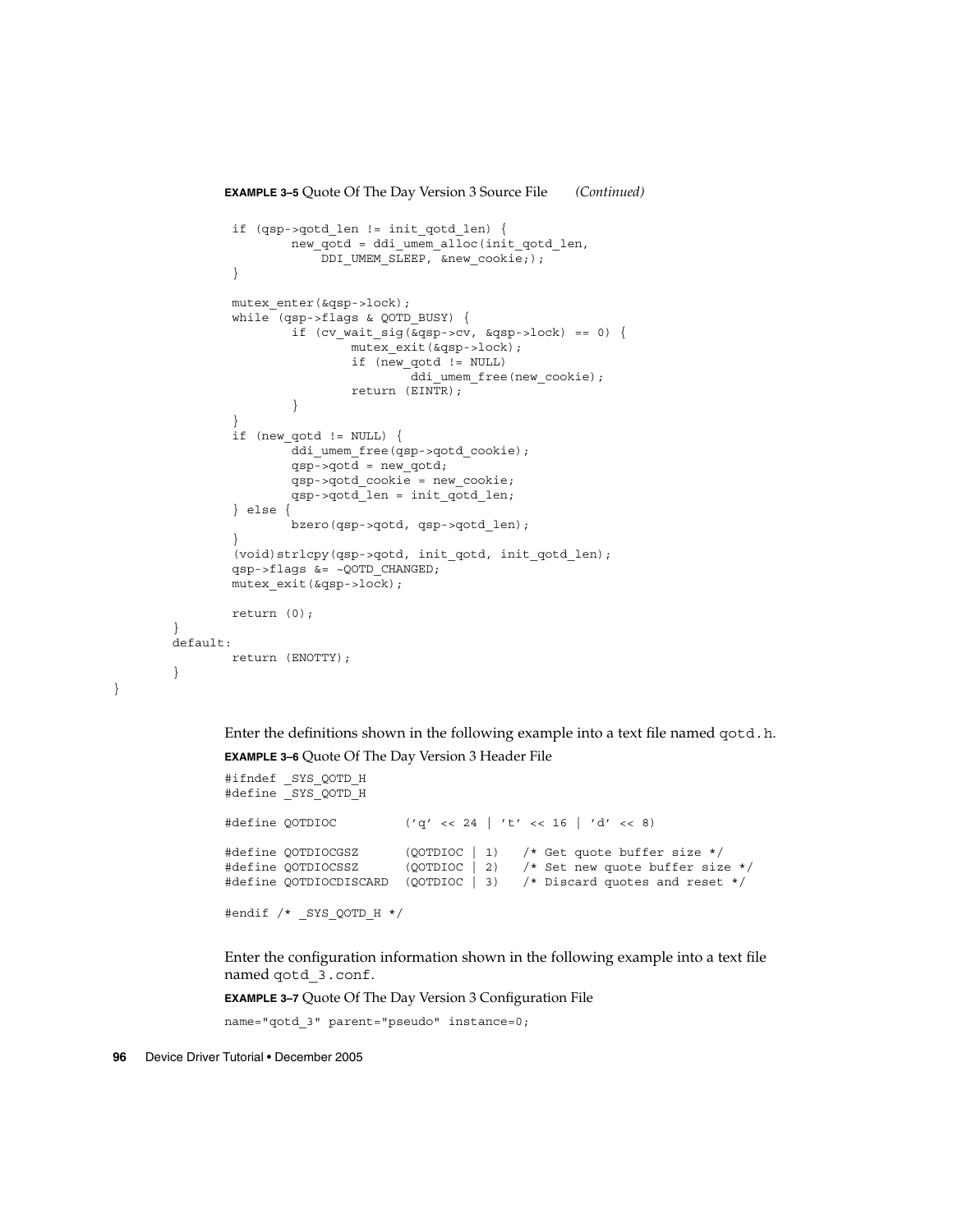## <span id="page-96-0"></span>Building and Installing Quote Of The Day Version 3

Compile and link the driver. The following example shows compiling and linking for a 32-bit architecture:

```
% cc -D_KERNEL -c qotd_3.c
% ld -r -o qotd_3 qotd_3.o
```
Make sure you are user root when you install the driver.

Copy the driver binary to the  $/$ tmp directory as discussed in ["Building and Installing](#page-53-0) [the Template Driver"](#page-53-0) on page 54.

```
# cp qotd_3 /tmp
# ln -s /tmp/qotd_3 /usr/kernel/drv/qotd_3
```
Copy the configuration file to the kernel driver area of the system.

```
# cp qotd_3.conf /usr/kernel/drv
```
In a separate window, enter the following command:

```
% tail -f /var/adm/messages
```
Make sure you are user root when you load the driver. Use the add  $drv(1M)$ command to load the driver:

```
# add_drv qotd_3
```
You should see the following messages in the window where you are viewing /var/adm/messages:

```
date time machine pseudo: [ID 129642 kern.info] pseudo-device: qotd_30
date time machine genunix: [ID 936769 kern.info] qotd_30 is /pseudo/qotd_3@0
```
## Using Quote Of The Day Version 3

This section describes how to read and write the qotd\_3 device and how to test the driver's I/O controls. The I/O controls include retrieving the size of the storage buffer, setting a new size for the storage buffer, and reinitializing the storage buffer size and contents.

### Reading the Device

When you access this qotd 3 device for reading, the command you use to access the device retrieves the data from the device node. The command then displays the data in the same way that the command displays any other input. To get the name of the device special file, look in the /devices directory: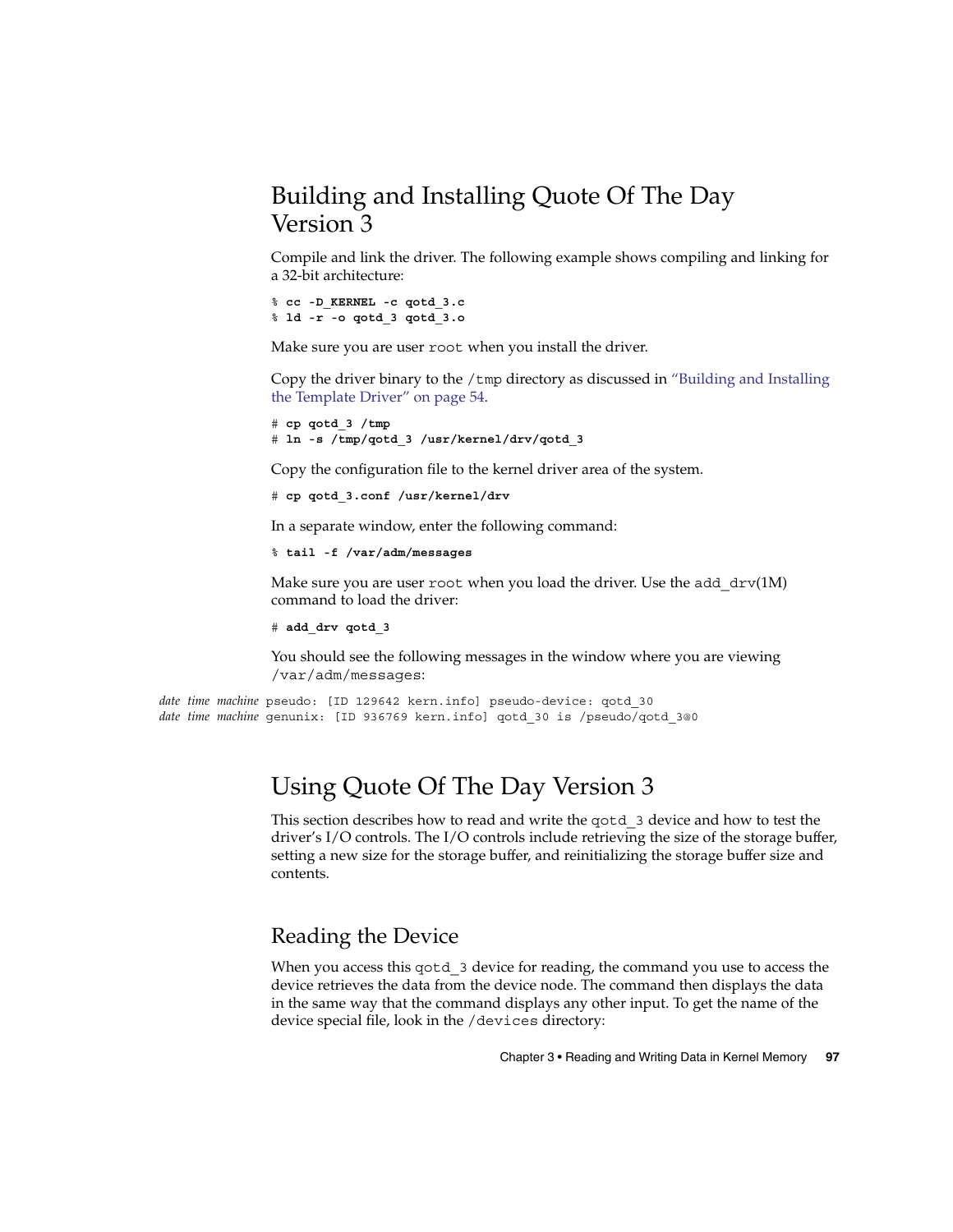<span id="page-97-0"></span>% **ls -l /devices/pseudo/qotd\*** crw------- 1 root sys 122, 0 *date time* /devices/pseudo/qotd\_3@0:qotd\_3

To read the  $q$ otd  $3$  device, you can use the cat(1) command:

```
# cat /devices/pseudo/qotd_3@0:qotd_3
On the whole, I'd rather be in Philadelphia. - W. C. Fields
```
## Writing the Device

To write to the qotd\_3 device, you can redirect command-line input:

```
# echo "A life is not important except in the impact it has on others.
- Jackie Robinson" >> /devices/pseudo/qotd_3@0:qotd_3
# cat /devices/pseudo/qotd_3@0:qotd_3
A life is not important except in the impact it has on others. - Jackie
Robinson
```
## Exercising the Driver's I/O Controls

In addition to changes in the driver, Quote Of The Day Version 3 introduces a new utility program. The qotdctl command enables you to test the driver's I/O controls.

The source for this command is shown in [Example 3–8.](#page-98-0) Compile the gotdctl utility as follows:

% **cc -o qotdctl qotdctl.c**

The qotdctl command has the following options:

- -g Get the size that is currently allocated. Call the ioctl(9E) entry point of the driver with the QOTDIOCGSZ request. The QOTDIOCGSZ request reports the current size of the space allocated for the quotation.
- -s *size* Set the new size to be allocated. Call the ioctl(9E) entry point of the driver with the QOTDIOCSSZ request. The QOTDIOCSSZ request sets a new size for the quotation space.
- -r Discard the contents and reset the device. Call the ioctl(9E) entry point of the driver with the QOTDIOCDISCARD request.

Invoking qotdctl with the -r option is the only way to unset the QOTD\_CHANGED flag in the device. The device cannot be detached while the QOTD\_CHANGED flag is set. This protects the contents of the ramdisk device from being unintentionally or automatically removed. For example, a device might be automatically removed by the automatic device unconfiguration thread.

When you are no longer interested in the contents of the device, run the qotdctl command with the -r option. Then you can remove the device.

-h Display help text.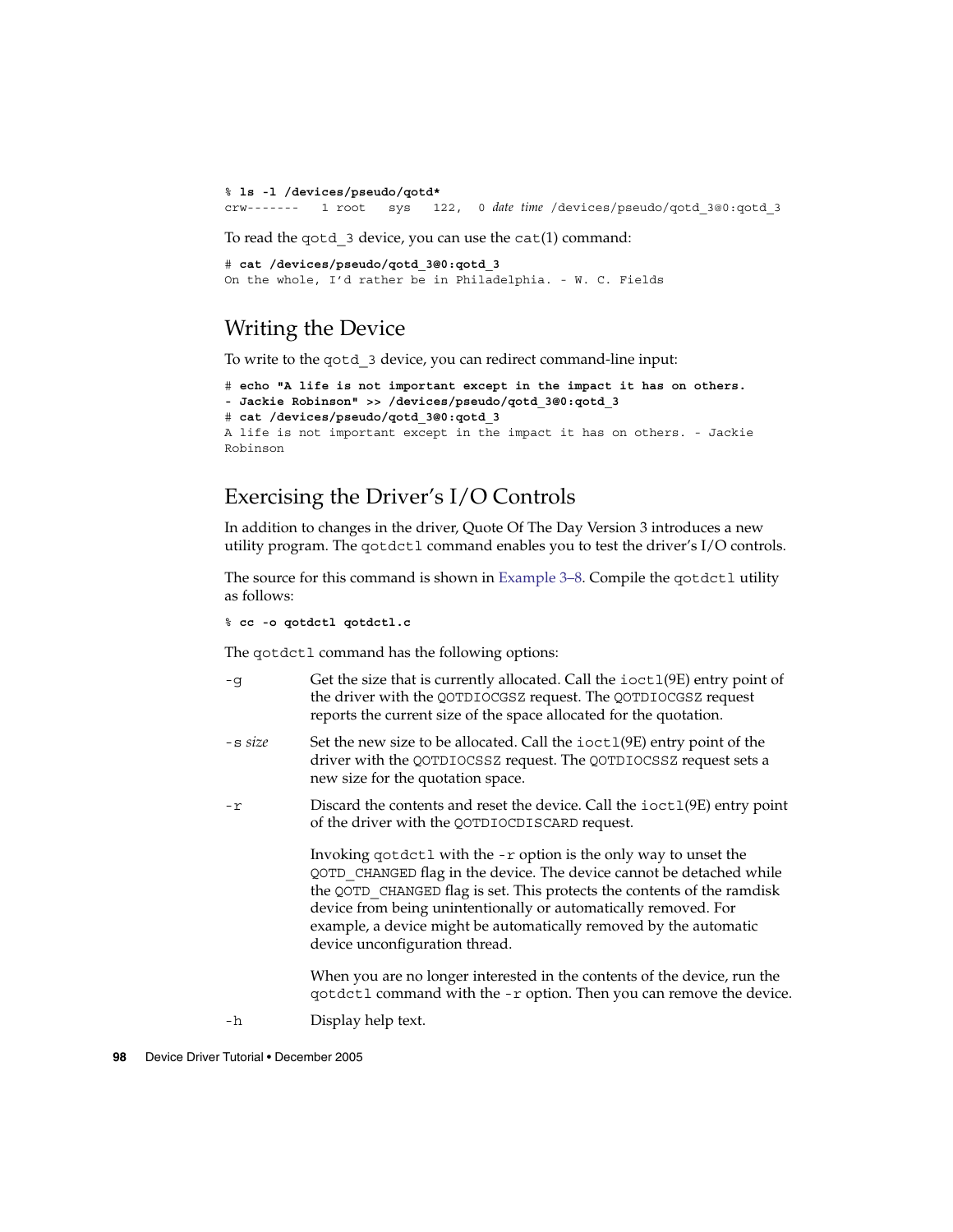<span id="page-98-0"></span>-V Display the version number of the qotdctl command.

-d *device* Specify the device node to use. The default value is /dev/qotd0.

Use the qotdctl command to test the driver's I/O controls:

```
# ./qotdctl -V
qotdctl 1.0
# ./qotdctl -h
Usage: ./qotdctl [-d device] \{-g \mid -h \mid -r \mid -s \text{ size } | -V\}# ./qotdctl -g
open: No such file or directory
```
By default, the qotdctl command accesses the /dev/qotd0 device. The qotd 3 device in this example is /devices/pseudo/qotd\_3@0:qotd\_3. Either define a link from /dev/qotd0 to /devices/pseudo/qotd\_3@0:qotd\_3 or use the -d option to specify the correct device:

```
# ./qotdctl -d /devices/pseudo/qotd_3@0:qotd_3 -g
128
# ./qotdctl -d /devices/pseudo/qotd_3@0:qotd_3 -s 512
# ./qotdctl -d /devices/pseudo/qotd_3@0:qotd_3 -g
512
# ./qotdctl -d /devices/pseudo/qotd_3@0:qotd_3 -r
# cat /devices/pseudo/qotd_3@0:qotd_3
On the whole, I'd rather be in Philadelphia. - W. C. Fields
```
If you try to remove the device now, you will receive an error message:

# **rem\_drv qotd\_3** Device busy Cannot unload module: qotd\_3 Will be unloaded upon reboot.

The device is still marked busy because you have not told the driver that you are no longer interested in this device. Run the qotdctl command with the -r option to unset the QOTD CHANGED flag in the driver and mark the device not busy:

```
# ./qotdctl -r
```
Enter the source code shown in the following example into a text file named qotdctl.c.

**EXAMPLE 3–8** Quote Of The Day I/O Control Command Source File

```
#include <sys>
#include <fcntl.h>
#include <stdio.h>
#include <unistd.h>
#include <errno.h>
#include <stdlib.h>
#include "qotd.h"
static const char *DEFAULT DEVICE = "/dev/qotd0";
```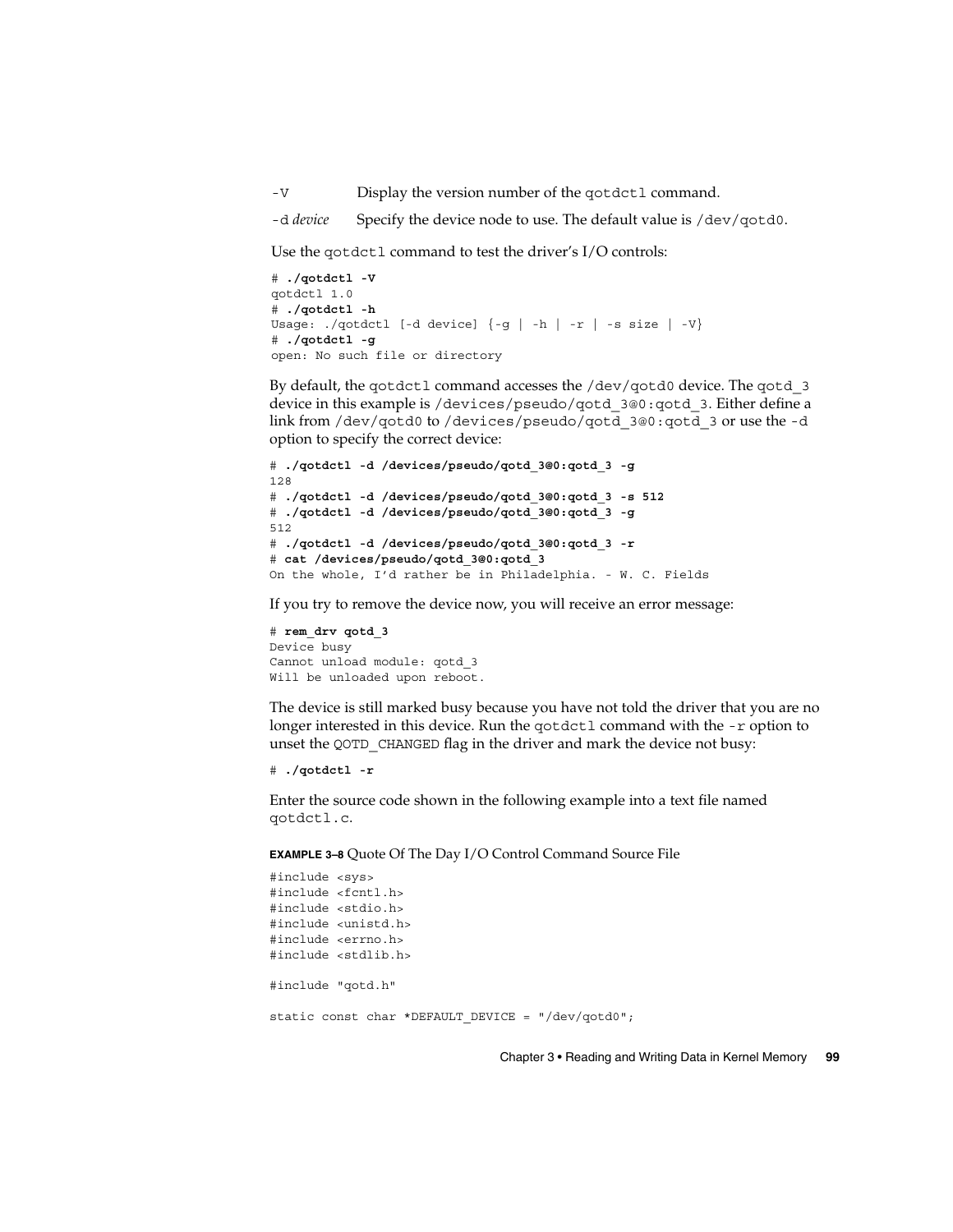```
static const char *VERSION = "1.0";
static void show usage(const char *);
static void get_size(const char *);
static void set size(const char *, size t);
static void reset_dev(const char *);
int
main(int argc, char *argv[])
{
        int op = -1;
       int opt;
       int invalid usage = 0;
       size t sz arg;
       const char *device = DEFAULT DEVICE;
        while ((opt = getopt(argc, argv,
            "d:(device)g(get-size)h(help)r(reset)s:(set-size)V(version)"))
            != -1) {
                switch (opt) {
               case 'd':
                        device = optarg;
                        break;
                case 'g':
                        if (op >= 0)invalid_usage++;
                        op = QOTDIOCGSZ;
                        break;
                case 'h':
                        show_usage(argv[0]);
                        ext(0);/*NOTREACHED*/
                case 'r':
                        if (op \ge 0)invalid_usage++;
                        op = QOTDIOCDISCARD;
                        break;
                case 's':
                        if (op \ge 0)invalid_usage++;
                        op = QOTDIOCSSZ;
                        sz_arg = (size_t)atol(optarg);
                        break;
                case 'V':
                        (void) printf("qotdctl %s\n", VERSION);
                        exit(0);/*NOTREACHED*/
                default:
                        invalid_usage++;
                        break;
                }
        }
```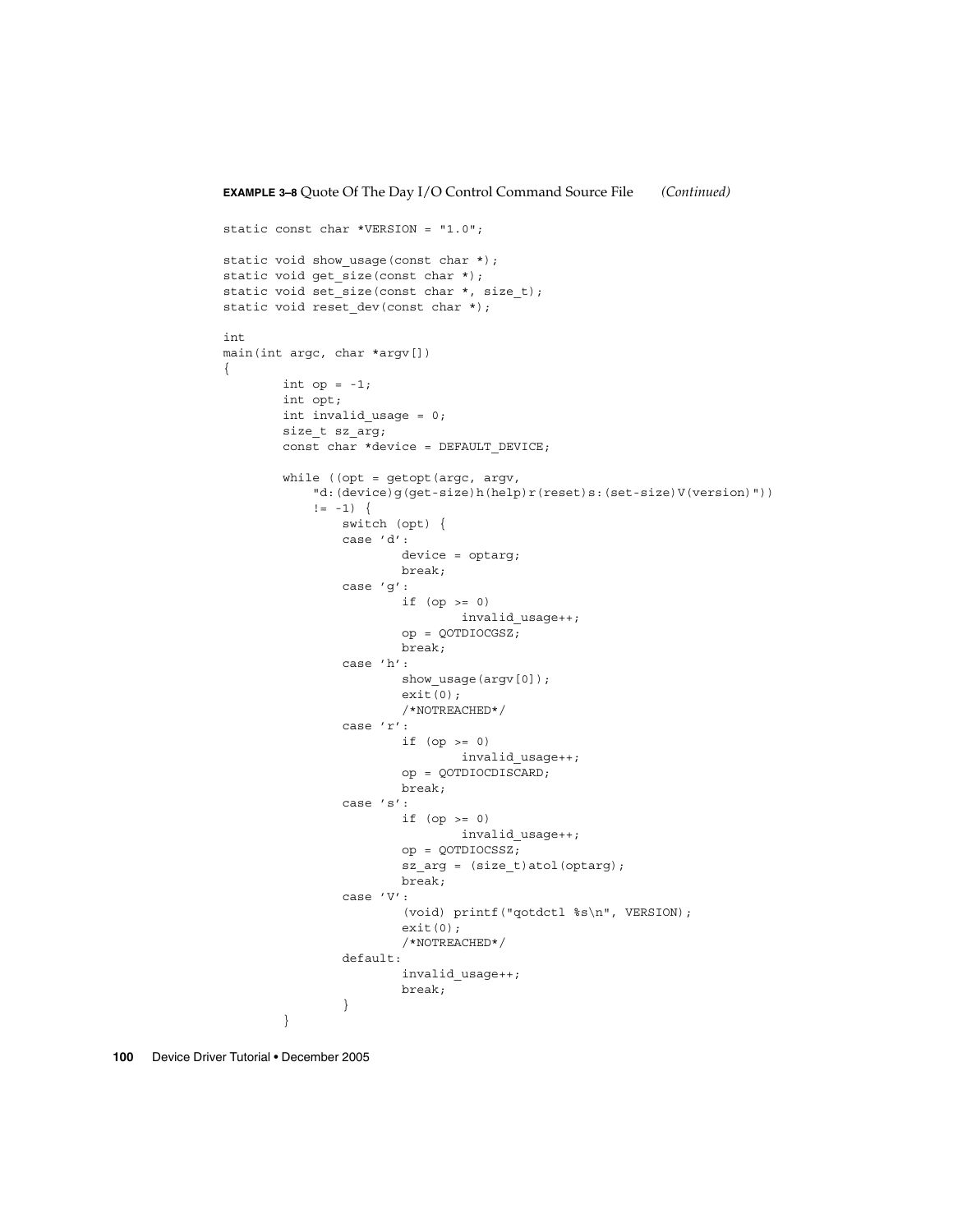```
if (invalid_usage > 0 || op < 0) {
                show usage(argv[0]);
                ext(1);}
        switch (op) {
        case QOTDIOCGSZ:
                get_size(device);
                break;
        case QOTDIOCSSZ:
                set_size(device, sz_arg);
                break;
        case QOTDIOCDISCARD:
                reset dev(device);
                break;
        default:
                (void) fprintf(stderr,
                   "internal error - invalid operation %d\n", op);
                exit(2);}
        return (0);
}
static void
show_usage(const char *execname)
{
        (void) fprintf(stderr,
         "Usage: %s [-d device] \{-g \mid -h \mid -r \mid -s \text{ size } | -V\}\n", execname);
}
static void
get_size(const char *dev)
{
        size t sz;
        int fd;
        if ((fd = open(dev, 0_RDONLY)) < 0) {
                perror("open");
                exit(3);}
        if (ioctl(fd, QOTDIOCGSZ, &sz;) < 0) {
                perror("QOTDIOCGSZ");
                exit(4);}
        (void) close(fd);
        (void) printf("%zu\n", sz);
}
```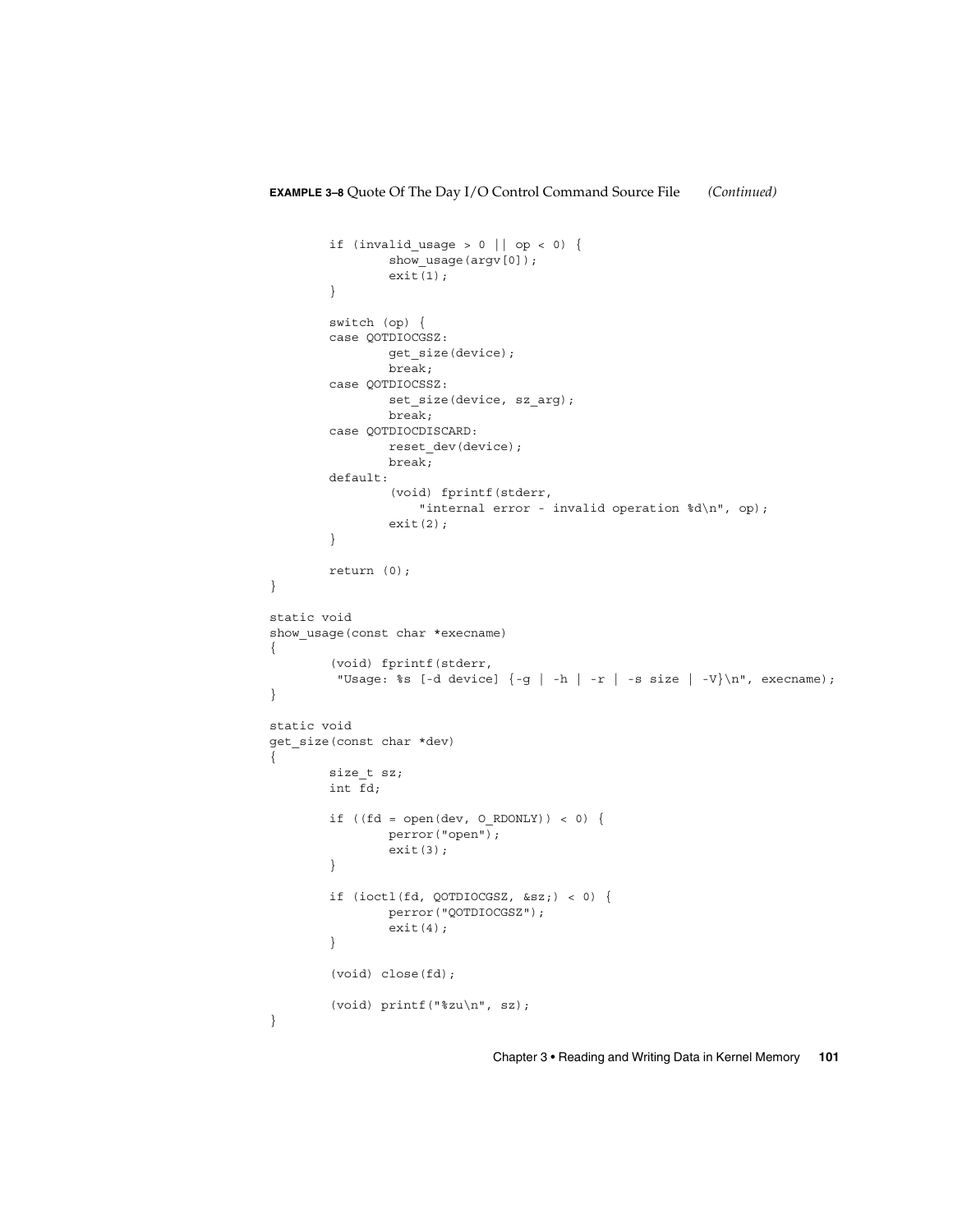```
static void
set_size(const char *dev, size_t sz)
{
       int fd;
        if ((fd = open(dev, O_RDWR)) < 0) {
               perror("open");
                exit(3);
        }
        if (ioctl(fd, QOTDIOCSSZ, &sz;) < 0) {
               perror("QOTDIOCSSZ");
                exit(4);}
        (void) close(fd);
}
static void
reset_dev(const char *dev)
{
       int fd;
        if ((fd = open(dev, O_RDWR)) < 0) {
                perror("open");
                exit(3);
        }
        if (ioctl(fd, QOTDIOCDISCARD) < 0) {
               perror("QOTDIOCDISCARD");
                exit(4);}
       (void) close(fd);
}
```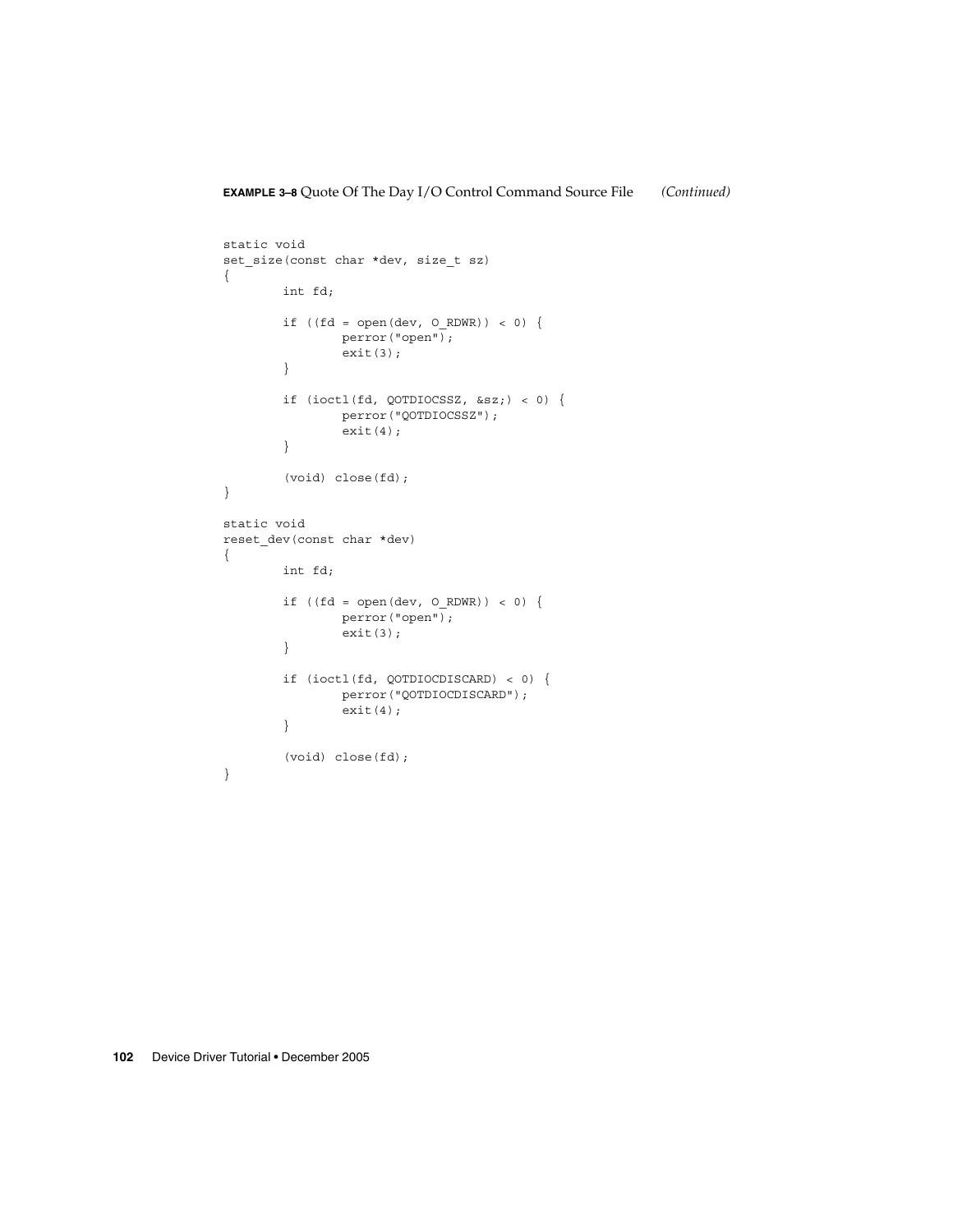#### CHAPTER **4**

# Tips for Developing Device Drivers

This chapter provides some general guidelines for writing device drivers. The guidelines are organized into the following categories:

- "Device Driver Coding Tips" on page 103
- *["Device Driver Testing Tips"](#page-104-0)* on page 105
- ["Device Driver Debugging and Tuning Tips"](#page-106-0) on page 107

# Device Driver Coding Tips

Use these guidelines when you write the code for your driver:

- Use a prefix based on the name of your driver to give global variables and functions unique names.
- If you are basing your design on an existing driver, modify the configuration file before adding the driver.

The  $-$ n option in the add  $drv(1M)$  command enables you to update the system configuration files for a driver without loading or attaching the driver.

■ Use the cmn err() function to log driver activity.

You can use the cmn\_err(9F) function to display information from your driver similar to the way you might use print statements to display information from a user program. The cmn  $err(9F)$  function writes low priority messages to /dev/log. The syslogd(1M) daemon reads messages from /dev/log and writes low priority messages to /var/adm/messages. Use the following command to monitor the output from your cmn  $err(9F)$  messages:

% **tail -f /var/adm/messages**

■ Clean up allocations and other initialization activities when the driver exits.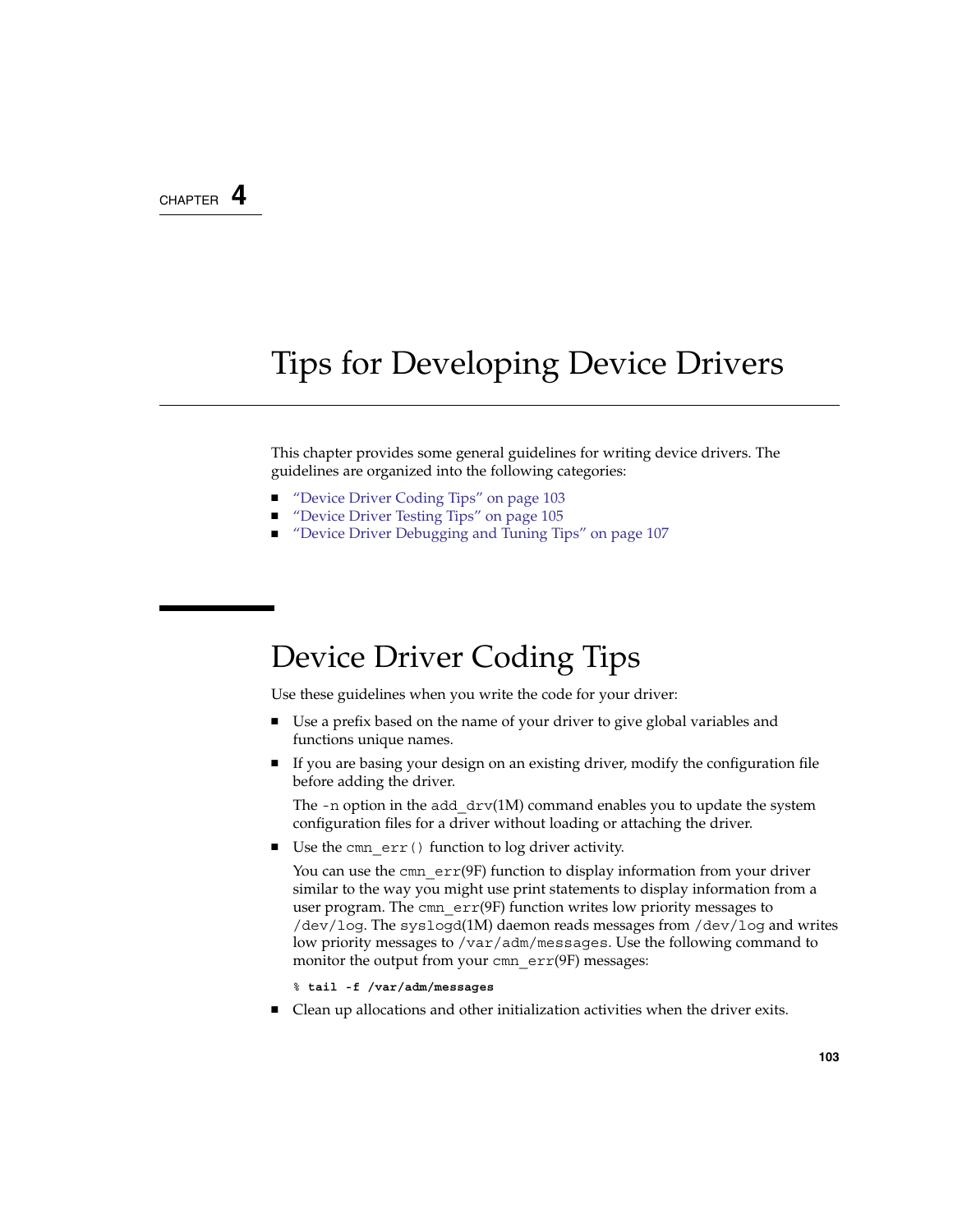When the driver exits, whether intentionally or prematurely, you need to perform such tasks as closing opened files, freeing allocated memory, releasing mutex locks, and destroying any mutexes that have been created. In addition, the system must be able to close all minor devices and detach driver instances even after the hardware fails. An orderly approach is to reverse \_init() actions in the \_fini() routine, reverse open() operations in the close() routine, and reverse attach() operations in the detach() routine.

■ Use assert(9F) to catch unexpected error returns.

ASSERT() is a macro that halts the kernel execution if a condition that was expected to be true turns out to be false. To activate ASSERT(), you need to include the sys/debug.h header file and specify the DEBUG preprocessor symbol during compilation.

Use mutex owned() to validate and document locking requirements.

The mutex owned(9F) function helps determine whether the current thread owns a specified mutex. To determine whether a mutex is held by a thread, use mutex\_owned() within ASSERT().

Use conditional compilation to toggle "costly" debugging features.

The Solaris OS provides various debugging functions, such as assert() and mutex-owned(), that can be turned on by specifying the DEBUG preprocessor symbol when the driver is compiled. With conditional compilation, unnecessary code can be removed from the production driver. This approach can also be accomplished by using a global variable.

- Use a separate instance of the driver for each device to be controlled.
- Use DDI functions as much as possible in your device drivers.

These interfaces shield the driver from platform-specific dependencies such as mismatches between processor and device endianness and any other data order dependencies. With these interfaces, a single-source driver can run on the SPARC platform, x86 platform, and related processor architectures.

■ Anticipate corrupted data.

Always check that the integrity of data before that data is used. The driver must avoid releasing bad data to the rest of the system.

- A device should only write to DMA buffers that are controlled solely by the driver. This technique prevents a DMA fault from corrupting an arbitrary part of the system's main memory.
- Use the ddi\_umem\_alloc(9F) function when you need to make DMA transfers. This function guarantees that only whole, aligned pages are transferred.
- Set a fixed number of attempts before taking alternate action to deal with a stuck interrupt.

The device driver must not be an unlimited drain on system resources if the device locks up. The driver should time out if a device claims to be continuously busy. The driver should also detect a pathological (stuck) interrupt request and take appropriate action.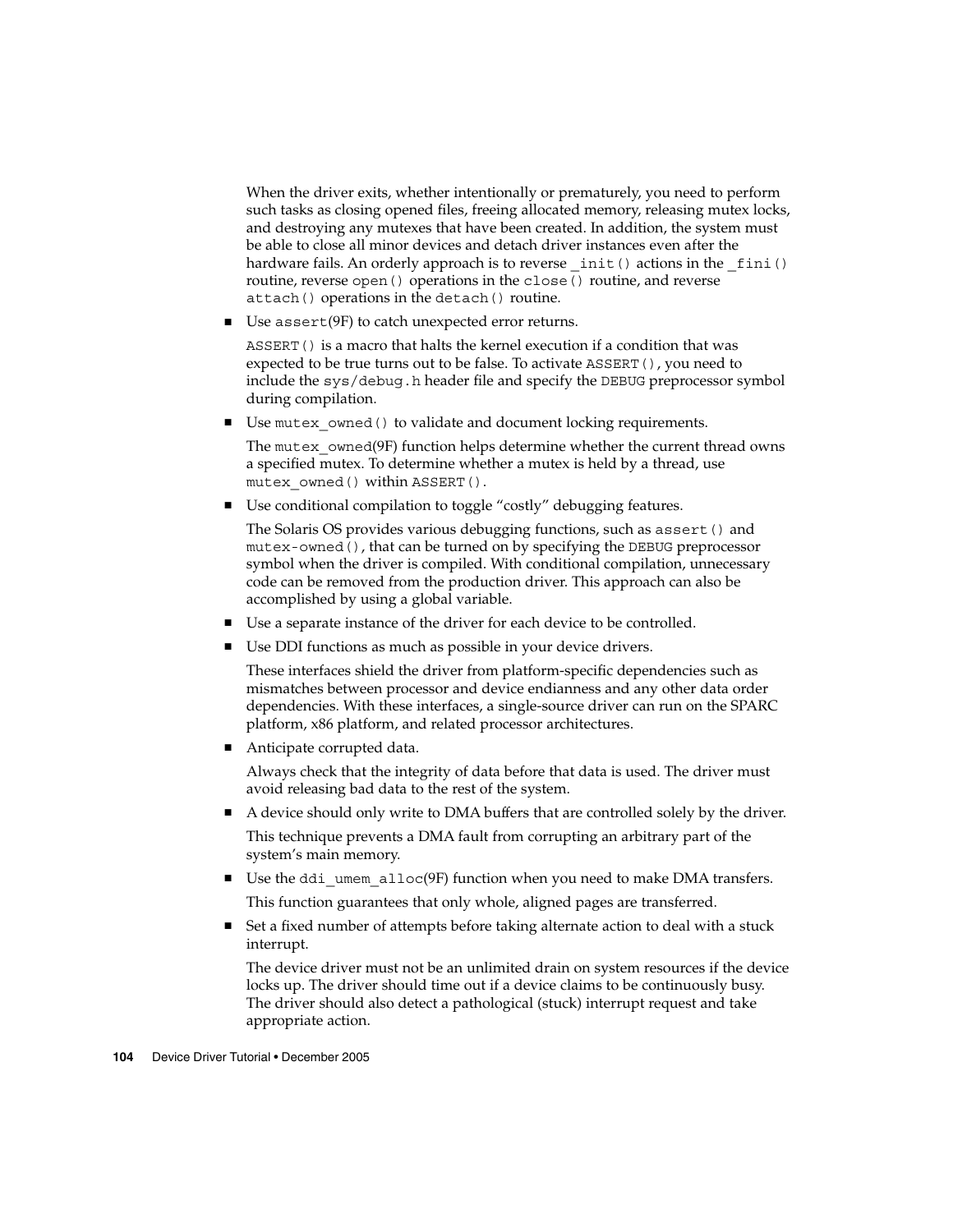<span id="page-104-0"></span>■ Use care when setting the sequence for mutex acquisitions and releases so as to avoid unwanted thread interactions if a device fails.

See "Thread Interaction" in *Writing Device Drivers* for more information.

■ Check for malformed ioctl() requests from user applications.

User requests can be potentially and intentionally destructive. The design of the driver should take into consideration the construction of each type of potential ioctl() request.

■ Try to avoid situations where a driver continues to function without detecting a device failure.

A driver should switch to an alternative device rather than try to work around a device failure.

■ All device drivers in the Solaris OS must support hotplugging.

All devices need to be able to be installed or removed without requiring a reboot of the system.

■ All device drivers should support power management.

Power management provides the ability to control and manage the electrical power usage of a computer system or device. Power management enables systems to conserve energy by using less power when idle and by shutting down completely when not in use.

■ Apply the volatile keyword to any variable that references a device register.

Without the volatile keyword, the compile-time optimizer can delete important accesses to a register.

■ Perform periodic health checks to detect and report faulty devices.

A periodic health check should include the following activities:

- Check any register or memory location on the device whose value might have been altered since the last poll.
- Timestamp outgoing requests such as transmit blocks or commands that are issued by the driver.
- Initiate a test action on the device that should be completed before the next scheduled check.

# Device Driver Testing Tips

Testing a device driver can cause the system to panic and can harm the kernel. The following tips can help you avoid problems when testing your driver:

Install the driver in a temporary location.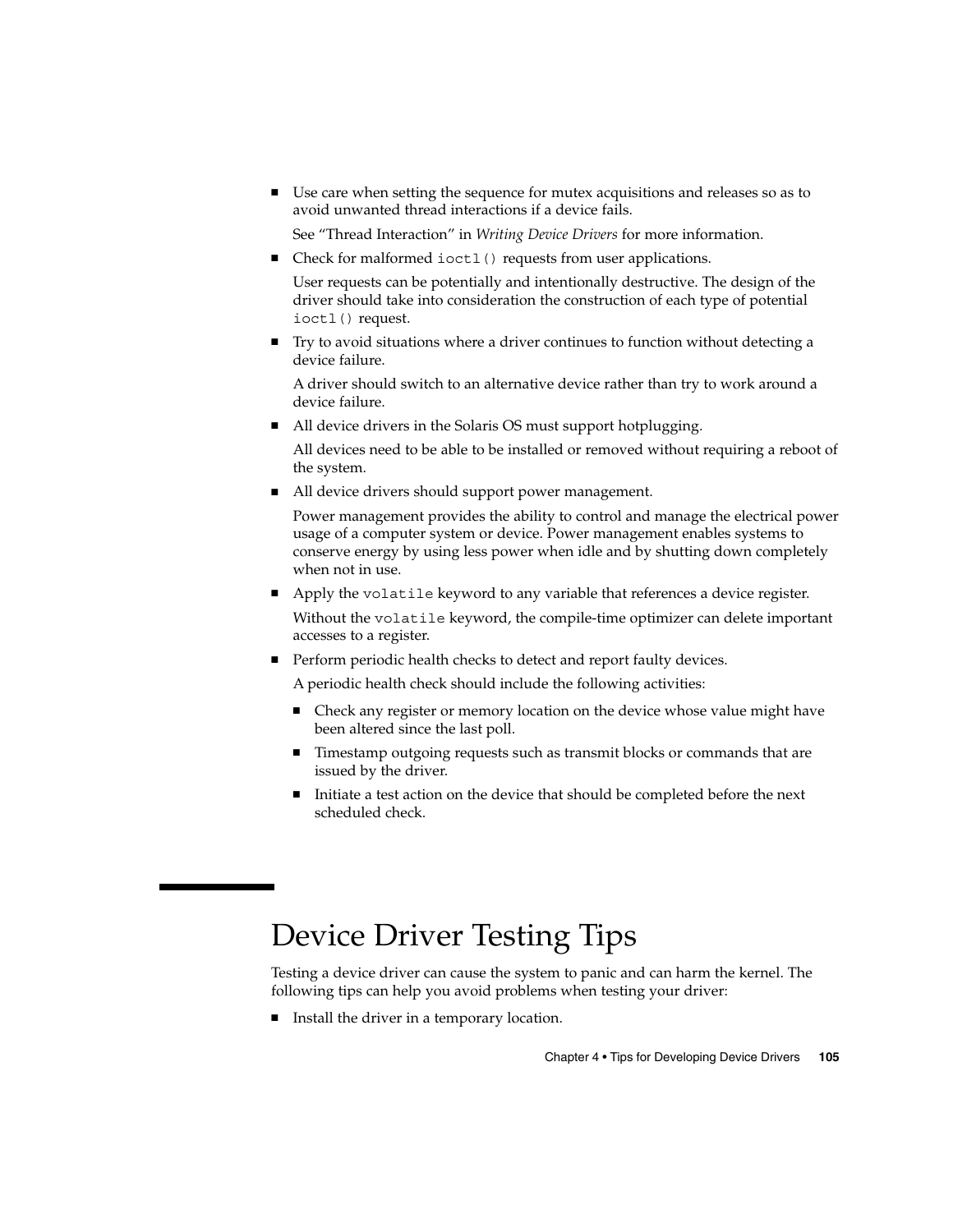Install drivers in the /tmp directory until you are finished modifying and testing the  $\int$ info(),  $\int$ init(), and attach() routines. Copy the driver binary to the /tmp directory. Link to the driver from the kernel driver directory.

If a driver has an error in its  $info()$ ,  $init()$ , or attach() function, your machine could get into a state of infinite panic. The Solaris OS automatically reboots itself after a panic. The Solaris OS loads any drivers it can during boot. If you have an error in your attach() function that panics the system when you load the driver, then the system will panic again when it tries to reboot after the panic. The system will continue the cycle of panic, reboot, panic as it attempts to reload the faulty driver every time it reboots after panic.

To avoid an infinite panic, keep the driver in the /tmp area until it is well tested. Link to the driver in the  $/$ tmp area from the kernel driver area. The Solaris OS removes all files from the /tmp area every time the system reboots. If your driver causes a panic, the Solaris OS reboots successfully because the driver has been removed automatically from the /tmp area. The link in the kernel driver area points to nothing. The faulty driver did not get loaded, so the system does not go back into a panic. You can modify the driver, copy it again to the  $/\text{tmp}$  area, and continue testing and developing. When the driver is well tested, copy it to the /usr/kernel/drv area so that it will remain available after a reboot.

The following example shows you where to link the driver for a 32-bit platform. For other architectures, see the instructions in ["Installing a Driver"](#page-25-0) on page 26.

```
# cp mydriver /tmp
# ln -s /tmp/mydriver /usr/kernel/drv/mydriver
```
■ Use a serial connection to control your test machine from a separate host system.

This technique is explained in "Testing With a Serial Connection" in *Writing Device Drivers*.

■ Use an alternate kernel.

Booting from a copy of the kernel and the associated binaries rather than from the default kernel avoids inadvertently rendering the system inoperable.

Use an additional kernel module to experiment with different kernel variable settings.

This approach isolates experiments with the kernel variable settings. See "Setting Up Test Modules" in *Writing Device Drivers*.

Make contingency plans for potential data loss on a test system.

If your test system is set up as a client of a server, then you can boot from the network if problems occur. You could also create a special partition to hold a copy of a bootable root file system. See "Avoiding Data Loss on a Test System" in *Writing Device Drivers*.

- Capture system crash dumps if your test system panics.
- Use  $f$  sck(1M) to repair the damaged root file system temporarily if your system crashes during the attach(9E) process so that any crash dumps can be salvaged. See "Recovering the Device Directory" in *Writing Device Drivers*.
- $\blacksquare$  Install drivers in the /tmp directory until you are finished modifying and testing the  $info()$ ,  $init()$ , and  $attach()$  routines.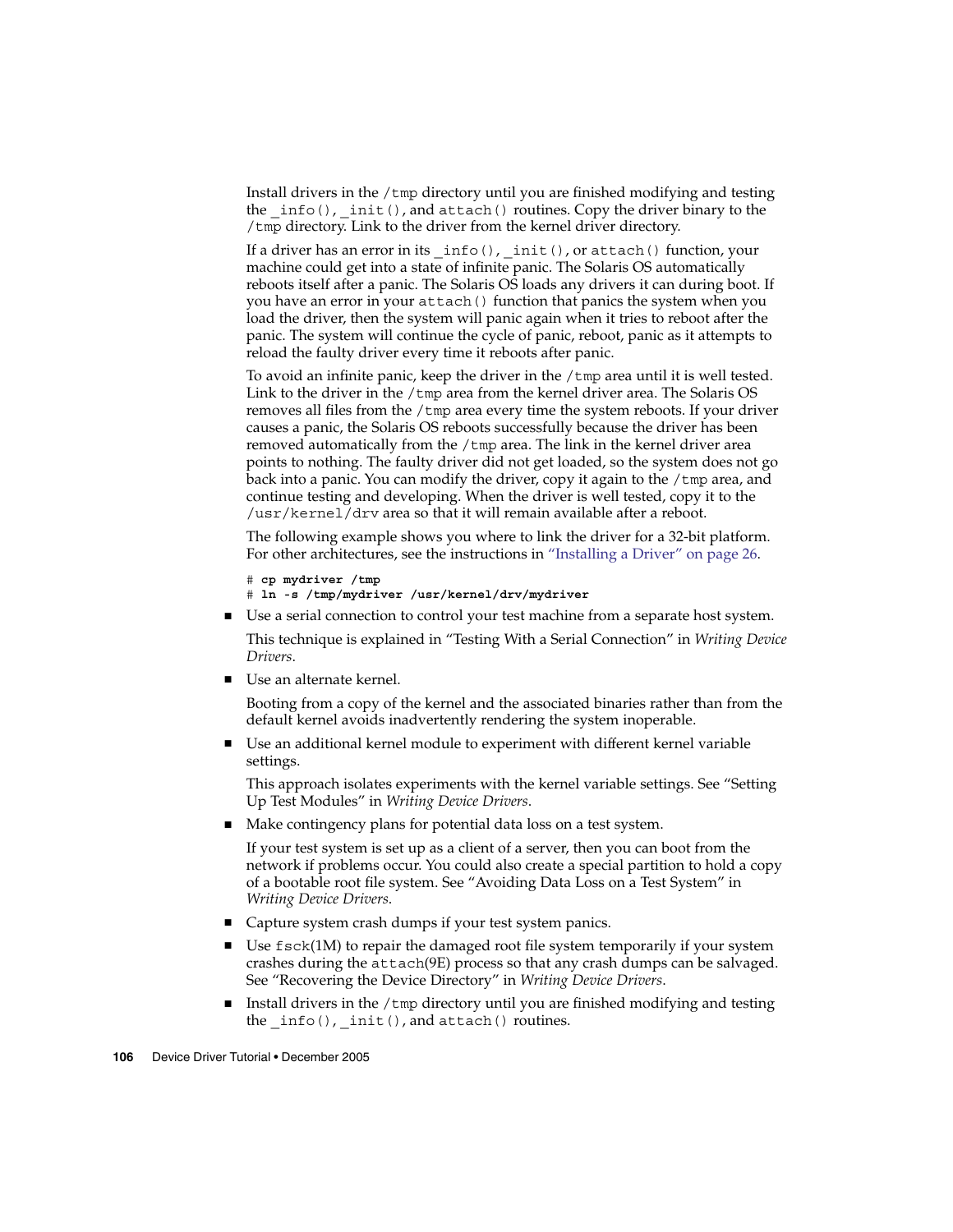<span id="page-106-0"></span>Keep a driver in the /tmp directory until the driver has been well tested. If a panic occurs, the driver will be removed from /tmp directory and the system will reboot successfully.

# Device Driver Debugging and Tuning Tips

The Solaris OS provides various tools for debugging and tuning your device driver:

■ Use the kmdb(1) kernel debugger for runtime debugging.

The kmdb debugger provides typical runtime debugger facilities, such as breakpoints, watch points, and single-stepping. For more information, see *Solaris Modular Debugger Guide*.

■ Use the mdb(1) modular debugger for postmortem debugging.

Postmortem debugging is performed on a system crash dump rather than on a live system. With postmortem debugging, the same crash dump can be analyzed by different people or processes simultaneously. In addition, mdb allows you to create special macros called *dmods* to perform rigorous analysis on the dump. For more information, see *Solaris Modular Debugger Guide*.

- Use the kstat(3KSTAT) facility to export module-specific kernel statistics for your device driver.
- Use the DTrace facility to add instrumentation to your driver dynamically so that you can perform tasks such as analyzing the system and measuring performance. For information on DTrace, see the *Solaris Dynamic Tracing Guide*.
- If your driver does not behave as expected on a 64-bit platform, make sure you are using a 64-bit driver. By default, compilation on the Solaris OS yields a 32-bit result on every architecture. To obtain a 64-bit result, follow the instructions in ["Building](#page-23-0) a Driver" [on page 24.](#page-23-0)

Use the file(1) command to determine whether you have a 64-bit driver.

```
% file qotd_3
qotd_3: ELF 32-bit LSB relocatable 80386 Version 1
```
■ If your driver seems to have an error in a function that you did not write, make sure you have called that function with the correct arguments and specified the correct include files. Many kernel functions have the same names as system calls and user functions. For example, read() and write() can be system calls, user library functions, or kernel functions. Similarly, ioctl() and mmap() can be system calls or kernel functions. The man mmap command displays the mmap(2) man page. To see the arguments, description, and include files for the kernel function, use the man mmap.9e command. If you do not know whether the function you want is in section 9E or section 9F, use the man -l mmap command, for example.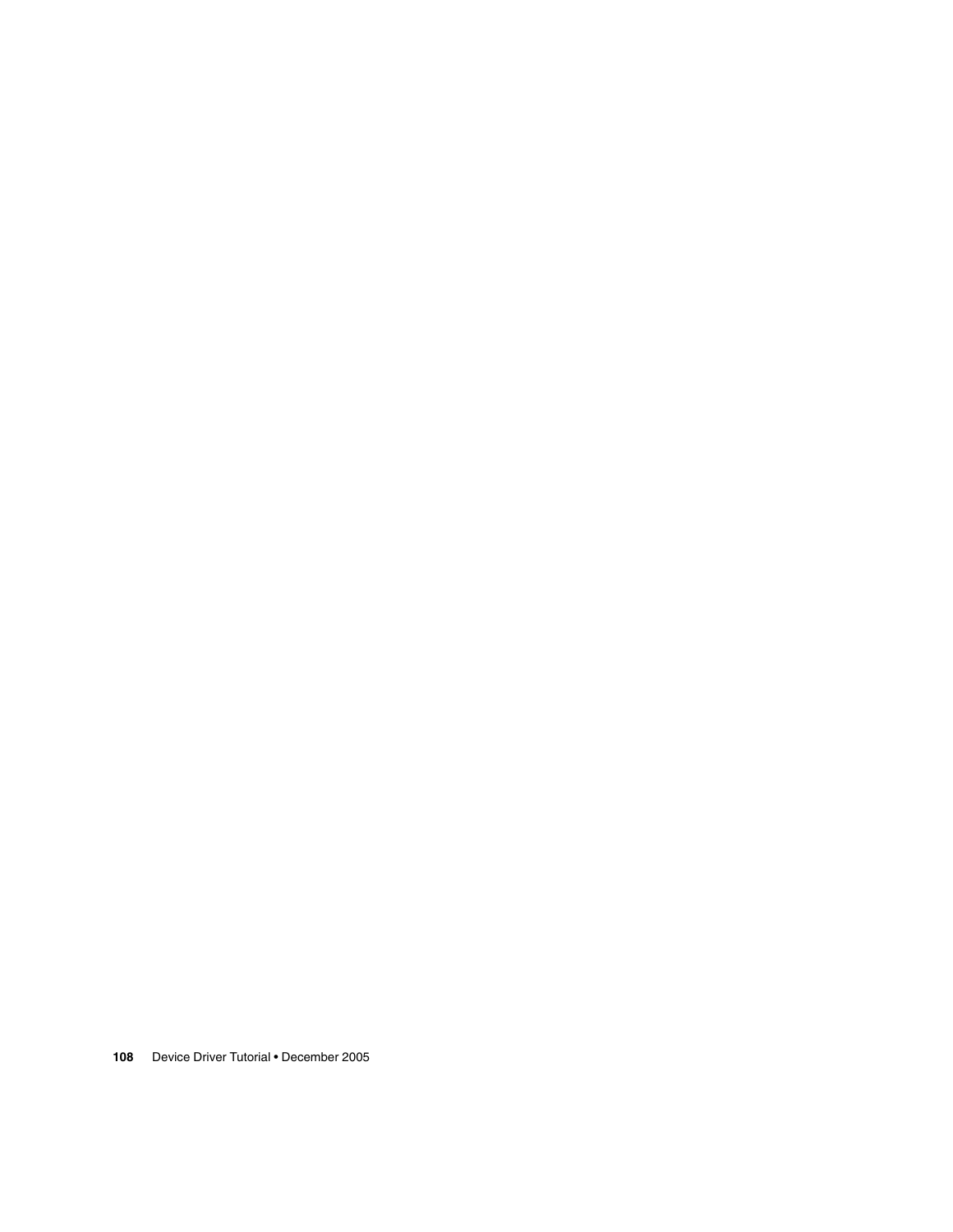# Index

# **A**

add\_drv command, [27-28,](#page-26-0) [55-56](#page-54-0) use in modifying existing drivers, [103](#page-102-0) alternate kernels, use in testing, [106](#page-105-0) ASSERT() kernel function, [67,](#page-66-0) [70,](#page-69-0) [75-76,](#page-74-0) [104](#page-103-0) attach() entry point, [26-27,](#page-25-0) [37-44,](#page-36-0) [68-69,](#page-67-0) [105](#page-104-0)

#### **B**

blk device, [20](#page-19-0) block device, [20](#page-19-0) boot command, [18](#page-17-0) bzero() kernel function, [86](#page-85-0)

# **C**

cat command, [56](#page-55-0) cb\_ops driver structure, [15-17,](#page-14-0) [48-53,](#page-47-0) [84-85](#page-83-0) cc command, [25-26](#page-24-0) character device, [20](#page-19-0) close() entry point, [44-48,](#page-43-0) [69](#page-68-0) cmn\_err() kernel function, [34,](#page-33-0) [54-57,](#page-53-0) [63,](#page-62-0) [103](#page-102-0) commands add\_drv, [27-28,](#page-26-0) [55-56,](#page-54-0) [103](#page-102-0) boot, [18](#page-17-0) cat, [56](#page-55-0) cc, [25-26](#page-24-0) dmesg, [69](#page-68-0) echo, [56](#page-55-0) fsck, [106](#page-105-0) gcc, [26](#page-25-0)

commands (Continued) kernel, [17-18](#page-16-0) ld, [13,](#page-12-0) [25-26,](#page-24-0) [36](#page-35-0) mknod, [19](#page-18-0) modinfo, [27,](#page-26-0) [55,](#page-54-0) [76](#page-75-0) modload, [55](#page-54-0) modunload, [57](#page-56-0) more, [76](#page-75-0) prtconf, [19,](#page-18-0) [20,](#page-19-0) [25,](#page-24-0) [28,](#page-27-0) [55,](#page-54-0) [76](#page-75-0) prtpicl, [20](#page-19-0) rem\_drv, [28,](#page-27-0) [57](#page-56-0) syslogd, [54-57,](#page-53-0) [65](#page-64-0) update\_drv, [28](#page-27-0) compiling, [24](#page-23-0) condition variables, [81-84](#page-80-0) conditional compilation, [104](#page-103-0) condvar() kernel functions, [83](#page-82-0) configuration files, [24,](#page-23-0) [53](#page-52-0) crash dumps, use in testing, [106](#page-105-0) cv\_broadcast() kernel function, [83-84,](#page-82-0) [85](#page-84-0) cv\_destroy() kernel function, [79,](#page-78-0) [83](#page-82-0) cv\_init() kernel function, [79,](#page-78-0) [83](#page-82-0) cv\_signal() kernel function, [83-84](#page-82-0) cv\_wait() kernel function, [83-84](#page-82-0) cv\_wait\_sig() kernel function, [83](#page-82-0)

## **D**

data loss, avoiding while testing, [106](#page-105-0) data model converting, [23,](#page-22-0) [78](#page-77-0) ddi copyin() kernel function, [14,](#page-13-0) [78,](#page-77-0) [81,](#page-80-0) [86](#page-85-0)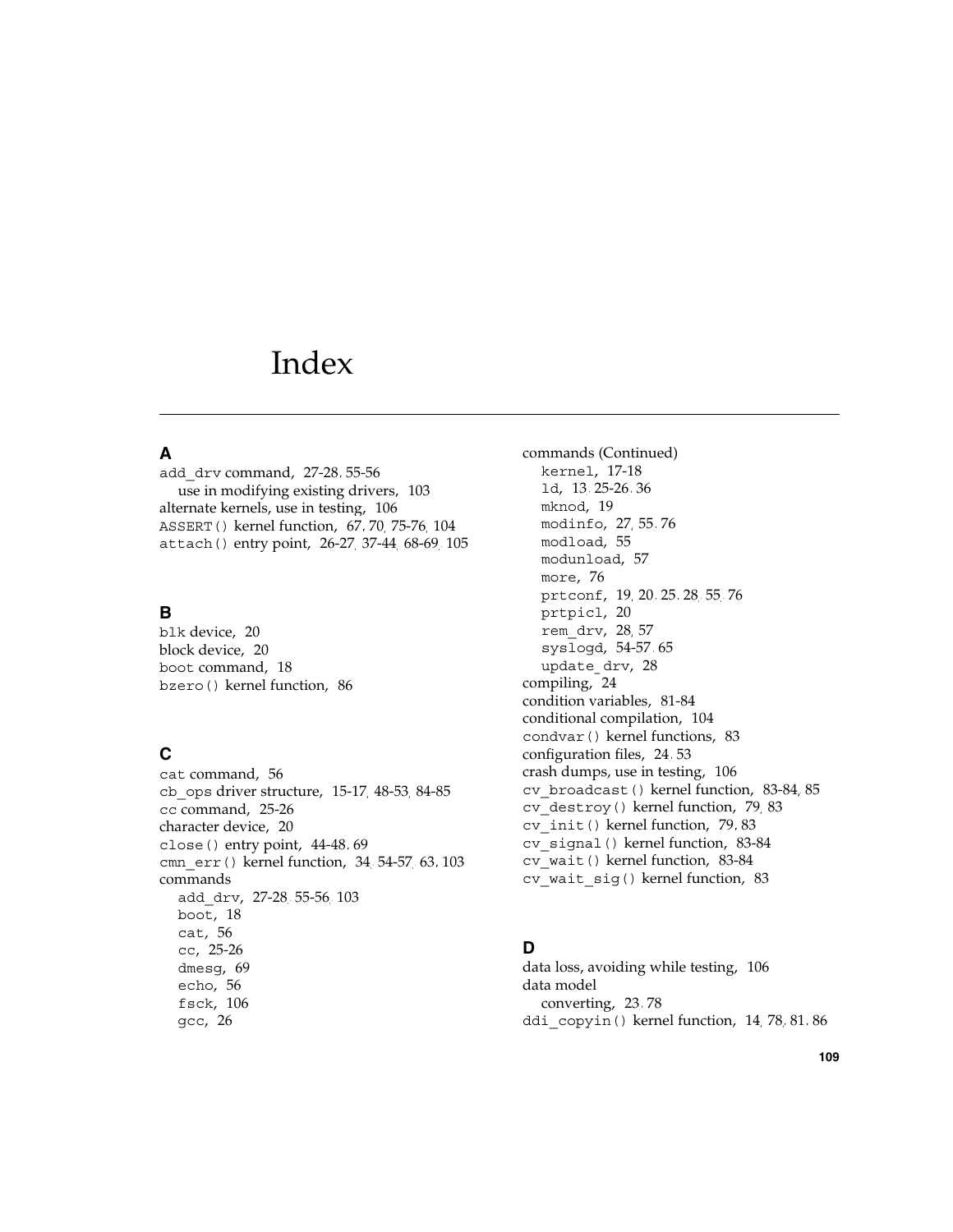ddi copyout () kernel function, [14,](#page-13-0) [78,](#page-77-0) [85](#page-84-0) ddi create minor node() kernel function, [37-44,](#page-36-0) [68-69,](#page-67-0) [78-79](#page-77-0) ddi qet instance() kernel function, [22,](#page-21-0) [40,](#page-39-0) [68-69](#page-67-0) ddi get soft state() kernel function, [67,](#page-66-0) [68-69,](#page-67-0) [69](#page-68-0) ddi model convert from() kernel function, [23,](#page-22-0) [78,](#page-77-0) [85](#page-84-0) ddi\_prop\_get\_int() kernel function, [24](#page-23-0) ddi\_prop\_lookup() kernel function, [24](#page-23-0) ddi\_prop\_op() kernel function, [37-44](#page-36-0) ddi remove minor node() kernel function, [37-44,](#page-36-0) [68,](#page-67-0) [79](#page-78-0) ddi report dev() kernel function, [69](#page-68-0) ddi soft state fini() kernel function, [67,](#page-66-0) [68](#page-67-0) ddi soft state free() kernel function, [67,](#page-66-0) [68](#page-67-0) ddi soft state init() kernel function, [67,](#page-66-0) [68](#page-67-0) ddi soft state() kernel function, [39-40](#page-38-0) ddi soft state zalloc() kernel function, [67,](#page-66-0) [68-69](#page-67-0) ddi umem alloc() kernel function, [80-81](#page-79-0) ddi umem free() kernel function, [79,](#page-78-0) [80-81](#page-79-0) debugging device drivers, tips, [107](#page-106-0) detach() entry point, [36,](#page-35-0) [37-44,](#page-36-0) [69](#page-68-0) /dev directory, [19,](#page-18-0) [20-21](#page-19-0) dev\_info device structure, [40,](#page-39-0) [41-42,](#page-40-0) [42-43](#page-41-0) dev\_ops driver structure, [15-17,](#page-14-0) [48-53](#page-47-0) devfs devices file system, [19](#page-18-0) devfsadmd devices file system administration command, [20-21](#page-19-0) device drivers, [15-17](#page-14-0) adding, [27-28](#page-26-0) coding tips, [103-105](#page-102-0) compiling, [24](#page-23-0) condition variables, [81-84](#page-80-0) conditional compilation, [104](#page-103-0) debugging tips, [107](#page-106-0) development guidelines, [103](#page-102-0) directories, [17-18](#page-16-0) adding, [18](#page-17-0) entry points, [15,](#page-14-0) [32](#page-31-0) *See also* entry points how used, [16](#page-15-0) I/O controls, [85-86,](#page-84-0) [98-102](#page-97-0)

device drivers (Continued) installing, [26-27,](#page-25-0) [105](#page-104-0) linking, [24](#page-23-0) loading, [18,](#page-17-0) [28,](#page-27-0) [55-56](#page-54-0) mutexes, [81-84](#page-80-0) naming conventions, [103](#page-102-0) recommended housekeeping, [103](#page-102-0) removing, [28,](#page-27-0) [57](#page-56-0) structures *See* driver structures test areas, [28](#page-27-0) testing, [105-107](#page-104-0) thread synchronization, [81-84](#page-80-0) tuning, [107](#page-106-0) unloading, [28,](#page-27-0) [57](#page-56-0) updating, [28](#page-27-0) device instance pointer (dip), [40,](#page-39-0) [41-42,](#page-40-0) [42-43](#page-41-0) device number, [21-22](#page-20-0) device structures dev\_info, [40,](#page-39-0) [41-42,](#page-40-0) [42-43](#page-41-0) device tree, [19-20](#page-18-0) devices blk, [20](#page-19-0) block, [18-22](#page-17-0) character, [18-22,](#page-17-0) [32-53](#page-31-0) configuration files, [24,](#page-23-0) [53](#page-52-0) device tree, [19-20](#page-18-0) directories, [19,](#page-18-0) [20-21](#page-19-0) exclusive access, [82](#page-81-0) file system devfs, [19](#page-18-0) devfsadmd, [20-21](#page-19-0) instances, [22,](#page-21-0) [40,](#page-39-0) [41-42,](#page-40-0) [42-43](#page-41-0) md metadevice, [20](#page-19-0) names, [20-21](#page-19-0) nexus, [16,](#page-15-0) [20](#page-19-0) numbers, [19,](#page-18-0) [21-22,](#page-20-0) [40](#page-39-0) prefixes, [23,](#page-22-0) [38](#page-37-0) properties, [24,](#page-23-0) [43-44](#page-42-0) pseudo, [16,](#page-15-0) [31](#page-30-0) ramdisk, [16,](#page-15-0) [77](#page-76-0) raw, [20](#page-19-0) reading, [56,](#page-55-0) [76,](#page-75-0) [97-98](#page-96-0) special files, [18-22](#page-17-0) state, [67](#page-66-0) writing, [56,](#page-55-0) [77-102,](#page-76-0) [98](#page-97-0) /devices directory, [19,](#page-18-0) [21,](#page-20-0) [27](#page-26-0) /devices/pseudo directory, [20,](#page-19-0) [55,](#page-54-0) [76](#page-75-0)

**110** Device Driver Tutorial • December 2005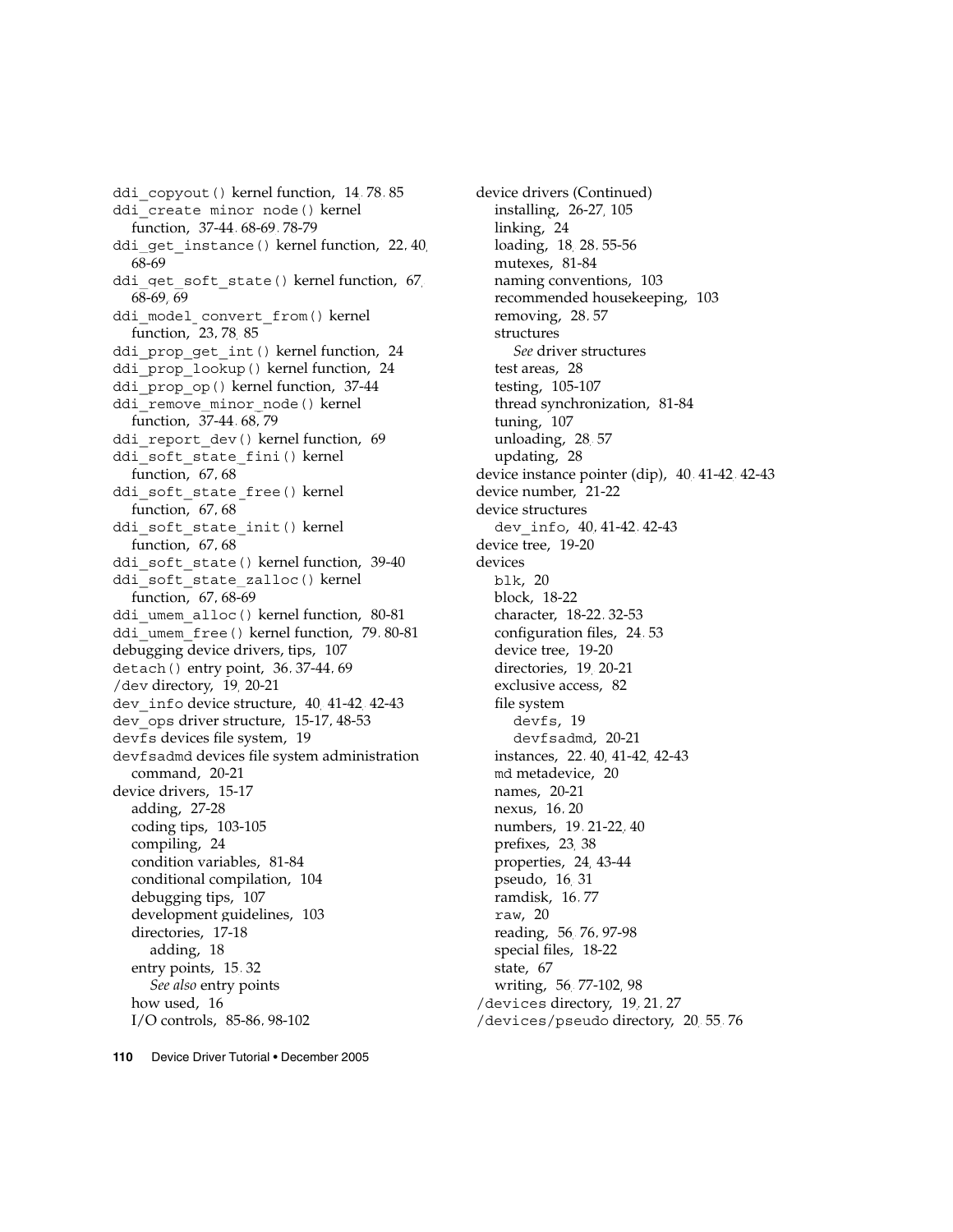devmap() entry point, [14](#page-13-0) dmesg command, [69](#page-68-0) driver.conf file, [24](#page-23-0) driver structures cb\_ops, [15-17,](#page-14-0) [48-53,](#page-47-0) [84-85](#page-83-0) character and block operations structure, [49-50](#page-48-0) dev\_ops, [15-17,](#page-14-0) [48-53](#page-47-0) device operations structure, [51-52](#page-50-0) modinfo, [35](#page-34-0) modldrv, [48-53](#page-47-0) modlinkage, [34,](#page-33-0) [48-53](#page-47-0) module linkage structures, [52](#page-51-0) drivers, *See* device drivers DTrace analyzer, [107](#page-106-0)

# **E**

echo command, [56](#page-55-0) entry points attach(), [26-27,](#page-25-0) [37-44,](#page-36-0) [68-69,](#page-67-0) [105](#page-104-0) autoconfiguration, [37-44](#page-36-0) close(), [44-48,](#page-43-0) [69](#page-68-0) detach(), [36,](#page-35-0) [37-44,](#page-36-0) [69](#page-68-0) devmap(), [14](#page-13-0) \_fini(), [33-36,](#page-32-0) [68](#page-67-0) getinfo(), [37-44,](#page-36-0) [69](#page-68-0)  $_$ info(), [26-27,](#page-25-0) [33-36,](#page-32-0) [105](#page-104-0) \_init(), [26-27,](#page-25-0) [33-36,](#page-32-0) [68,](#page-67-0) [105](#page-104-0) ioctl(), [19,](#page-18-0) [84-85,](#page-83-0) [85-86,](#page-84-0) [98-102](#page-97-0) loadable module configuration, [33-36](#page-32-0) open(), [44-48,](#page-43-0) [69](#page-68-0) prop\_op(), [37-44](#page-36-0) read(), [44-48,](#page-43-0) [69](#page-68-0) user context, [44-48](#page-43-0) write(), [44-48,](#page-43-0) [84-85](#page-83-0) /etc/driver\_aliases file, [27](#page-26-0) /etc/name\_to\_major file, [27,](#page-26-0) [55,](#page-54-0) [76](#page-75-0)

# **F**

files driver.conf, [24](#page-23-0) /etc/name to major,  $27, 55, 76$  $27, 55, 76$  $27, 55, 76$ system, [17-18](#page-16-0) /var/adm/messages, [54-57,](#page-53-0) [65](#page-64-0)

fini() entry point,  $33-36, 68$  $33-36, 68$ fsck command, [106](#page-105-0) functions kstat(), [107](#page-106-0) printf(), [103](#page-102-0) signal(), [83-84,](#page-82-0) [84,](#page-83-0) [86](#page-85-0)

# **G**

gcc command, [26](#page-25-0) getinfo() entry point, [37-44,](#page-36-0) [69](#page-68-0) getminor() kernel function, [69](#page-68-0) GNU C, [26](#page-25-0)

## **H**

hotplugging, [105](#page-104-0)

# **I**

I/O controls, [85-86,](#page-84-0) [98-102](#page-97-0) \_info() entry point, [26-27,](#page-25-0) [33-36,](#page-32-0) [105](#page-104-0) init() entry point, [26-27,](#page-25-0) [33-36,](#page-32-0) [68,](#page-67-0) [105](#page-104-0) instance number, [22,](#page-21-0) [40,](#page-39-0) [41-42,](#page-40-0) [42-43](#page-41-0) interrupts, avoiding problems, [104](#page-103-0) ioctl() entry point, [19,](#page-18-0) [84-85,](#page-83-0) [85-86,](#page-84-0) [98-102](#page-97-0) ioctl() requests, avoiding problems, [105](#page-104-0)

# **K**

kernel, [11](#page-10-0) address space, [12,](#page-11-0) [14](#page-13-0) privilege *See also* kernel mode kernel command, [17-18](#page-16-0) kernel functions ASSERT(), [67,](#page-66-0) [70,](#page-69-0) [75-76,](#page-74-0) [104](#page-103-0) bzero(), [86](#page-85-0) cmn err(), [34,](#page-33-0) [54-57,](#page-53-0) [63,](#page-62-0) [103](#page-102-0) condvar(), [83](#page-82-0) cv\_broadcast(), [83-84,](#page-82-0) [85](#page-84-0) cv\_destroy(), [79,](#page-78-0) [83](#page-82-0) cv\_init(), [79,](#page-78-0) [83](#page-82-0) cv\_signal(), [83-84](#page-82-0)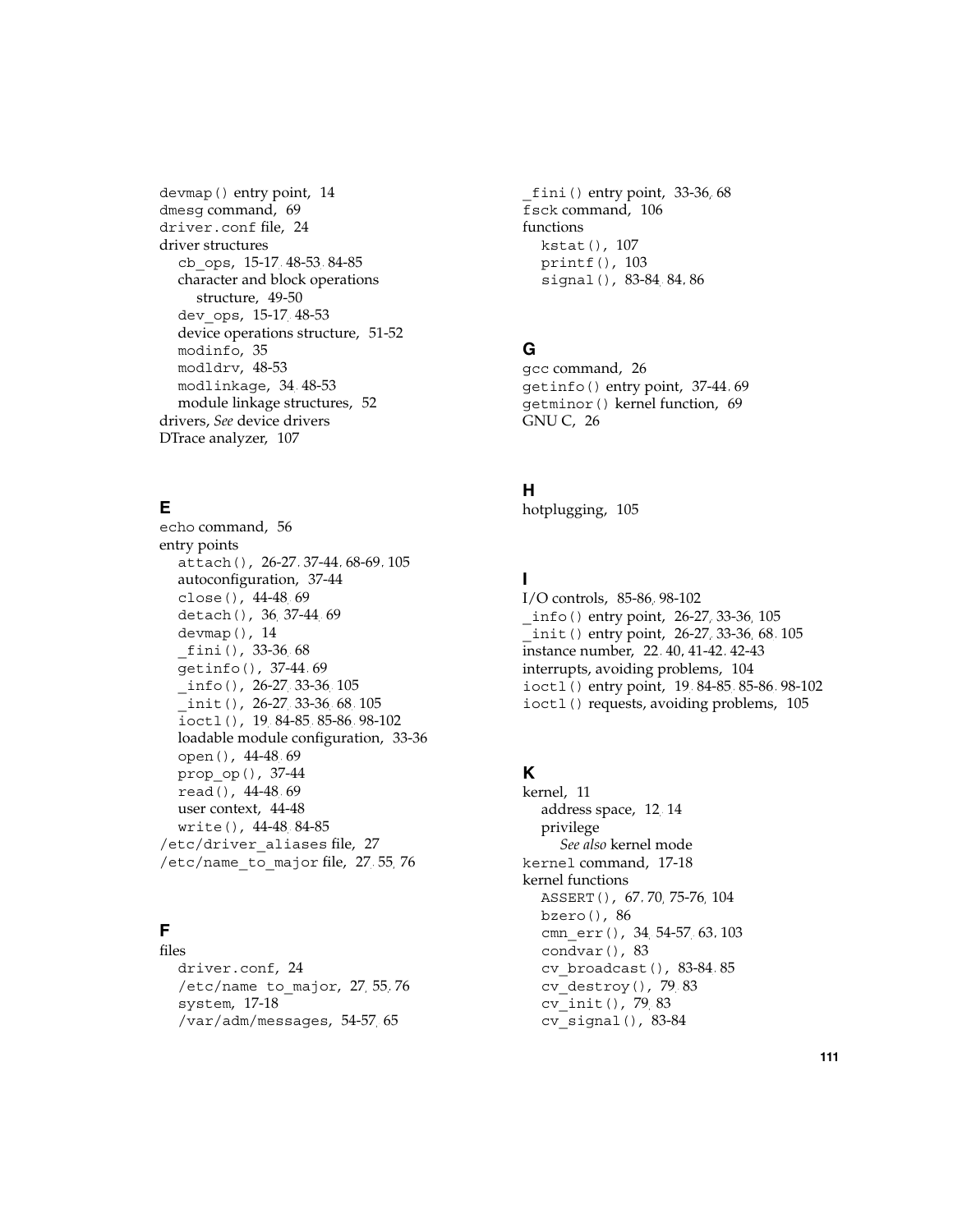kernel functions (Continued) cv\_wait(), [83-84](#page-82-0) cv wait  $sig()$ ,  $83$ ddi\_copyin(), [14,](#page-13-0) [78,](#page-77-0) [81,](#page-80-0) [86](#page-85-0) ddi\_copyout(), [14,](#page-13-0) [78,](#page-77-0) [85](#page-84-0) ddi create minor node(), [37-44,](#page-36-0) [68-69,](#page-67-0) [78-79](#page-77-0) ddi qet instance(), [22,](#page-21-0) [40,](#page-39-0) [68-69](#page-67-0) ddi\_get\_soft\_state(), [67,](#page-66-0) [68-69,](#page-67-0) [69](#page-68-0) ddi\_model\_convert\_from(), [23,](#page-22-0) [78,](#page-77-0) [85](#page-84-0) ddi prop get int(), [24](#page-23-0) ddi\_prop\_lookup(), [24](#page-23-0) ddi\_prop\_op(), [37-44](#page-36-0) ddi remove minor node(), [37-44,](#page-36-0) [68,](#page-67-0) [79](#page-78-0) ddi report dev(), [69](#page-68-0) ddi soft state(), [39-40](#page-38-0) ddi soft state fini(), [67,](#page-66-0) [68](#page-67-0) ddi soft state free(),  $67, 68$  $67, 68$ ddi\_soft\_state\_init(), [67,](#page-66-0) [68](#page-67-0) ddi soft state zalloc $($ ),  $67, 68-69$  $67, 68-69$ ddi umem alloc(), [80-81](#page-79-0) ddi umem free(), [79,](#page-78-0) [80-81](#page-79-0) getminor(), [69](#page-68-0) kmem\_alloc(), [80](#page-79-0) kmem\_zalloc(), [80](#page-79-0) memcpy(), [86](#page-85-0) mod\_info(), [33-36](#page-32-0) mod\_install(), [33-36,](#page-32-0) [68](#page-67-0) mod\_remove(), [33-36,](#page-32-0) [68](#page-67-0) mutex(), [83](#page-82-0) mutex destroy(), [79,](#page-78-0) [83](#page-82-0) mutex\_init(), [79,](#page-78-0) [83](#page-82-0) mutex\_owned(), [104](#page-103-0) nochpoll(), [50](#page-49-0) nodev(), [50,](#page-49-0) [51](#page-50-0) nulldev(), [44-48,](#page-43-0) [51](#page-50-0) strlcpy(), [79,](#page-78-0) [86](#page-85-0) strncpy(), [79](#page-78-0) uiomove(), [69,](#page-68-0) [78,](#page-77-0) [81,](#page-80-0) [85](#page-84-0) kernel mode, [11](#page-10-0) kernel modules, use in testing, [106](#page-105-0) kernel statistics, [107](#page-106-0) kernel structures uio, [69,](#page-68-0) [84](#page-83-0) kmdb kernel debugger, [107](#page-106-0) kmem\_alloc() kernel function, [80](#page-79-0) kmem\_zalloc() kernel function, [80](#page-79-0) kstat() function, [107](#page-106-0)

**L** ld command, [13,](#page-12-0) [25-26,](#page-24-0) [36](#page-35-0) linking, [13,](#page-12-0) [24,](#page-23-0) [36](#page-35-0)

#### **M**

major number, [19,](#page-18-0) [21](#page-20-0) mdb modular debugger, [107](#page-106-0) memcpy() kernel function, [86](#page-85-0) metadevice, [20](#page-19-0) minor number, [19,](#page-18-0) [21,](#page-20-0) [40](#page-39-0) mknod command, [19](#page-18-0) mknod() system call, [19](#page-18-0) mmap() system call, [14](#page-13-0) mod\_info() kernel function, [33-36](#page-32-0) mod\_install() kernel function, [33-36,](#page-32-0) [68](#page-67-0) mod\_remove() kernel function, [33-36,](#page-32-0) [68](#page-67-0) moddir kernel variable, [18](#page-17-0) modinfo command, [27,](#page-26-0) [55,](#page-54-0) [76](#page-75-0) modinfo driver structure, [35](#page-34-0) modldrv driver structure, [48-53](#page-47-0) modlinkage driver structure, [34,](#page-33-0) [48-53](#page-47-0) modload command, [55](#page-54-0) modunload command, [57](#page-56-0) more command, [76](#page-75-0) mutex\_destroy() kernel function, [79,](#page-78-0) [83](#page-82-0) mutex init() kernel function, [79,](#page-78-0) [83](#page-82-0) mutex() kernel function, [83](#page-82-0) mutex\_owned() kernel function, [104](#page-103-0) mutexes, [81-84](#page-80-0) avoiding problems, [105](#page-104-0)

#### **N**

naming conventions, [103](#page-102-0) nexus device, [20](#page-19-0) nochpoll() kernel function, [50](#page-49-0) nodev() kernel function, [50,](#page-49-0) [51](#page-50-0) nulldev() kernel function, [44-48,](#page-43-0) [51](#page-50-0)

# **O**

open() entry point, [44-48,](#page-43-0) [69](#page-68-0)

**112** Device Driver Tutorial • December 2005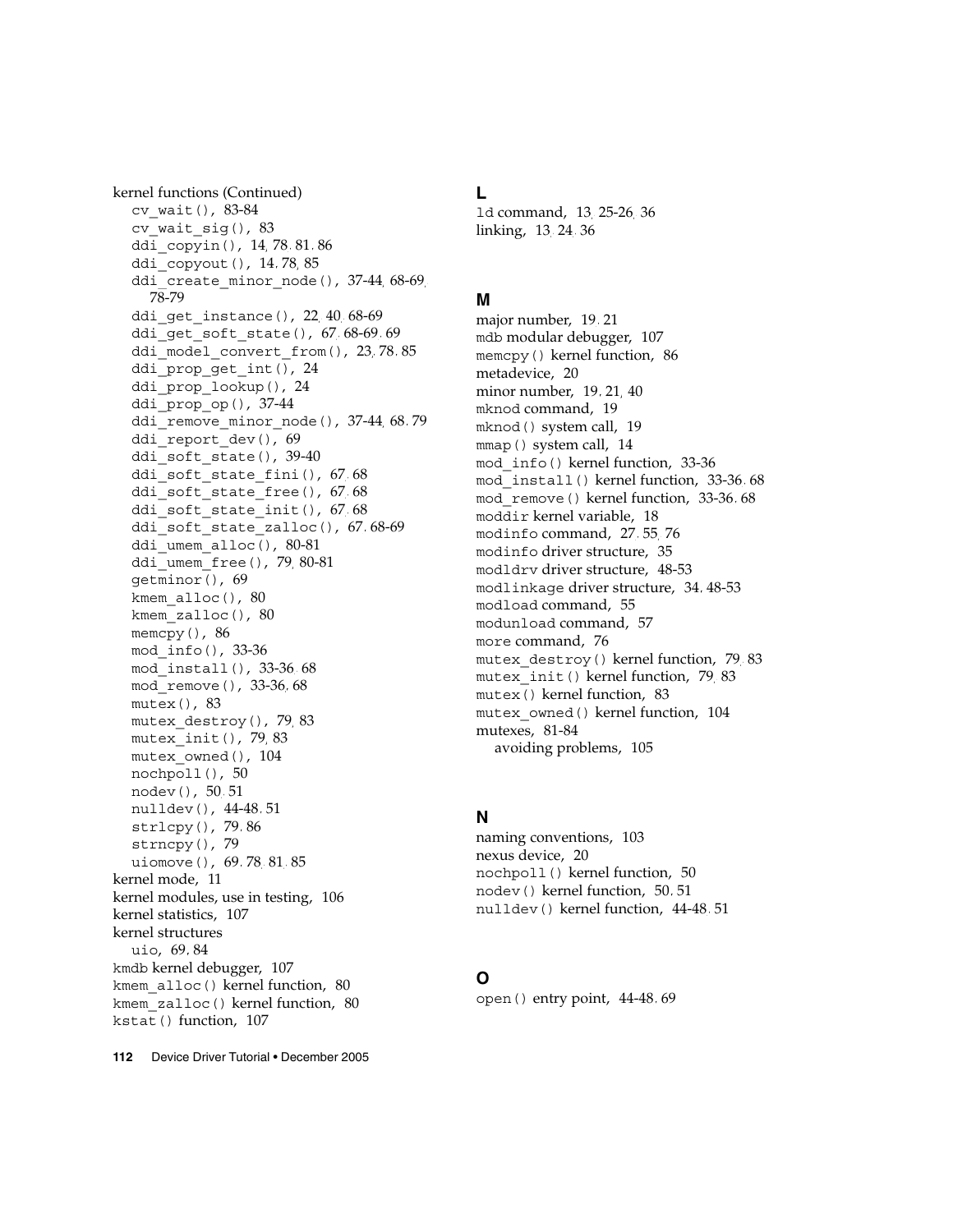#### **P**

power management, [105](#page-104-0) prefixes, [23,](#page-22-0) [38](#page-37-0) printf() function, [103](#page-102-0) prop\_op() entry point, [37-44](#page-36-0) protected mode, [11](#page-10-0) prtconf command, [19,](#page-18-0) [20,](#page-19-0) [25,](#page-24-0) [28,](#page-27-0) [55,](#page-54-0) [76](#page-75-0) prtpicl command, [20](#page-19-0)

#### **Q**

QOTD\_BUSY condition, [81,](#page-80-0) [82](#page-81-0)

# **R**

raw device, [20](#page-19-0) read() entry point, [44-48,](#page-43-0) [69](#page-68-0) read() system call, [19](#page-18-0) rem\_drv command, [28,](#page-27-0) [57](#page-56-0) restricted mode, [11](#page-10-0)

## **S**

serial connections, use in testing, [106](#page-105-0) signal() function, [83-84,](#page-82-0) [84,](#page-83-0) [86](#page-85-0) soft state, [67](#page-66-0) SPARC address space, [14](#page-13-0) compiling, [24](#page-23-0) special files, [18-22](#page-17-0) state structures, [66,](#page-65-0) [67](#page-66-0) strlcpy() kernel function, [79,](#page-78-0) [86](#page-85-0) strncpy() kernel function, [79](#page-78-0) Sun Studio, [25-26](#page-24-0) syslogd command, [54-57,](#page-53-0) [65](#page-64-0) system calls mknod(), [19](#page-18-0) mmap(), [14](#page-13-0) read(), [19](#page-18-0) system configuration information file, [17-18](#page-16-0) system crash dumps, use in testing, [106](#page-105-0)

#### **T**

testing device drivers, [105-107](#page-104-0) thread synchronization, [81-84](#page-80-0) tuning device drivers, tips, [107](#page-106-0)

## **U**

uio kernel structure, [69,](#page-68-0) [84](#page-83-0) uiomove() kernel function, [69,](#page-68-0) [78,](#page-77-0) [81,](#page-80-0) [85](#page-84-0) update\_drv command, [28](#page-27-0) user mode, [11](#page-10-0) /usr/kernel directory, [18](#page-17-0)

#### **V**

/var/adm/messages file, [54-57,](#page-53-0) [65](#page-64-0) volatile keyword, [105](#page-104-0)

#### **W**

write() entry point, [44-48,](#page-43-0) [84-85](#page-83-0)

# **X**

x86 address space, [14](#page-13-0) compiling, [24](#page-23-0)